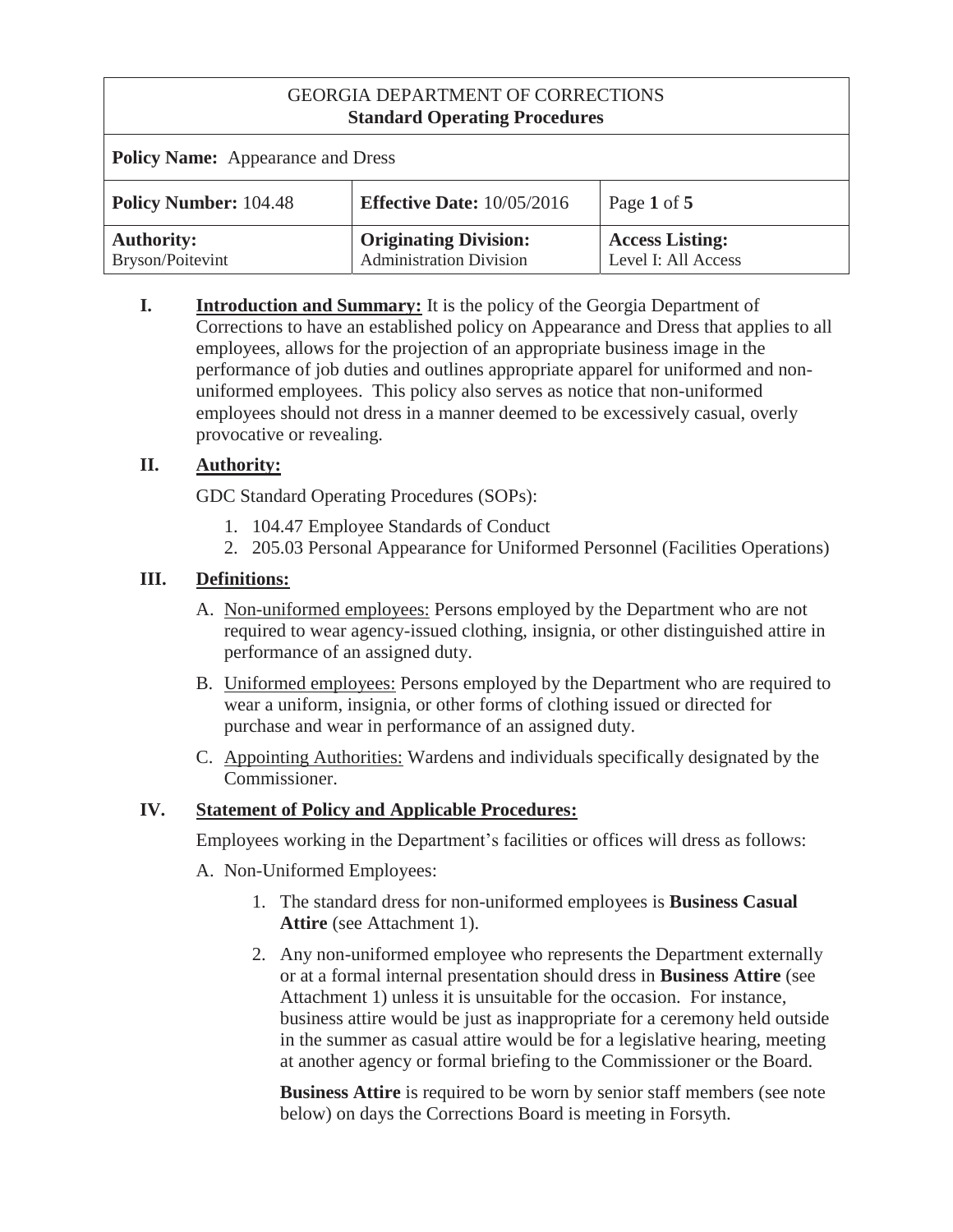| <b>Policy Name:</b> Appearance and Dress |                                                                |                                               |
|------------------------------------------|----------------------------------------------------------------|-----------------------------------------------|
| <b>Policy Number: 104.48</b>             | <b>Effective Date: 10/05/2016</b>                              | Page 2 of $5$                                 |
| <b>Authority:</b><br>Bryson/Poitevint    | <b>Originating Division:</b><br><b>Administration Division</b> | <b>Access Listing:</b><br>Level I: All Access |

**Note:** The term senior staff, as used above, refers to the Chief of Staff, Assistant Commissioners, Executive Counsel, Director of Public and Governmental Affairs, Human Resources Director, Chief Accounting Officer, Chief Budget Officer, Chief Procurement Officer, Chief Information Technology Officer, and Chief of Engineering/Construction Services. For the purpose of these guidelines, it also refers to those support staff whose location is in the Commissioner's office suite. Also, members of the senior staff, on days when they are attired in Business Casual Attire, are expected to have readily available the clothing required to change into Business Attire when required.

- 3. **Casual Attire** (see Attachment 1) may be worn by non-uniformed staff on Fridays. Staff working 10-Hour Days may dress in Casual Attire on Thursday if this is their last work day of the week.
- 4. **Dressing in a manner more formal than the normal attire of the day will not be grounds for disciplinary actions.**
- 5. **Revealing shirts, blouses, skirts, slacks or dresses are prohibited.**
- 6. **All shirts must be appropriate for the work environment and will not include language or graphics that are vulgar, sexually explicit, or may otherwise be offensive. Employees may not wear shirts with the logo of another agency, for-profit corporation or non-profit.**
- 7. Supervisors must ensure that employees dress appropriately for assigned work duties. Appointing Authorities may make routine exceptions to the required dress attire where the attire would not be conducive to an employee's assigned work site or duties. The Appointing Authority must designate dress attire exceptions in writing and establish the acceptable attire standards. Work sites that may require an exception include a file room, mailroom, warehouse operations, computer installation/repair/troubleshooting, construction, maintenance, or farm operations.
- 8. There are occasions when management must solicit the assistance of the workforce in accomplishing certain manual tasks at the work site for special needs situations such as "spring cleaning" or moving. On these occasions, the Appointing Authority may approve a deviation from nonbusiness/business casual attire.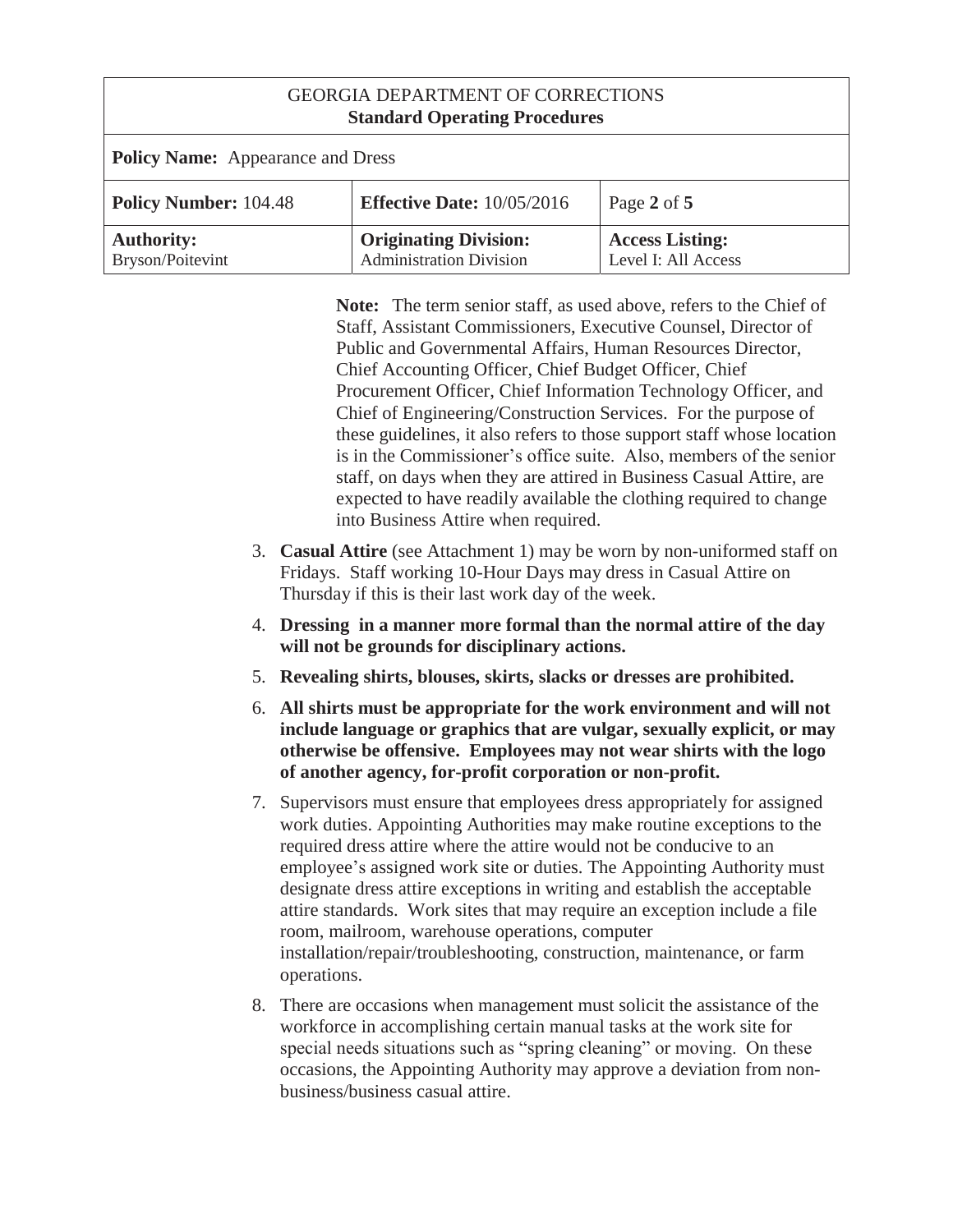| <b>Policy Name:</b> Appearance and Dress |                                                                |                                               |
|------------------------------------------|----------------------------------------------------------------|-----------------------------------------------|
| <b>Policy Number: 104.48</b>             | <b>Effective Date:</b> $10/05/2016$                            | Page 3 of 5                                   |
| <b>Authority:</b><br>Bryson/Poitevint    | <b>Originating Division:</b><br><b>Administration Division</b> | <b>Access Listing:</b><br>Level I: All Access |

- 9. Non-uniformed employees shall not appear to be identifiable to the public as GDC employees (visible badge on belt, GDC-logo shirt or other apparel) in the following situations:
	- a. Performing duties as a private security or police officer not officially required by the Department;
	- b. Purchasing or consuming alcoholic beverages of any type- on or off duty- in any public establishment or establishment in which the general public has regular or routine access;
	- c. Consuming or transporting alcoholic beverages in any vehicle at any time; and
	- d. Attending or participating in any activity that might, even by misinterpretation, bring discredit to the Department if identified as a GDC employee.

#### **NOTE: This is not intended to apply to any Departmental Employee- on duty – verifying whereabouts, employment, or other status of an offender.**

- 10. Supervisors must monitor and control work units to ensure employees maintain a professional appearance each day. Supervisors at all levels should enforce this policy and take appropriate measures when necessary to ensure compliance.
- B. Uniformed Employees:
	- 1. Maintenance personnel, food services personnel, truck drivers, security personnel, tactical squad members, canine handlers, and other designated personnel must wear department issued uniforms while performing official duties of the Department.
	- 2. Department personnel will not appear in uniform in the following situations:
		- a. When performing as a private security officer or police officer when those duties are not officially required by the Department;
		- b. At social or athletic events that are held off Department property and are not officially sponsored by the Department;
		- c. When purchasing or transporting alcoholic beverages or other intoxicants;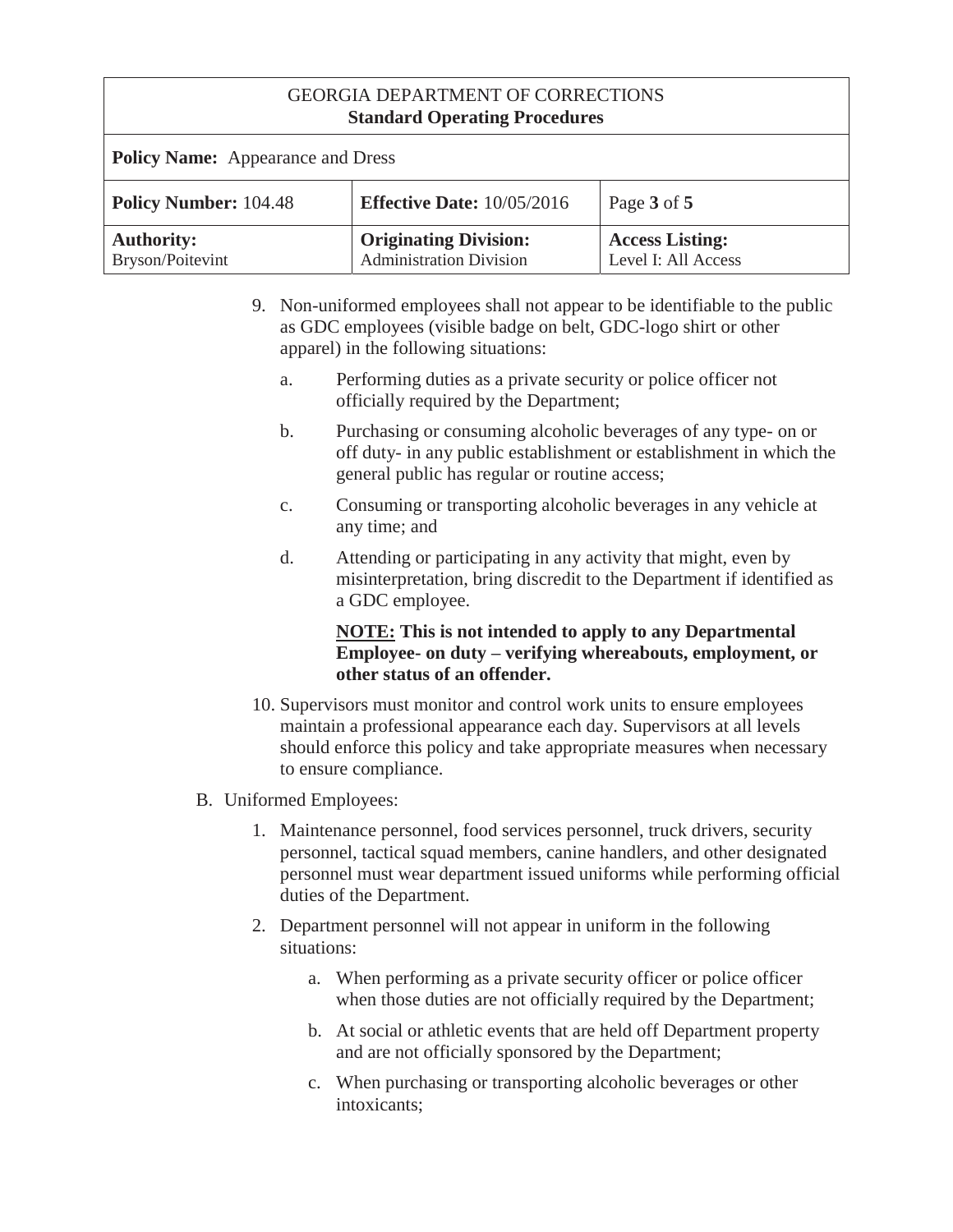| <b>Policy Name:</b> Appearance and Dress |                                                                |                                               |
|------------------------------------------|----------------------------------------------------------------|-----------------------------------------------|
| <b>Policy Number: 104.48</b>             | <b>Effective Date:</b> $10/05/2016$                            | Page 4 of 5                                   |
| <b>Authority:</b><br>Bryson/Poitevint    | <b>Originating Division:</b><br><b>Administration Division</b> | <b>Access Listing:</b><br>Level I: All Access |

- d. While consuming alcoholic beverages or other intoxicants in public establishments or in other places where the general public has regular access; and
- e. Attending or participating in any activity that might, even by misinterpretation, bring discredit to the Department if identified as a GDC employee.
- 3. Uniformed employees may not wear insignia, pins, ornaments or decals of any kind on their uniforms that have not been issued by the Department.
- 4. Correctional Officers may appear in uniform at ceremonies approved by their Appointing Authority such as graduations, funerals, and civic events.
- 5. Neck Ties:
	- a. Uniformed employees who work in a facility or serve as a detail officer or transfer officer may wear a neck tie as a part of their work apparel.
	- b. Uniformed employees must wear neck ties when attending a function away from the facility, apart from outside detail duty, where wearing the uniform is required by the Department, e.g., appearing in court as a witness for the Department, serving as part of an honor guard or any other formal or public ceremony. See SOP No. 205.03.

# **NOTE: Uniformed Employee will comply with SOP 205.03, "Personal Appearance of Uniformed Personnel".**

- C. All Employees:
	- 1. Approved beards and moustaches must be kept neatly trimmed. Fingernails and hair styles should not be flamboyant in style, shapes, colors or other features. Hair will be clean, combed and neatly trimmed or styled. The hairstyle should be appropriate to the work setting and not interfere with the work to be performed, create a safety hazard, or cause distractions in the work place.
	- 2. Jewelry and other accessories will be appropriate for the work setting and not create a safety hazard or cause other distractions.
	- 3. Supervisors at all levels are responsible to maintain the dress standards in this policy. Appointing Authorities should use this procedure as their base to establish and maintain acceptable appearance standards.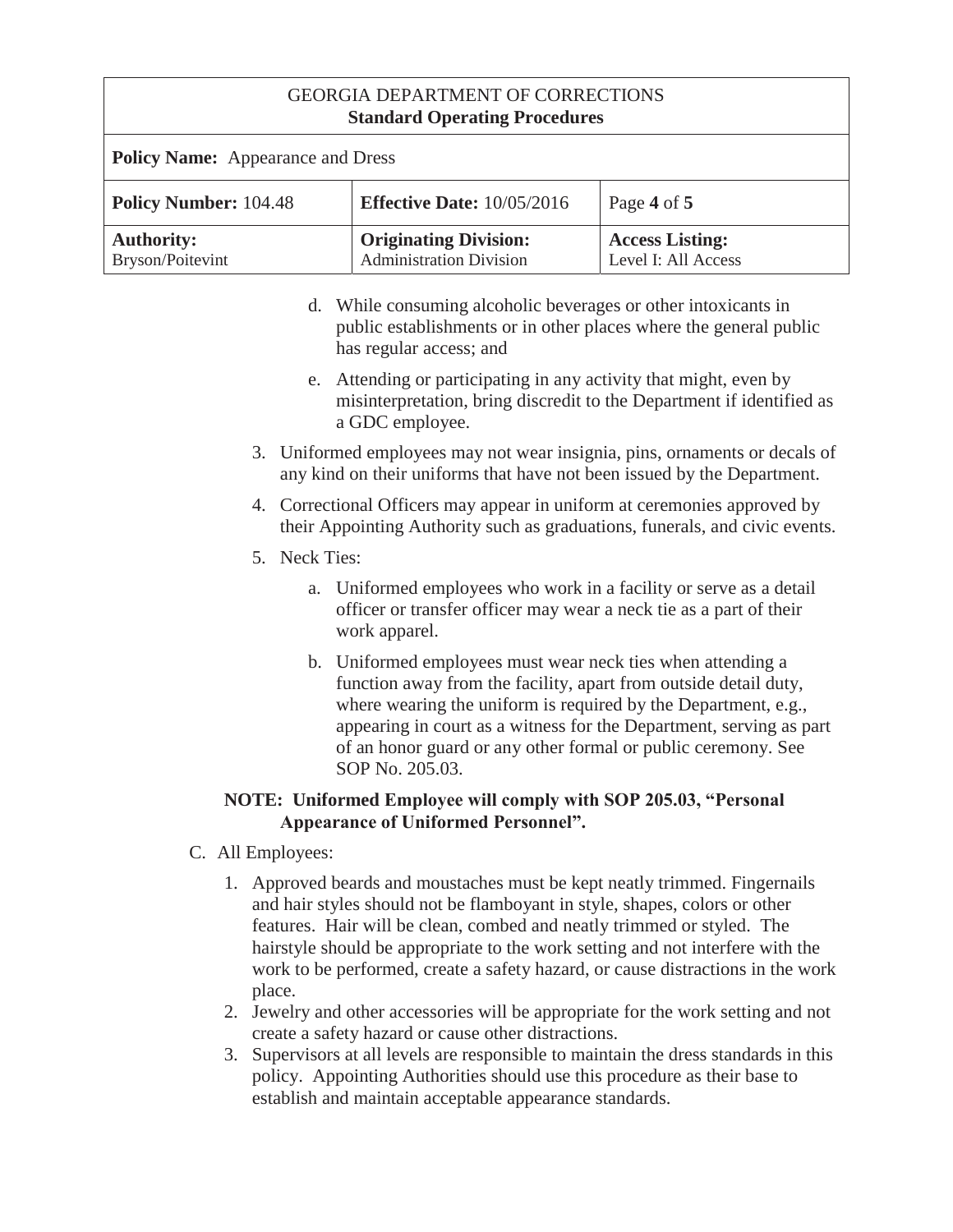| <b>Policy Name:</b> Appearance and Dress |                                                                |                                               |
|------------------------------------------|----------------------------------------------------------------|-----------------------------------------------|
| <b>Policy Number: 104.48</b>             | <b>Effective Date: 10/05/2016</b>                              | Page 5 of 5                                   |
| <b>Authority:</b><br>Bryson/Poitevint    | <b>Originating Division:</b><br><b>Administration Division</b> | <b>Access Listing:</b><br>Level I: All Access |

4. Appointing Authorities will make reasonable efforts to accommodate an employee's written request to wear a garment or ornament required by religious belief, principle, or tenet that is contrary to this procedure or local directive. The Appointing Authority will consider health and safety issues and efficiency of performance regarding accommodation requests. Appointing Authorities should contact Director, Human Resources and Legal Services prior to accommodating any request submitted.

# **V. Attachments:**

Attachment 1 - Attire Standards

# **VI. Record Retention of Forms Relevant to this Policy:** None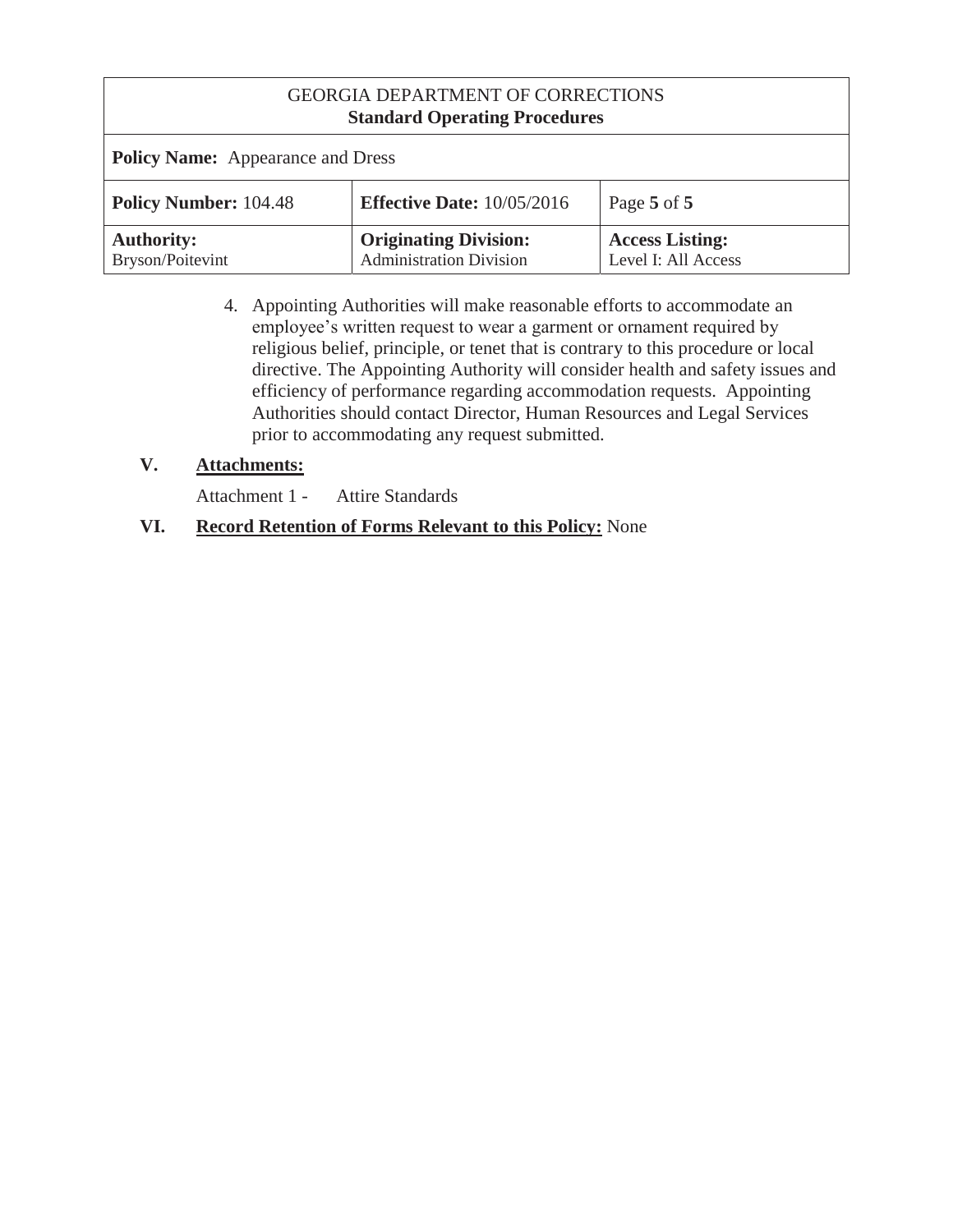| <b>GEORGIA DEPARTMENT OF CORRECTIONS</b><br><b>Standard Operating Procedures</b> |                                               |  |
|----------------------------------------------------------------------------------|-----------------------------------------------|--|
| <b>Policy Name: Social Media Policy</b>                                          |                                               |  |
| <b>Effective Date:</b> $11/14/14$                                                | <b>Page Number 1 of 5</b>                     |  |
| <b>Originating Division:</b>                                                     | <b>Access Listing:</b><br>Level I: All Access |  |
|                                                                                  | <b>Executive Division</b>                     |  |

#### **I. Introduction and Summary:**

The purpose of this policy is to establish the Georgia Department of Corrections' standards for the use and management of social media and provide guidance on its administration and oversight.

GDC uses a number of public social media platforms to improve communication with members of the public, employees, media representatives, and other stakeholders. This policy provides the department's standard on the official management and use of social media for departmental purposes as well as setting standards for an employee's use of social media. This policy applies to all GDC employees and volunteers, in addition to employees of any vendor working at any GDC facility or office.

This policy does not create rights in any person nor should it be interpreted or applied in such a manner as to abridge the rights of an individual.

#### **II. Authority:**

**IVO14-0001**: Employee Standards of Conduct **IVO13-0003**: Unlawful Harassment (Includes Sexual Harassment)

#### **III. Definitions:**

**Social Network/Media Site -** web-based services that allow individuals to create public profiles, share information and socialize with others using a range of communications technologies. This includes, but is not limited to, social networking sites (Facebook, MySpace), microblogging sites (Twitter, Nixle), photo- and videosharing sites (Flickr, Pinterest, YouTube), wikis (Wikipedia), blogs, and news sites (Digg, Reddit).

**Inappropriate Comments:** may include topics such as advertisements or endorsements for services or products, abusive or profane language, hate speech, personal attacks, harassment or threats of violence, libelous or slanderous statements against GDC or its employees, statements that threaten the security of GDC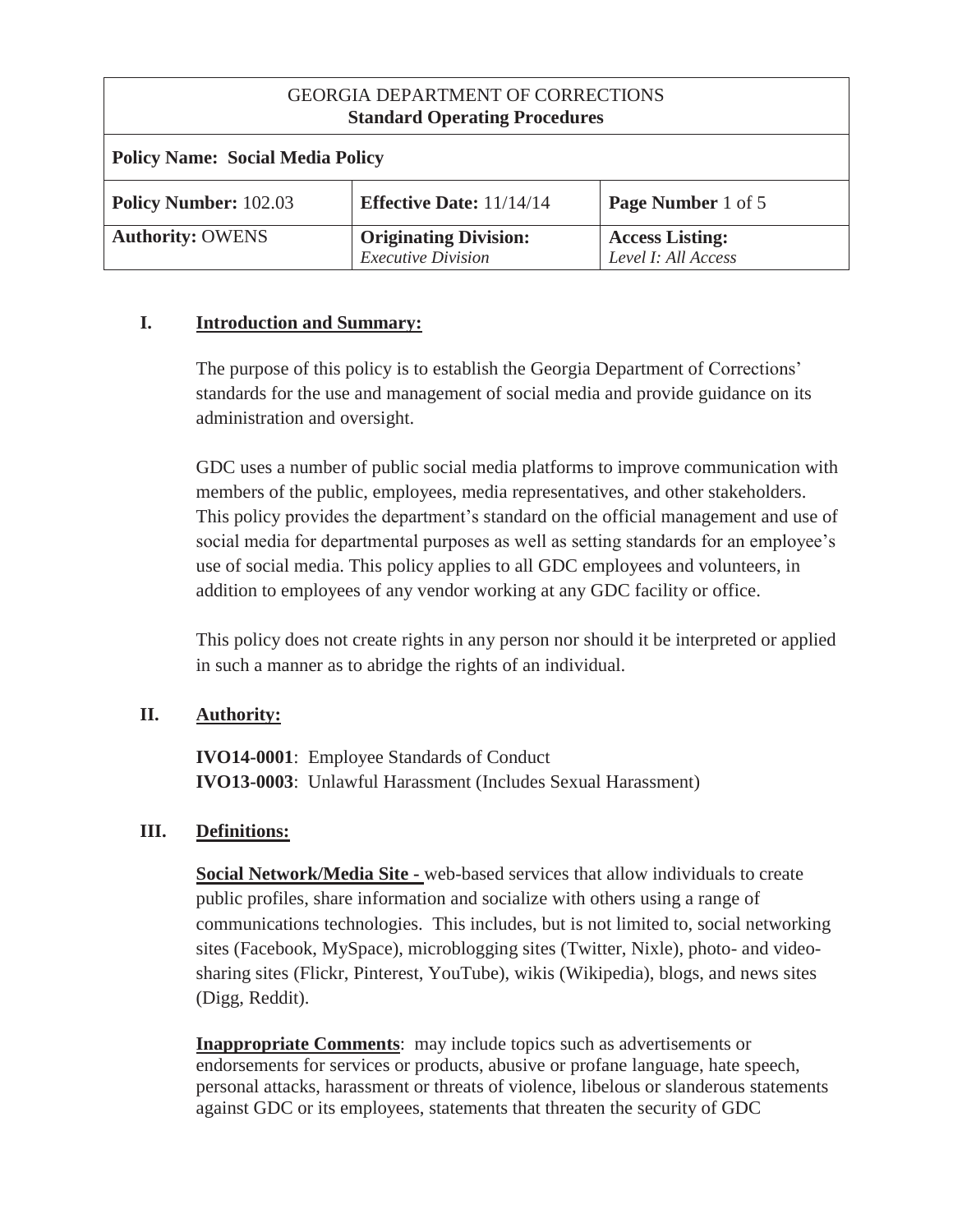| <b>Policy Name: Social Media Policy</b> |                                                           |                                               |
|-----------------------------------------|-----------------------------------------------------------|-----------------------------------------------|
| <b>Policy Number: 102.03</b>            | <b>Effective Date: 11/14/14</b>                           | Page Number 2 of 5                            |
| <b>Authority: OWENS</b>                 | <b>Originating Division:</b><br><b>Executive Division</b> | <b>Access Listing:</b><br>Level I: All Access |

operations or facilities, statements likely to cause immediate harm or incite crime, or unlawful conduct.

**Post:** content an individual shares on a social media site or the act of publishing content on a site.

**Social Media Account**: an established profile using a social media platform for the purpose of social media use.

**Social Media Page**: the specific portion of a social media website where content is displayed, and managed by an individual or individuals with administrator rights.

# IV. **Statement of Policy and Applicable Procedures**:

#### **A. GDC Official Social Media Usage:**

- 1. The Public Affairs Office (PAO) oversees the:
	- a. Management, maintenance and administration of all social media sites and pages utilized for official Departmental use;
	- b. Approval of any modifications to or expansions of the social media sites and pages utilized for official Departmental use;
	- c. Monitoring of comments posted on social media sites and pages utilized for official Departmental use; and
	- d. Maintenance of social media usernames and passwords for all sites owned by GDC.
- 2. Social media pages utilized for official departmental use shall clearly indicate that they are maintained by GDC, and shall have GDC contact information prominently displayed or hyperlinked.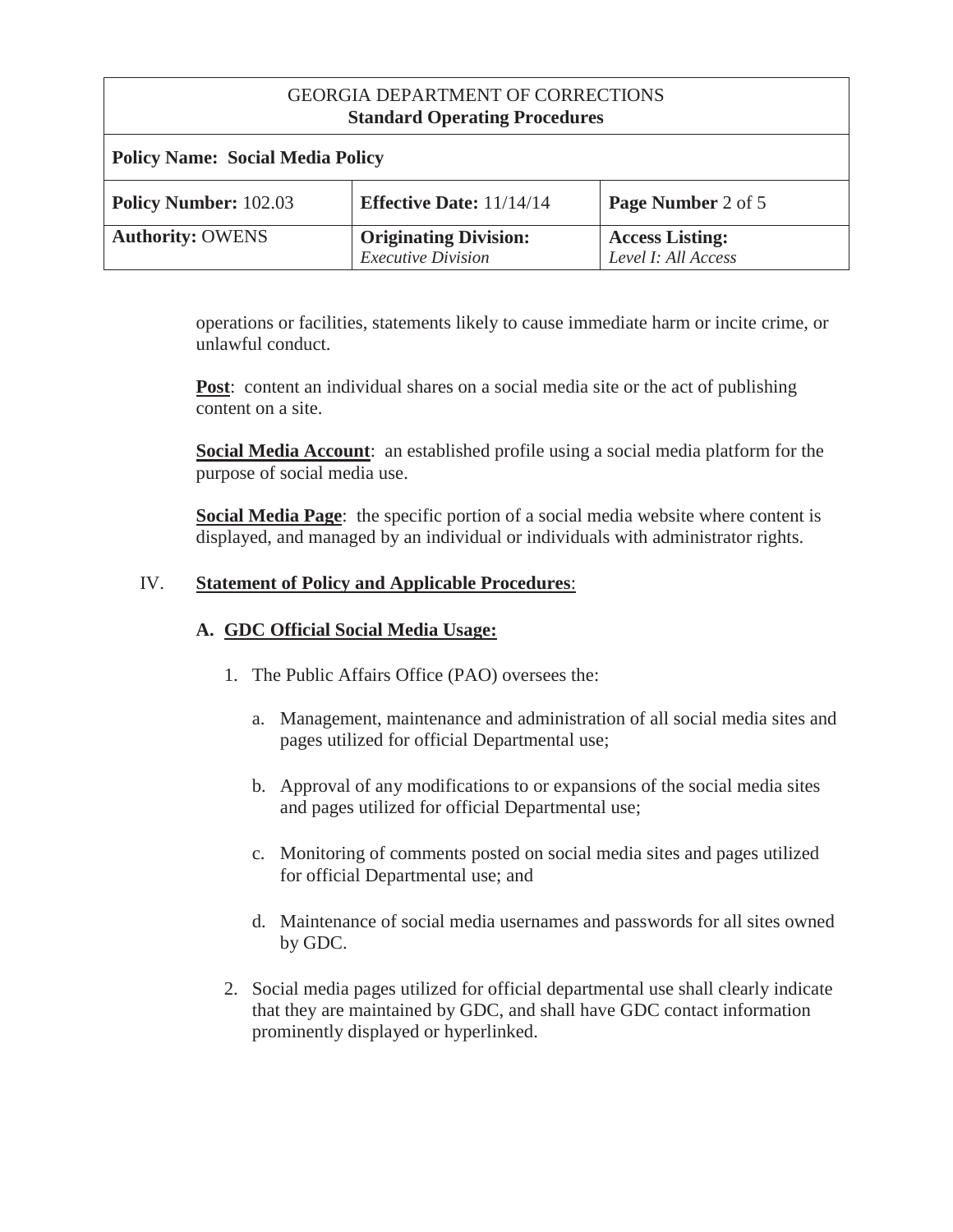| <b>Policy Name: Social Media Policy</b> |                                                           |                                               |
|-----------------------------------------|-----------------------------------------------------------|-----------------------------------------------|
| <b>Policy Number: 102.03</b>            | <b>Effective Date:</b> $11/14/14$                         | Page Number 3 of 5                            |
| <b>Authority: OWENS</b>                 | <b>Originating Division:</b><br><b>Executive Division</b> | <b>Access Listing:</b><br>Level I: All Access |

- 3. Content on official GDC social media pages is subject to applicable laws, regulations, and policies, including all information technology and records management policies.
	- a. Content is subject to public records laws and records retention schedules.
	- b. Content must be managed, stored, and retrieved to comply with open records law, e-discovery laws, and GDC policies.
- 4. Individual facilities, centers, or offices shall not be permitted to establish or maintain a social media page.
- 5. GDC maintains official social media pages to:
	- a. Provide a direct way to reach constituents and stakeholders;
	- b. Promote transparency in government;
	- c. Assist with community outreach and engagement;
	- d. Assist in making time-sensitive notifications;
	- e. Provide an additional recruitment mechanism for GDC; and
	- f. Use as an investigative tool, through the collection of evidence and information for on-going investigations.
- 6. GDC employees who are working undercover are prohibited from creating a social media account as an alias for the purpose of an investigation unless written approval is given by the Office of Legal Services and Office of Investigations and Compliance.

#### B. **Social Media Guidelines**:

Social media is an ever-evolving forum. As such, guidelines within this policy are likely to be updated as new technologies and social networking tools emerge.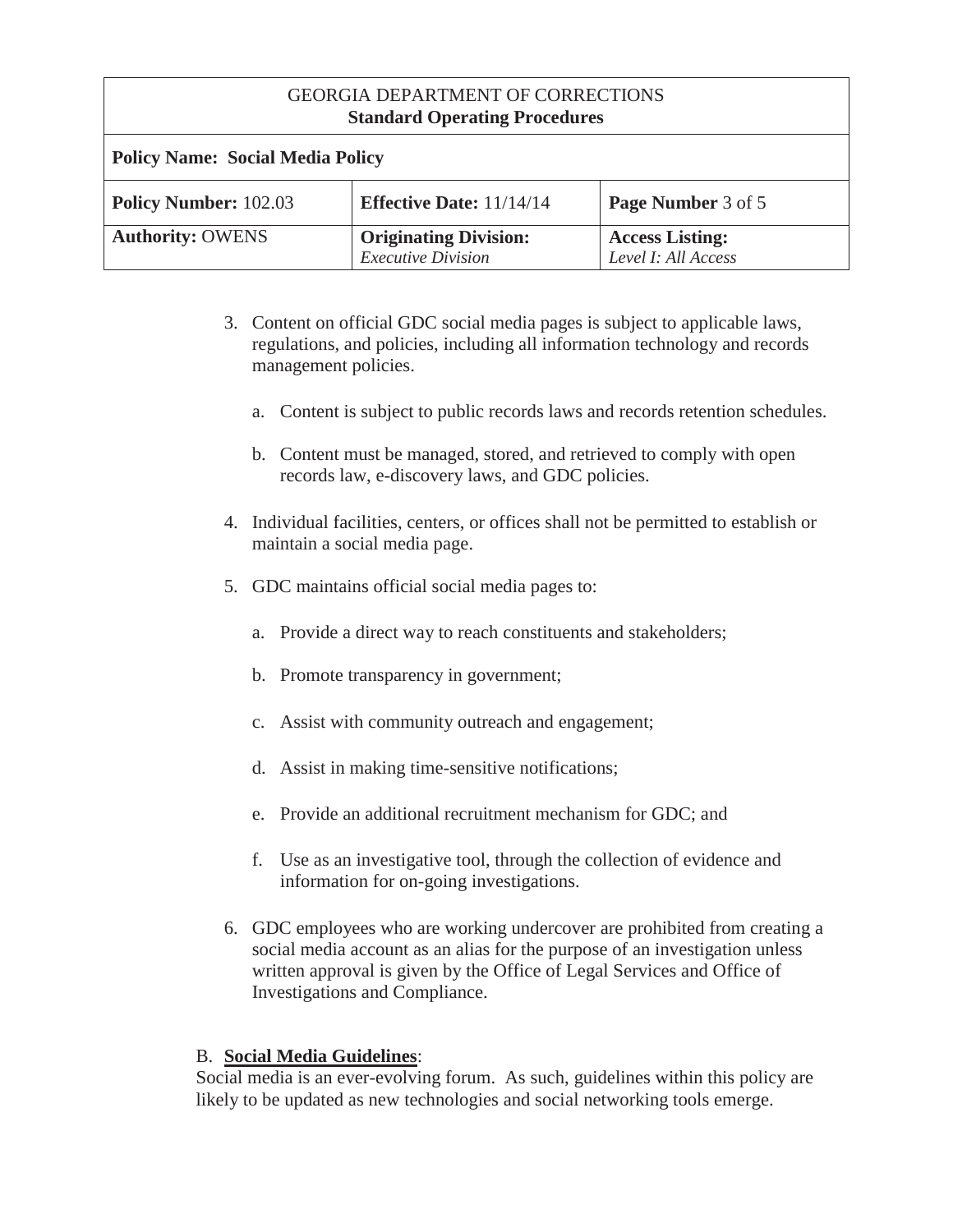| <b>Policy Name: Social Media Policy</b> |                                                           |                                               |
|-----------------------------------------|-----------------------------------------------------------|-----------------------------------------------|
| <b>Policy Number: 102.03</b>            | <b>Effective Date:</b> $11/14/14$                         | Page Number 4 of 5                            |
| <b>Authority: OWENS</b>                 | <b>Originating Division:</b><br><b>Executive Division</b> | <b>Access Listing:</b><br>Level I: All Access |

Therefore to ensure policy compliance, it is recommended that employees review the policy regularly.

- 1. The following speech may subject a GDC employee to personnel action if employee's social media posts:
	- a. Adversely affect the department's operations;
	- b. Interfere with an employee's performance of duties;
	- c. Impair discipline, harmony or relationships among coworkers;
	- d. Showcase obscene or sexually explicit content;
	- e. Ridicule, harass or are discriminatory in nature against an individual or group of people in regards to their race, color, religion, sex, national origin or any protected class of individuals as defined by federal law;
	- f. Include content that would reasonably be considered as reckless or irresponsible; or
	- g. Use any image or photograph of images that belong to GDC that would reflect discredit on the Department or undermine public trust **IVO14- 0001: Employee Standards of Conduct**, to include: GDC patch, official logo, photos of any GDC facility, any image of an inmate (with or without consent), and any material for which GDC holds a copyright, trademark, patent or other intellectual property right.
- 2. Employees shall not disclose any confidential or non-public information obtained by virtue of employment. **IVO14-0001: Employee Standards of Conduct**
- 3. Staff are cautioned that posts that constitute a violation of **IVO14-0001: Employee Standards of Conduct** and **IVO13-0003: Unlawful Harassment (Includes Sexual Harassment)** may result in personnel action by GDC.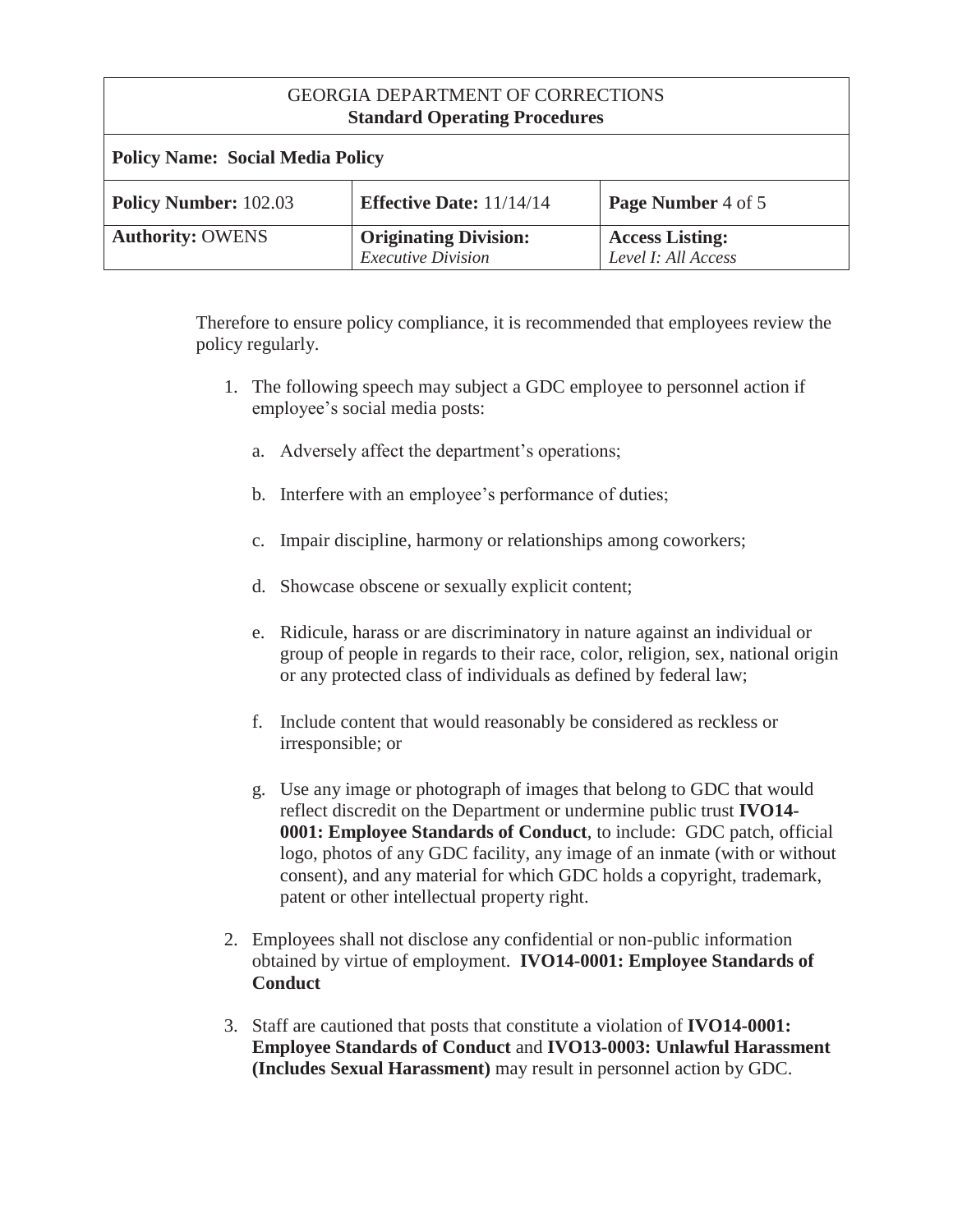| <b>Policy Name: Social Media Policy</b> |                                                           |                                               |
|-----------------------------------------|-----------------------------------------------------------|-----------------------------------------------|
| <b>Policy Number: 102.03</b>            | <b>Effective Date:</b> $11/14/14$                         | Page Number 5 of 5                            |
| <b>Authority: OWENS</b>                 | <b>Originating Division:</b><br><b>Executive Division</b> | <b>Access Listing:</b><br>Level I: All Access |

# **V. Attachments:**

None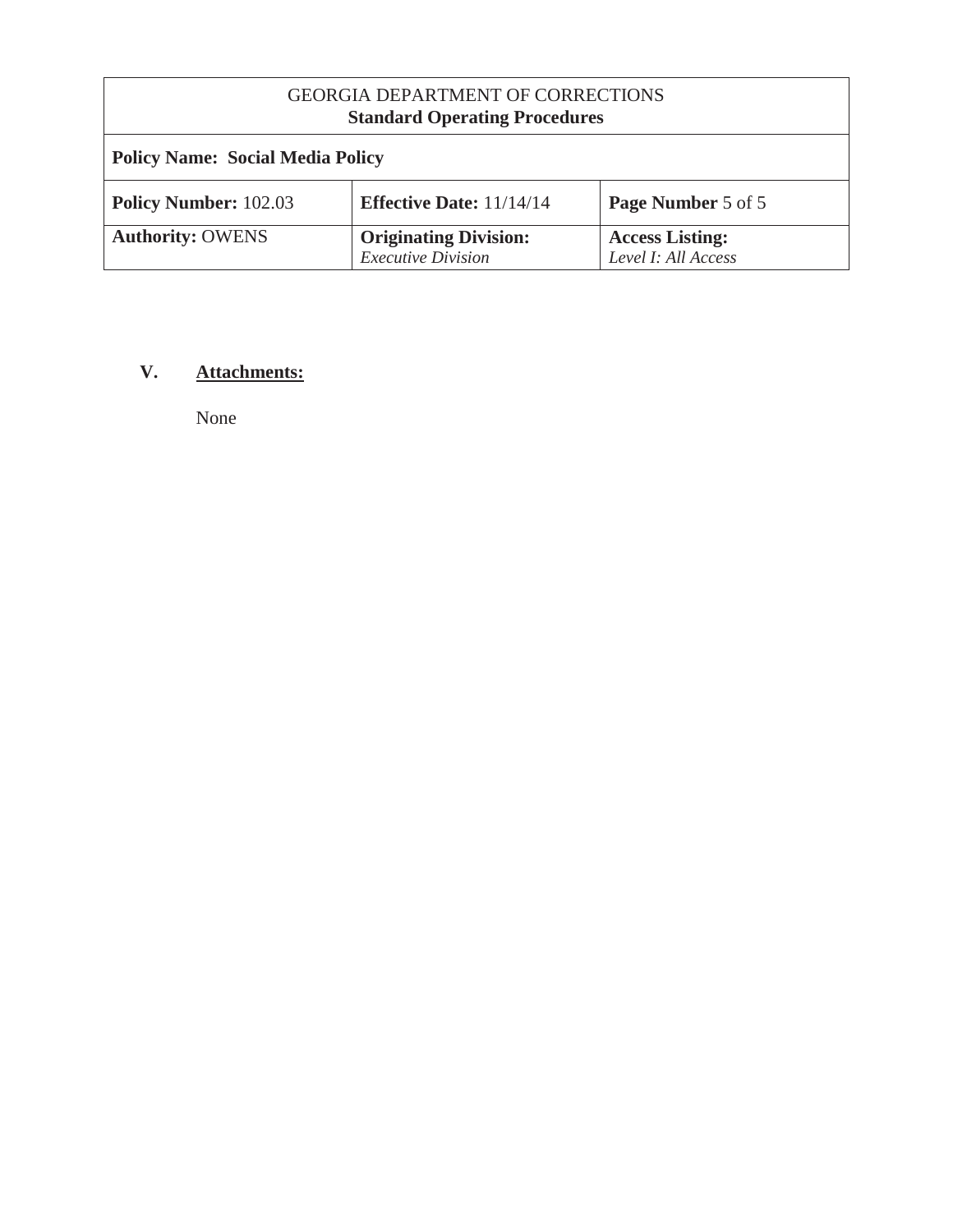| <b>Policy Name: Teleworking</b>       |                                                                |                                               |
|---------------------------------------|----------------------------------------------------------------|-----------------------------------------------|
| <b>Policy Number: 104.66</b>          | <b>Effective Date:</b> $09/19/2016$                            | <b>Page Number 1 of 7</b>                     |
| <b>Authority:</b><br>Bryson/Poitevint | <b>Originating Division:</b><br><b>Administration Division</b> | <b>Access Listing:</b><br>Level I: All Access |

### **I. Introduction and Summary:**

The Georgia Department of Corrections advocates Teleworking as a viable work option that benefits both the employer and the employee. GDC offers Teleworking to demonstrate a commitment to the environment, provide cost savings to the Department, and promote increased employee satisfaction, quality of life, efficiency, and productivity.

#### NOTE: **Teleworking is a voluntary agreement between an employee and the supervisor, and, as such, is a privilege, not an entitlement.**

# **II. Authority:**

| GDC SOPs: |                                                       |
|-----------|-------------------------------------------------------|
| 104.22    | <b>Workers' Compensation</b>                          |
| 104.37    | Time Keeping Requirements, Working Time, Overtime and |
|           | Compensatory Time (FLSA)                              |
| 104.39.09 | Miscellaneous Leave                                   |
| 104.61    | Performance Management                                |
| 104.64    | <b>Adverse Actions (Classified)</b>                   |
| 104.65    | Adverse Actions (Unclassified)                        |
| 104.67    | <b>Official Hours and Alternative Work Schedules</b>  |
|           |                                                       |

# **III. Definitions:**

Primary Workplace - A Teleworker's usual and customary workplace.

Telework Center - A facility that offers office-like workstations and electronic equipment that may be used by the Department to house Teleworking employees.

Teleworker - An employee who performs their job at an alternative workplace for at least one or more days in a particular pay period. All Teleworkers should complete the telework agreement.

Mobile Worker - An employee who travels continuously and whose primary workplace is his/her home or an assigned office. The duties of these positions generally require the employee to meet and work off-site or at numerous locations dispersed throughout a geographic area. A Mobile Worker is a Teleworker.

Teleworking - Working at a location other than the employee's primary workplace.

Teleworking Agreement - The signed document that outlines the understanding between the Department and the employee regarding the Teleworking arrangement.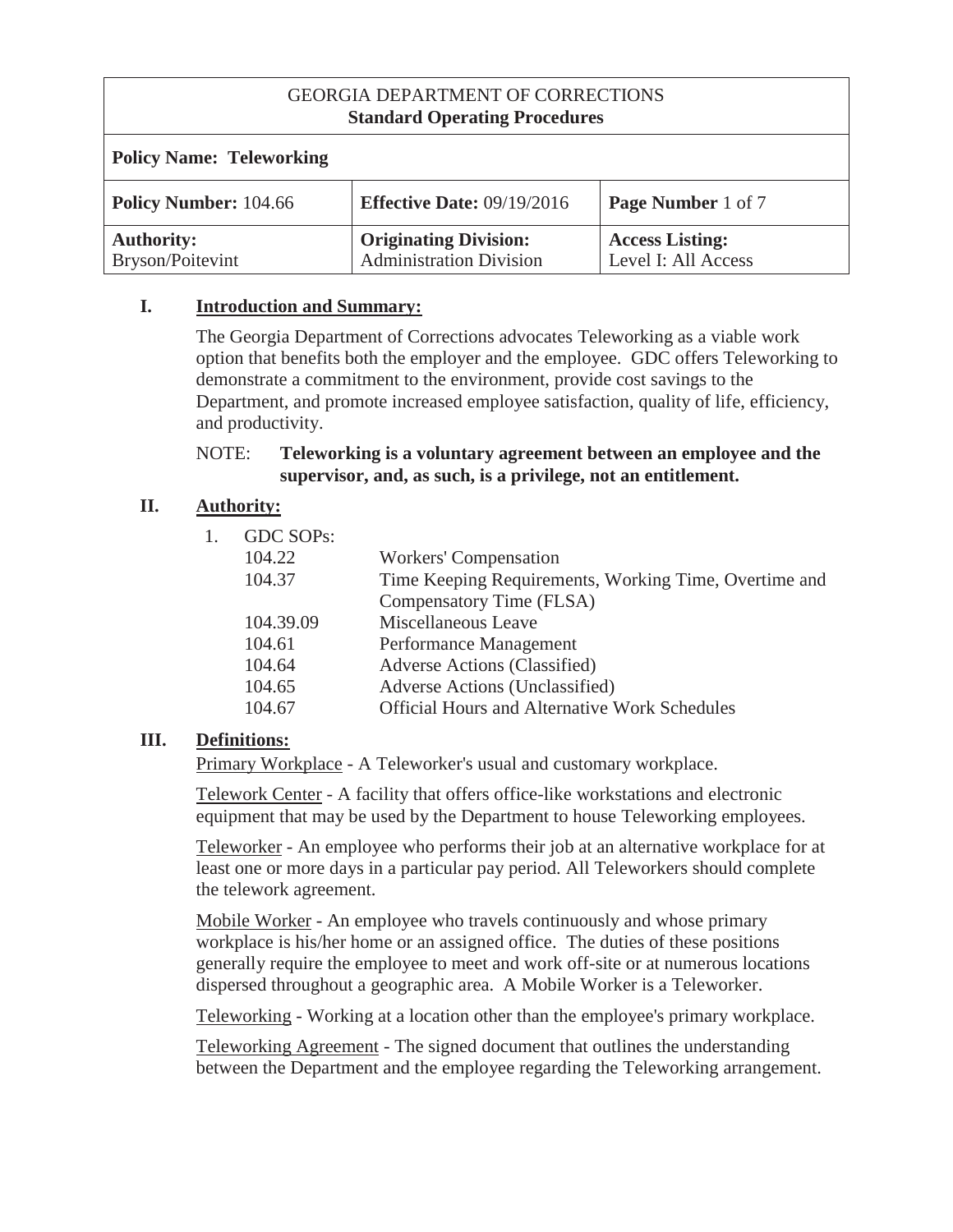| <b>Policy Name: Teleworking</b>       |                                                                |                                               |
|---------------------------------------|----------------------------------------------------------------|-----------------------------------------------|
| <b>Policy Number: 104.66</b>          | <b>Effective Date: 09/19/2016</b>                              | Page Number 2 of 7                            |
| <b>Authority:</b><br>Bryson/Poitevint | <b>Originating Division:</b><br><b>Administration Division</b> | <b>Access Listing:</b><br>Level I: All Access |

# **IV. Statement of Policy and Applicable Procedures:**

Given the nature and variety of work performed in the Department, not all jobs will be well suited for Teleworking. Therefore, many of the jobs cannot be effectively accomplished through Teleworking.

The characteristics of an effective and successful Teleworking program include: An assessment that an employee's job is suitable for Teleworking; a thorough and objective assessment of an employee's past performance, requisite job knowledge, and other work related characteristics; the immediate supervisor's cooperation with and support for Teleworking, as well as his or her proficiency/ability to effectively manage the Teleworking employee in a non-traditional work environment; and the Teleworking employee's commitment to an effective and productive telework program.

Jobs suitable for Teleworking are characterized by clearly defined results. A Teleworker's performance is measured by results rather than presence at the main work location; therefore, it is critical to ensure that performance expectations are clearly defined so that a proper evaluation can be conducted at designated intervals outlined in the telework agreement.

#### A. Eligibility:

To telework, an employee must:

- $\bullet$  Be employed in or assigned to a position that requires or is conducive to Teleworking;
- Have been employed with the Department for at least six months;
- Have an annual leave balance of at least forty hours;
- Have consistently met established productivity levels and, as applicable, his or her most previous performance evaluation reflects an overall rating of 3 "Successful Performer" or higher; and
- Have had no adverse actions during the current or immediately preceding review period.
- B. Selection Considerations:

Jobs generally well suited for Teleworking have the following characteristics:

- Infrequent face-to-face communication required where communication can be managed by telephone, electronic mail, facsimile, etc.;
- Employee generally works alone handling information (e.g., work tasks incorporate such components as reading, writing, word processing, planning, etc.);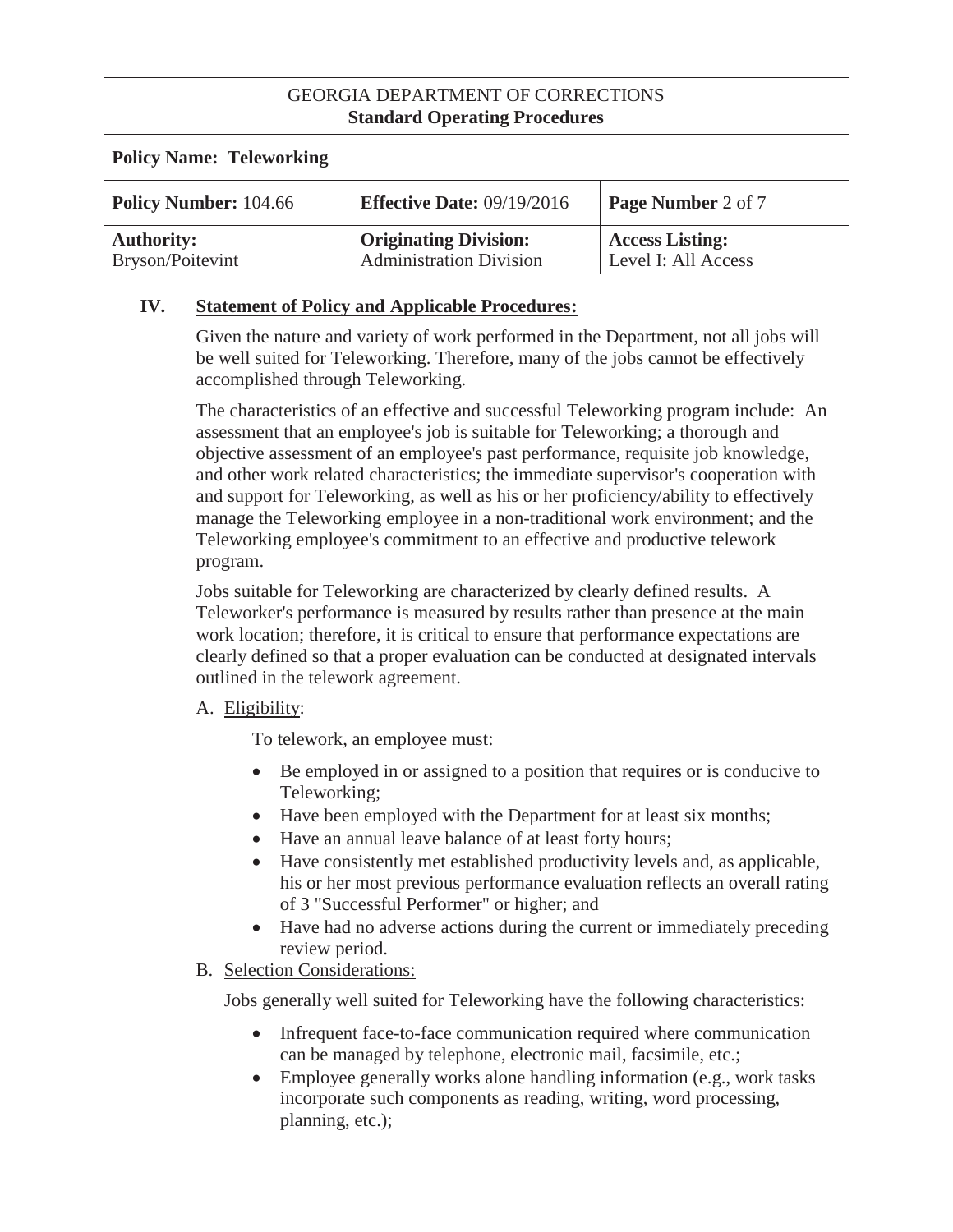| <b>Policy Name: Teleworking</b>       |                                                                |                                               |
|---------------------------------------|----------------------------------------------------------------|-----------------------------------------------|
| <b>Policy Number: 104.66</b>          | <b>Effective Date: 09/19/2016</b>                              | Page Number 3 of 7                            |
| <b>Authority:</b><br>Bryson/Poitevint | <b>Originating Division:</b><br><b>Administration Division</b> | <b>Access Listing:</b><br>Level I: All Access |

- Clearly defined results;
- Measurable work activities with objectives having identifiable time frames and check points;
- Content versus process oriented;
- Tasks that require concentration and/or large blocks of time when the employee works independently of others;
- Work that can be performed without close supervision; and
- Minimal requirements for special equipment.

Employees suited for Teleworking generally have the following characteristics or traits:

- Good oral and written communication skills it is critical to the success of a telework arrangement that an employee establish and maintain frequent communication with his or her supervisor and other co-workers;
- Demonstrated history of successful job performance in his or her current job assignment as well as in previous position(s);
- Self-motivated and responsible;
- Familiar with requirements of his or her position;
- Work independently;
- Adaptable; and
- Results oriented.
- C. Equipment:

The Teleworker shall generally provide the equipment required to perform the job, including computer workstations or laptops. Equipment or software provided by the Department shall be used exclusively by the Teleworker to conduct government business and not for personal use. Software provided by the Department shall not be duplicated. In most situations, the Department will provide a computer on campus that the Teleworker may access by remote desktop software. The Department may provide a laptop for Mobile Workers. If necessary, the Teleworker's supervisor may request equipment to the Division Director/Designee for approval by the Office of Information Technology. The Teleworker is responsible for safe transportation and set-up of equipment provided by the Department and must complete the Equipment Inventory Form (posted on the Department's intranet) before removing equipment from the Department's campus or receiving equipment through direct delivery.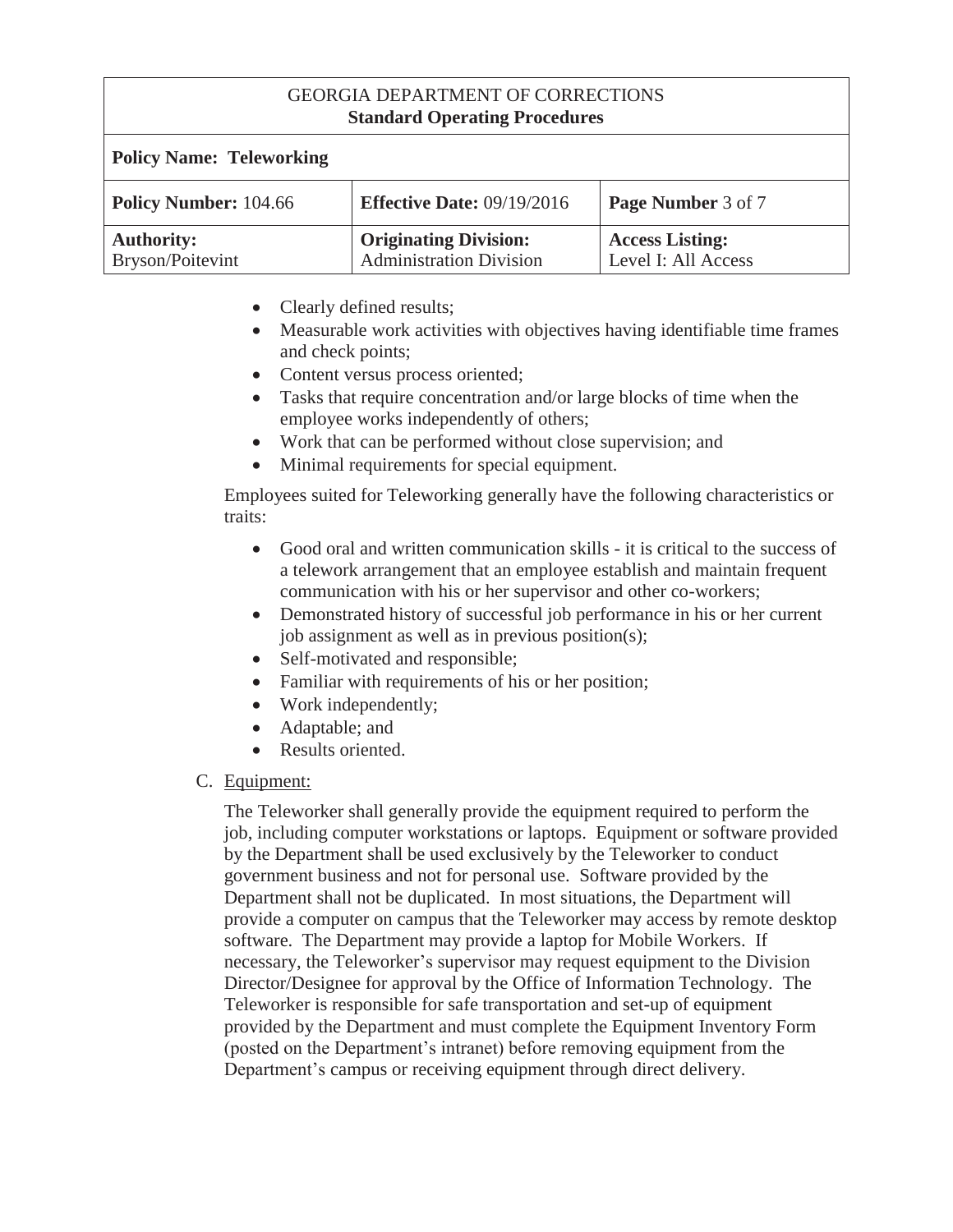| <b>Policy Name: Teleworking</b>       |                                                                |                                               |
|---------------------------------------|----------------------------------------------------------------|-----------------------------------------------|
| <b>Policy Number: 104.66</b>          | <b>Effective Date: 09/19/2016</b>                              | Page Number 4 of 7                            |
| <b>Authority:</b><br>Bryson/Poitevint | <b>Originating Division:</b><br><b>Administration Division</b> | <b>Access Listing:</b><br>Level I: All Access |

#### D. Equipment Liability

The following procedures apply to equipment owned by the Department and provided to the Teleworker:

- The Department will repair and maintain the equipment.
- The Teleworker is responsible to safely transport the equipment to Central Office for repair or maintenance unless movement of the equipment is likely to result in damage.
- The Department will provide surge protectors or other protective devices that must be used with the equipment.
- The Teleworker must comply with current virus protections and security measures recommended by Office of Information Technology (OIT). Services such as GoToMyPC must remain installed and operating for access to continue.
- Software installed on Agency equipment must be appropriately licensed and approved by OIT for use on equipment connected to the SOG/GDC's Network.

The misuse of equipment provided by the Department will be grounds for terminating the telework arrangement and may subject the employee to disciplinary action up to and including dismissal from employment.

E. Work Rules:

An employee's compensation and benefits (including leave and holidays) are not impacted by a telework arrangement.

Teleworkers remain under the Department's Performance Management system and are required to participate fully in the process. A Teleworker's performance will be assessed in a manner similar to all non-Teleworking employees.

Each Teleworker will have an established work schedule approved by his or her supervisor. With the approval of their supervisor, Teleworkers may work either a standard five-day work week or one of two authorized alternative schedules referenced in the Department's Official Hours and Alternative Work Schedule procedure (104.67). Teleworkers must be accessible by telephone or cell phone to their supervisor, customers and co-workers during their established business hours, regardless of the work location. Telephone protocols during Teleworking should not differ from the office setting. Each scheduled work day will include a non-paid lunch period of at least thirty minutes. Proper monitoring of a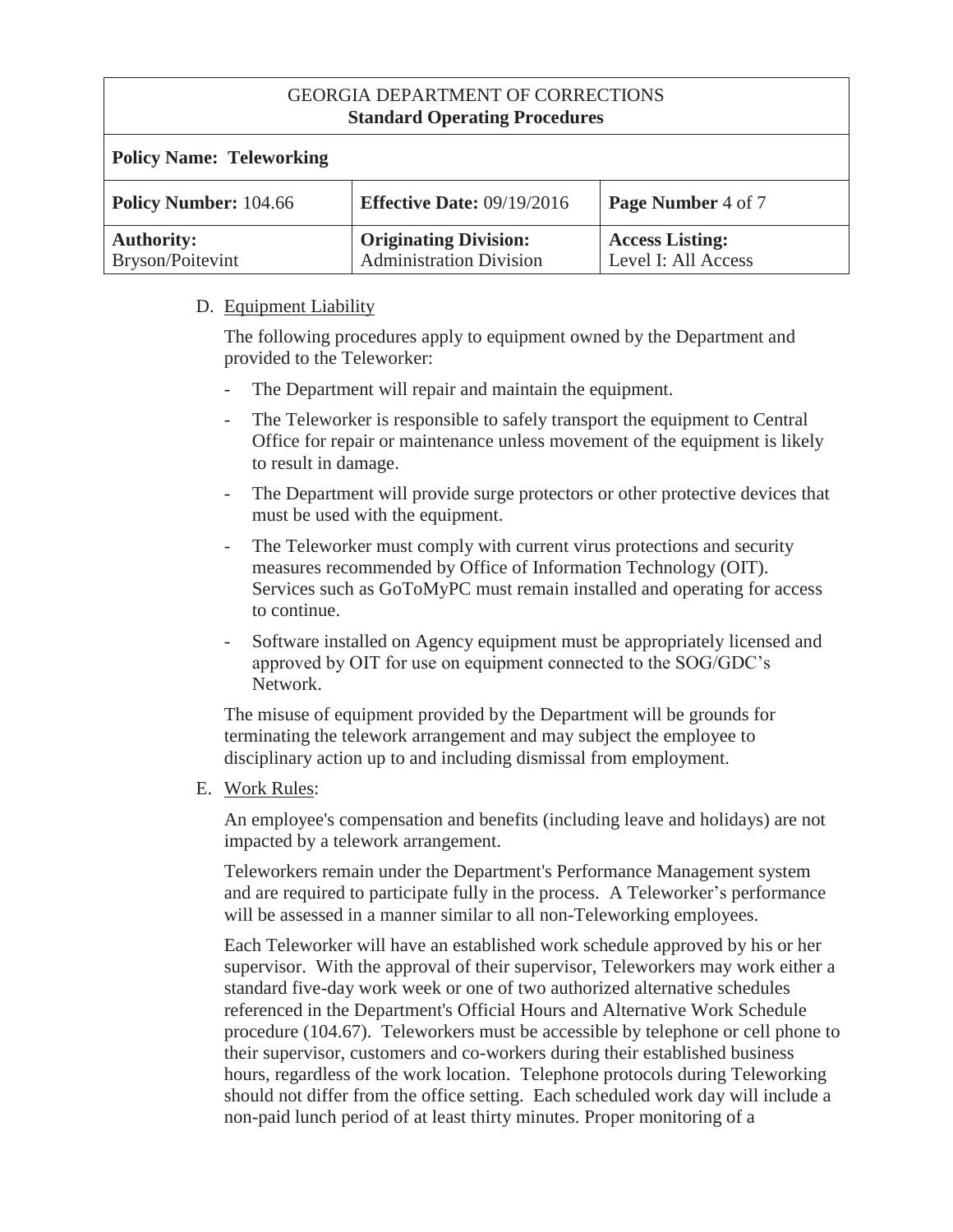| <b>Policy Name: Teleworking</b>       |                                                                |                                               |
|---------------------------------------|----------------------------------------------------------------|-----------------------------------------------|
| <b>Policy Number: 104.66</b>          | <b>Effective Date: 09/19/2016</b>                              | <b>Page Number 5 of 7</b>                     |
| <b>Authority:</b><br>Bryson/Poitevint | <b>Originating Division:</b><br><b>Administration Division</b> | <b>Access Listing:</b><br>Level I: All Access |

Teleworker's time and attendance is critical to the success of each telework arrangement. Supervisors must ensure that Teleworkers account for all hours worked and leave taken. Teleworkers must accurately record daily hours and minutes worked and leave taken using the Department's timekeeping system.

The Director, Human Resources may approve a customized time sheet or record keeping system if operationally necessary.

F. Safety and Inspections:

Teleworkers shall maintain their home or alternative work space in a safe condition and free from hazards or other dangers. The Department reserves the right to inspect a home work space to ensure safety compliance and adherence with the telework program requirements regarding the work space and furnishings. Any remodeling or electrical work to facilitate Teleworking is at the employee's expense.

G. Workers' Compensation:

Teleworkers are covered by Workers' Compensation during work hours and while performing work functions in the designated home or alternative work area. The employee's home or alternative is considered an extension of the Department's workspace. Consistent with Department guidelines, employees must report any work-related injury to their supervisor as soon as possible after the accident/injury occurs. See SOP No. 104.22 (Workers' Compensation).

H. Tax Implications:

Teleworkers are fully responsible to determine any federal, state, and local tax implications resulting from working at home and are responsible for satisfying any personal tax obligations relative to Teleworking. Employees are encouraged to discuss these issues with their personal tax advisor.

I. Dependent Care:

**Teleworking is not a substitute for dependent care**. Employees will manage dependent care and personal responsibilities in a manner that allows the successful completion of job responsibilities.

J. Teleworking Agreement:

Teleworkers and their immediate supervisors will sign a Teleworking Agreement (Attachment 1), which can be modified or terminated by the Department, supervisor, or the employee with reasonable notice. The Teleworking Agreement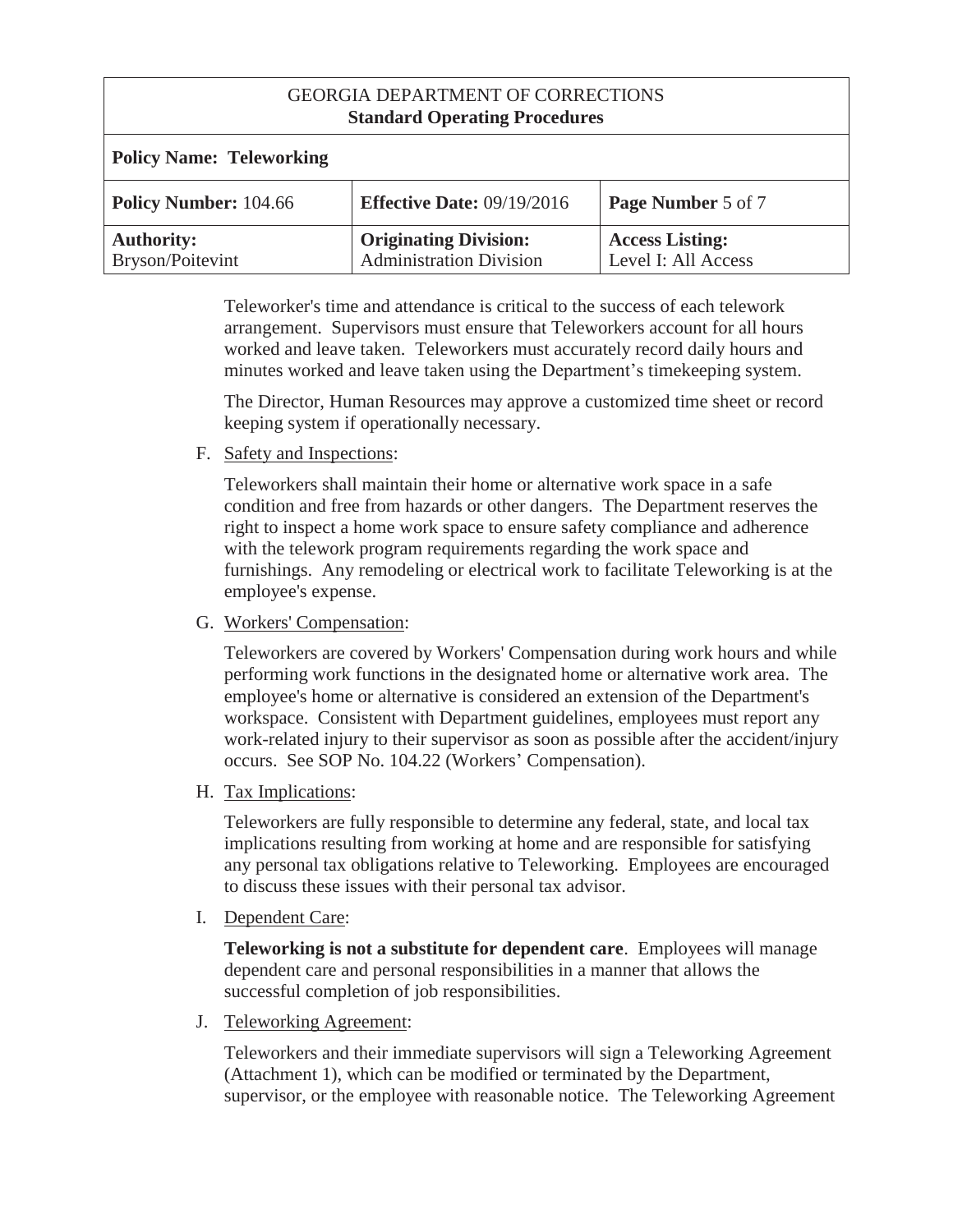| <b>Policy Name: Teleworking</b>       |                                                                |                                               |
|---------------------------------------|----------------------------------------------------------------|-----------------------------------------------|
| <b>Policy Number: 104.66</b>          | <b>Effective Date: 09/19/2016</b>                              | Page Number 6 of 7                            |
| <b>Authority:</b><br>Bryson/Poitevint | <b>Originating Division:</b><br><b>Administration Division</b> | <b>Access Listing:</b><br>Level I: All Access |

must be reviewed and renewed annually at the beginning of each fiscal year in conjunction with the Performance Management Planning and evaluation process.

- K. Employee and Supervisor/Management Responsibilities:
	- 1. Employees shall:
		- Complete the Teleworking Agreement (Attachment 1) and submit to their supervisor for approval;
		- $\bullet$  Become familiar with the provisions of this procedure, the Teleworking Agreement, and other Division guidelines;
		- Sign the Teleworking Agreement along with their supervisor;
		- Adhere to the terms and conditions of the Teleworking Agreement;
		- Establish a dedicated and safe home office space or alternative worksite/office consistent with the requirements of this procedure;
		- Establish work practices to ensure a successful Teleworking experience;
		- Report to Department work sites for meetings, trainings, etc., as required;
		- Safeguard proprietary or confidential Departmental information;
		- Determine any federal, state, or local tax implications resulting from working at home and satisfy any personal tax obligations; and,
		- Comply with all other terms and conditions of employment.
	- 2. Supervisors shall:
		- Objectively consider an employee's telework requests within the provisions of this procedure and other Division guidelines;
		- Become familiar with the provisions of this procedure and Telework Agreement;
		- Decide whether a telework arrangement is beneficial to the Department and employee;
		- If the request is approved,
			- o Meet with the employee to review the Teleworking Agreement;
			- o Ensure the employee fully understands responsibilities associated with Teleworking; and
			- o Provide the employee a copy of the signed Teleworking Agreement;

NOTE: If a proposed Telework Agreement is denied by the Reviewing Manager, the decision is final and is not appealable, grievable or subject to review.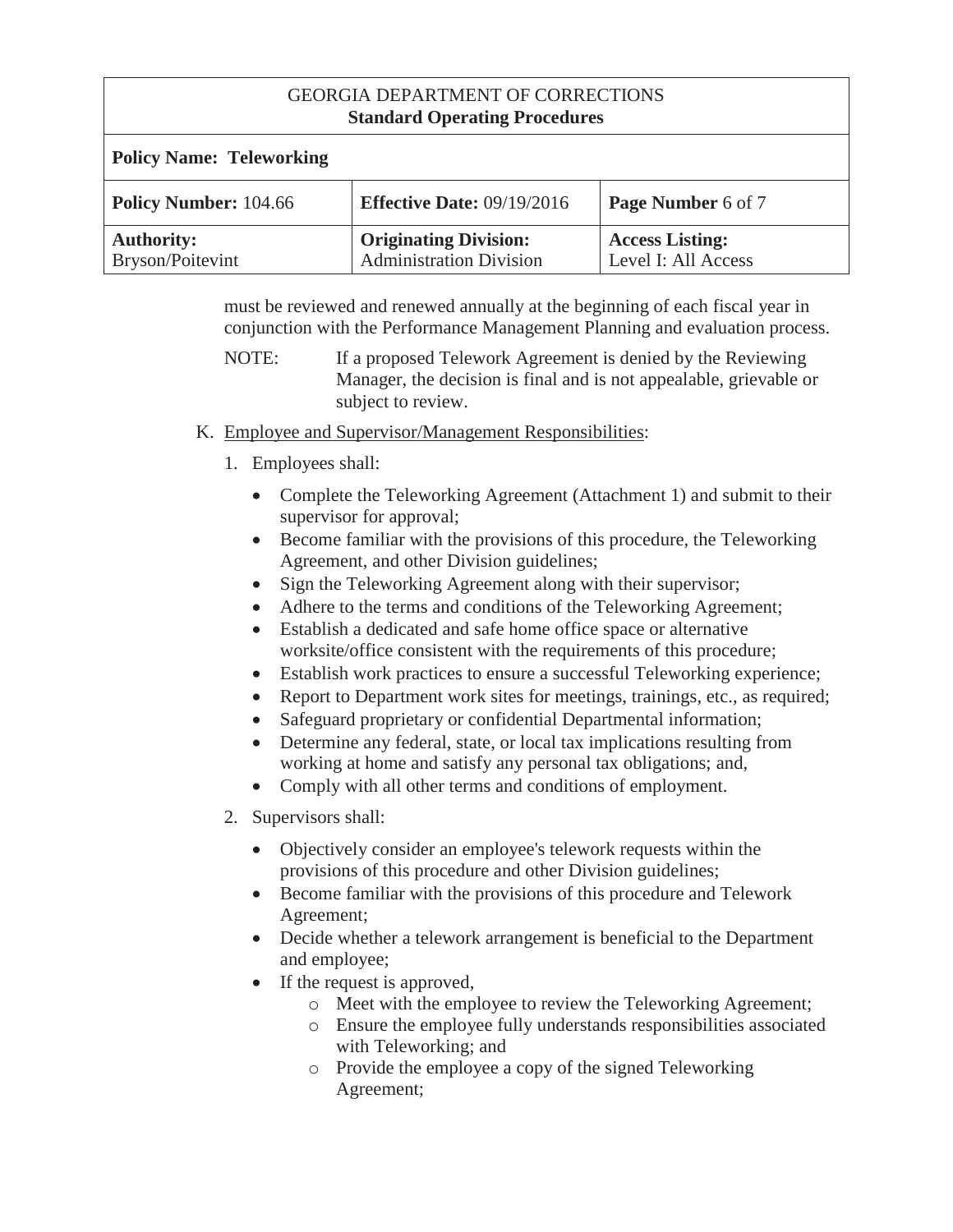| <b>Policy Name: Teleworking</b>       |                                                                |                                               |
|---------------------------------------|----------------------------------------------------------------|-----------------------------------------------|
| <b>Policy Number: 104.66</b>          | <b>Effective Date: 09/19/2016</b>                              | <b>Page Number 7 of 7</b>                     |
| <b>Authority:</b><br>Bryson/Poitevint | <b>Originating Division:</b><br><b>Administration Division</b> | <b>Access Listing:</b><br>Level I: All Access |

- If the request is disapproved, provide an explanation to the employee outlining the reason(s) for the decision;
- Revise the Teleworking Agreement to reflect any changes;
- x Maintain an inventory of equipment provided to the Teleworker by the Department;
- Continue normal supervisory activities including feedback and performance evaluations;
- Prepare an amendment to the employee's Performance Plan that specifically details responsibility areas and standards of performance pertaining to the terms of the Teleworking Agreement;
- Revisit the Teleworking Agreement annually for approval/disapproval; and
- Perform site visit(s) as necessary to ensure compliance with Teleworking program requirements.
- 3. Reviewing Managers shall:
	- Review telework proposals submitted by subordinate supervisors who believe that the duties and responsibilities of a position can be more efficiently and effectively performed by a Teleworking employee;
	- $\bullet$  Become familiar with the provisions of this procedure the Teleworking Agreement, and other Division guidelines;
	- Determine whether the recommended position is suitable for full-time Teleworking; and
	- Include the following statement in the Performance Management Plan of supervisors with Teleworking employees: This employee is supervisor of a Teleworker(s). The supervisor must ensure the employee's compliance with the provision of Standard Operating Procedure on Teleworking and to the signed Telework Agreement.
- 4. Director of Human Resources and Regional Directors shall:
	- Be notified by the Reviewing Manager if a Telework Agreement is denied. Be responsible for the effective and proper management of the Teleworking program in his or her respective Division.

# **V. Attachments:**

Attachment 1 - Telework Agreement

# **VI. Record Retention of Forms Relevant to this Policy:**

Attachment 1 - Telework Agreement. Retain for one year after agreement ends in local personnel office and CHRM.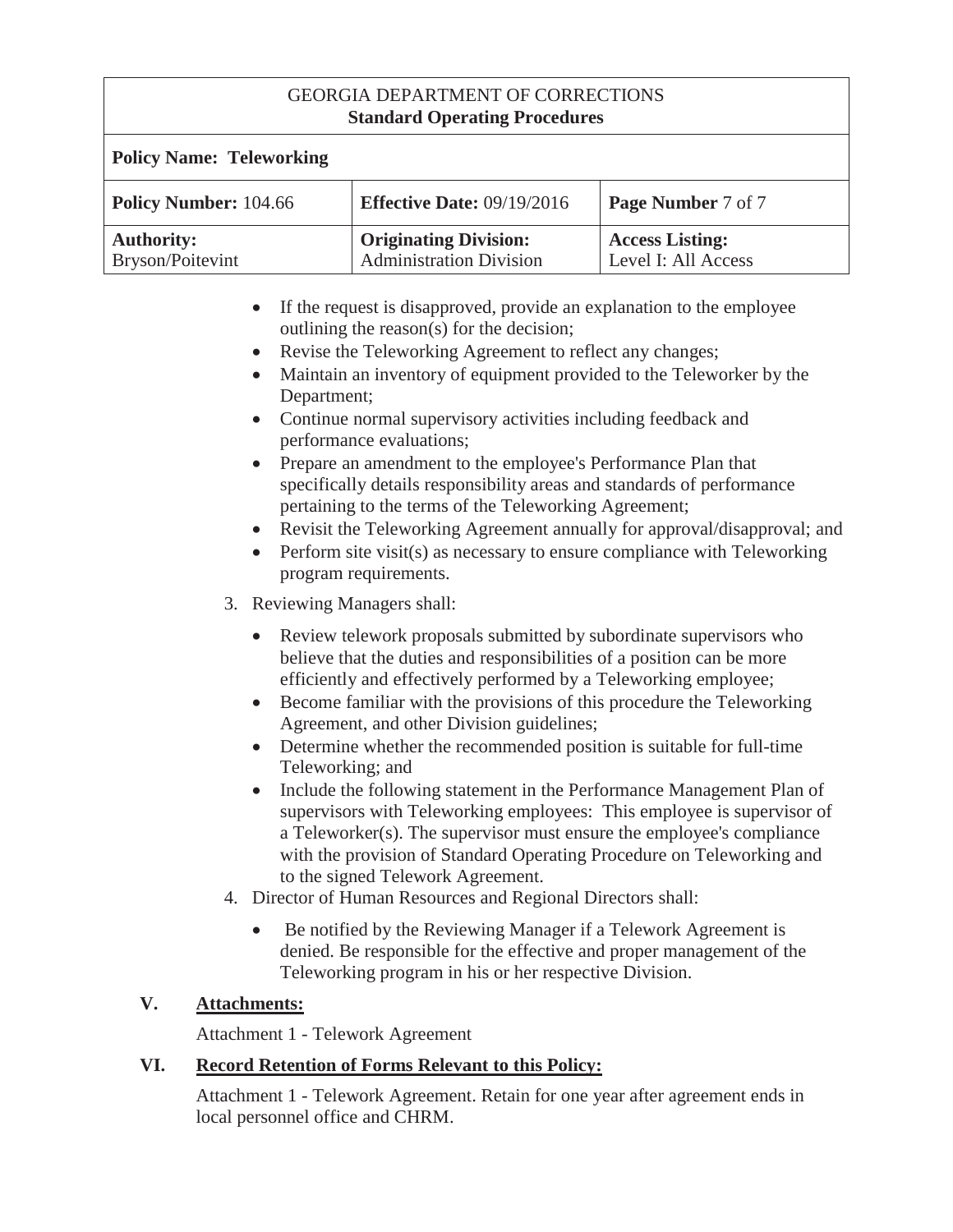| <b>GEORGIA DEPARTMENT OF CORRECTIONS</b><br><b>Standard Operating Procedures</b> |                                                         |                                                   |
|----------------------------------------------------------------------------------|---------------------------------------------------------|---------------------------------------------------|
| <b>Functional Area:</b><br><b>Support Services/Human Resources</b>               | <b>Reference Number:</b><br><b>IVO14-0001</b><br>104.47 | <b>Revises Previous</b><br><b>Effective Date:</b> |
| Subject:<br><b>Employee Standards of Conduct</b>                                 |                                                         | 01/15/12                                          |
| <b>Authority:</b><br>Owens/Dozier                                                | <b>Effective Date:</b><br>12/12/14                      | Page 1 of 12                                      |

# **I. POLICY:**

- A. Employees of the Georgia Department of Corrections (GDC) are required to adhere to higher standards of conduct than normally found in the general community due to the important security mission of GDC and its inherent responsibility to provide an appropriate model of public safety to the citizens of Georgia. As such, all Department employees are herein given notification of the work rules and standards of behavior by which they will be governed.
- B. Appointing Authorities will ensure all current and new employees read these Standards of Conduct and complete the Employee Standards of Conduct Acknowledgment Statement (Attachment 1) and the Employee Communications Device Acknowledgement & Agreement Statement (Attachment 2). The completed acknowledgment forms will be placed in each employee's Human Resources file.

# **II. APPLICABILITY:**

- A. All employees of the Georgia Department of Corrections, and,
- B. All employees of any vendor or contractor of GDC who work on any property under authority of the Board of Corrections.

# **III. RELATED DIRECTIVES:**

- A. Governor's Executive Order, dated 01-10-11, Establishing a Code of Ethics for Executive Branch Officers and Employees
- B. Governor's Executive Order, dated 01-13-03, Creating the Office of State Inspector **General**
- C. O.C.G.A.

| $16-6-5.1$ | Sexual Assault of Person in Custody                                           |
|------------|-------------------------------------------------------------------------------|
| 40-6-391   | Driving Under the Influence                                                   |
| 42-5-15    | Crossing of Guard Lines with Weapons,<br>Intoxicants or Drugs without Consent |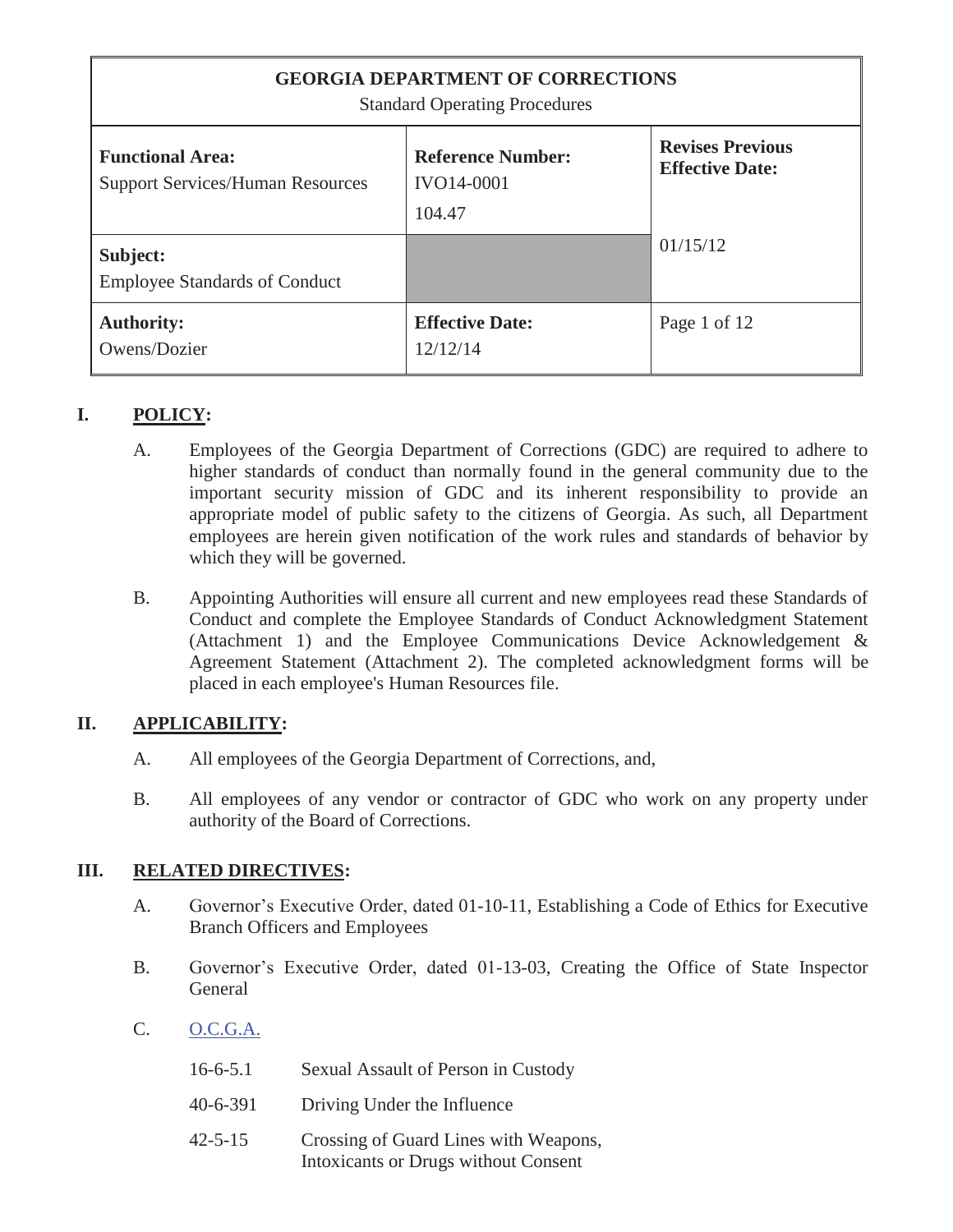| <b>Functional Area:</b> | Prev. Eff. Date        | Page 2 of 12        |
|-------------------------|------------------------|---------------------|
| <b>Support Services</b> | 12/15/06               |                     |
|                         | <b>Effective Date:</b> | Reference Number:   |
|                         | 12/12/14               | IVO14-0001 (104.47) |

- 42-5-16 Trading With Inmates without Consent
- 42-5-18 Items Prohibited for Possession by Inmates
- 45-10-1 Code of Ethics and Conflicts of Interest
- 45-11-1 Offenses Concerning Public Officers and Employees
- D. Department of Corrections Board Rules
	- 125-2-1.02 Employment
	- 125-2-1.07 Performance of Duty
- E. Rules of the State Personnel Board
	- 478-1-.03 Antidiscrimination
	- 478-1-.07 Outside Employment
	- 478-1-.08 Political Activity
	- 478-1-.15 Changes to Employment Status
	- 478-1-.20 Employee Grievance Procedure
	- 478-1-.21 Drugs and Alcohol Free Workplace Program
	- 478-1-.24 Rules for Classified Employees
- F. GDC Standard Operating Procedures (SOPs)
	- IIA07-0001 Fitness for Duty
	- IIA07-0002 Contact or Business Dealings with Inmates/ Probationers
	- IIA21-0001 Prison Rape Elimination Act (PREA) Sexual Assault of/Sexual Misconduct with Offenders
	- IIIA02-0007 Probation Operations Fitness for Duty
	- IVO03-0012 Obtaining and Using Records for Criminal Justice Employment
	- IVO13-0003 Unlawful Harassment (including Sexual Harassment)
	- IVO14-0005 Appearance and Dress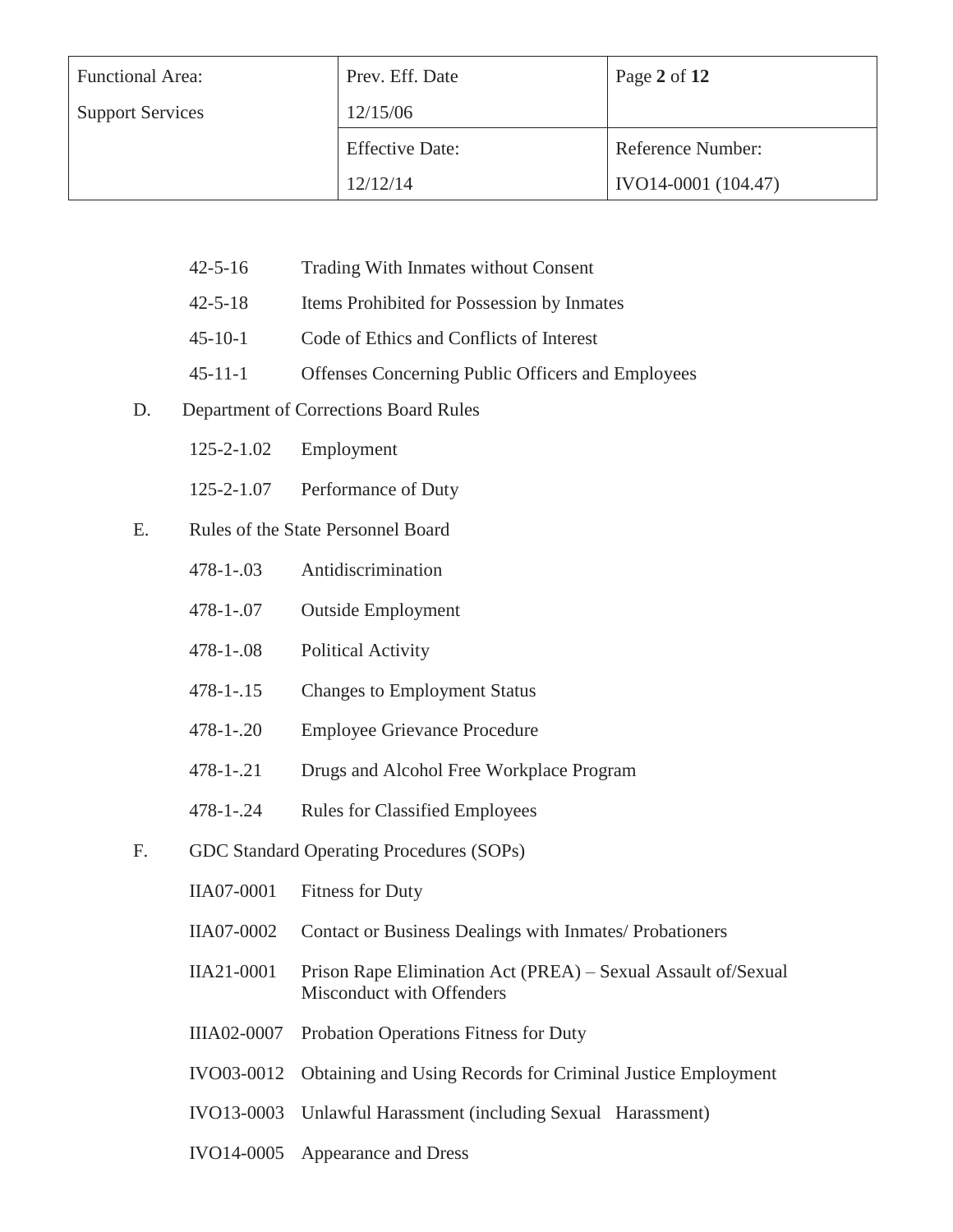| <b>Functional Area:</b> | Prev. Eff. Date        | Page 3 of 12        |
|-------------------------|------------------------|---------------------|
| <b>Support Services</b> | 12/15/06               |                     |
|                         | <b>Effective Date:</b> | Reference Number:   |
|                         | 12/12/14               | IVO14-0001 (104.47) |

- IVO14-0008 Surreptitious Recording of Department Personnel and/or Contractors
- IVO15-0001 Secondary Employment
- IVO15-0002 Employment of Relatives/Special Relationships
- IVO15-0004 Designation of Jobs Requiring Peace Officer Certification IVO16-0001 Performance Management
- IVO19-0001 Privacy of Personnel Records
- IVO20-0001 Adverse Actions (Classified Employees)
- IVO20-0002 Adverse Actions (Unclassified Employees)

#### **IV. DEFINITIONS:**

#### *The following definitions are for purposes of this standard operating procedure:*

- A. Close Personal Relationship means:
	- 1. A familial relationship with a spouse, parent or child, step-parent or step-child, grandparent or grandchild, brother or sister, niece or nephew, aunt or uncle, guardian or ward, and including persons related by marriage within the same classes enumerated, or,
	- 2. Any relationship that involves cohabitation, dating, or consensual sexual contact of any kind.
- B. Communications Device: Any mobile or cellular phones, smart phones, electronic readers or any other device that allows for the transfer of information from one person to another by means of transmission via internet, satellite, tower, air waves or data line.
- C. Contraband: Includes electronic games, radios, recording devices, cameras, mobile or cellular phones, smart phones, electronic readers or any other device that allows for the transfer of information from one person to another by means of transmission via internet, satellite, tower, air waves or data line, or any other property that is prohibited from being brought into a facility or across a guard line by statute, rule, standard operating procedure, local operating procedure or direction of the Warden or Superintendent, unless specifically approved in writing by the Warden, Superintendent or their Designee.
- D. Employee: Means any of the following:
	- 1. Any full-time or part-time employee of GDC,
	- 2. Any independent contractor providing services to GDC, or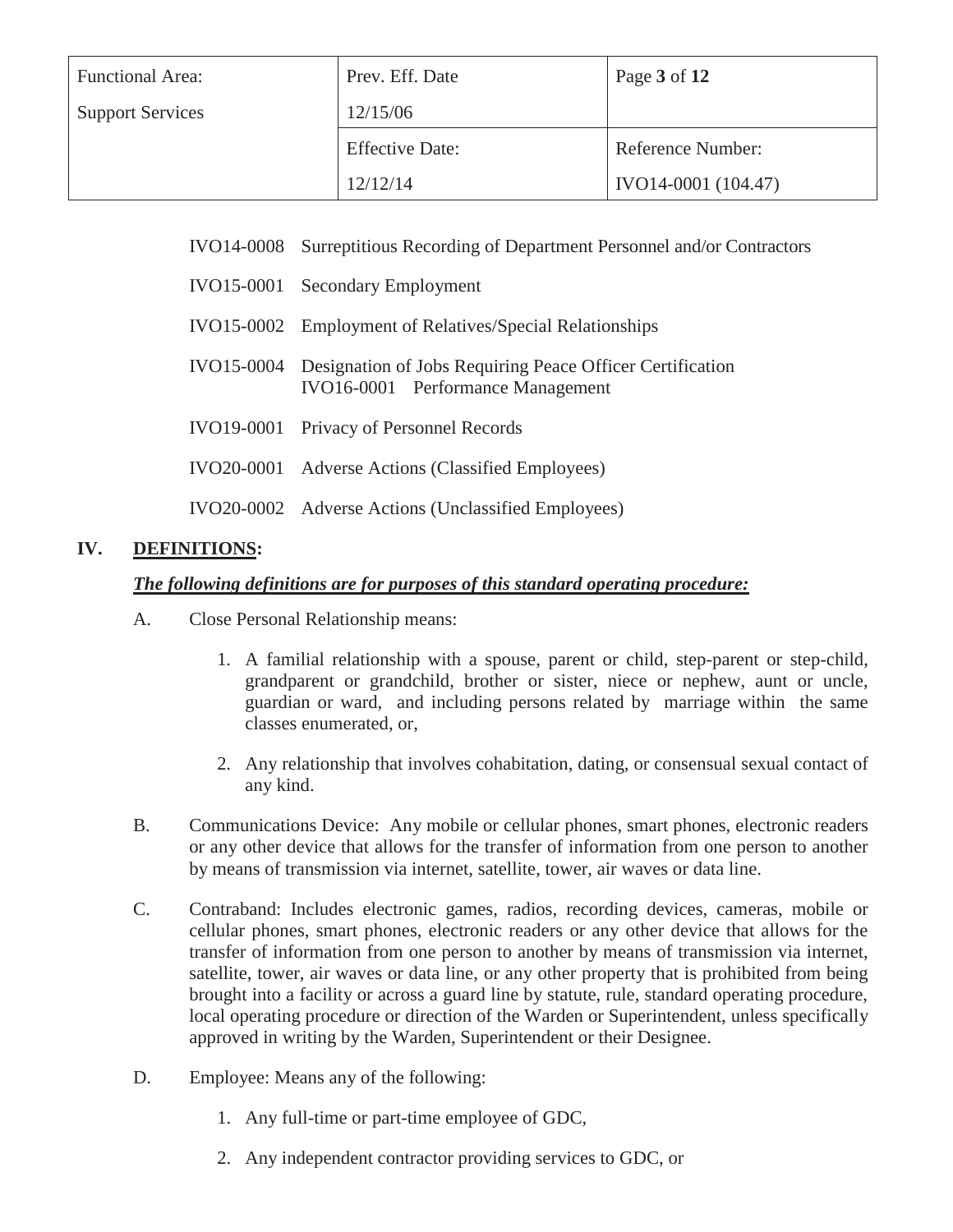| <b>Functional Area:</b> | Prev. Eff. Date        | Page 4 of 12        |
|-------------------------|------------------------|---------------------|
| <b>Support Services</b> | 12/15/06               |                     |
|                         | <b>Effective Date:</b> | Reference Number:   |
|                         | 12/12/14               | IVO14-0001 (104.47) |

- 3. Any employee of any vendor or contractor of GDC who works on any property under the authority of the Board of Corrections.
- E. Ethics Officer: Employee designated to take appropriate measures to ensure that the Department's employees become familiar with applicable ethics laws and policies, including the policies set forth in the Governor's Executive Order Establishing a Code of Ethics for Executive Branch Officers and Employees. The Ethics Officer is the General Counsel for the Department.
- F. Gift: Anything of value exceeding \$25, including, but not limited to, food, lodging, transportation, personal services, gratuities, subscriptions, memberships, trips, loans, extensions of credit, forgiveness of debts, or advances or deposits of money.
- G. Offender: Any probationer, inmate or other detainee, or other person under the supervision of the Departments of Corrections, Juvenile Justice, or Pardons and Paroles.
- H. Parolee: Any person who is on parole for a disposition from any jurisdiction.
- I. Personal or Unauthorized Business Dealings: Any unofficial personal transactions, dealings, relationships or contacts or any unofficial business transactions, dealings, relationships or contacts with an offender that have not been properly approved in writing by the appropriate Division Director or their Designee.
- J. Probation: Any felony disposition or treatment in any jurisdiction, including first offender treatment and pre-trial interdiction programs, or otherwise under probation supervision of GDC.
- K. Probationer: Any person who is on probation.
- L. Relevant Civil Action: Any action which is brought against an employee that potentially impacts on the employee's duties or on GDC. Relevant civil actions would include, but are not limited to, lawsuits alleging that an employee has engaged in any activity which violates the policies and procedures of this Department, has violated 42 U.S.C. § 1983, or has violated any law or standard arising out of any law enforcement activity. This would include any actions initiated by the Peace Officers Standards and Training (P.O.S.T.) Council.
- M. Under the influence of alcohol: An employee shall be deemed under the influence of alcohol if he or she:
	- 1. Is on duty or reporting for duty with a blood alcohol concentration (BAC) level of .02 or greater;
	- 2. Has a BAC level of .02 or greater while off duty and is in uniform, inside a guard line, or driving a state vehicle; or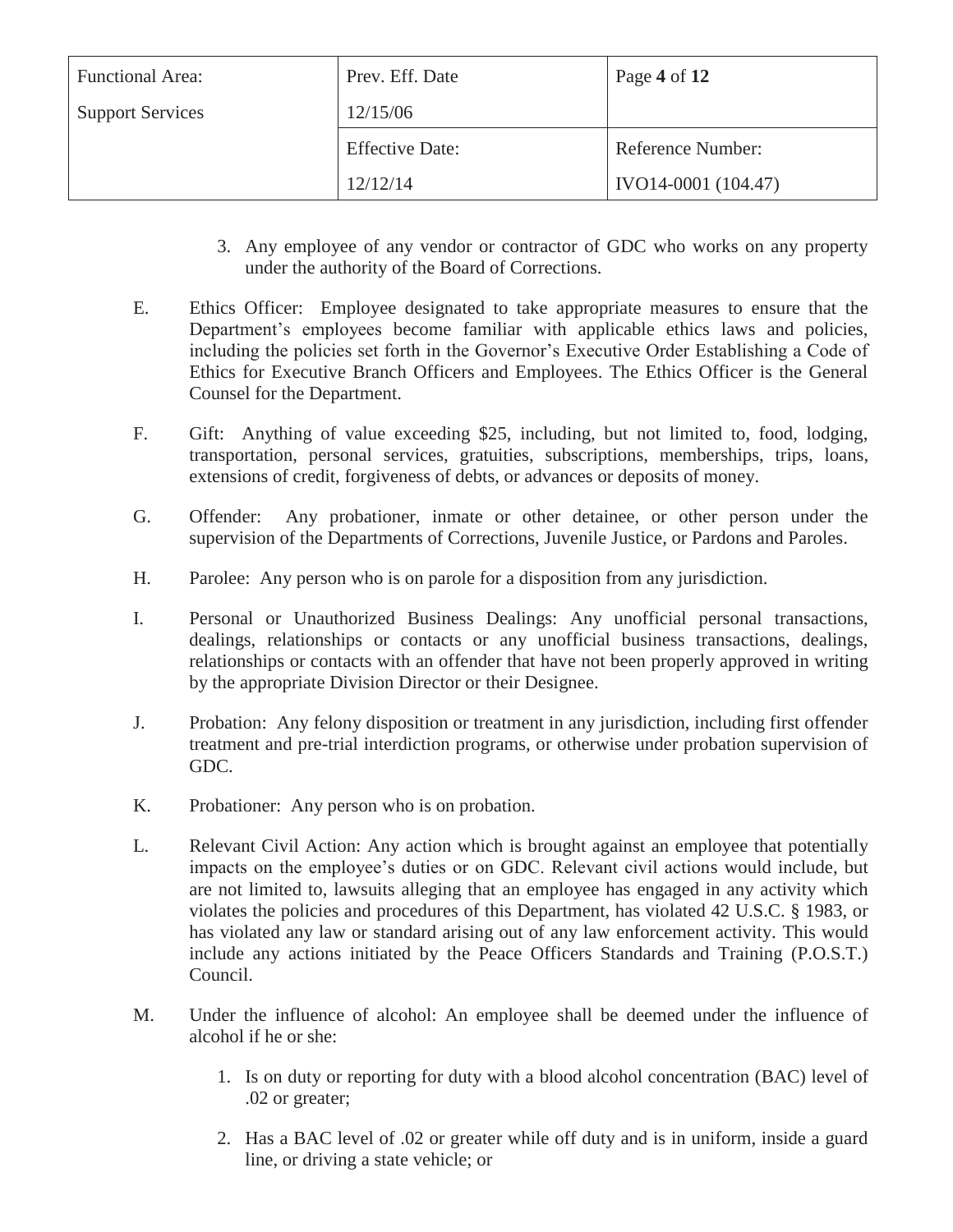| <b>Functional Area:</b> | Prev. Eff. Date        | Page 5 of 12        |
|-------------------------|------------------------|---------------------|
| <b>Support Services</b> | 12/15/06               |                     |
|                         | <b>Effective Date:</b> | Reference Number:   |
|                         | 12/12/14               | IVO14-0001 (104.47) |

- 3. Consumes alcohol and drives a personal vehicle while off duty with a BAC level of .08 or greater.
- N. Value: Actual retail price or cost attributable to a gift, less applicable taxes and gratuities or a reasonable estimate based upon customary charges for like goods or services in the locality. A series of tickets to sporting, entertainment, or similar events shall be valued as one gift. Entrance fees, admission fees, or other tickets shall be valued at the face value of the ticket or fee, excluding any portion attributable to a charitable contribution, if provided by a charitable organization.

# **V. ATTACHMENTS:**

Attachment 1 – Employee Standards of Conduct Acknowledgement Statement

Attachment 2 – Employee Communications Device Acknowledgement & Agreement

#### **VI. PROCEDURE:**

- A. Employees' Standards of Conduct
	- 1. Employees shall not have personal or unauthorized business dealings with offenders.
	- 2. Employee Conduct
		- a. Employees must conduct themselves in a manner which reflects credit upon themselves, their co-workers, and the Department. Employees shall not engage in any activity, either while on-duty or off-duty, which would reflect discredit on the Department, undermine public trust or which would call into question the fitness of the employee to perform services for the Department.
		- b. Employees shall not engage in any illegal activity, or any other activity, which would violate public safety or public trust. Such prohibited activity would include, but is not limited to:
			- 1. Driving any motorized vehicle (including but not limited to, motorcycles, automobiles, vans, trucks, all-terrain vehicles, boats, etc.) under the influence of alcohol;
			- 2. Driving any motorized vehicle (including but not limited to, motorcycles, automobiles, vans, trucks, all-terrain vehicles, etc.) under the influence of Marijuana, any other drug (whether legal or illegal), or other prohibited substance;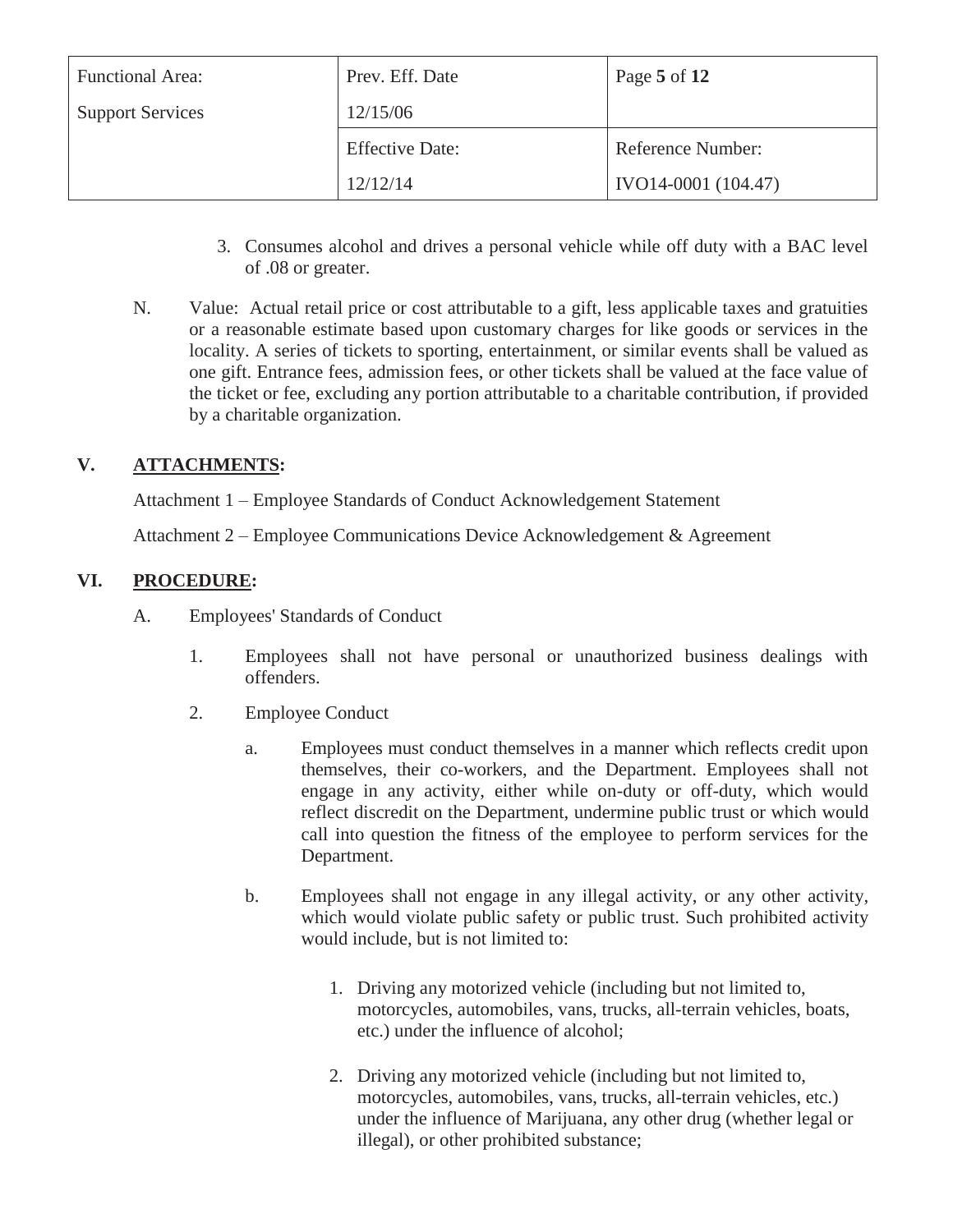| <b>Functional Area:</b> | Prev. Eff. Date        | Page 6 of 12        |
|-------------------------|------------------------|---------------------|
| <b>Support Services</b> | 12/15/06               |                     |
|                         | <b>Effective Date:</b> | Reference Number:   |
|                         | 12/12/14               | IVO14-0001 (104.47) |

- 3. Refusal to submit to tests for alcohol or other substance under O.C.G.A. § 40-5-55 or O.C.G.A. § 40-5-67.1;
- 4. The manufacture, possession, use or distribution of Marijuana or any other illegal drug;
- 5. Any offense involving a minor;
- 6. Any illegal homicide;
- 7. Any theft;
- 8. Any sex offense, including solicitation of sex;
- 9. Any assault or battery;
- 10. Any offense pertaining to any illegal gambling activity; or
- 11. Any other offense which involves moral turpitude.

A conviction, plea of guilty, or nolo contendere to any offense covered in this procedure shall be conclusive proof of its violation; however, a conviction or even prosecution for any such offense is not necessary to prove a violation of this standard of conduct, if, in the opinion of the employee's Appointing Authority, the employee engaged in the activity and brought discredit on the Department.

- c. Employees shall not engage in any conduct which results in a court imposing incarceration or probation of any type or any duration. Incarceration or probation may result in dismissal from employment.
- 3. Employees shall not use state property or resources for personal business. State property and resources shall only be used for official business. Such prohibitions include, but are not limited to:
	- a. State credit cards and fuel cards shall not be used for personal purchases.
	- b. State vehicles shall not be used for personal purposes.
	- c. Personal long-distance telephone calls shall not be charged to State telephones or to State calling cards.
	- d. State-provided internet access is intended for public business. Employee use of the internet may be recorded and monitored. No employee is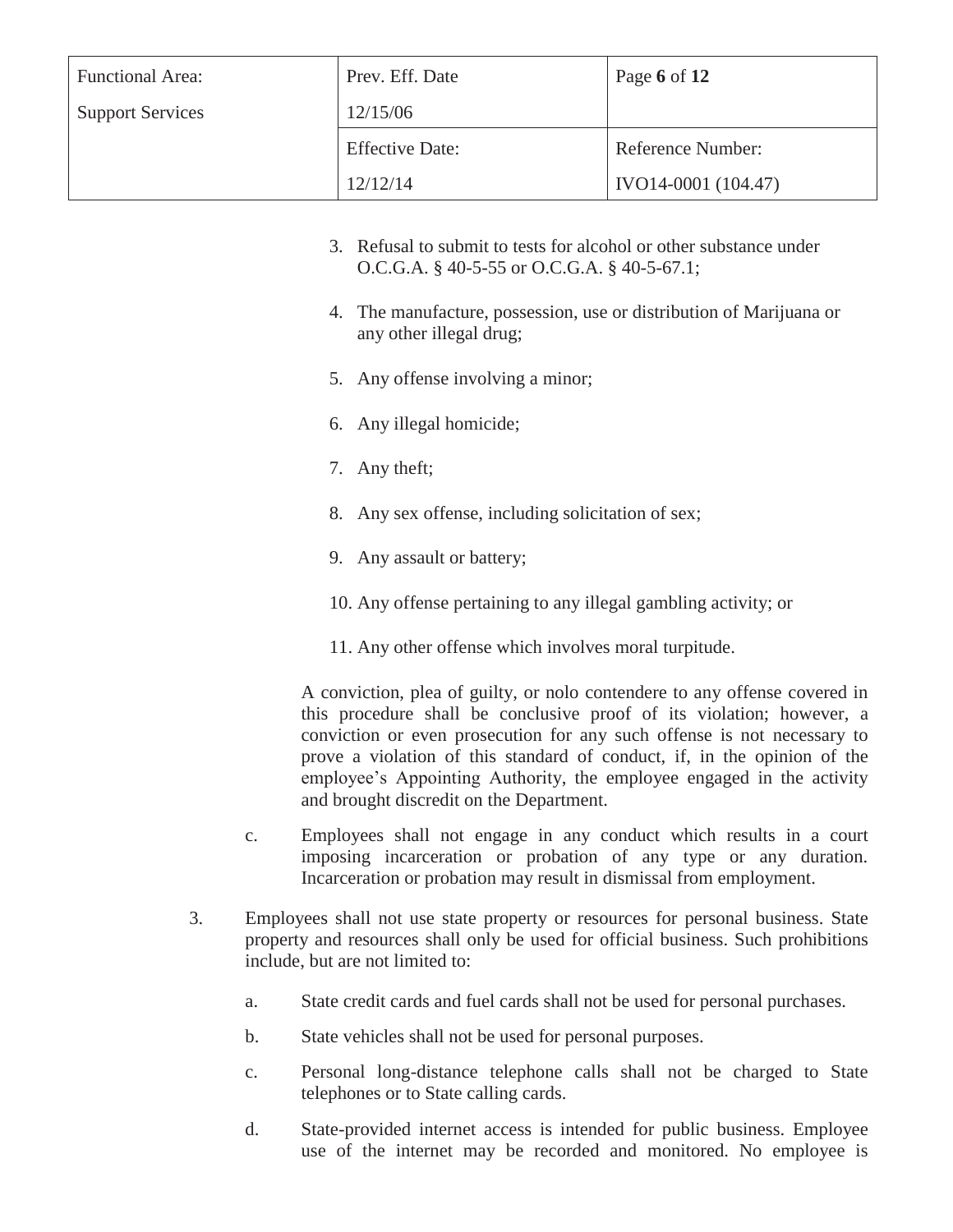| <b>Functional Area:</b> | Prev. Eff. Date        | Page $7 \text{ of } 12$ |
|-------------------------|------------------------|-------------------------|
| <b>Support Services</b> | 12/15/06               |                         |
|                         | <b>Effective Date:</b> | Reference Number:       |
|                         | 12/12/14               | IVO14-0001 (104.47)     |

permitted to use or access the internet for pornographic, obscene, or other improper purposes.

- e. State-owned or leased cameras, fax machines, copiers and other reproduction equipment should be used only to accomplish official business tasks.
- 4. Policies, Procedures, and Orders
	- a. Employees shall acquaint themselves with and comply with the rules of the Board of Corrections, the Commissioner's directives, the Department's policies and procedures and the post orders of the unit to which they are assigned.
	- b. Employees shall comply with all lawful orders and directives issued by one of their superiors in their chain of command.
- 5. Employees shall not use excessive or unnecessary force against an offender.
- 6. Employee Language
	- a. Employees shall not use profanity or abusive language against an offender.
	- b. Employees shall not refer to an offender by the use of any slang name.
- 7. Employees shall not use illegal drugs or abuse legal drugs at any time. Employees also shall not consume alcohol while on duty or immediately prior to reporting for duty (for at least eight (8) hours). Employees shall be subject to disciplinary action if found to possess a blood alcohol concentration of .02 grams or greater while on duty.
- 8. Employees shall not proceed inside the guard line of a prison or other facility with or under the influence of alcohol or any illegal drug. Prescription drugs are prohibited inside a guard line without the express approval of the Appointing Authority.
- 9. Employees shall not purchase, handle, transport, consume nor be under the influence of alcohol while traveling (either driving or riding) in a state vehicle. Employees shall not drive a state vehicle while under the influence of alcohol.
- 10. Employees shall not purchase, handle, or consume alcoholic beverages while in uniform.
- 11. Employees shall be present for scheduled duty and remain alert while on duty.
- 12. Employees shall not use threats, intimidation, profanity, or abusive language against other employees or visitors.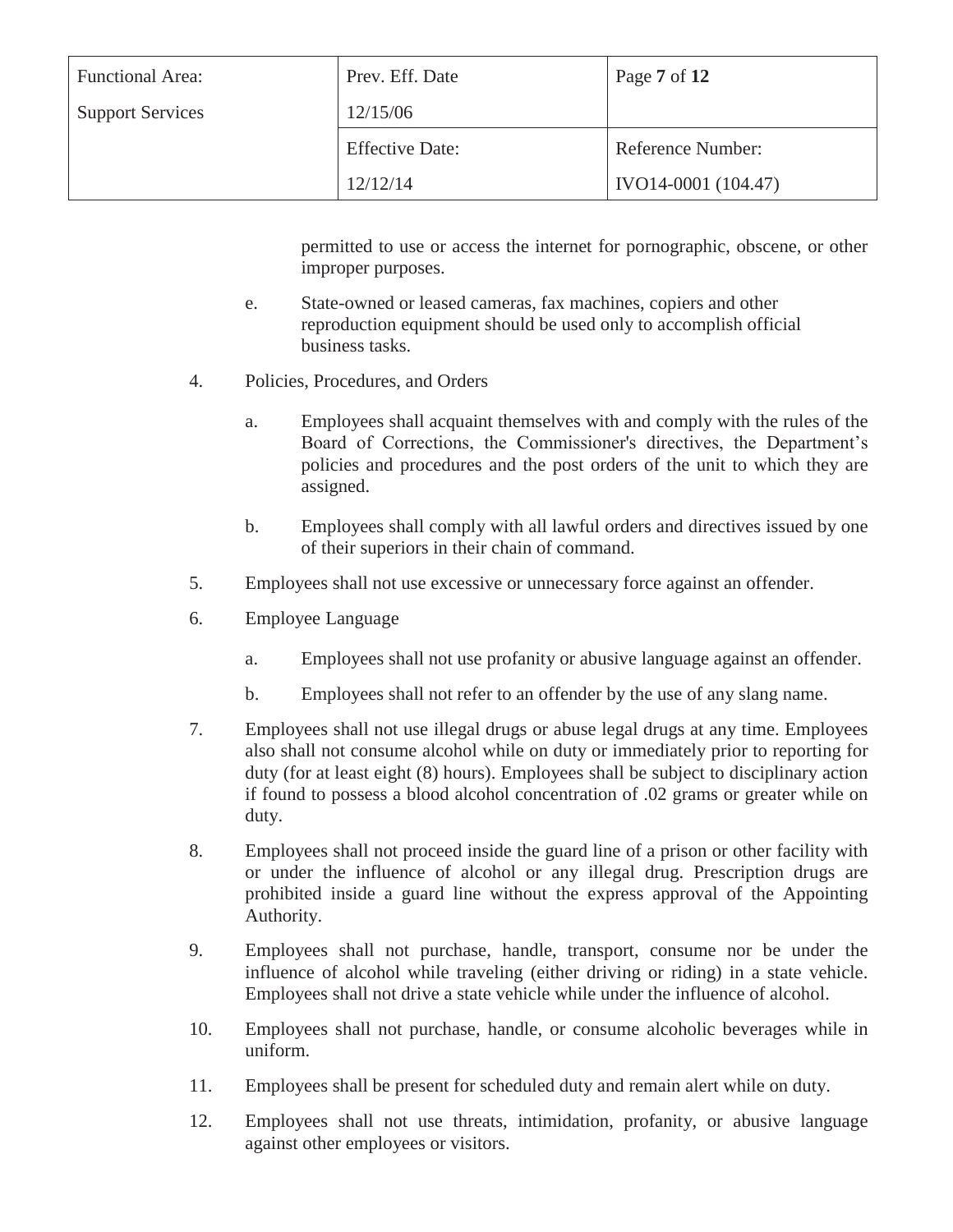| <b>Functional Area:</b> | Prev. Eff. Date        | Page 8 of 12        |
|-------------------------|------------------------|---------------------|
| <b>Support Services</b> | 12/15/06               |                     |
|                         | <b>Effective Date:</b> | Reference Number:   |
|                         | 12/12/14               | IVO14-0001 (104.47) |

- 13. Employees shall not abuse arrest authority or give the impression of having an independent arrest authority. Employees shall only make arrests while in performance of their official duties or as otherwise specifically permitted.
- 14. Employee Finances
	- a. Employees shall not engage in financial dealings that conflict with the interests of the Department. They also shall not take official actions that give the appearance of benefiting their private or personal interests.
	- b. Employees must meet their personal financial obligations, to include complying with all applicable laws regarding the filing of state or federal tax returns. Employees shall manage their personal finances in a manner that does not bring discredit upon the Department nor make them susceptible to compromise their public duties.
- 15. Conflicts of Interest
	- a. Employees shall not engage in any activity which creates a conflict of interest with their public duties or responsibilities. This prohibition applies to actual conflicts of interest and to any other action or transaction, which could create an appearance of a conflict of interest in the mind of a reasonable person. This prohibition includes, but is not limited to, the following examples:
		- 1) Employees shall not use their status as a member of this Department to seek favor, to coerce, intimidate, or deceive others, or to receive any privilege not otherwise authorized by the performance of their duties.
		- 2) Employees shall not solicit or accept employment from a contractor, supplier, or consultant or their representative or agent during the conduct of procurement.
		- 3) Employees may serve for compensation as a corporate officer or director of any for-profit or publicly held company or perform voluntary, pro bono services on behalf of non-profit organizations, when services to such organizations would not have the potential to create a conflict and do not impair the employee's ability to discharge his or her public duties fully, faithfully, and impartially.
		- 4) No employee may accept any payment whatsoever for services for which fees are not legally or traditionally required, except employees may accept honoraria not related to their employment.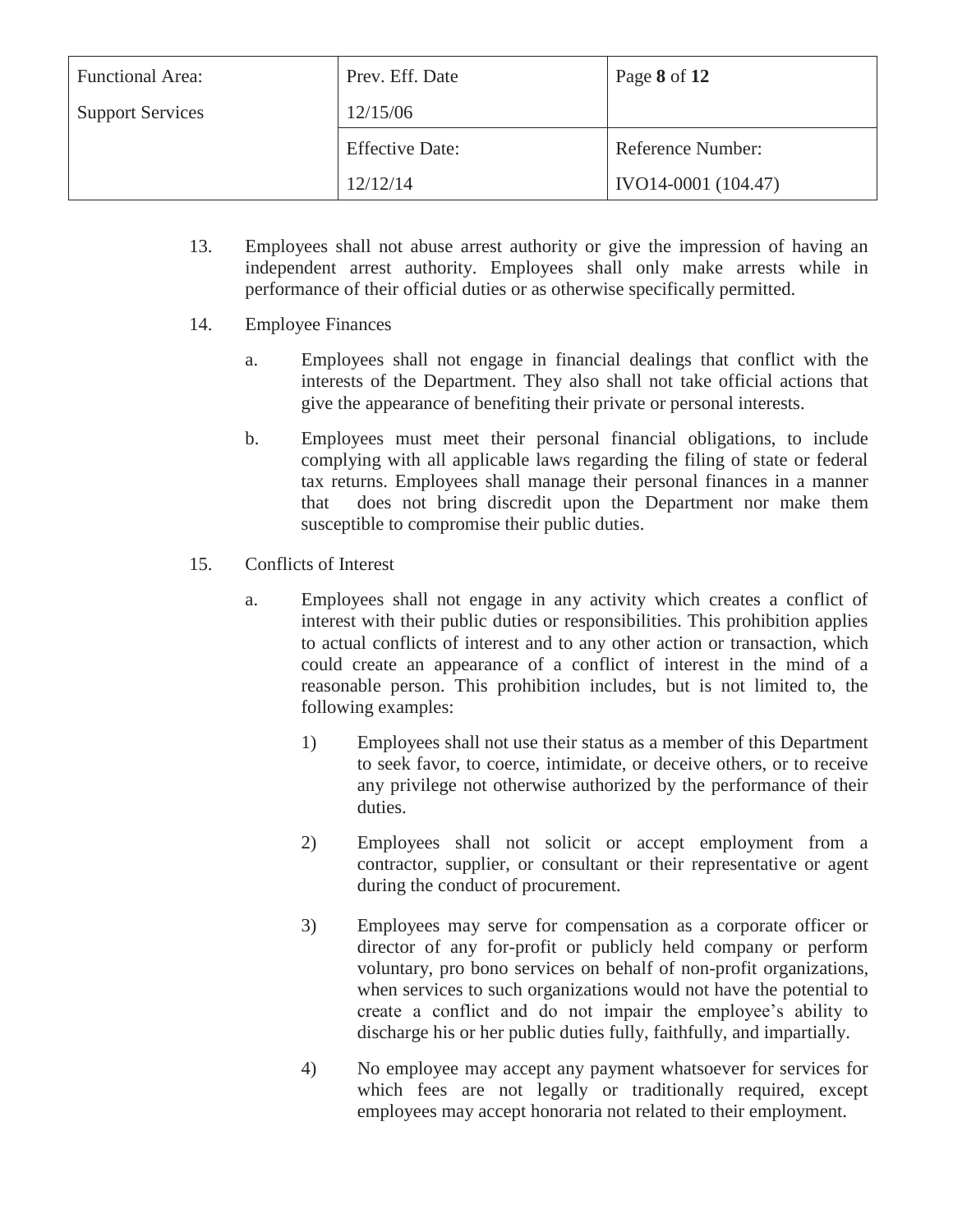| <b>Functional Area:</b> | Prev. Eff. Date        | Page 9 of 12        |
|-------------------------|------------------------|---------------------|
| <b>Support Services</b> | 12/15/06               |                     |
|                         | <b>Effective Date:</b> | Reference Number:   |
|                         | 12/12/14               | IVO14-0001 (104.47) |

- 5) No employee shall directly or indirectly accept gift(s) from any person with whom the employee interacts on official state business. Regardless of the value, no employee may accept any money or "gift certificates," nor may any employee accept any kickbacks, points or items tied to purchases by the Department. If a gift has been personally accepted by an employee, the Department Ethics Officer (478-992-5240) must immediately be notified to make the final determination as to the status of the gift.
- b. An employee on whose behalf actual and reasonable expenses for food, beverages, travel, lodging, and registration are paid by a third party to permit the employee's participation in a meeting related to official or professional duties of the employee shall file a report with the Department Ethics Officer (478-992-5240) no later than the 30-days after such expenses are paid.
- c. Any exceptions or waivers from this Standard of Conduct, in certain individual cases due to unique or compelling circumstances, require the prior written approval of the designated Department Ethics Officer (478- 992-5240). Questions regarding interpretation of this policy provision should also be directed to the Department Ethics Officer.
- 16. Employees shall not show favoritism to other employees based on familial or personal relationships.
- 17. Employees shall refrain from "close personal relationships" with other employees within the chain of command.
- 18. Notification of Citations, Arrests or Convictions
	- a. Employees shall notify their immediate supervisor of all traffic citations (excluding parking citations), all arrests, all convictions, and all final dispositions of criminal cases including nolo contendere by the next business day after its occurrence. Supervisors are responsible for transmitting this notification to the appropriate individuals in the chain of command, including the duty officer and the Appointing Authority. Within seventy-two (72) hours of the event, the employee shall provide the Appointing Authority with a signed written explanation of the underlying facts.
	- b. Employees shall provide written notification to their Appointing Authority of any relevant civil action which has been filed against them or of any administrative action to which they are a party, including any action initiated by the Peace Officers Standards and Training (P.O.S.T.) Council,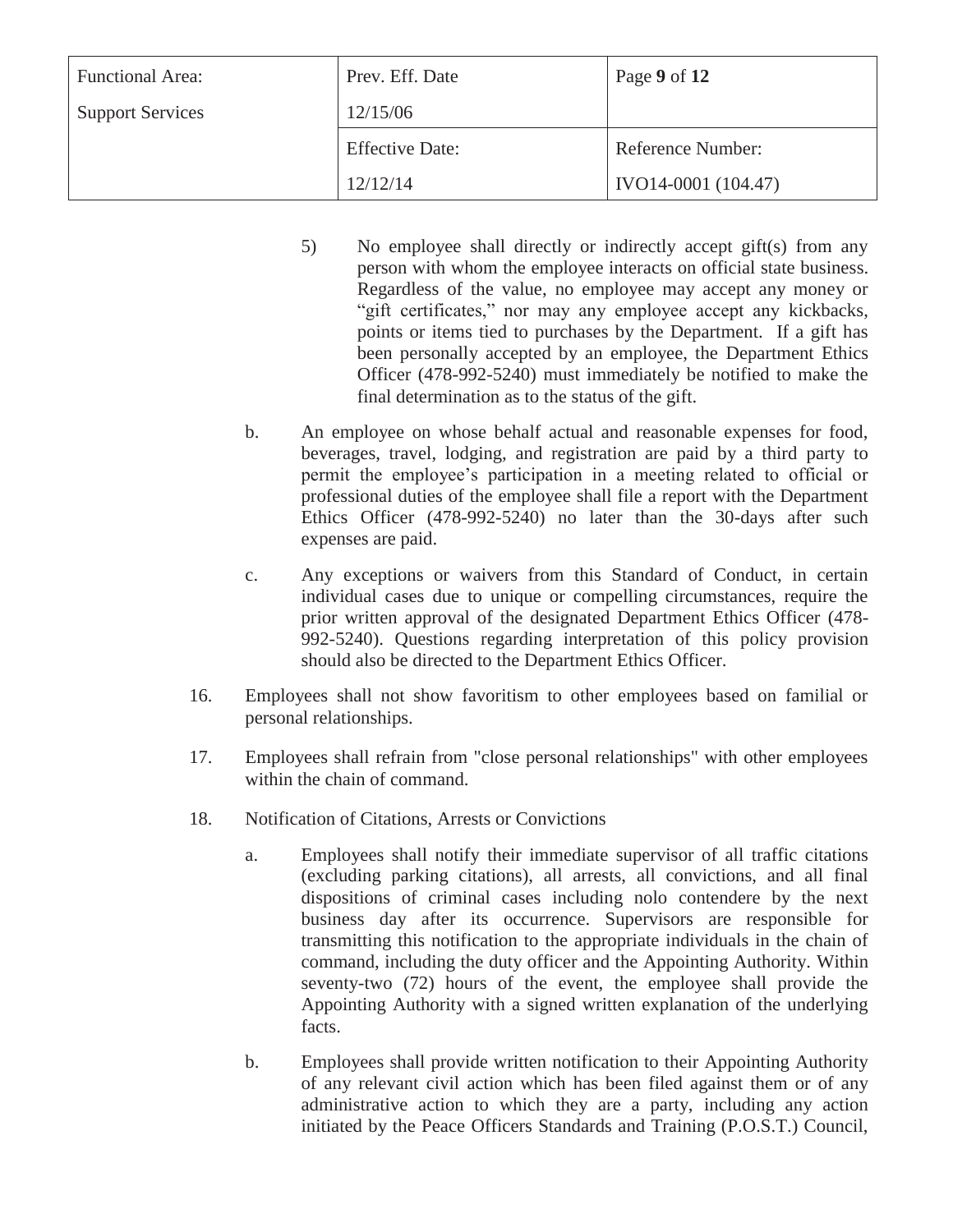| <b>Functional Area:</b> | Prev. Eff. Date        | Page 10 of 12       |
|-------------------------|------------------------|---------------------|
| <b>Support Services</b> | 12/15/06               |                     |
|                         | <b>Effective Date:</b> | Reference Number:   |
|                         | 12/12/14               | IVO14-0001 (104.47) |

for certified employees. This notice must be provided within seventy-two (72) hours of being served or otherwise becoming a party to the action.

- 19. Employees shall not bring any unauthorized weapons into any work area.
- 20. Employees shall not bring any communications devices into any facility, any State of Georgia vehicle that is transporting offenders, any outside detail location or place of employment of an offender, or into any perimeter vehicle. These devices, personally owned by an employee, must be kept secured in the employee's personal vehicle at all times while the employee is on duty. The singular exception to this rule is a communications device issued by the Department to an employee for the specific purpose of performing his or her job duties and is utilized and maintained according to the rules governing these devices.
- 21. Employees shall not bring any contraband into any facility, any vehicle that is transporting offenders, or to any outside detail location or place of employment of an offender.
- 22. Employees shall report any violation or attempted violation of any law, regulation, policy, or procedure that could result in a breach of the Department's security to their supervisor or other responsible authority immediately upon becoming aware of such a violation.
- 23. Any employee who knows or has reasonable cause to believe that any other state employee has committed, or is in the process of committing an act or omission of fraud, waste, abuse or corruption shall file a report with the State Inspector General.
- 24. No Department employee shall retaliate against any employee for disclosing or threatening to disclose a violation of or noncompliance with a law, rule, or regulation to the appropriate Department personnel or to the State Inspector General.
- 25. Employees shall cooperate fully with any official investigation carried out by any law enforcement or administrative agency (including the State Inspector General). In cooperating with an official investigation, employees shall provide all information requested, respond truthfully to all questions asked, submit to any required polygraph, and provide a signed affidavit if requested, and follow any lawful orders unless officially notified that employee is the subject of a criminal investigation.
- 26. Employees shall protect and prevent improper release of confidential information.
- 27. Employees are prohibited from engaging in any illegal political activity. Employees taking part in political activities are responsible for complying with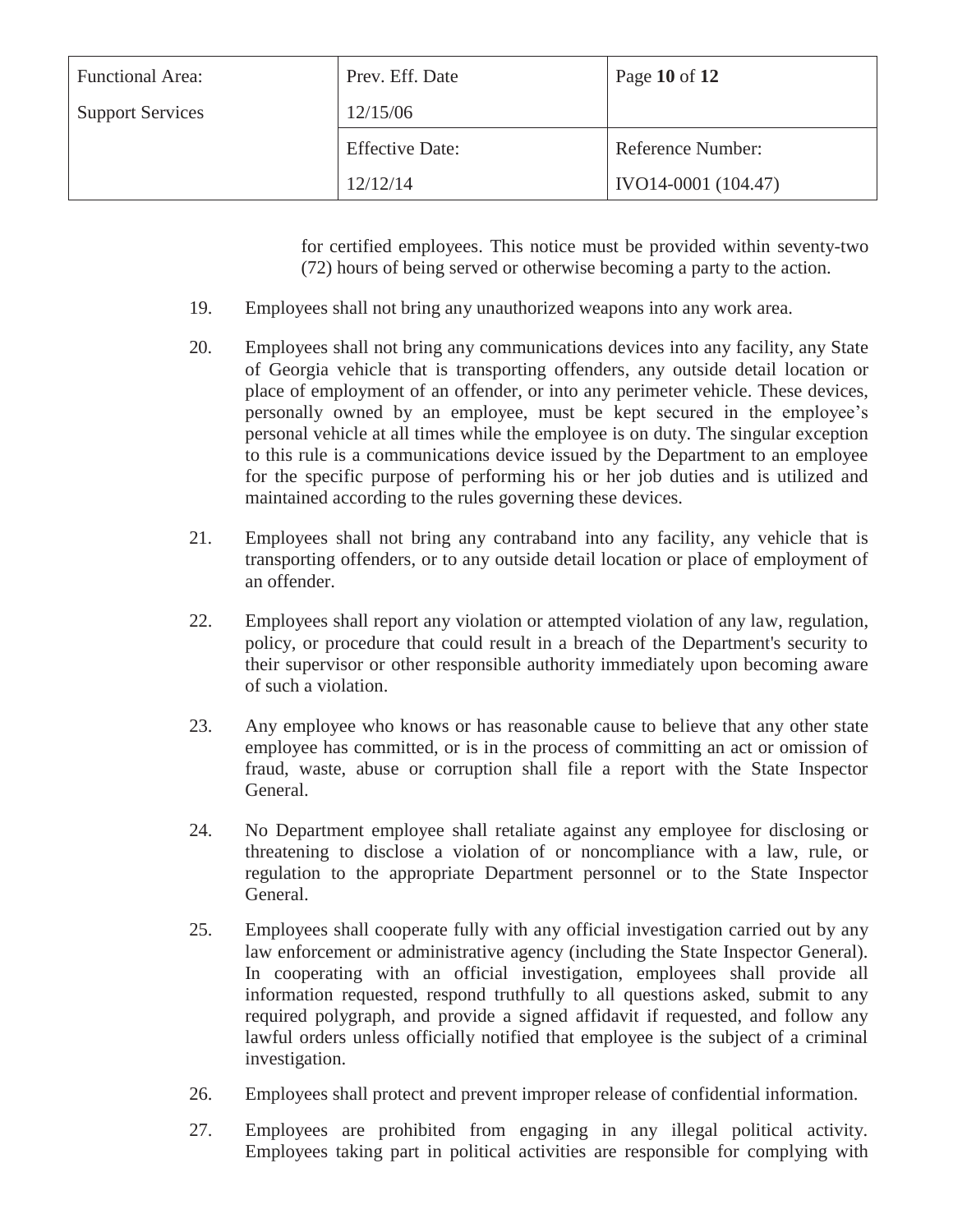| <b>Functional Area:</b> | Prev. Eff. Date        | Page 11 of 12       |
|-------------------------|------------------------|---------------------|
| <b>Support Services</b> | 12/15/06               |                     |
|                         | <b>Effective Date:</b> | Reference Number:   |
|                         | 12/12/14               | IVO14-0001 (104.47) |

applicable federal and state laws, and State Personnel Board Rules. Employees may not solicit or knowingly accept a personal hand-delivered campaign contribution in a governmental building or office. Employees may express opinions on political subjects and candidates, and take an active part in political campaigns outside of working hours, including the wearing of badges or buttons and displaying of bumper stickers and posters. Employees are encouraged to vote. Employees who wish to seek office must comply with the applicable federal and state laws. Employees must notify the Department Ethics Officer (478-992-5240) prior to announcing or qualifying for any elected position or office.

- 28. Employees shall not represent the Department as a spokesperson regarding any Department policy, procedure, plan, program, or activity or regarding any rule or policy of the Board of Corrections without express authorization.
- 29. Supervisors will maintain accurate personnel records to document employees' positive and negative performances.
- 30. Employees shall adhere to professional standards of neatness, cleanliness, safety, and dress, which will reflect credit upon themselves and the Department.
- 31. The unofficial circulation of scandalous or slanderous gossip (rumors) shall not be tolerated. Rumors create unnecessary distractions and are a threat to the security and efficient operation of the Department. A statement made to a superior in the chain of command or to an investigator while conducting an official investigation is not a violation of this standard.
- 32. All employees shall treat all citizens equally in a professional and fair manner without regard to the citizen's race, gender, creed, color, national origin, religion, age, disability, political affiliation, sophistication, or affluence in conjunction with the Governors' Customer Service Initiative.
- B. These standards are a representative and not an exhaustive list. Employees who violate these standards may be subject to disciplinary action, including dismissal, even on the first offense.
- C. These are minimum standards of conduct for all employees of the Department of Corrections. Divisions, institutions, facilities, centers, offices or other units of the Department may have additional or more specific standards for its staff.

#### **VII. RECORD RETENTION:**

Attachment 1 – Employee Standards of Conduct Acknowledgment Statement

Retain permanently in the local and official personnel file.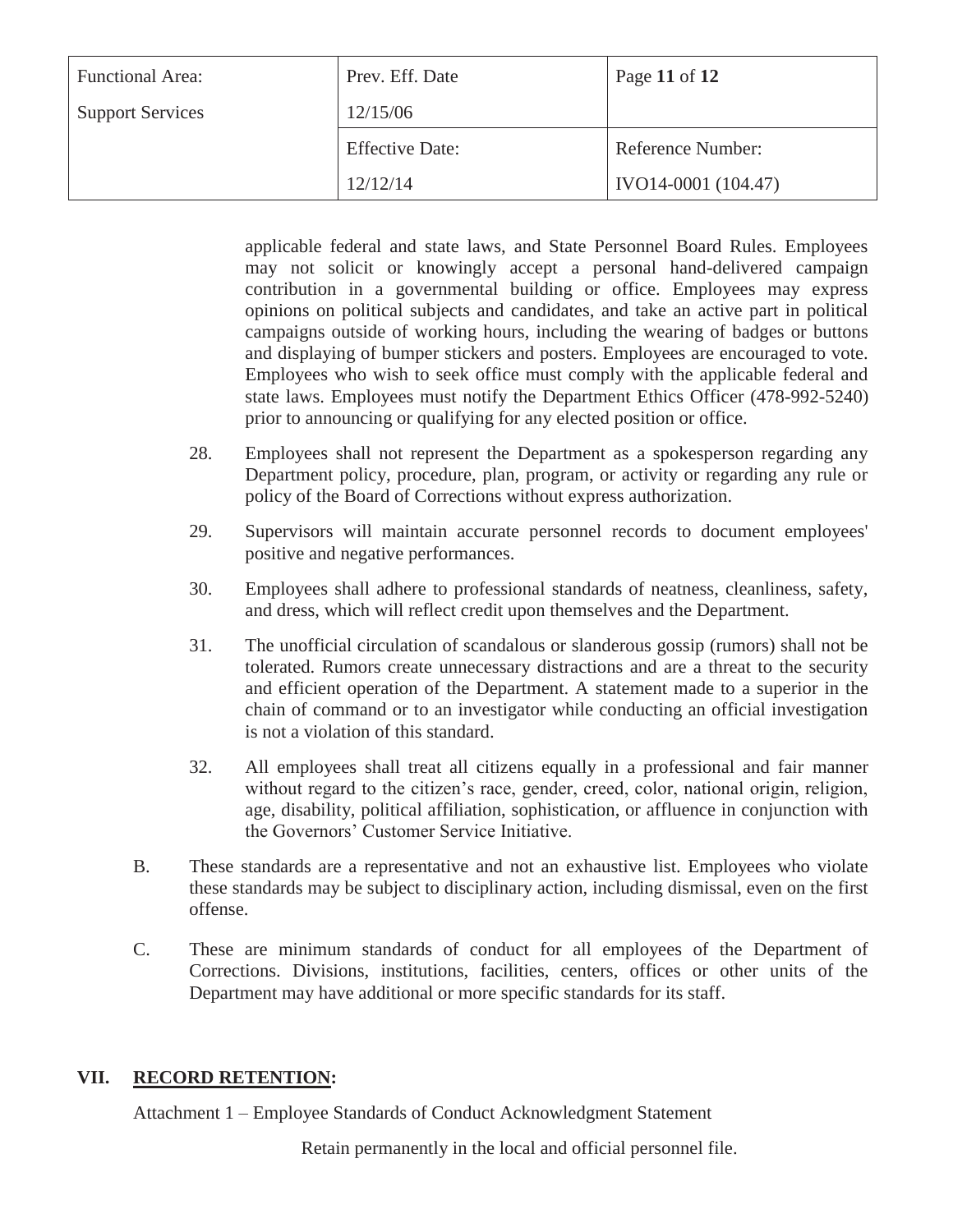| <b>Functional Area:</b> | Prev. Eff. Date        | Page 12 of 12       |
|-------------------------|------------------------|---------------------|
| <b>Support Services</b> | 12/15/06               |                     |
|                         | <b>Effective Date:</b> | Reference Number:   |
|                         | 12/12/14               | IVO14-0001 (104.47) |

Attachment 2 – Employee Communications Device Acknowledgement & Agreement Statement

Retain permanently in the local and official personnel file.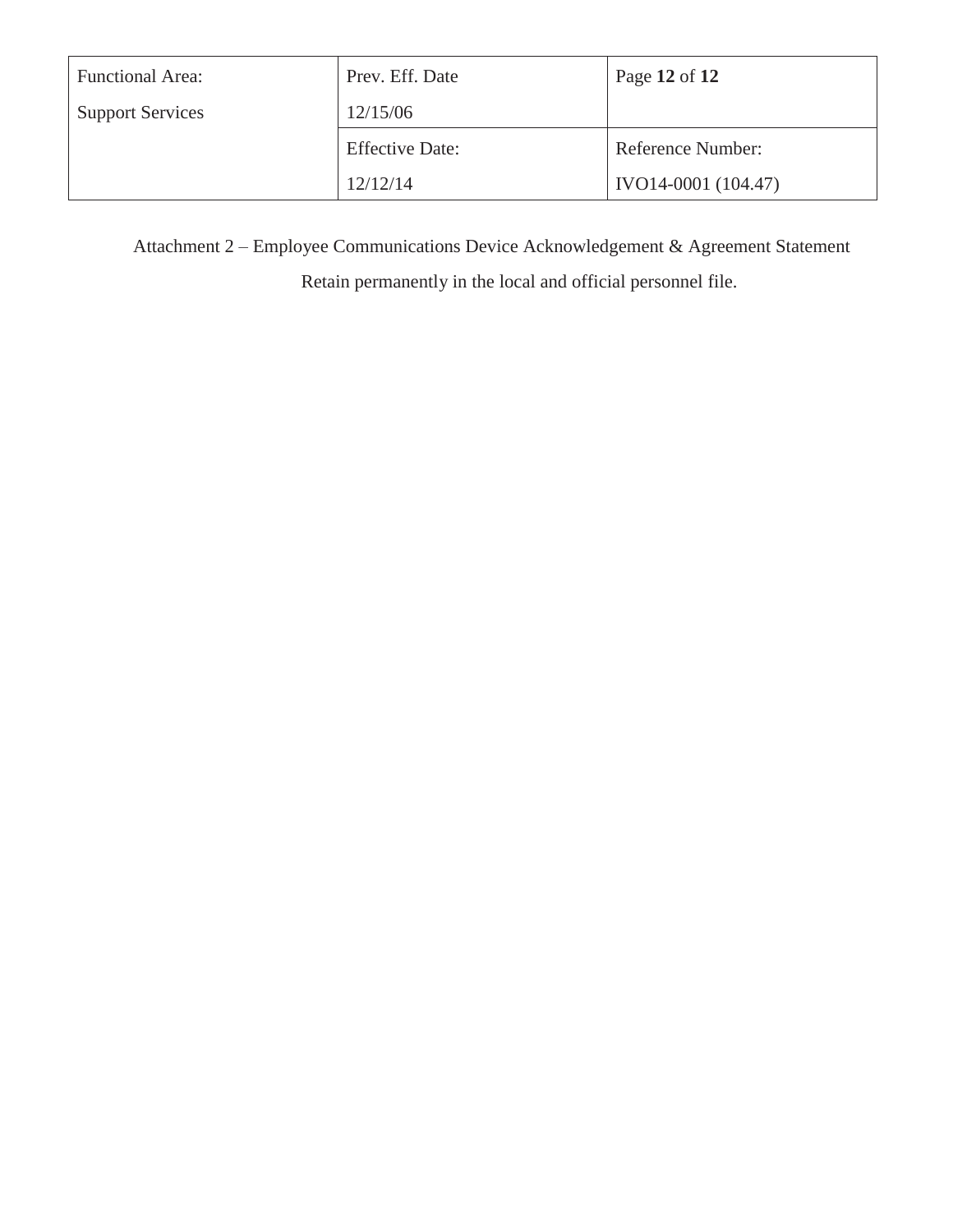| <b>GEORGIA DEPARTMENT OF CORRECTIONS</b><br><b>Standard Operating Procedures</b> |                                                                                          |                                               |
|----------------------------------------------------------------------------------|------------------------------------------------------------------------------------------|-----------------------------------------------|
| <b>Policy Name:</b> Unlawful Harassment (Includes Sexual Harassment)             |                                                                                          |                                               |
| <b>Policy Number: 104.46</b>                                                     | <b>Effective Date: 6/30/17</b>                                                           | <b>Page Number:</b> 1 of 8                    |
| <b>Authority: Commissioner</b>                                                   | <b>Originating Division:</b><br>Administration and Finance<br>Division (Human Resources) | <b>Access Listing:</b><br>Level I: All Access |

#### **I. Introduction and Summary:**

 The Georgia Department of Corrections (GDC) is committed to maintaining a harassment-free workplace. GDC prohibits and will not tolerate harassment of a sexual nature and/or harassment based on race, color, creed, national origin, ancestry, citizenship, religion, political opinions or affiliations, age, disability, genetic information, gender, pregnancy, childbirth or related conditions, military or veteran status, or other status protected by federal, or state law or regulation. Such harassment violates an individual's fundamental rights and personal dignity, and undermines the integrity of the workplace.

#### **II. Authority:**

- A. Title VII of the Civil Rights Act of 1964, as amended by the Equal Employment Opportunity Act of 1972;
- B. Age Discrimination in Employment Act of 1967, as amended;
- C. Americans with Disabilities Act of 1990, as amended;
- D. Genetic Information Nondiscrimination Act (GINA) of 2008;
- E. O.C.G.A.: §42-5-36, Confidential Information Supplied by Inmates;
- F. GDC SOPs: 104.64 Adverse Actions (Classified Employees) and 104.65 Adverse Actions (Unclassified Employees); and
- G. ACA Standard: 2-CO-1C-03.

#### **III. Definitions:**

 Since harassment can take many forms, it is not possible to provide a complete list of prohibited conduct. While not exhaustive, the following definitions and examples are illustrative of the types of conduct that will not be tolerated in the workplace:

A. **Sexual Harassment** - Unwanted sexual attention of a persistent or offensive nature made by a person who knows, or reasonably should know, that such attention is unwanted. Sexual harassment includes conduct of a sexual nature that is sufficiently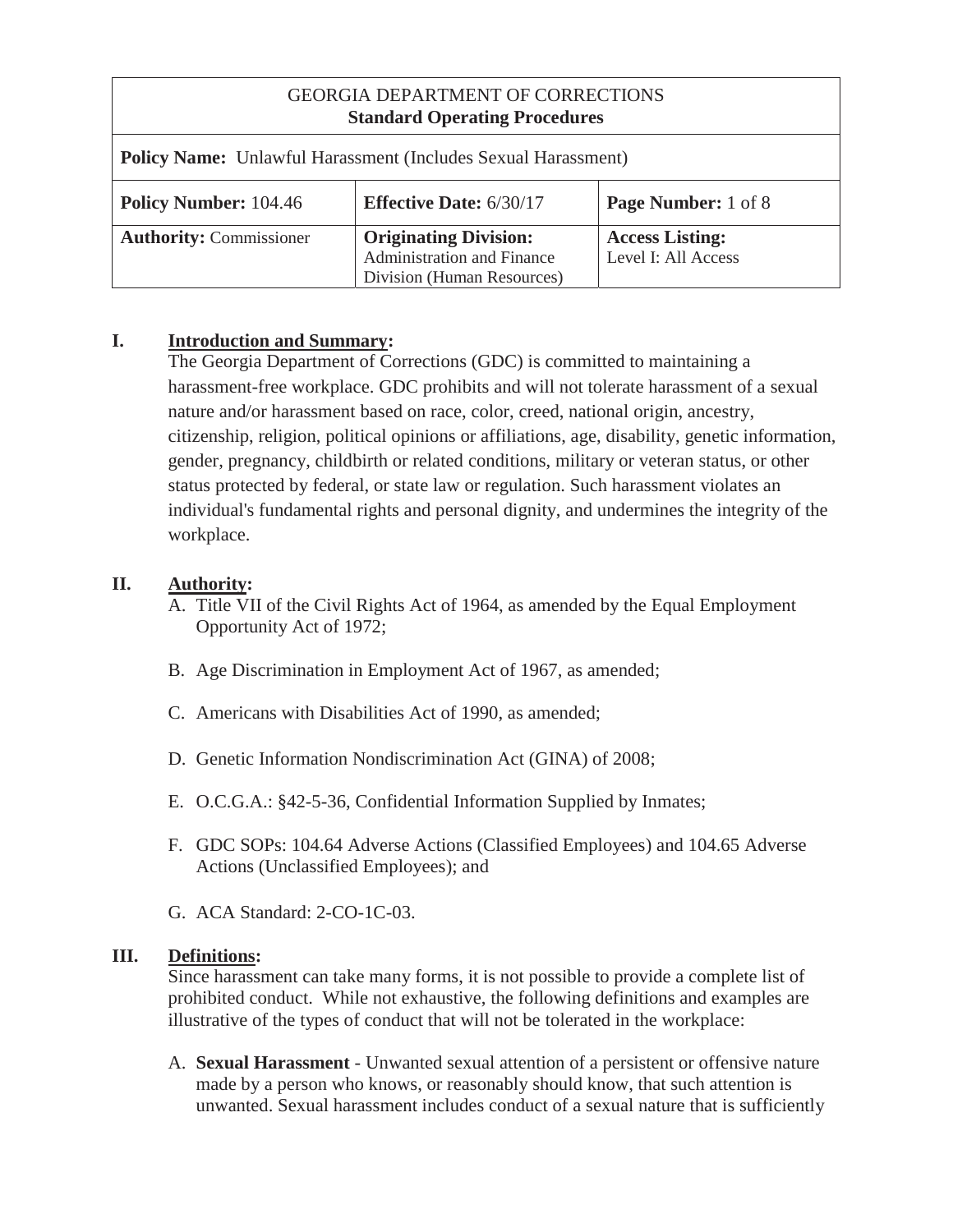| <b>Policy Name:</b> Unlawful Harassment (Includes Sexual Harassment) |                                                                                          |                                               |
|----------------------------------------------------------------------|------------------------------------------------------------------------------------------|-----------------------------------------------|
| <b>Policy Number: 104.46</b>                                         | <b>Effective Date: 6/30/17</b>                                                           | Page Number: 2 of 8                           |
| <b>Authority: Commissioner</b>                                       | <b>Originating Division:</b><br>Administration and Finance<br>Division (Human Resources) | <b>Access Listing:</b><br>Level I: All Access |

severe or pervasive to unreasonably interfere with an employee's job performance or create an intimidating, hostile, or offensive working environment.

- 1. While sexual harassment encompasses a wide range of conduct, some examples of conduct that are specifically prohibited include:
	- a. Promising (directly or indirectly) to reward an employee for complying with a sexually-oriented request;
	- b. Threatening (directly or indirectly) to retaliate against an employee for refusing to comply with a sexually oriented request;
	- c. Denying (directly or indirectly) an employment-related opportunity to an employee for refusing to comply with a sexually-oriented request;
	- d. Engaging in sexually suggestive physical contact, including touching another employee in a way that is unwelcome, or restricting an employee's movement;
	- e. Displaying, storing, or transmitting pornographic or sexually-oriented materials;
	- f. Engaging in indecent exposure;
	- g. Making obscene gestures or leering;
	- h. Making sexual or romantic advances toward an employee and persisting despite the employee's rejection of the advances;
	- i. Using sexually-oriented language, or making inappropriate propositions, jokes, or remarks, including graphic verbal commentary about an individual's body or dress;
	- j. Inquiring, commenting, or gossiping about someone's sexual preferences, activities, deficiencies or prowess; and
	- k. Sending sexually suggestive or obscene letters, notes, or invitations.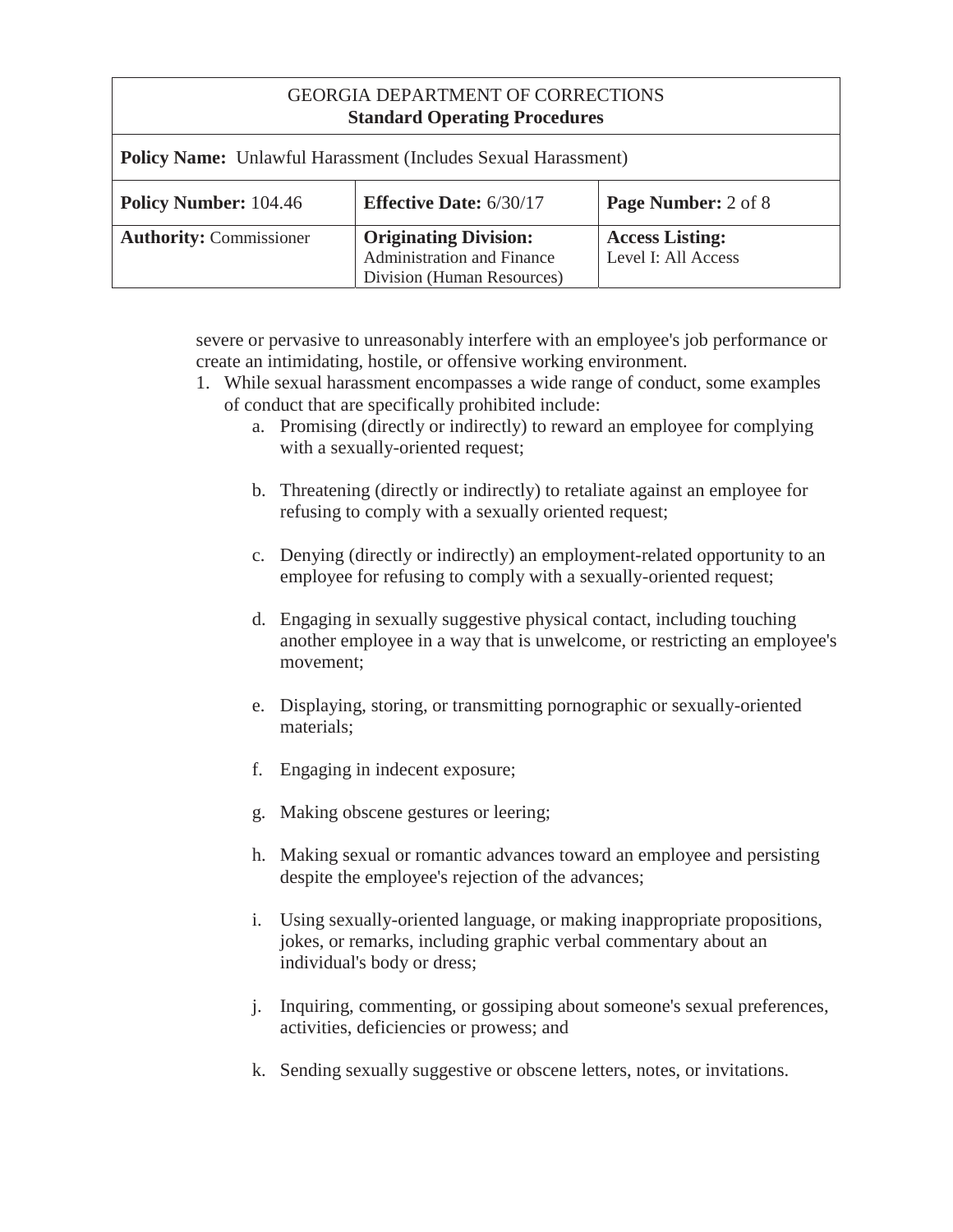| <b>GEORGIA DEPARTMENT OF CORRECTIONS</b><br><b>Standard Operating Procedures</b> |                                                                                                 |                                               |
|----------------------------------------------------------------------------------|-------------------------------------------------------------------------------------------------|-----------------------------------------------|
| <b>Policy Name:</b> Unlawful Harassment (Includes Sexual Harassment)             |                                                                                                 |                                               |
| <b>Policy Number: 104.46</b>                                                     | <b>Effective Date: 6/30/17</b>                                                                  | <b>Page Number:</b> 3 of 8                    |
| <b>Authority: Commissioner</b>                                                   | <b>Originating Division:</b><br><b>Administration and Finance</b><br>Division (Human Resources) | <b>Access Listing:</b><br>Level I: All Access |

- 2. As these examples illustrate, prohibited sexual harassment can take many forms physical, verbal, visual, and/or electronic - and can be physical and/or psychological in nature. It can involve males harassing females or other males, and females harassing males or other females. It can also involve harassment by a person in a greater position of authority harassing a subordinate, harassment by individuals in positions of lesser or equal authority, or harassment by persons doing business with or for GDC. In addition, sexual harassment can include conversation and/or conduct between consenting participants that is observed or overheard by another employee who finds the behavior hostile and/or offensive.
- 3. Sexual harassment does not apply to a consensual relationship between employees so long as the relationship does not enhance or jeopardize the job opportunities of any employee. Employees should recognize the risks and complications that arise from intimate relationships with other employees and proactively address any concerns that might arise. At a minimum, employees are expected to ensure that the relationship does not jeopardize job performance, create a conflict of interest, or result in employment-related favoritism.
- B. **Other Types of Harassment** Harassment is also prohibited when it is based on any other protected status, such as race, color, creed, national origin, ancestry, citizenship, religion, political opinions or affiliations, age, disability, genetic information, gender, pregnancy, childbirth or related conditions, military or veteran status, or other status protected by federal, state, or local law or regulation. Such harassment includes, but is not limited to, conduct similar to that described above as well as:
	- 1. Threats, epithets, derogatory comments, or slurs;
	- 2. Derogatory posters, photographs, cartoons, drawings, or gestures; or
	- 3. Assault, unwanted touching, or blocking someone's movement.
- C. **Unlawful Retaliation** Unfavorable employment action taken, unfavorable condition created, or other action taken for the purpose of intimidation, which is directed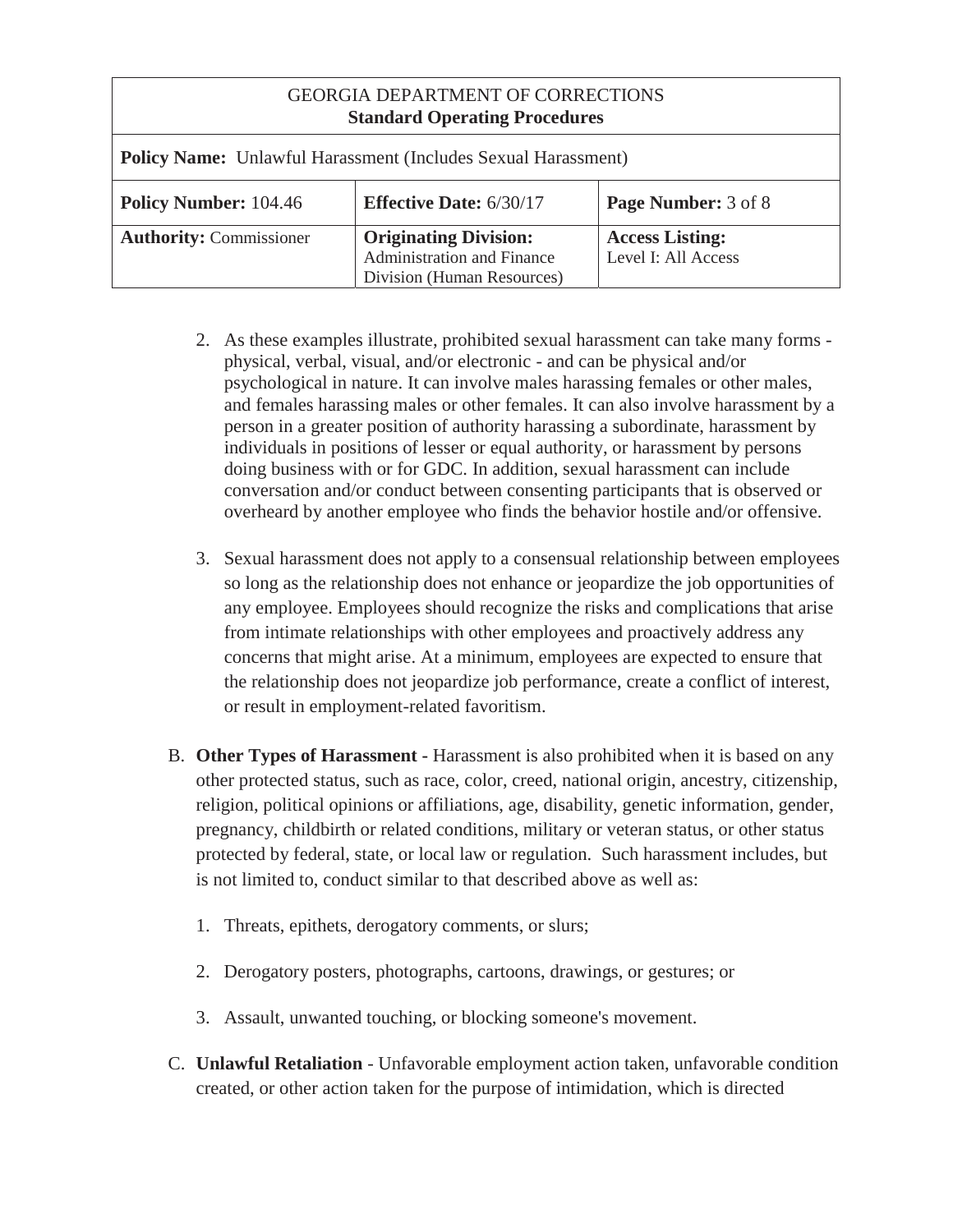| <b>GEORGIA DEPARTMENT OF CORRECTIONS</b><br><b>Standard Operating Procedures</b> |                                                                                                 |                                               |
|----------------------------------------------------------------------------------|-------------------------------------------------------------------------------------------------|-----------------------------------------------|
| <b>Policy Name:</b> Unlawful Harassment (Includes Sexual Harassment)             |                                                                                                 |                                               |
| <b>Policy Number: 104.46</b>                                                     | <b>Effective Date: 6/30/17</b>                                                                  | <b>Page Number:</b> 4 of 8                    |
| <b>Authority: Commissioner</b>                                                   | <b>Originating Division:</b><br><b>Administration and Finance</b><br>Division (Human Resources) | <b>Access Listing:</b><br>Level I: All Access |

toward an employee as a result of that employee's having reported in good faith an allegation of unlawful harassment or having provided information and assistance during an investigation of alleged unlawful harassment or unlawful retaliation.

# **IV**. **Statement of Policy and Applicable Procedures**:

- A. GDC's policy of maintaining a harassment-free workplace applies to everyone and includes Georgia Correctional Industries. GDC will not permit employees or others in the workplace to be harassed in the course of their work by supervisors, coworkers, or third parties, such as vendors or customers. Any employee who engages in prohibited harassment will be subject to prompt disciplinary action, up to and including termination of employment. Employees are expected to be aware of and to refrain from any conduct or behavior that could be construed as harassment.
- B. GDC prohibits and will not tolerate retaliation against anyone for raising a concern about, assisting in an investigation of, and/or filing a complaint concerning discrimination and/or harassment. If an employee believes that an act of retaliation has occurred, the employee must notify GDC as soon as possible in accordance with this policy. GDC will act promptly to assure compliance with this rule prohibiting retaliation.
- C. Policy Administration:
	- 1. The Commissioner's Statement Prohibiting Unlawful Harassment should be permanently displayed on Official Bulletin Boards of the GDC;
	- 2. Supervisors must take proactive steps to ensure their work environments are free from any unlawful harassment and to educate their staff regarding appropriate conduct;
	- 3. All employees shall be required, as a condition of their employment with GDC, to read and become familiar with GDC's policy regarding unlawful harassment;
	- 4. Annually at the beginning of the Fiscal Year, all employees shall be directed to complete a written acknowledgment of the prohibition of unlawful harassment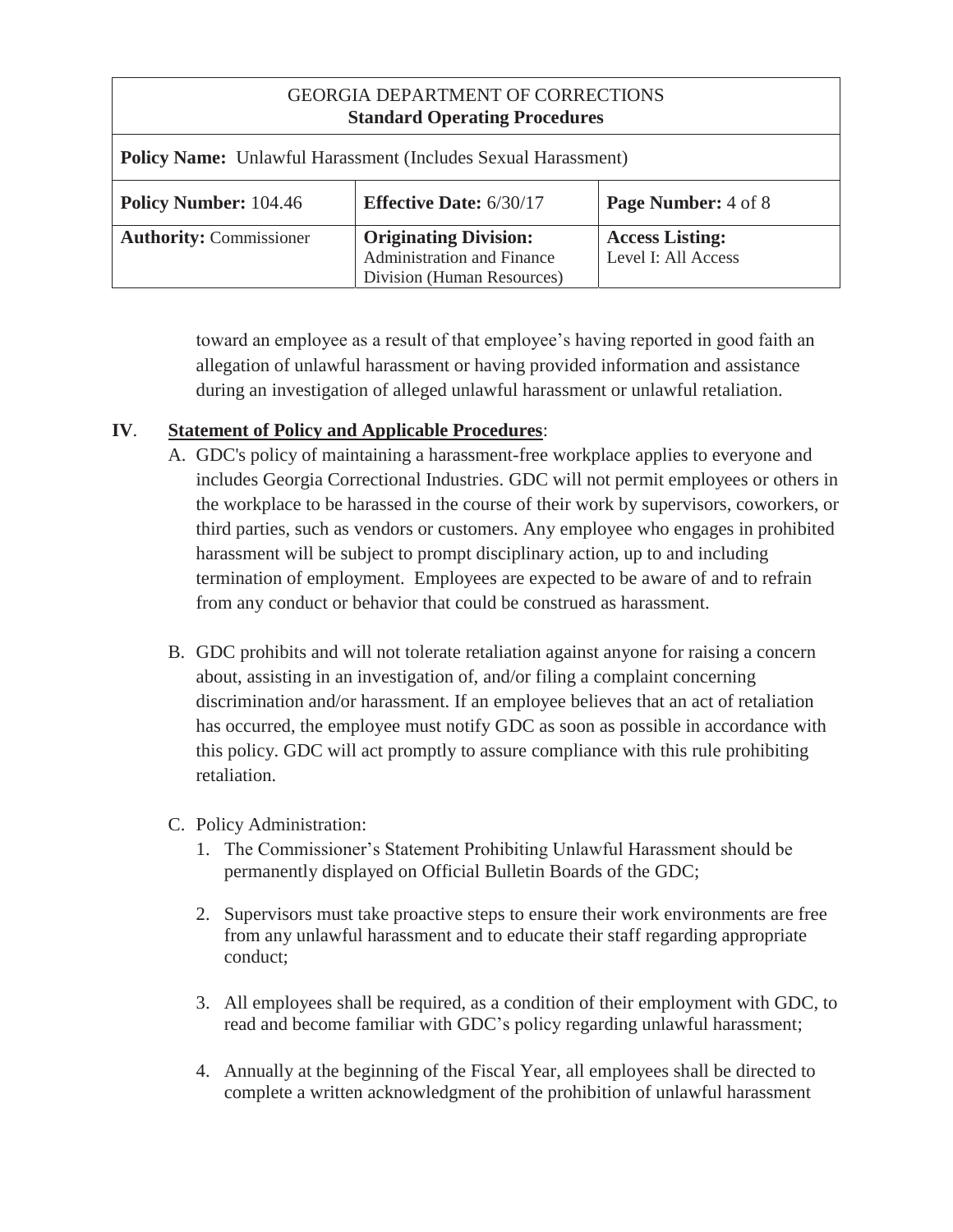| <b>GEORGIA DEPARTMENT OF CORRECTIONS</b><br><b>Standard Operating Procedures</b> |                                                                                          |                                               |
|----------------------------------------------------------------------------------|------------------------------------------------------------------------------------------|-----------------------------------------------|
| <b>Policy Name:</b> Unlawful Harassment (Includes Sexual Harassment)             |                                                                                          |                                               |
| <b>Policy Number: 104.46</b>                                                     | <b>Effective Date: 6/30/17</b>                                                           | <b>Page Number:</b> 5 of 8                    |
| <b>Authority: Commissioner</b>                                                   | <b>Originating Division:</b><br>Administration and Finance<br>Division (Human Resources) | <b>Access Listing:</b><br>Level I: All Access |

(Attachment 1, Commissioner's Statement Prohibiting Unlawful Harassment) which will be forwarded to Corrections Human Resources Management (CHRM);

- 5. Compliance with GDC's Unlawful Harassment policy shall be a condition of the contract for contractors, and a condition of service for volunteers and interns. Volunteers and interns will be required to execute a written acknowledgement of the prohibition of unlawful harassment, prior to beginning their service.
- 6. Any employee, contractor, intern or volunteer who has any questions concerning this procedure should contact the CHRM Compliance Section.
- D. Reporting and Management Action:
	- 1. Employees are required to report events of unlawful harassment and/or unlawful retaliation against themselves or others.
		- a. If any employee believes that unlawful harassment or retaliation has occurred in violation of this policy, that employee is required to report such activity as soon as possible in accordance with this procedure.
		- b. The reporting of an alleged act of unlawful harassment or unlawful retaliation shall not relieve an employee of his/her obligation to follow lawful orders, comply with departmental policies or to perform duties.
		- c. Reports of unlawful harassment or unlawful retaliation may be made using the chain of command, to the Director of Human Resources (HR) at 478- 992-5211, or to the Director of the Office of Professional Standards (OPS) at 478-992-5341.
		- d. Such reports may be submitted in writing and mailed to P.O. Box 1529, Forsyth, GA. 31029, by telephone using the above contacts, or in person.
	- 2. An Appointing Authority may suspend, transfer, or reassign personnel involved to prevent any harassment or retaliation, or to facilitate the investigation. For emergency situations of a severe nature, a subordinate Appointing Authority, after consultation with the Director of HR, will take appropriate actions to protect the alleged victim and/or to deter the alleged violator from any further harassment of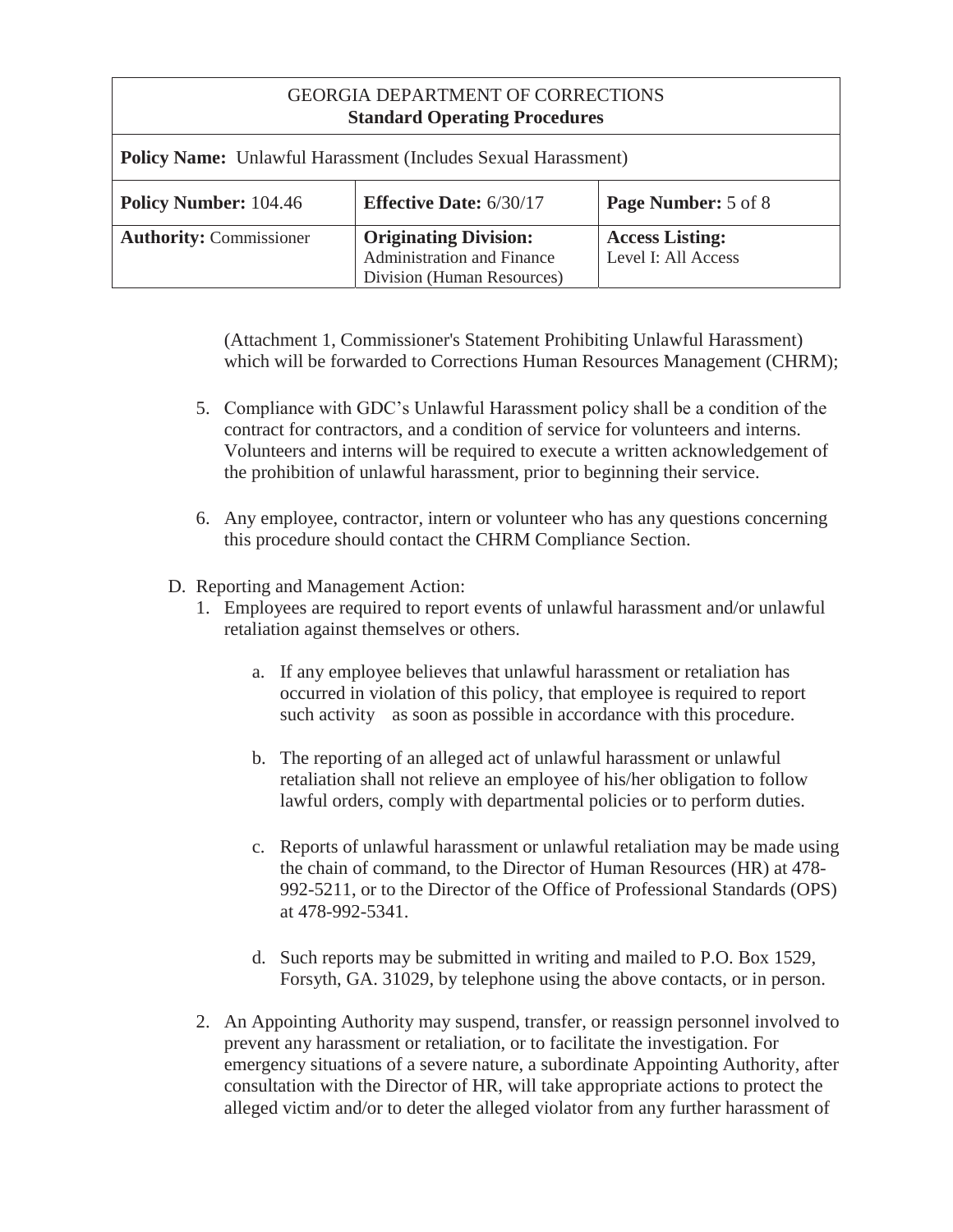| <b>GEORGIA DEPARTMENT OF CORRECTIONS</b><br><b>Standard Operating Procedures</b> |                                                                                          |                                               |  |
|----------------------------------------------------------------------------------|------------------------------------------------------------------------------------------|-----------------------------------------------|--|
| <b>Policy Name:</b> Unlawful Harassment (Includes Sexual Harassment)             |                                                                                          |                                               |  |
| <b>Policy Number: 104.46</b>                                                     | <b>Effective Date: 6/30/17</b>                                                           | Page Number: 6 of 8                           |  |
| <b>Authority: Commissioner</b>                                                   | <b>Originating Division:</b><br>Administration and Finance<br>Division (Human Resources) | <b>Access Listing:</b><br>Level I: All Access |  |

the alleged victim. The Director of HR or authorized Designee shall report all actions of this nature and any subsequent change in status or assignment to the Director of OPS.

- 3. Unless otherwise directed by the Director of HR, no disciplinary action shall be taken against the alleged violator until the investigation by the Internal Investigations Unit has been completed, a written report has been issued, and necessary action has been taken in accordance with this procedure.
- E. Investigations:
	- 1. Upon receiving a complaint, GDC will conduct a prompt, thorough, and objective investigation of the allegations. All state employees are expected to cooperate in these investigations. Investigations will be conducted in as confidential a manner as possible, and all employees involved in the process are expected to refrain from discussing the matter outside of the investigation process.
	- 2. Complaints of unlawful harassment or retaliation will be referred to GDC's Office of Professional Standards (OPS). All complaints of unlawful harassment or unlawful retaliation shall be investigated in the manner and to the extent directed by the Director of OPS or any member of his/her staff, who will consult with Legal Services and with the Director of HR, if appropriate.
	- 3. If the initial complaint does not specify facts sufficient to sustain the original allegation of unlawful harassment or unlawful retaliation, the Director of OPS may request additional information from the complainant, or, in consultation with Legal Services and/or the Director of HR, may determine that the allegations shall not be investigated further.
	- 4. Counseling and other assistance shall be offered to the alleged victim through CHRM.
	- 5. The investigator who conducts the investigation will present a written report of the investigation to the Director of OPS. All investigative reports must include a statement from the person reporting the alleged harassment or retaliation. After reviewing the written report, the Director of OPS will forward a final report to the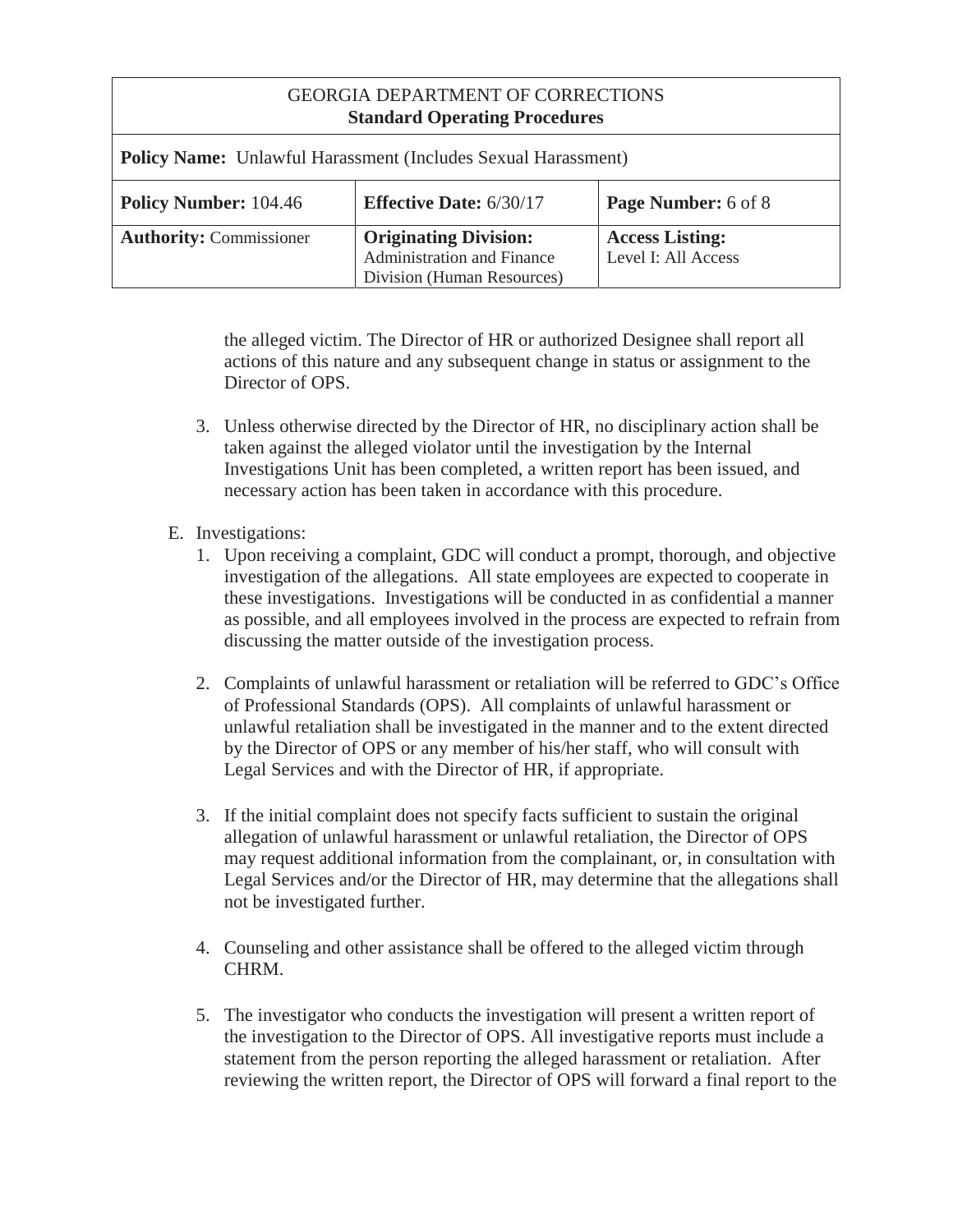| <b>Policy Name:</b> Unlawful Harassment (Includes Sexual Harassment) |                                                                                          |                                               |  |
|----------------------------------------------------------------------|------------------------------------------------------------------------------------------|-----------------------------------------------|--|
| <b>Policy Number: 104.46</b>                                         | <b>Effective Date: 6/30/17</b>                                                           | Page Number: 7 of 8                           |  |
| <b>Authority: Commissioner</b>                                       | <b>Originating Division:</b><br>Administration and Finance<br>Division (Human Resources) | <b>Access Listing:</b><br>Level I: All Access |  |

affected Assistant Commissioner or Chief of Staff, the Director of Human Resource, and Legal Services for consideration.

- 6. Reports concerning employee unlawful harassment or unlawful retaliation complaints will be treated as "confidential matters" to the extent permitted by law.
- F. Review and Disposition:
	- 1. After reviewing the final report from OPS, Legal Services shall make a recommendation, based on a preponderance of the evidence standard, as to whether the facts support a finding that unlawful harassment or unlawful retaliation has occurred.
	- 2. If Legal Services recommends that the facts do not support a finding of unlawful harassment, unlawful retaliation, or other policy violation, and it is determined by the Director of HR that no action should or could be taken at that time, the matter can be closed.
	- 3. If Legal Services recommends that the facts do support a finding of unlawful harassment, unlawful retaliation, or other policy violation, the Director of HR will recommend disciplinary action and/or other corrective actions to the Appointing Authority.
	- 4. The Director of HR, or authorized Designee will provide written notice to the complaining party and subject employee of the completion of the investigation as well as any information deemed necessary. Notice should be given as soon as is reasonably practical, provided that if a disciplinary action is to be initiated, no parties will be notified until all disciplinary actions are served.
	- 5. An employee may appeal an adverse action arising from an allegation of unlawful harassment or retaliation in accordance with SOP 104.65 Adverse Actions (Unclassified Employees) and SOP 104.64 Adverse Actions (Classified Employees).

#### **V. Attachments:**

Attachment 1, Commissioner's Statement Prohibiting Unlawful Harassment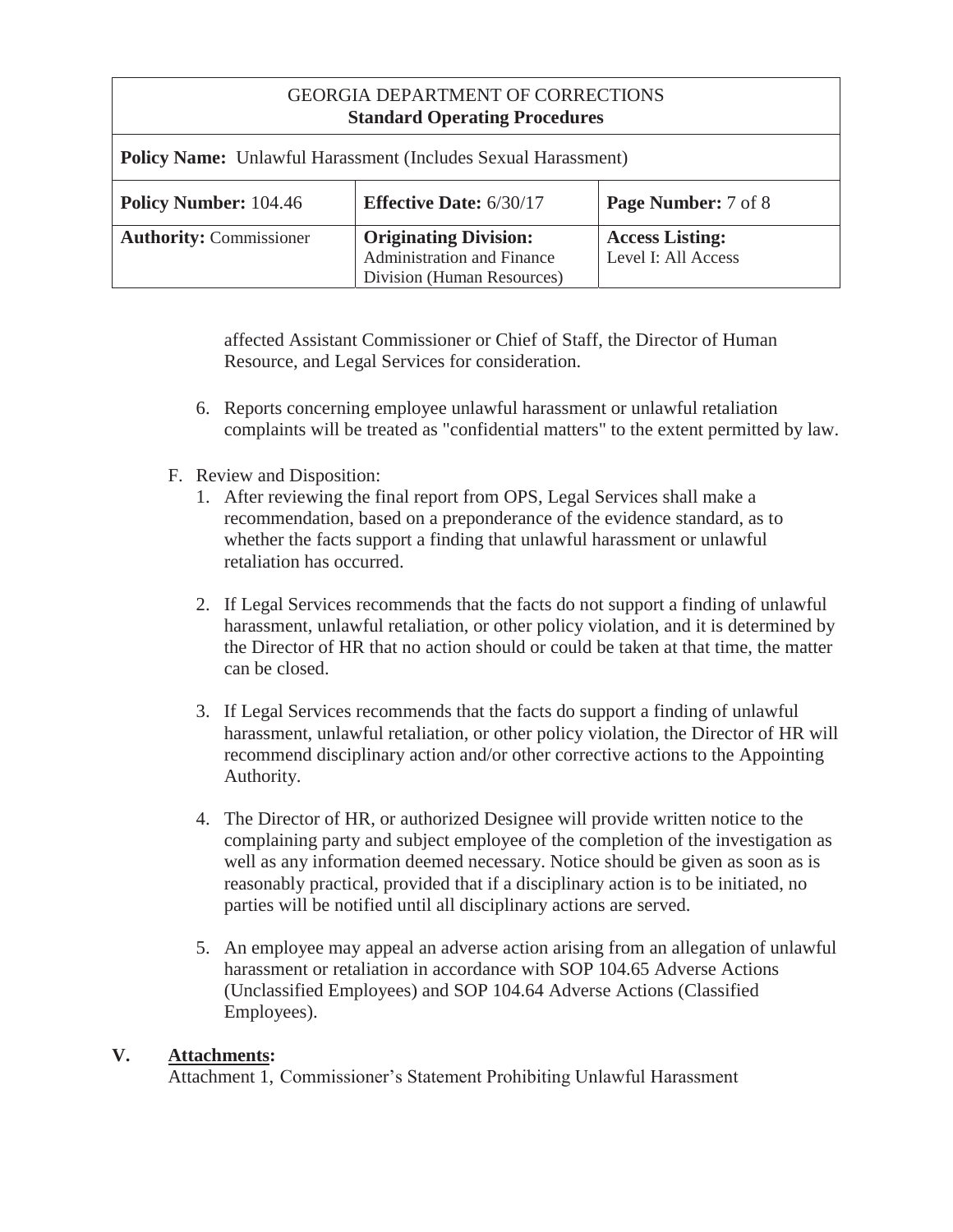| <b>Policy Name:</b> Unlawful Harassment (Includes Sexual Harassment)                         |                                                                                                 |                                               |
|----------------------------------------------------------------------------------------------|-------------------------------------------------------------------------------------------------|-----------------------------------------------|
| <b>Policy Number: 104.46</b><br><b>Effective Date: 6/30/17</b><br><b>Page Number:</b> 8 of 8 |                                                                                                 |                                               |
| <b>Authority: Commissioner</b>                                                               | <b>Originating Division:</b><br><b>Administration and Finance</b><br>Division (Human Resources) | <b>Access Listing:</b><br>Level I: All Access |

# **VI. Record Retention of Forms Relevant to this Polic**y**:**

Upon completion, Attachment 1, Commissioner's Statement Prohibiting Unlawful Harassment shall be retained permanently in the employee's official and local personnel file.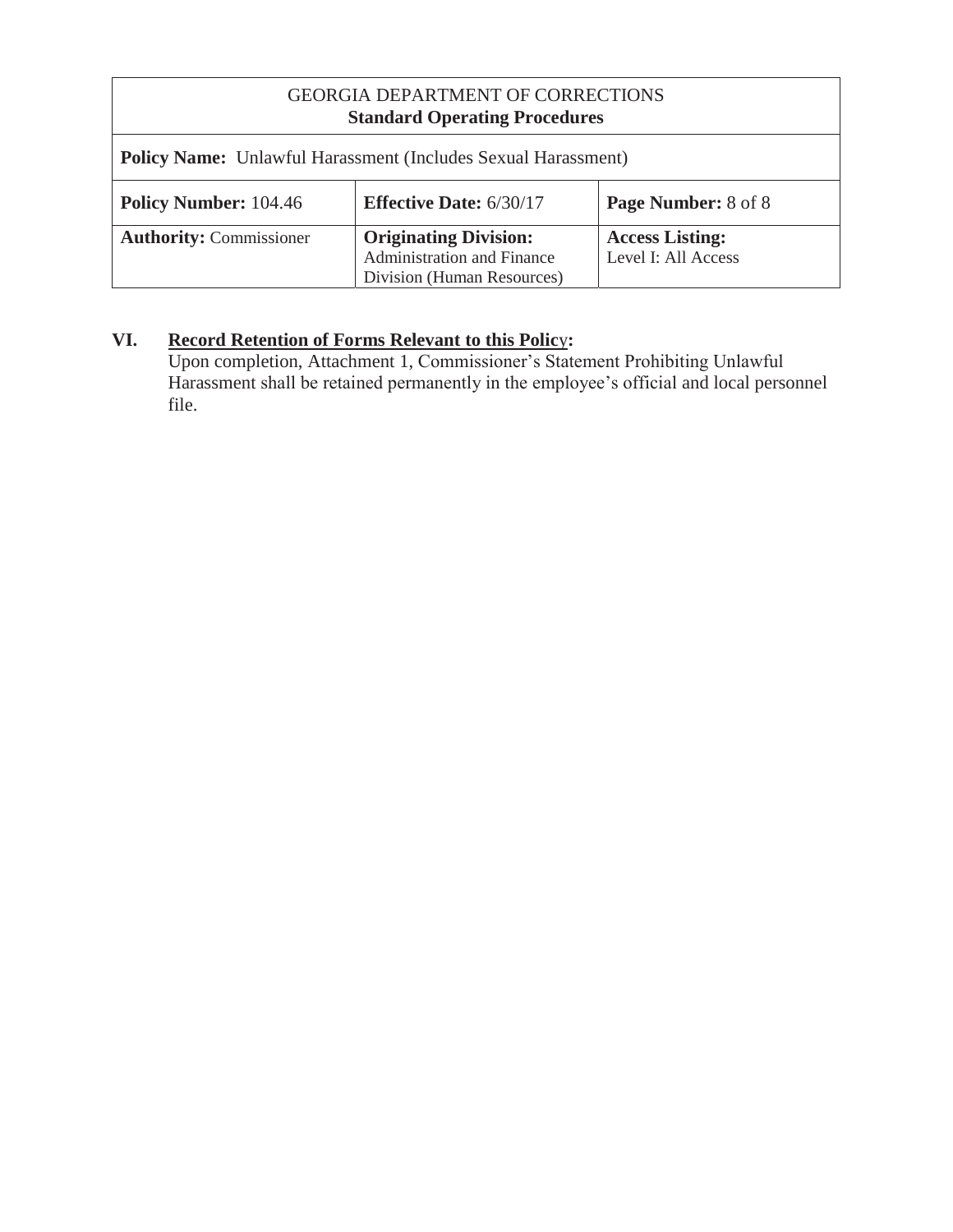| GEORGIA DEPARTMENT OF CORRECTIONS<br>Standard Operating Procedures |                                   |                                     |  |
|--------------------------------------------------------------------|-----------------------------------|-------------------------------------|--|
| Functional Area:<br>Support Services/Personnel                     | Reference Number:<br>IV015-0001   | Revises Previous<br>Effective Date: |  |
| Subject:<br>Secondary Employment                                   |                                   | 09/01/01                            |  |
| Authority:<br>Ryan                                                 | <b>Effective Date:</b><br>7/01/03 | 1 of<br>Page<br>5                   |  |

#### **I. POLICY:**

Department employees who wish to engage in a secondary job, whether self-employed or employed by another, must obtain permission prior to engaging in such employment.

#### **II. APPLICABILITY:**

All employees of the Department of Corrections (GDC).

#### **III. RELATED DIRECTIVES:**

- A. Georgia Code 45-10-25
- B. Governor's Executive Order, dated 01-13-03, Establishing a Code of Ethics for Executive Branch Officers and Employees
- C. State Personnel Board Rule, 3.600, Conflicting Office or Employment Prohibited
- D. SOP IVO14-0001, Employee Standards of Conduct

#### **IV. DEFINITIONS:**

Secondary Employment: Another job or position held *concurrently* while employed full-time or part-time with the Georgia Department of Corrections, and for which the individual receives additional salary/compensation.

#### **V. ATTACHMENTS:**

Attachment 1 "Secondary Employment Request and Verification" form

#### **VI. PROCEDURE:**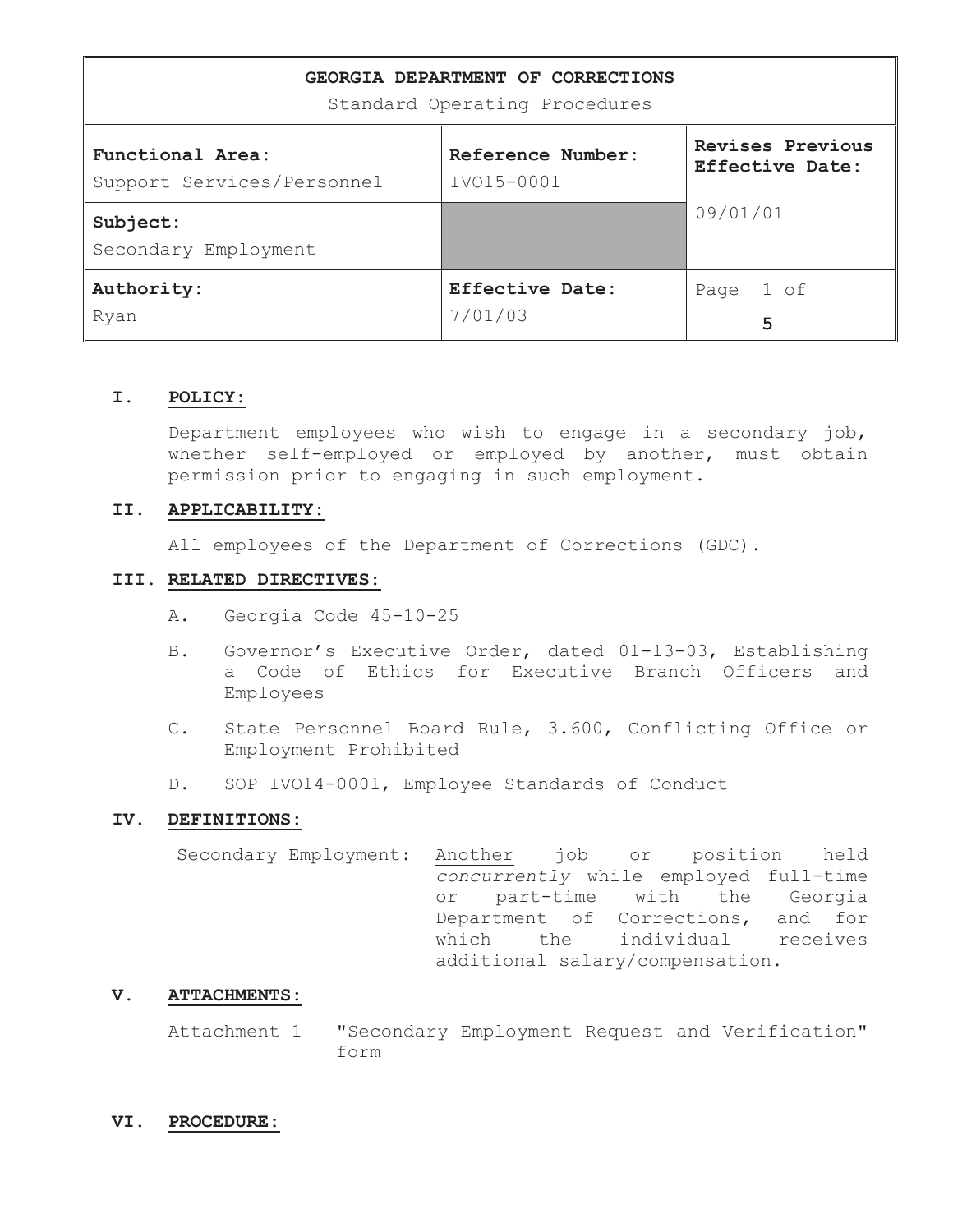| Functional Area:           | Prev. Eff. Date: | Page 2 of         |
|----------------------------|------------------|-------------------|
| Support Services/Personnel | 09/01/01         |                   |
|                            | Effective Date:  | Reference Number: |
|                            | 7/01/03          | IV015-0001        |

- A. GDC employees will be permitted to engage in secondary employment, provided that it is not a conflict of interest with departmental employment, violation of law, rule or regulation and it does not impede or conflict with the employee's ability to perform his or her duties and responsibilities with the Department. New employees who are engaged in secondary employment at the time of their employment with the Department must request permission to continue in such employment.
- B. Current GDC employees who seek permission to enter into secondary employment, must submit the Secondary Employment Request and Verification form to their supervisor.
	- 1. Before forwarding the form to the Appointing Authority for final action, each supervisor/manager will use the following criteria to review the request, and this information will be used to formulate his/her recommended action, to be taken by the appropriate Appointing Authority.
	- 2. Would the secondary employment activity interfere with the performance of the employee's duties or conflict with any regular or anticipated overtime required by the Georgia Department of Corrections job?

**NOTE**: When discussing and approving secondary employment with security employees or other shift workers, supervisors and Appointing Authorities should remind the employee of the Department's right as an employer to change shift assignments. Adverse impact on secondary employment is not a required consideration for shift changes.

- 3. Would the secondary employment activity create either a conflict or appearance of conflict with the Georgia Department of Corrections employment?
- C. Department employees who are Exempt from federal Fair Labor Standards Act (FLSA) requirements will be permitted to work with other state agencies, commissions or authorities, provided: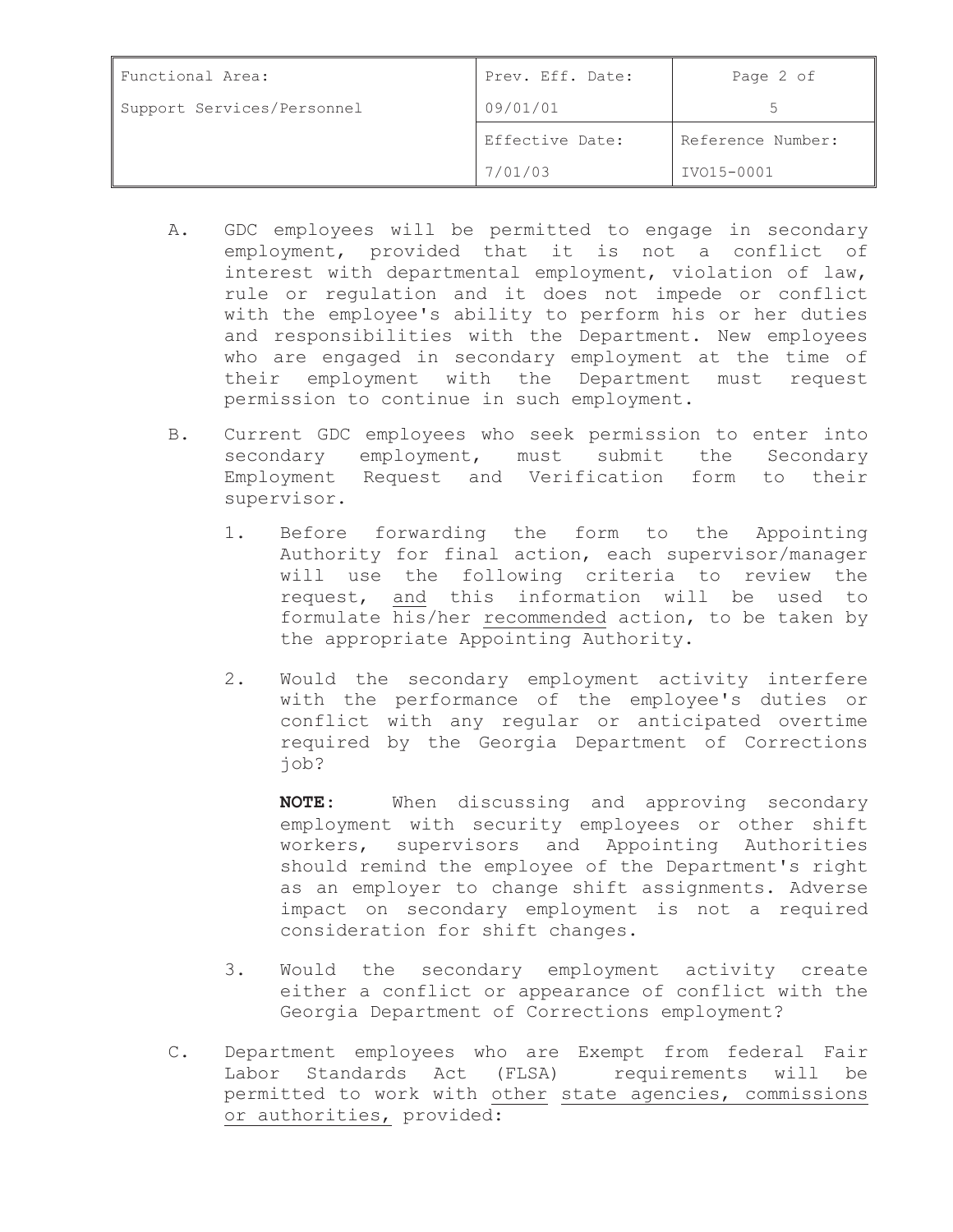| Functional Area:           | Prev. Eff. Date: | Page 3 of         |
|----------------------------|------------------|-------------------|
| Support Services/Personnel | 09/01/01         |                   |
|                            | Effective Date:  | Reference Number: |
|                            | 7/01/03          | IV015-0001        |

- 1. The employee who seeks employment with another state agency has met the criteria described in paragraph B, above; and
- 2. The affected individuals have been informed that they are prohibited from receiving any duplication of benefits (e.g., insurances, retirement contributions, workers' compensation, etc.). If an FLSA Exempt GDC employee accepts employment with another state agency, while still maintaining their current employment with this department, that individual must provide the GDC Appointing Authority written confirmation of their **declination of benefits.**
- 3. Department employees who are Non-Exempt from federal Fair Labor Standards Act (FLSA) requirements are **prohibited** from working with other state agencies, commissions or authorities.
- D. Supervisors will forward the form to the Appointing Authority with a recommendation for approval/denial.
	- 1. Appointing Authority will make the final decision and return the form to the employee.
	- 2. Copies of the completed form with approval/denial will be placed in both the employee's local and official personnel file.
- E. Appointing Authorities will ensure that *all* employees, who currently have secondary employment have completed a Secondary Employment Request and Verification form (Attachment 1). Employees are personally responsible for informing their supervisors/Appointing Authorities about secondary employment. To help avoid unforeseen conflicts or work impediments, employees should actively seek the advice of their Appointing Authority before accepting a secondary job.
	- 1. GDC employees who subsequently obtain, change, or end secondary employment relationships (with other employers) must complete Attachment 1, or provide other written verification to the Appointing Authority, within fifteen (15) calendar days after the occurrence. Failure to provide this updated secondary employment verification in a timely manner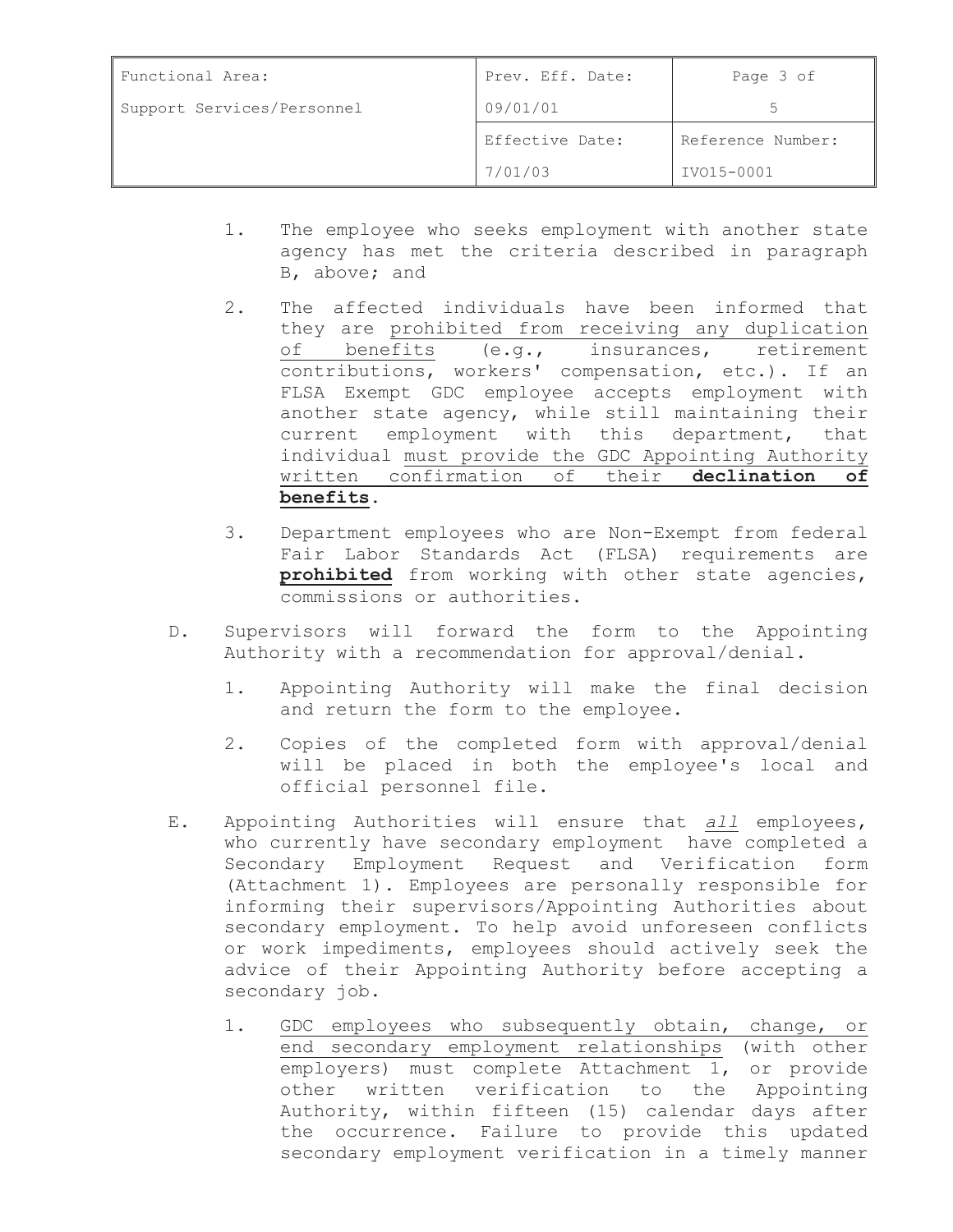| Functional Area:           | Prev. Eff. Date: | Page 4 of         |
|----------------------------|------------------|-------------------|
| Support Services/Personnel | 09/01/01         |                   |
|                            | Effective Date:  | Reference Number: |
|                            | 7/01/03          | IV015-0001        |

will result in an official/written reprimand. Evidence of repeat offenses may be reflected in the offending employees's subsequent Performance Management review(s).

- F. No employee may accept any payment whatsoever for services for which fees are not legally or traditionally required.
- G. No employee shall serve for compensation as a corporate officer or director of any for-profit or publicly held company. Voluntary, pro bono services on behalf of nonprofit organizations may be permitted, so long as services to such organizations would not have the potential to create a conflict and do not impair the employee's ability to discharge his or her public duties fully, faithfully, and impartially.

#### H**.** *SPECIAL NOTE***:**

An employee who holds the job chaplain, fireman, physician, dentist, psychologist, registered nurse, licensed practical nurse, or a person with a doctoral or master's degree from an accredited college or university; may not be employed by another state agency unless:

- 1. The Commissioner of the Department, the agency, commission or authority that wishes to provide secondary employment to a GDC employee, certifies in writing the need for the services and sets forth why the best interest of the state will be served by obtaining the part-time services of such a person in lieu of obtaining such services from a person not presently employed by the state and;
- 2. The Commissioner of Corrections certifies in writing that the person whose services are desired is available to perform such services, that the performance of such services will not detract or have a detrimental effect on the performance of said person's employment and, where appropriate, that the part-time employment of such persons by the department, agency, commission, or authority desirous of obtaining the services will be in the best interest of the state; and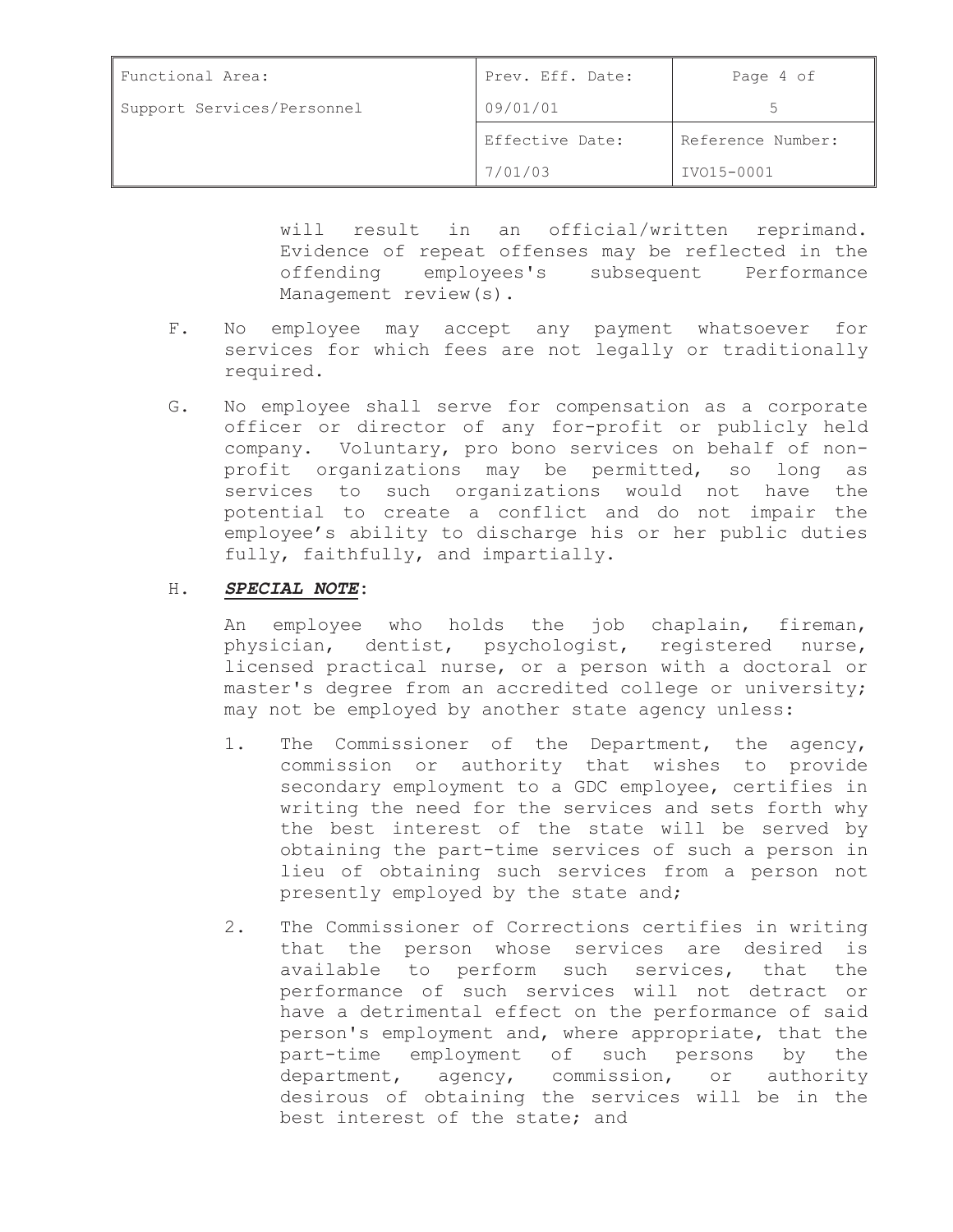| Functional Area:           | Prev. Eff. Date: | Page 5 of         |
|----------------------------|------------------|-------------------|
| Support Services/Personnel | 09/01/01         |                   |
|                            | Effective Date:  | Reference Number: |
|                            | 7/01/03          | IV015-0001        |

- 3. The departments, agencies, commissions, or authorities, after having complied with the above, shall, by agreement, establish the procedures under which the employee shall perform the additional services. The agreement shall specify the means of employment either as a part-time employee or as a consultant, the compensation, and other pertinent details and conditions of the employment relationship. The agreement shall be terminable at any time by either of the departments, agencies, commissions, or authorities.
- 4. Requests for secondary employment *from persons described in this paragraph* must include a Secondary Employment Request and Verification form (Attachment 1), a memo from the employee outlining their current job, description of other secondary job, and a detailed description of the employee's credentials. This will be routed directly to the Department Personnel Director, who will be responsible for processing this employment agreement.
- I. Appointing Authorities will ensure that all employees who currently have secondary employment have a completed attached form on file.

#### **VII. RECORD RETENTION:**

Attachment 1 – Secondary Employment Request and Verification Form

Retain permanently in the local and official personnel file.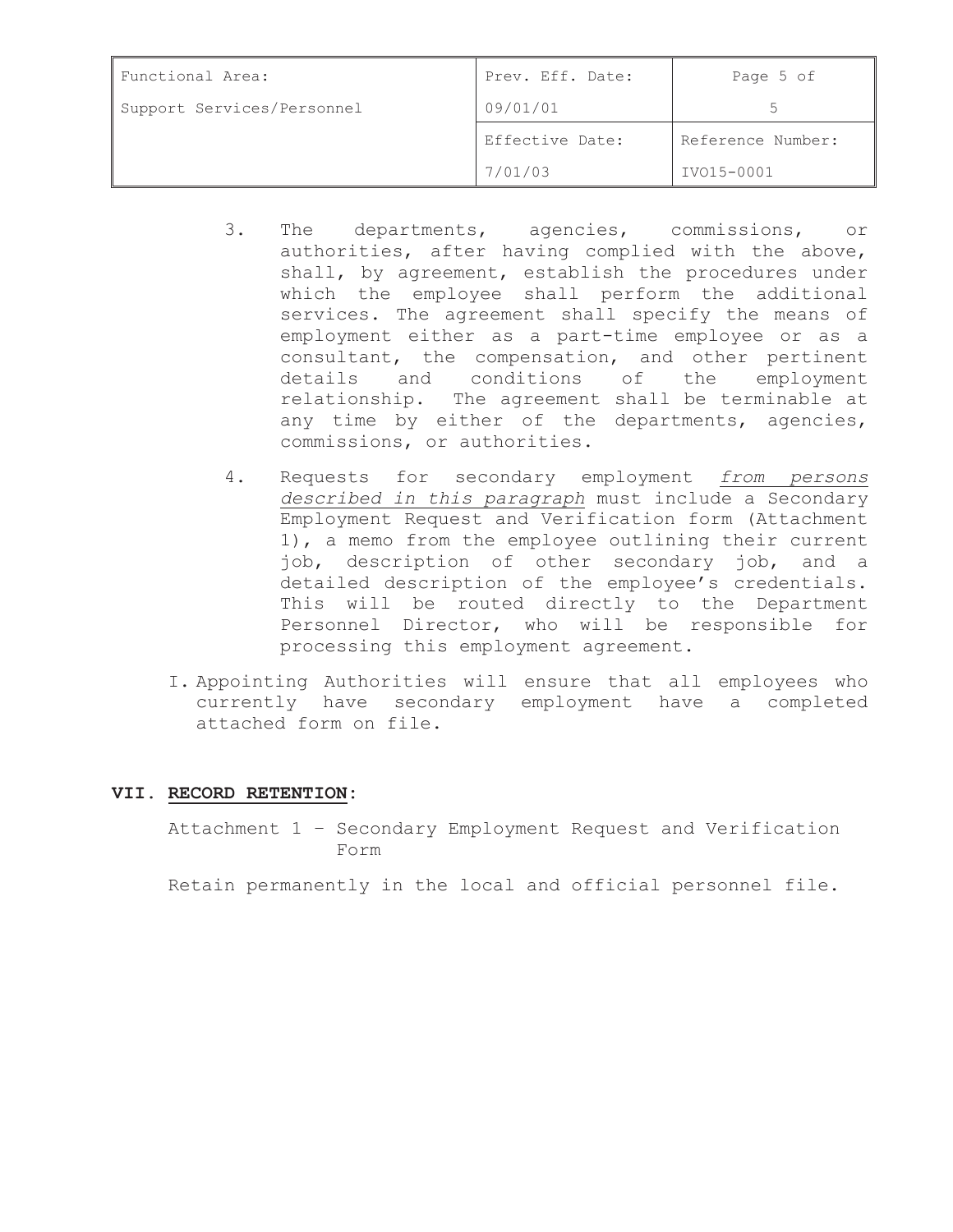| <b>Policy Name:</b> Working Hours, Overtime, and Compensatory Time |                                                                                          |                                               |  |
|--------------------------------------------------------------------|------------------------------------------------------------------------------------------|-----------------------------------------------|--|
| <b>Policy Number: 104.37</b>                                       | <b>Effective Date: 4/18/2017</b>                                                         | <b>Page Number</b> 1 of 20                    |  |
| <b>Authority:</b><br>Commissioner                                  | <b>Originating Division:</b><br>Administration and Finance<br>Division (Human Resources) | <b>Access Listing:</b><br>Level I: All Access |  |

**I. Introduction and Summary:** Supervisors will administer working hours, overtime, and compensatory time as set out in the rules, regulations, and procedures established by the Fair Labor Standards Act (FLSA), the Governor's Office of Planning and Budget, the Department of Administrative Services – Human Resources Administration and the Georgia Department of Corrections (GDC).

# **II. Authority:**

- A. Fair Labor Standards Act: C.F.R. Title 29;
- B. OPB/DOAS/HRA Policy Memorandum No. 7, effective Jan. 1, 2009:
- C. State Personnel Board Rule: 478-1-.16 Absence from Work; and
- D. GDC SOPs: 205.06 Administrative Duty Officer, 104.01 Delegation of Authority, 104.03 Bulletin Boards, 104.39.04 Leave Without Pay, 104.39.05 Military Leave, 104.39.09 Court Leave, 104.66 Teleworking, and 104.67 Official Hours and Alternative Work Schedules.

# **III. Definitions:**

- A. **Appointing Authority**  The Commissioner and those whom the Commissioner has delegated as outlined in SOP 104.01 Delegation of Authority.
- B. **Compensatory Time**  Compensatory time compensates an employee for time worked or total time accrued beyond established maximums. There are three (3) distinctly different types of compensatory time listed as follows:
	- 1. **FLSA Compensatory Time:** Earned when a Non-Exempt employee works in excess of the maximum hours in the designated work period. All hours and minutes must be physically worked in the work period (e.g., a law enforcement/security officer whose designated work period maximum is 171 hours must physically work more than 171 hours to earn FLSA compensatory time). This compensatory time is earned at the rate of one and one-half  $(1\frac{1}{2})$  times the hours and minutes over the maximum hours allowed.
	- 2. **State Compensatory Time:** Earned when an employee's credited work time (hours and minutes) and observed State Holiday time (employee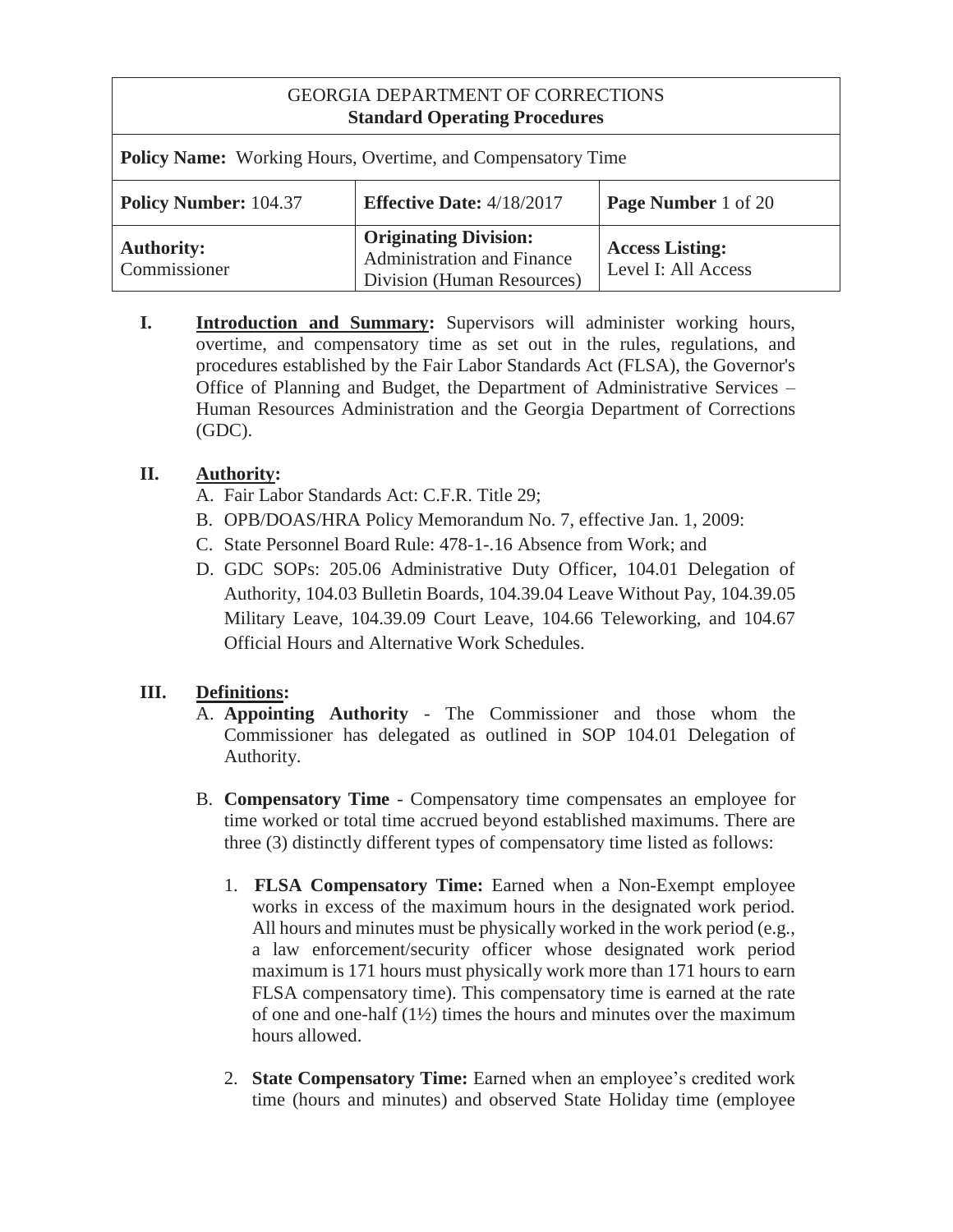| GEORGIA DEPARTMENT OF CORRECTIONS<br><b>Standard Operating Procedures</b> |                                                                                          |                                               |  |
|---------------------------------------------------------------------------|------------------------------------------------------------------------------------------|-----------------------------------------------|--|
| <b>Policy Name:</b> Working Hours, Overtime, and Compensatory Time        |                                                                                          |                                               |  |
| <b>Policy Number: 104.37</b>                                              | <b>Effective Date: 4/18/2017</b>                                                         | Page Number 2 of 20                           |  |
| <b>Authority:</b><br>Commissioner                                         | <b>Originating Division:</b><br>Administration and Finance<br>Division (Human Resources) | <b>Access Listing:</b><br>Level I: All Access |  |

does not work on holiday) total more than the scheduled number of hours in a work period, but the employee does not physically work over the maximum. (i.e. a holiday or annual/sick/personal leave taken). Employees must be holiday eligible in order to earn State Compensatory time. To be eligible, an employee must be full time and in pay status. State Compensatory time is earned on a straight time basis for an employee's time credits that exceed the work period maximum. Exempt employees may earn state compensatory time for time worked in excess of the maximum hours in their assigned work period.

- 3. **Holiday Deferral (Holiday Compensatory Time):** Earned when an eligible employee works any hours and minutes on a day designated by the Governor as a state holiday. Holiday deferral is earned at the rate of one-for-one for all time worked up to 8 hours per holiday maximum.
- C. **Assistant Commissioners**  Exercise managerial authority (and other responsibilities as delegated or designated by the Commissioner) over this agency's major divisions.
- D. **Chief of Staff**  Serves as the Appointing Authority for senior and key management level positions.
- E. **Exempt Employees**  Employees who satisfy the salary basis and duties test are Exempt from the minimum wage and overtime provisions of the FLSA.
- F. **Non-Exempt Employees**  Employees who do not meet the tests or definitions of an Exempt employee and must be compensated for time physically worked in excess of the allowed number of hours in a specified work period. There are two categories of Non-Exempt employees: nonsecurity, which does not require Peace Officer Standards and Training (P.O.S.T.) certification, and security/law enforcement, which generally requires P.O.S.T. certification.
- G. **Overtime** Overtime is used to compensate a Non-Exempt employee for any time worked beyond the maximum permitted hours for a designated work period under the FLSA. Overtime is compensated at the rate of one and onehalf hours for every one hour worked beyond the maximum. Time worked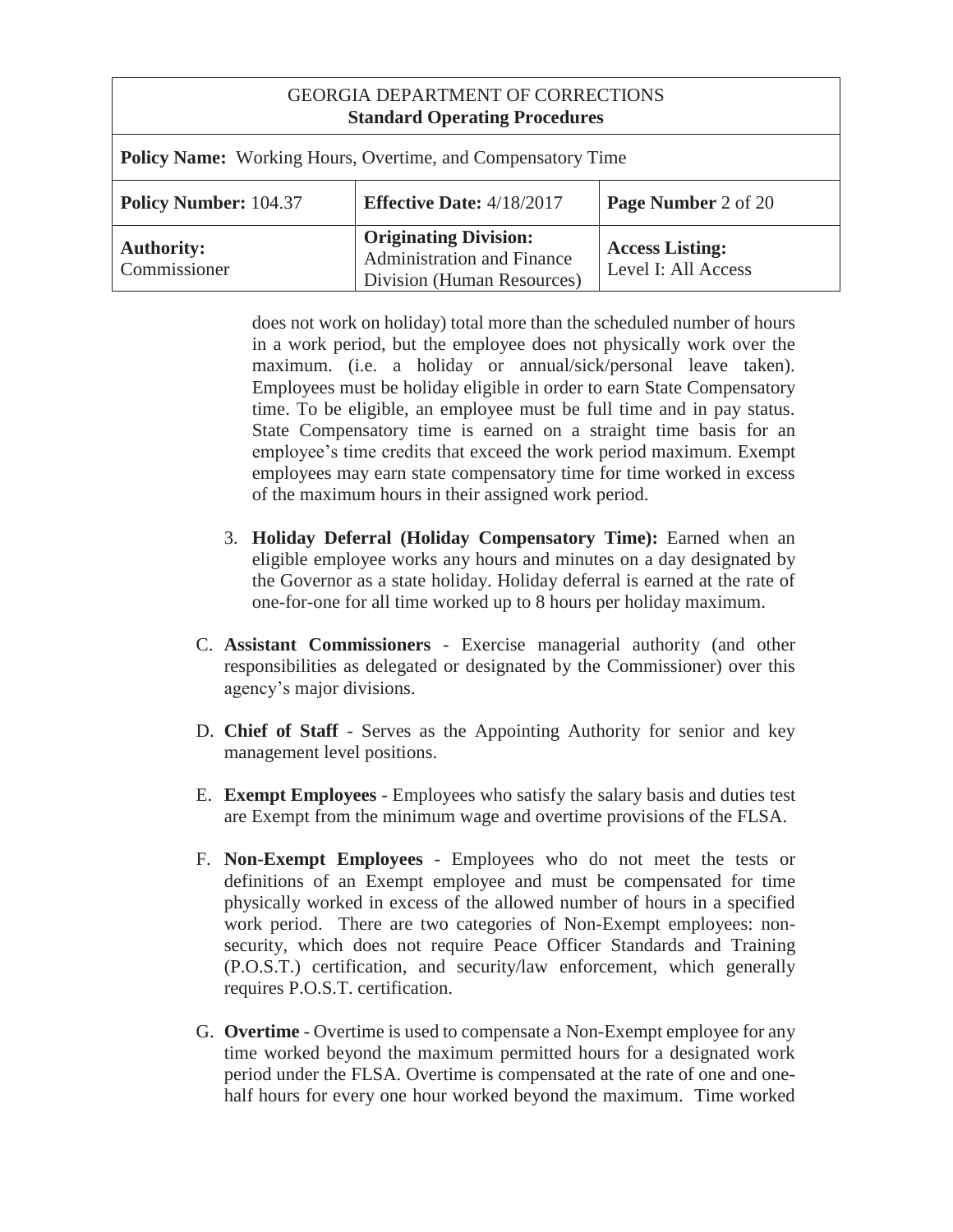| GEORGIA DEPARTMENT OF CORRECTIONS<br><b>Standard Operating Procedures</b> |                                                                                                 |                                               |  |
|---------------------------------------------------------------------------|-------------------------------------------------------------------------------------------------|-----------------------------------------------|--|
| <b>Policy Name:</b> Working Hours, Overtime, and Compensatory Time        |                                                                                                 |                                               |  |
| <b>Policy Number: 104.37</b>                                              | <b>Effective Date: 4/18/2017</b>                                                                | Page Number 3 of 20                           |  |
| <b>Authority:</b><br>Commissioner                                         | <b>Originating Division:</b><br><b>Administration and Finance</b><br>Division (Human Resources) | <b>Access Listing:</b><br>Level I: All Access |  |

beyond the maximum for the work period may **not** be rounded up or down and must be accounted by the minute.

H. **Work Period/Cycle/Rotation** - Various terms used to indicate the regularly scheduled work period assigned by the Appointing Authority over a designated time span.

# **V. Statement of Policy & Applicable Procedures:**

Employees cannot waive their rights to compensation under the Fair Labor Standard Act. This procedure applies to all GDC employees, including classified or unclassified and full-time or part-time.

- **A. Hours and Work Periods:** Appointing Authorities will ensure that each employee is assigned to a Department-approved work period and that supervisors enforce work period compliance. Work periods are as follows:
	- 1. Non-security employees: The standard work period for non-security employees, both Exempt and Non-Exempt, consists of seven consecutive twenty-four hour days. The standard work period for non-security employees starts at 1:00 a.m. on Saturday, and ends at 12:59 a.m. the following Saturday. Standard work days are Monday through Friday, eight (8) hours per day. Appointing Authorities shall designate work hours each day according to GDC SOP 104.67, "Official Hours and Alternative Work Schedules". Immediate supervisors must ensure employee compliance as follows:
		- a. Full-time, non-security employees must work or take paid leave for a minimum of 40 hours in each seven-day work period to receive full compensation. Non-Exempt employees who physically work over forty (40) hours in a work period are entitled to compensatory time or cash overtime, as deemed appropriate by the Appointing Authority.

**NOTE: Certain employees in GDC nursing positions may be assigned to work periods of 14 consecutive calendar days and 80 hours of work in duration. Appointing Authorities shall coordinate with the Director, Human Resources to assign these**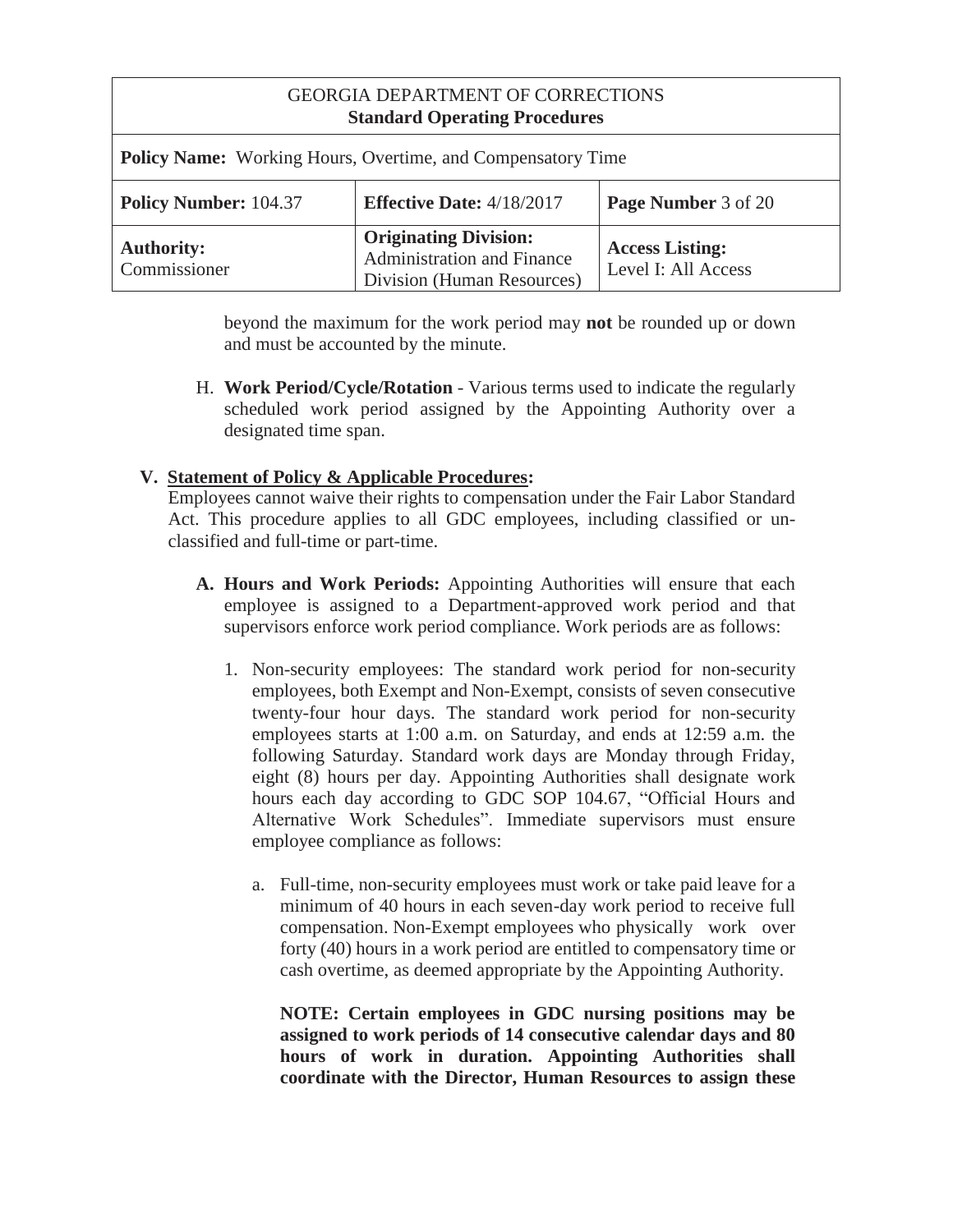| <b>GEORGIA DEPARTMENT OF CORRECTIONS</b><br><b>Standard Operating Procedures</b>        |                                                                                                 |                                               |  |
|-----------------------------------------------------------------------------------------|-------------------------------------------------------------------------------------------------|-----------------------------------------------|--|
| <b>Policy Name:</b> Working Hours, Overtime, and Compensatory Time                      |                                                                                                 |                                               |  |
| <b>Policy Number: 104.37</b><br><b>Effective Date: 4/18/2017</b><br>Page Number 4 of 20 |                                                                                                 |                                               |  |
| <b>Authority:</b><br>Commissioner                                                       | <b>Originating Division:</b><br><b>Administration and Finance</b><br>Division (Human Resources) | <b>Access Listing:</b><br>Level I: All Access |  |

## **employees to a 14 calendar day work schedules and comply with FLSA regulations.**

- b. Appointing Authorities must submit a request to the Director, Human Resources to establish work periods with starting and ending days different than the standard work period. Variances to the standard work period may be approved as long as the employee's minimum work hours are forty (40) in the specified seven-day period. This plan must be established between the employee and the Appointing Authority through written agreement.
- c. Within the work period, work hours shall be assigned by the Appointing Authority in compliance with GDC SOP 104.67. However, an Appointing Authority may not change the employee's scheduled work period start and end dates and times to prevent the employee from earning extra compensation.
- 2. Security/Law Enforcement Employees: Work periods for law enforcement and fire protection employees may be established for any period between seven and twenty-eight days (43 hours to 171 hours, respectively). Eligibility for overtime is based on Non-Exempt employees exceeding the maximum number of hours for the established work period.
	- a. The following chart outlines the maximum hours for each work period. Employees are entitled to compensatory time or overtime compensation at the rate of one and one-half times the regular rate for any time worked (hours and minutes) over the maximum hours listed for the specific schedule.

### **MAXIMUM HOURS WORKED (ROUNDED) BEFORE OVERTIME**

| Consecutive-Day<br><b>Work Period</b> | Hours of Law<br>Enforcement |
|---------------------------------------|-----------------------------|
| 28                                    | 171                         |
| 27                                    | 165                         |
| 26                                    | 159                         |
| 25                                    | 153                         |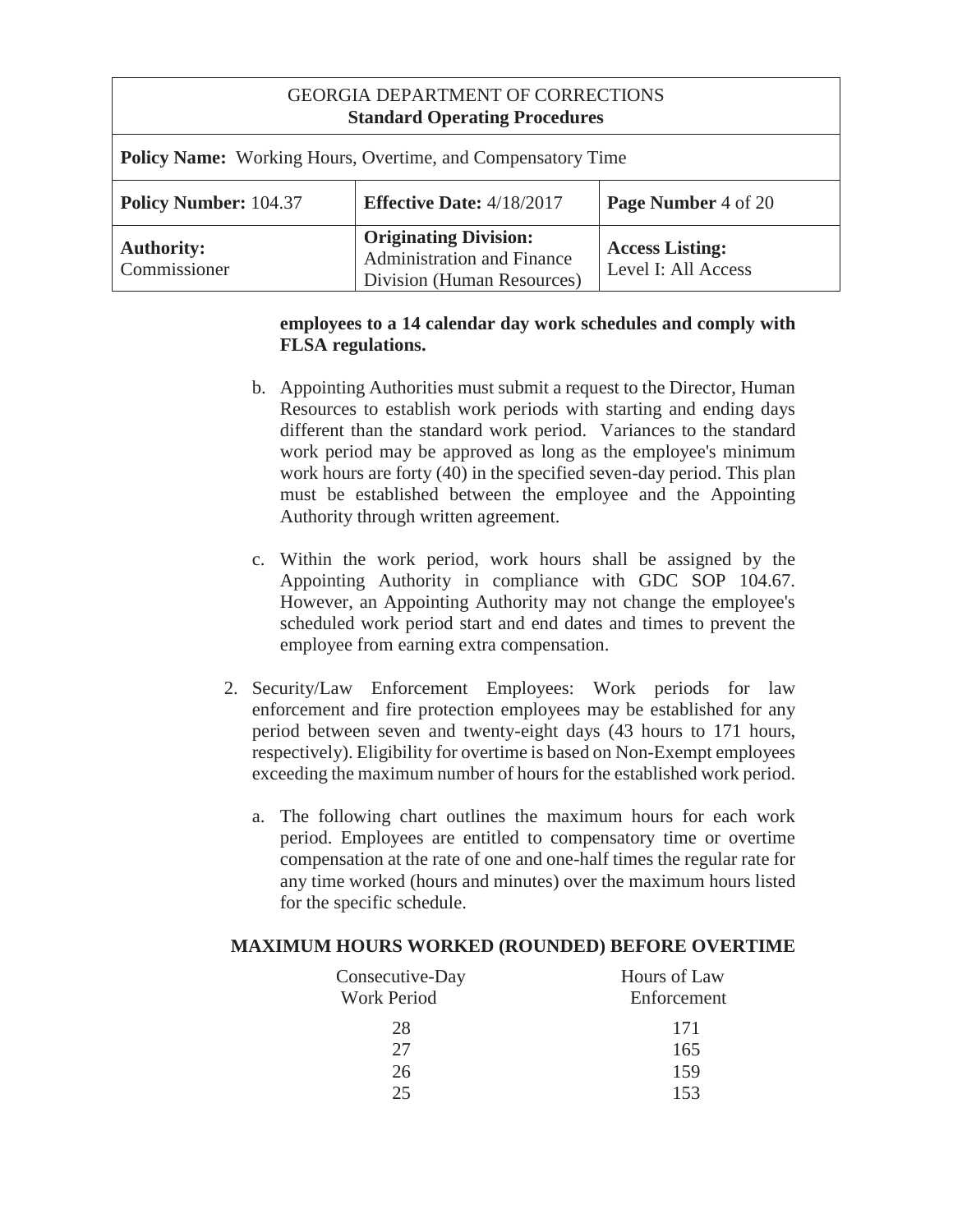| <b>GEORGIA DEPARTMENT OF CORRECTIONS</b><br><b>Standard Operating Procedures</b>        |                                                                                                 |                                               |  |
|-----------------------------------------------------------------------------------------|-------------------------------------------------------------------------------------------------|-----------------------------------------------|--|
| Policy Name: Working Hours, Overtime, and Compensatory Time                             |                                                                                                 |                                               |  |
| <b>Policy Number: 104.37</b><br><b>Effective Date: 4/18/2017</b><br>Page Number 5 of 20 |                                                                                                 |                                               |  |
| <b>Authority:</b><br>Commissioner                                                       | <b>Originating Division:</b><br><b>Administration and Finance</b><br>Division (Human Resources) | <b>Access Listing:</b><br>Level I: All Access |  |
| 24<br>147<br>23<br>141<br>22<br>134                                                     |                                                                                                 |                                               |  |
|                                                                                         | 21<br>20<br>19<br>18                                                                            | 128<br>122<br>116<br>110                      |  |
|                                                                                         | 17<br>16<br>15                                                                                  | 104<br>98<br>92                               |  |
|                                                                                         | 14<br>13<br>12                                                                                  | 86<br>79<br>73                                |  |
|                                                                                         | 11<br>10<br>9<br>8                                                                              | 67<br>61<br>55<br>49                          |  |

b. Standard security work periods and scheduled hours within the work periods for the Department are:

7 43

| <b>STANDARD WORK PERIODS</b> | <b>SCHEDULED HOURS</b> |
|------------------------------|------------------------|
| $5/2$ , 28 days, 171 hours   | 165                    |
| $6/3$ , 27 days, 165 hours   | 148 hrs. 30 min.       |
| $4/4$ , 24 days, 147 hours   | 144                    |
| $5/2$ , 7 days, 43 hours     | 41 hrs. 15 min.        |

- c. Appointing Authorities must submit a request to the Director, Human Resources to establish work periods that vary from the standard work periods mentioned above.
- d. Requests for non-standard work periods shall include intentions concerning the lunch or duty free period. Security/Law Enforcement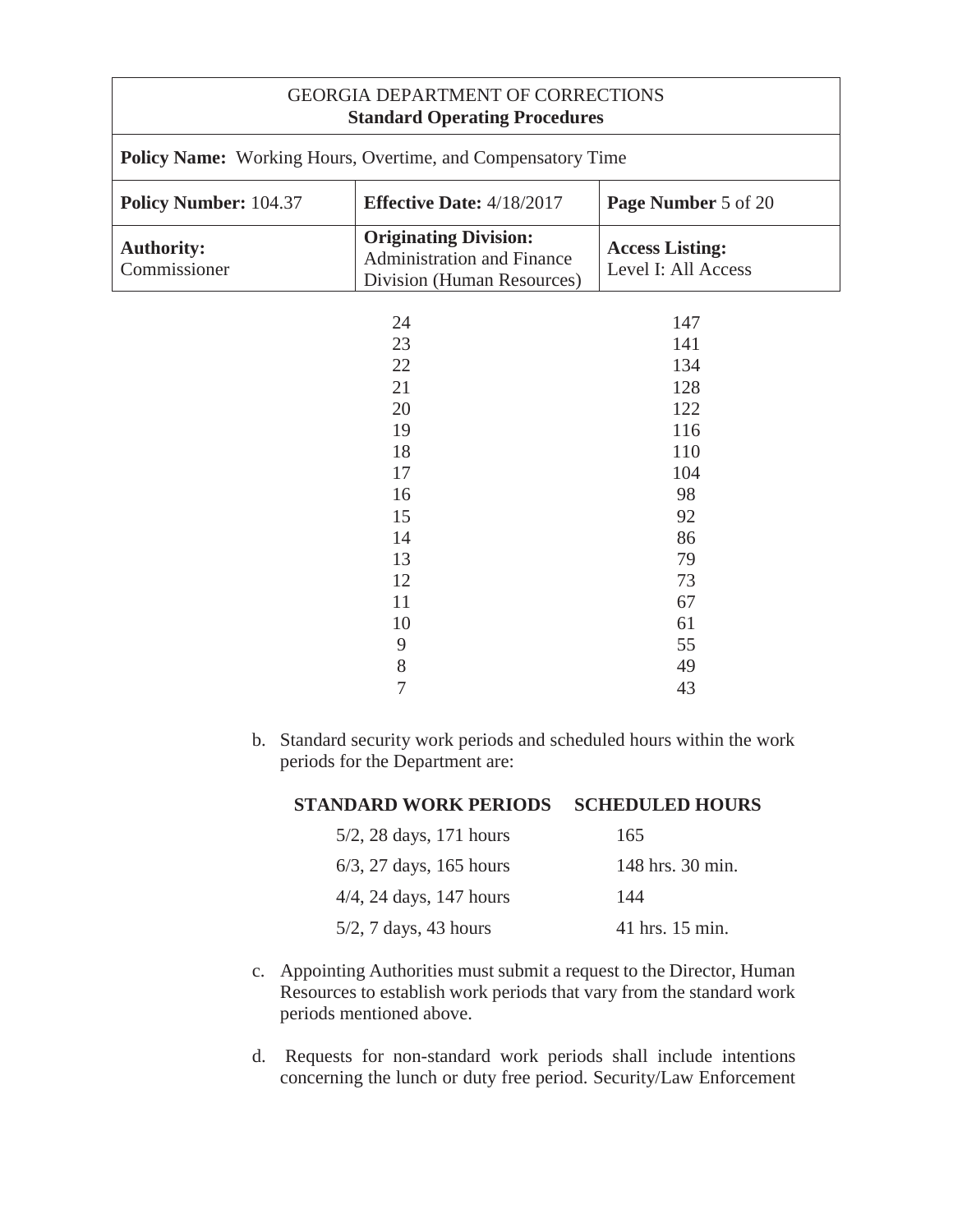| <b>GEORGIA DEPARTMENT OF CORRECTIONS</b><br><b>Standard Operating Procedures</b> |                                                                                                 |                                               |  |
|----------------------------------------------------------------------------------|-------------------------------------------------------------------------------------------------|-----------------------------------------------|--|
| <b>Policy Name:</b> Working Hours, Overtime, and Compensatory Time               |                                                                                                 |                                               |  |
| <b>Policy Number: 104.37</b>                                                     | <b>Effective Date: 4/18/2017</b>                                                                | Page Number 6 of 20                           |  |
| <b>Authority:</b><br>Commissioner                                                | <b>Originating Division:</b><br><b>Administration and Finance</b><br>Division (Human Resources) | <b>Access Listing:</b><br>Level I: All Access |  |

employees shall receive a lunch or duty free period for any shift longer than 10 hours 30 minutes.

- e. GDC fire protection employees will work or take paid leave under the same conditions as law enforcement personnel.
- f. Any work period or partial work period for security employees (i.e., changing work period during mid-schedule) having less than seven days will have the maximum number of hours established under the following schedule: (1 work day  $= 8$  hours 36 minutes; 2 work days  $= 16$  hours 51 minutes; 3 work days  $= 25$  hours 17 minutes; 4 work days = 33 hours 42 minutes; 5 work days = 43 hours).

**Note: If a security employee is changed from one work period rotation or "key" to another "key" with different work days and off-days, the Appointing Authority/designee must submit a time sheet of the "key" the employee just left so reported time can be immediately approved. All overtime earned should be approved and paid accordingly.** 

- 3. Security employees, through work or a combination of work, paid leave, holidays, and other management approved leaves of absence, should meet scheduled hours for every work period. Paid leave (Annual, Sick, or Personal) charged for approved absences, will be for shift length including shift briefing (e.g., 8 hours and 15 minutes, 9 hours or 10 hours).
- 4. If the amount of an employee's accumulated time falls between the work period's minimum hours and maximum hours, then Appointing Authorities/designees may retroactively restore paid leave to the scheduled work hours for an assigned work period. Appointing Authorities/designees may deduct leave for security/law enforcement employees if needed after the timesheets for the work period have been totaled and finalized.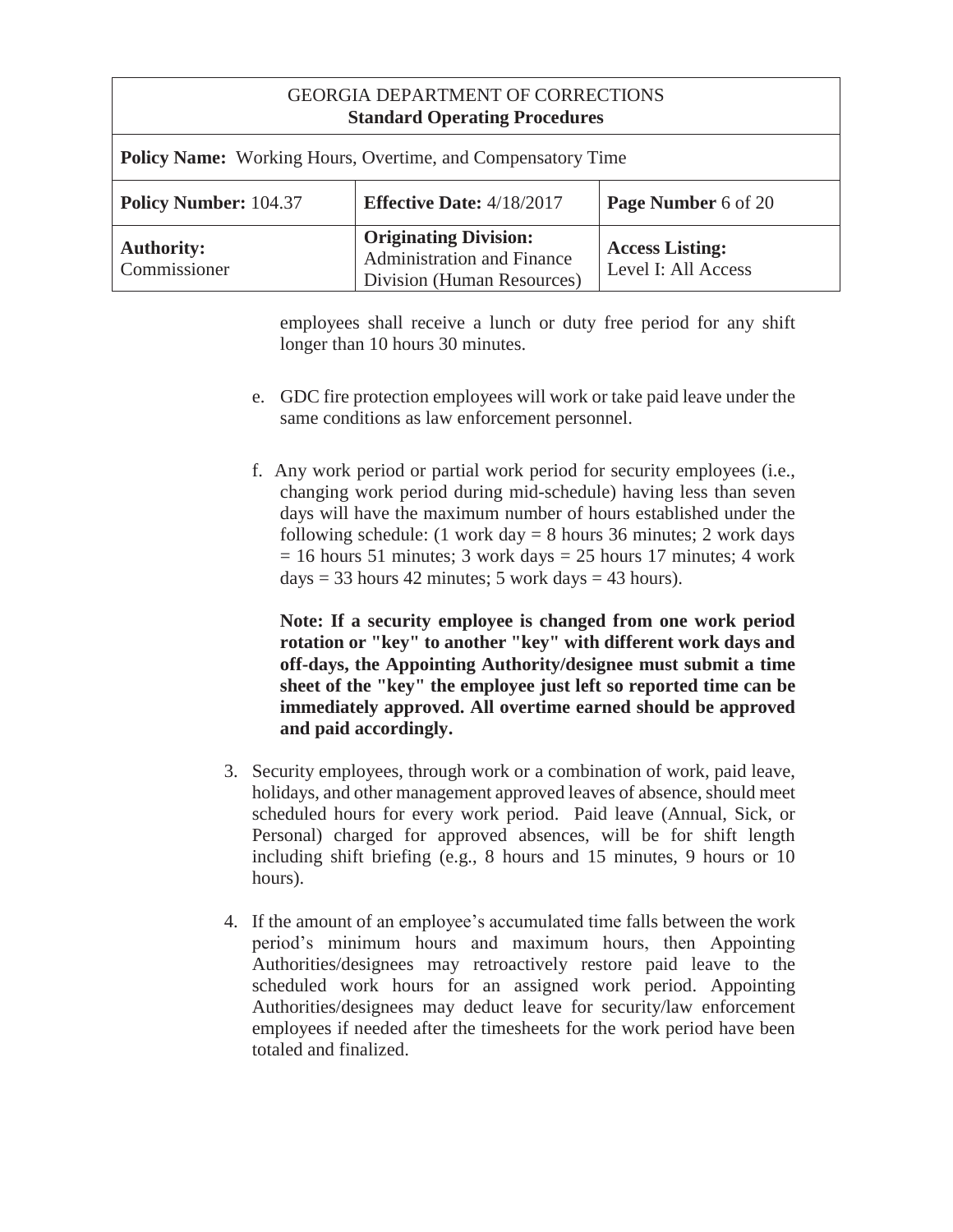| <b>GEORGIA DEPARTMENT OF CORRECTIONS</b> |  |
|------------------------------------------|--|
| <b>Standard Operating Procedures</b>     |  |

| <b>Policy Name:</b> Working Hours, Overtime, and Compensatory Time                      |                                                                                          |                                               |
|-----------------------------------------------------------------------------------------|------------------------------------------------------------------------------------------|-----------------------------------------------|
| <b>Policy Number: 104.37</b><br><b>Effective Date: 4/18/2017</b><br>Page Number 7 of 20 |                                                                                          |                                               |
| <b>Authority:</b><br>Commissioner                                                       | <b>Originating Division:</b><br>Administration and Finance<br>Division (Human Resources) | <b>Access Listing:</b><br>Level I: All Access |

## **B. FLSA Status Determination/Designations:**

- 1. The Correctional Human Resource Management (CHRM) Workforce Development Unit determines each position's FLSA status, with final approval by the Director of Human Resources.
- 2. Supervisors must know each subordinate's FLSA status to properly control work hours and assign work.
- 3. HR Representatives may review an encumbered position's FLSA status as follows: Access PeopleSoft and select Workforce Administration > Job Information > Job Data, then go to the Job Information tab and locate FLSA Status near the bottom of the computer screen.

## **NOTE**: **The FLSA designation in the PeopleSoft System may be incorrect for vacant positions; therefore, contact the CHRM Workforce Development Unit for assistance.**

- 4. Supervisors should consult the local HR Representative if there are any questions, inconsistencies, or concerns.
- 5. If the duties of a position appear to warrant a change in FLSA designation, the Appointing Authority shall forward a written request to the CHRM Workforce Development Unit with supporting documents that indicate the position's duties (e.g., an updated Performance Management Plan).
- 6. The CHRM Workforce Development Unit will communicate changes to a position's FLSA status to the local HR Representative.

## **C. Hours Worked (All Employees):**

- 1. Appointing Authorities will ensure that Exempt employees' work hours are maintained in accordance with the GDC's Exempt Employee time keeping system.
- 2. Appointing Authorities must control Non-Exempt employees' work hours to ensure that no work outside scheduled hours is performed if the Appointing Authority does not want the work performed.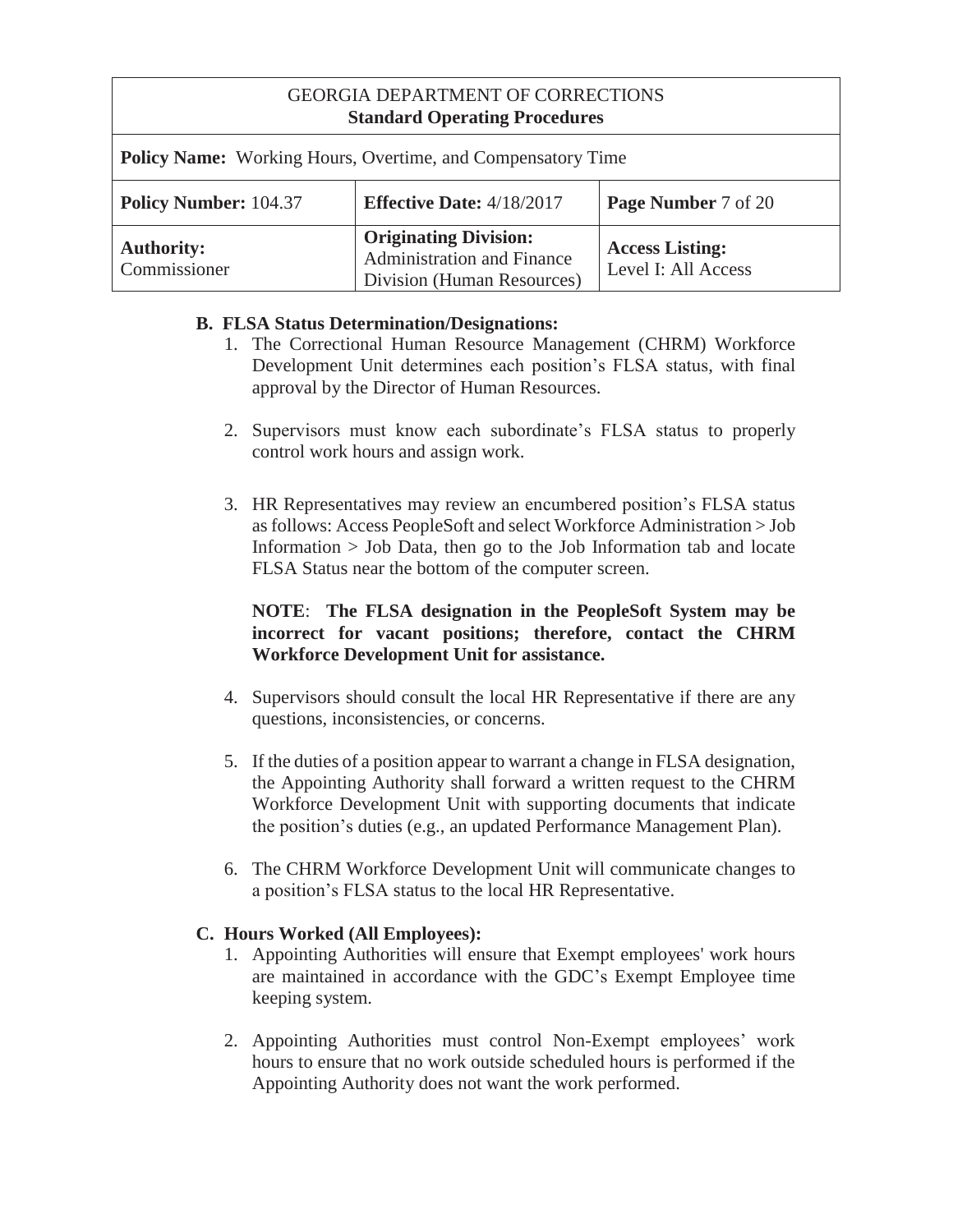| <b>GEORGIA DEPARTMENT OF CORRECTIONS</b> |  |
|------------------------------------------|--|
| <b>Standard Operating Procedures</b>     |  |

| <b>Policy Name:</b> Working Hours, Overtime, and Compensatory Time                               |                                                                                          |                                               |
|--------------------------------------------------------------------------------------------------|------------------------------------------------------------------------------------------|-----------------------------------------------|
| <b>Policy Number: 104.37</b><br><b>Effective Date:</b> $4/18/2017$<br><b>Page Number 8 of 20</b> |                                                                                          |                                               |
| <b>Authority:</b><br>Commissioner                                                                | <b>Originating Division:</b><br>Administration and Finance<br>Division (Human Resources) | <b>Access Listing:</b><br>Level I: All Access |

- 3. Non-Exempt employees must be compensated for all hours worked. Generally, all time the Non-Exempt employee is required or permitted to perform services for the employer's benefit, including time outside the scheduled work period or off premises, are hours worked and must be recorded. The work day begins when the first official act of work occurs.
- 4. Work performed by an employee that is permitted, even if the work was not requested or authorized, must be counted as hours worked. Each supervisor shall monitor subordinates' work and ensure that employees do not perform work that management does not want performed.
- 5. The mere announcement of a rule against performing work during nonscheduled work hours is not sufficient to relieve the employer of the liability for extra time worked.
- 6. Supervisors must not allow Non-Exempt employees to occupy their work stations before or after scheduled working hours or during unpaid meal periods. Non-Exempt employees occupying their workstation or post before or after scheduled work time may be able to claim such time as work time.
- 7. The Appointing Authority must approve time worked outside the normal scheduled work hours in advance, except in cases of emergencies. In emergency situations, Appointing Authorities must be notified as soon as possible.

### **NOTE: To avoid the potential for FLSA overtime liability, employees who are FLSA Non-Exempt are not authorized to work for another State agency.**

### **D. Meal Periods/Break Time:**

1. The FLSA does not require employers to provide a meal period for employees. However, if the meal break is to be unpaid, the FLSA mandates that the break must be a minimum of thirty (30) minutes of uninterrupted work-free time for the employee.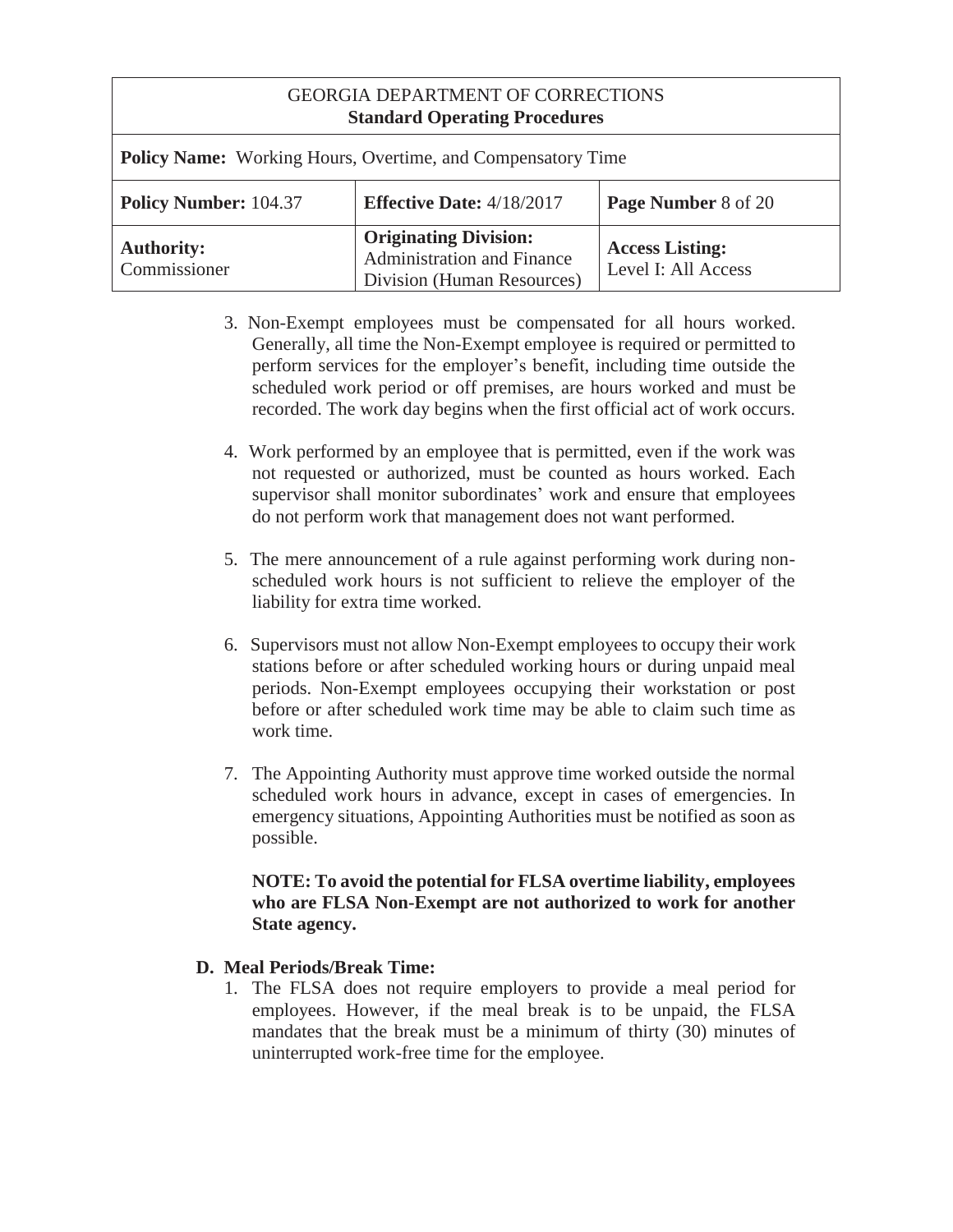| <b>Policy Name:</b> Working Hours, Overtime, and Compensatory Time |                                                                                          |                                               |  |
|--------------------------------------------------------------------|------------------------------------------------------------------------------------------|-----------------------------------------------|--|
| <b>Policy Number: 104.37</b>                                       | <b>Effective Date:</b> 4/18/2017                                                         | Page Number 9 of 20                           |  |
| <b>Authority:</b><br>Commissioner                                  | <b>Originating Division:</b><br>Administration and Finance<br>Division (Human Resources) | <b>Access Listing:</b><br>Level I: All Access |  |

- 2. GDC employees are not permitted to work through their meal period on a regular basis in order to shorten their workday.
- 3. Employees who work shifts longer than 10 hours 30 minutes must receive a 30-minute work free meal period, except when the Appointing Authority determines that institutional security requirements for particular days (no on-going situations) dictate meal period waivers.
- 4. When workload allows, an Appointing Authority may allow an employee up to two "breaks" each lasting 15 minutes or less per day. These breaks are considered work time, and are not a mandatory requirement.
- 5. State policy mandates that a supervisor may not allow an employee to lengthen a meal period, report to work late, or depart early for not taking or for "working through" a break.

# **E. Shift Briefings:**

- 1. The Appointing Authority determines if a shift briefing is needed and the period of time needed for that briefing.
- 2. Any shift briefing time, pre-shift and/or post-shift, is work time and must be accurately recorded, and counts toward total hours to be compensated.
- 3. Time required for shift briefing is included in the calculation of the scheduled hours for the work period. Therefore, if an employee is absent for an entire day, leave must be utilized to cover the entire shift including the briefing (8 hours/15 minutes, 8 hours/ 30 minutes, 9 hours, etc.).

# **F. On-Call/Call-Back Time:**

- 1. On-Call Time: On-call time is not work time unless the employee is required to remain at a specific location or so close thereto they may not use the time for their own purposes. An employee who is only required to wear a paging device, answer a cellphone call, or to leave word where he/she can be reached is not considered to be working.
	- a. When an employee serves as duty officer, the following counts as work time: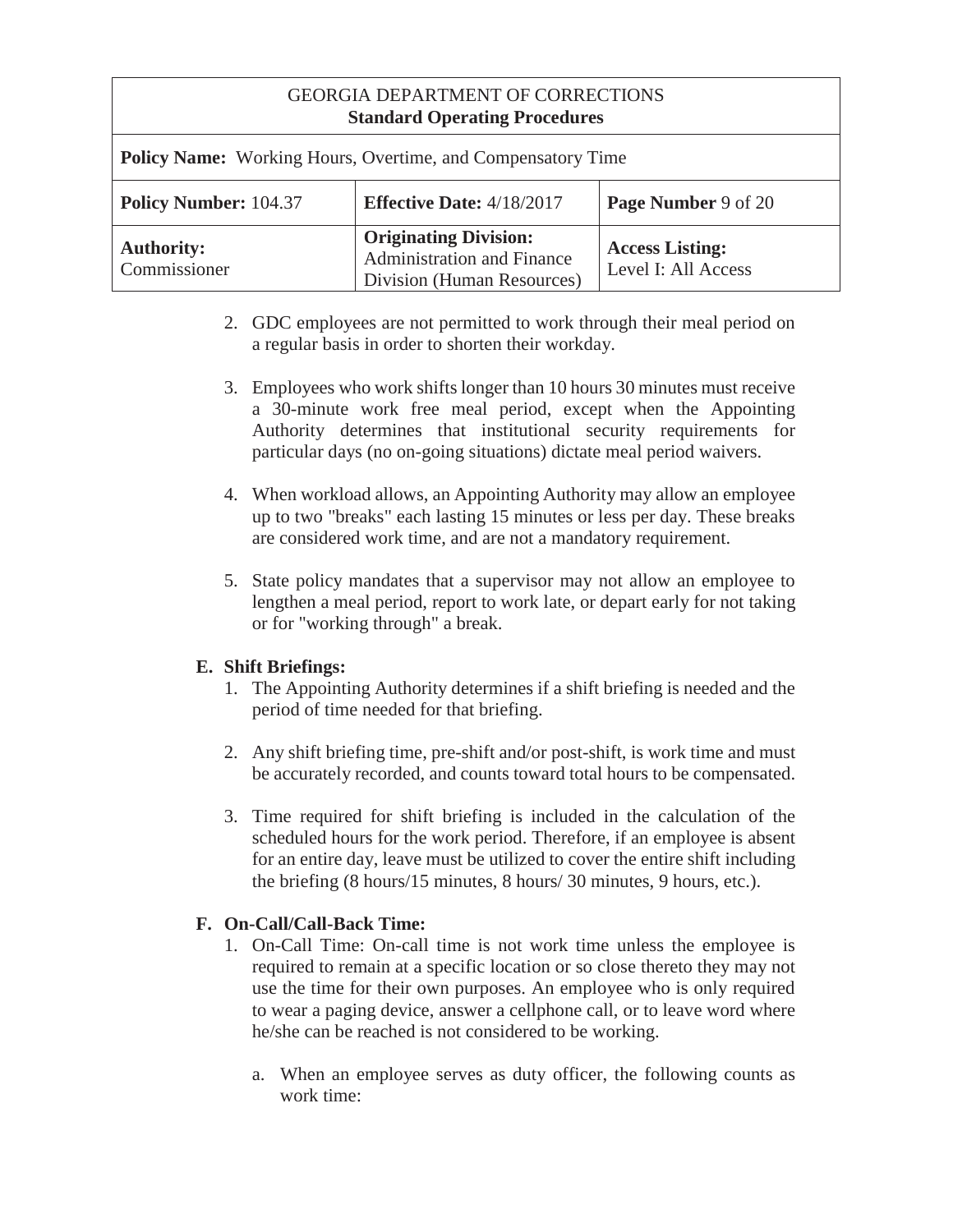| $\sim$ constants $\sim$ $\sim$ p constants of $\sim$ constants of  |                                                                                          |                                               |
|--------------------------------------------------------------------|------------------------------------------------------------------------------------------|-----------------------------------------------|
| <b>Policy Name:</b> Working Hours, Overtime, and Compensatory Time |                                                                                          |                                               |
| <b>Policy Number: 104.37</b>                                       | <b>Effective Date:</b> 4/18/2017                                                         | Page Number 10 of 20                          |
| <b>Authority:</b><br>Commissioner                                  | <b>Originating Division:</b><br>Administration and Finance<br>Division (Human Resources) | <b>Access Listing:</b><br>Level I: All Access |

- i. Time spent on the telephone talking with the work site (i.e. text, emails, telephone calls), and
- ii. Time actually spent at the work site after normal scheduled work hours.
- b. The time spent commuting from place of residence to the work site while serving as duty officer is not work time.
- c. The employee who served as duty officer must record all times worked (hours and minutes) on the official timekeeping system.
- d. If the employee who served as duty officer has instances of adjusted work schedule during the same work period as the duty officer assignment, this employee's work time, leave, and/or eligible holidays combined must still meet the required total time for the assigned work period.
- 2. Call-Back Time: When any Non-Exempt employee is called back to the work site during his/her off time, the time actually spent at the work site counts as work time and must be recorded by the official timekeeping system.
	- a. Non-Exempt employees who are scheduled to be "on-call" and meet all other provisions will be paid a supplement equivalent to one hour of pay for each time the employee is called back to the work site.
		- i. This supplement will be paid regardless of the length of time spent at a work site, and is addition to overtime earned;
		- ii. Schedule adjustments or compensatory time may not be given to an employee in lieu of Call-Back pay; and
		- iii. Employees who are subject to being called back to work for public safety purposes (e.g., Correctional Officers) are not eligible for the supplement.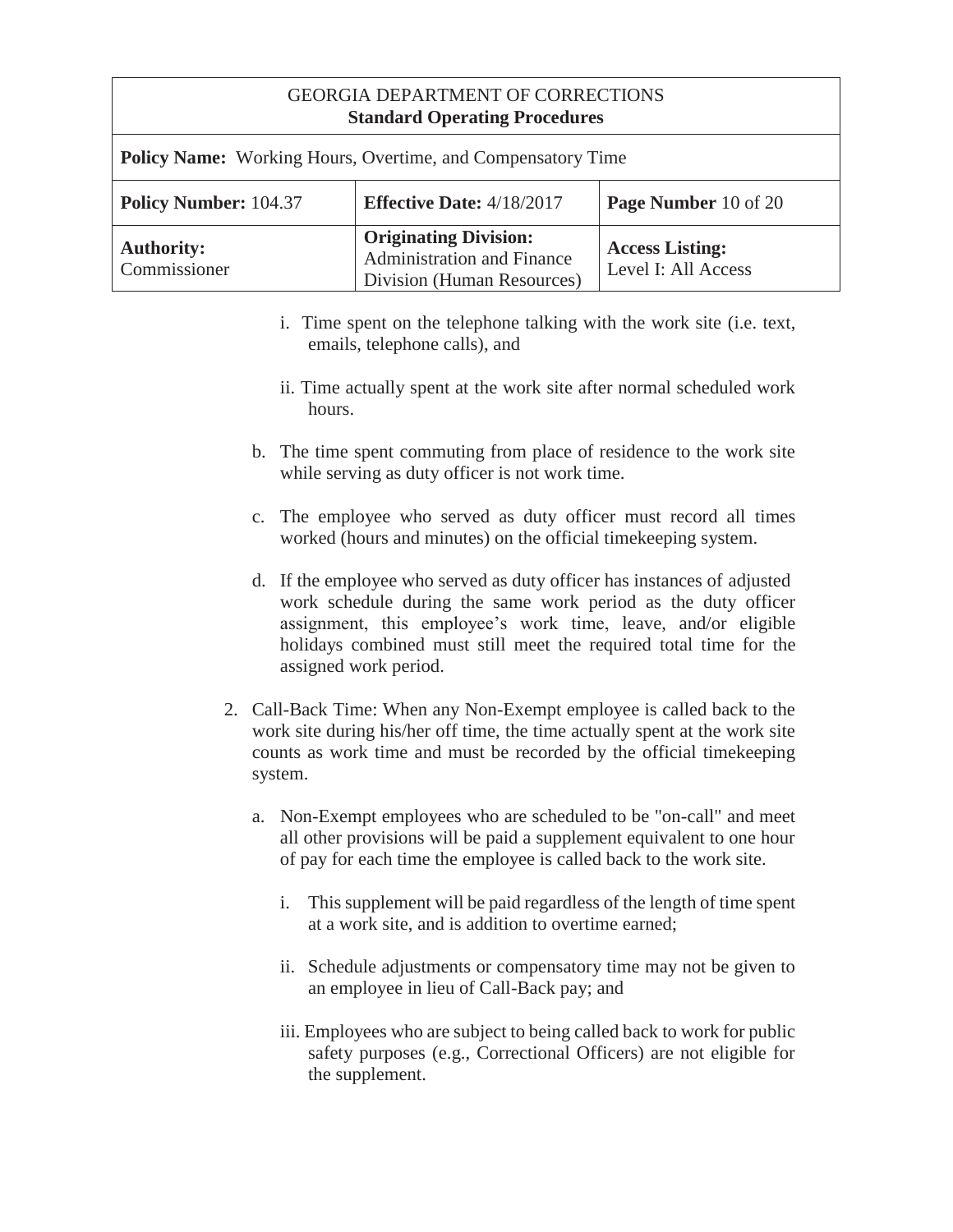| GEORGIA DEPARTMENT OF CORRECTIONS<br><b>Standard Operating Procedures</b> |                                                                                          |                                               |  |
|---------------------------------------------------------------------------|------------------------------------------------------------------------------------------|-----------------------------------------------|--|
| <b>Policy Name:</b> Working Hours, Overtime, and Compensatory Time        |                                                                                          |                                               |  |
| <b>Policy Number: 104.37</b>                                              | <b>Effective Date: 4/18/2017</b>                                                         | Page Number 11 of 20                          |  |
| <b>Authority:</b><br>Commissioner                                         | <b>Originating Division:</b><br>Administration and Finance<br>Division (Human Resources) | <b>Access Listing:</b><br>Level I: All Access |  |

# **G. Sleep Time:**

- 1. In certain situations, GDC will assign designated employees to work shifts in excess of 24 hours for business necessity. If a continuous work shift exceeds 24 hours, the Appointing Authority may declare unpaid sleep time. An employee will not be paid for declared unpaid sleep time if the following conditions are met:
	- a. The employee is provided adequate sleeping arrangements, which, at a minimum, include mattresses, blankets, etc., conditioned in-door climates suitable for sleeping or suitable outdoor provisions to protect the sleeper from pests and weather conditions, if applicable, and quiet locations suitable for uninterrupted sleep;
	- b. The declared sleep time is at least five (5) hours but not more than eight (8) hours of uninterrupted sleep; and
	- c. The employee signed a "Sleep Time Requirements Acknowledgement Statement" containing sleep time requirements, which is on file in the local HR Office and in CHRM.
- 2. The Appointing Authority may schedule an employee for continuous work shifts exceeding 24 hours up to five (5) consecutive calendar days. After five (5) consecutive days, the assigned employee must receive a forty-eight-hour break before being called back to duty, unless otherwise agreed upon in writing by the employee.
- 3. If possible, employees will be notified in advance that a situation requires them to report for a shift that may involve unpaid sleep time.
- 4. If one or more of the conditions in item #1 above are not met, then employees must be paid for all time spent sleeping.

## **H. Mandatory Training:**

1. Mandatory training is work time. Normally, work schedules and training schedules are to be adjusted so those employees do not attend training classes on their time off.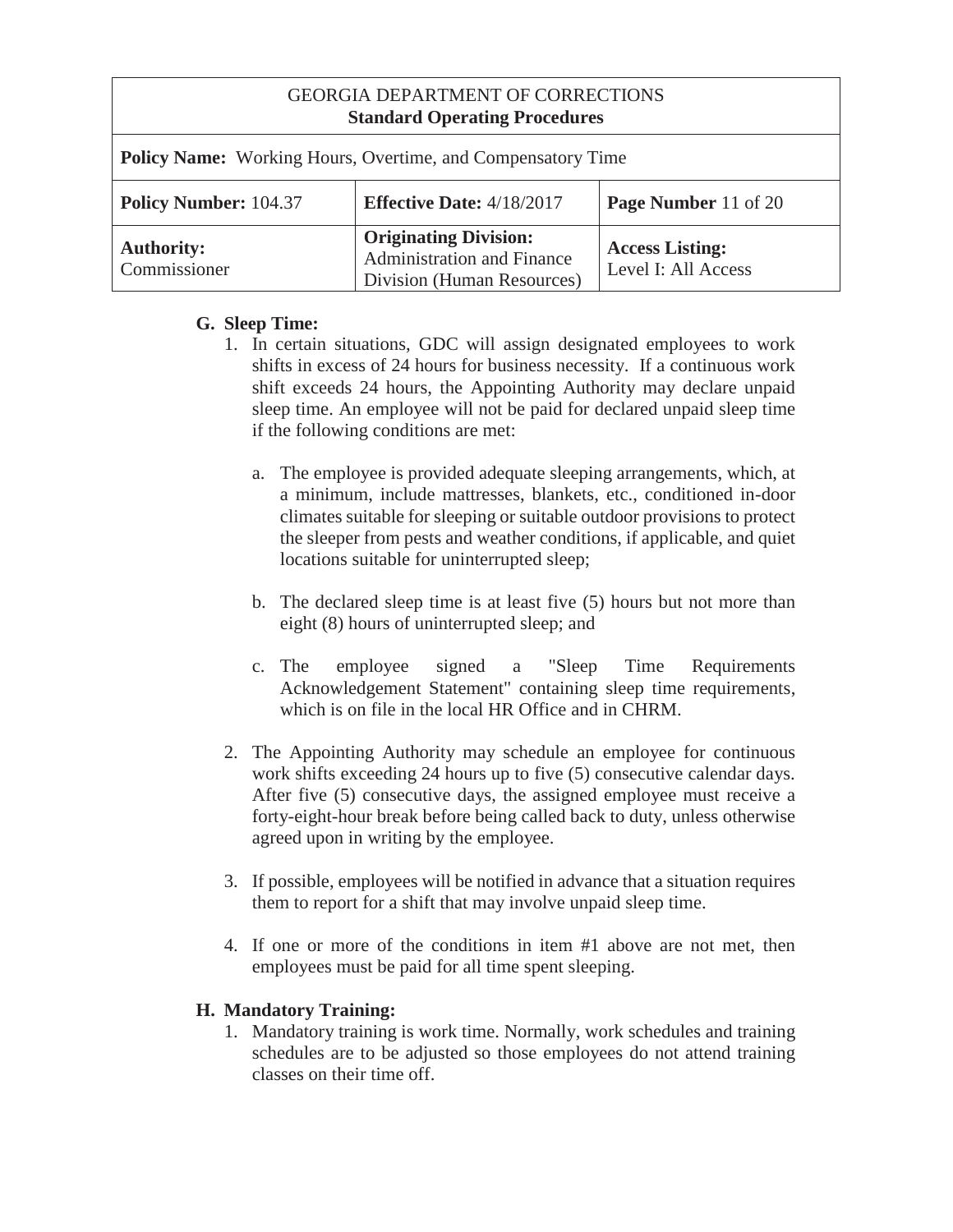| <b>Policy Name:</b> Working Hours, Overtime, and Compensatory Time |                                                                                          |                                               |
|--------------------------------------------------------------------|------------------------------------------------------------------------------------------|-----------------------------------------------|
| <b>Policy Number: 104.37</b>                                       | <b>Effective Date:</b> $4/18/2017$                                                       | <b>Page Number</b> 12 of 20                   |
| <b>Authority:</b><br>Commissioner                                  | <b>Originating Division:</b><br>Administration and Finance<br>Division (Human Resources) | <b>Access Listing:</b><br>Level I: All Access |

- 2. Employees who attend training will receive work time credits equaling work time (hours and minutes) as regularly scheduled at the work location provided it is a full day of training, e.g., an officer working a shift of 8 hours/15 minutes will receive work time credit on the actual full day of training for his/her regularly scheduled work day of 8 hours/15 minutes; an employee who works four 10-hour days will receive work time credit on the actual full day of training for his regularly scheduled work day of 10 hours.
- 3. If travel time and full-day training time exceed the regular, daily scheduled work time, the employee must itemize the training day, including meal breaks, using the current official timekeeping system.

# **I. Travel Time:**

- 1. GDC compensates employees for travel during regularly scheduled work hours.
- 2. Time spent traveling from home or an out-of-town lodging arrangement to the work site and back home or the lodging arrangement (normal commute time) does not count as work time. This is the case whether an employee works at a fixed location or at different job sites.
- 3. An official work site location must be assigned to each employee to establish normal commute time.
- 4. If an employee's position requires regular or daily travel, then normal commute time must be omitted from an employee's travel time to job assignments or field assignments where the employee is **not** required to first report to an official work site.
- 5. An employee assigned to work in another city for one day (does not spend the night) counts all travel time (except time taken for meal breaks) as work time. For purposes of this provision, Metropolitan Atlanta is considered one city.
- 6. An employee assigned to out-of-town duty that involves lodging (i.e., either operator of a vehicle or passenger) may count all travel time as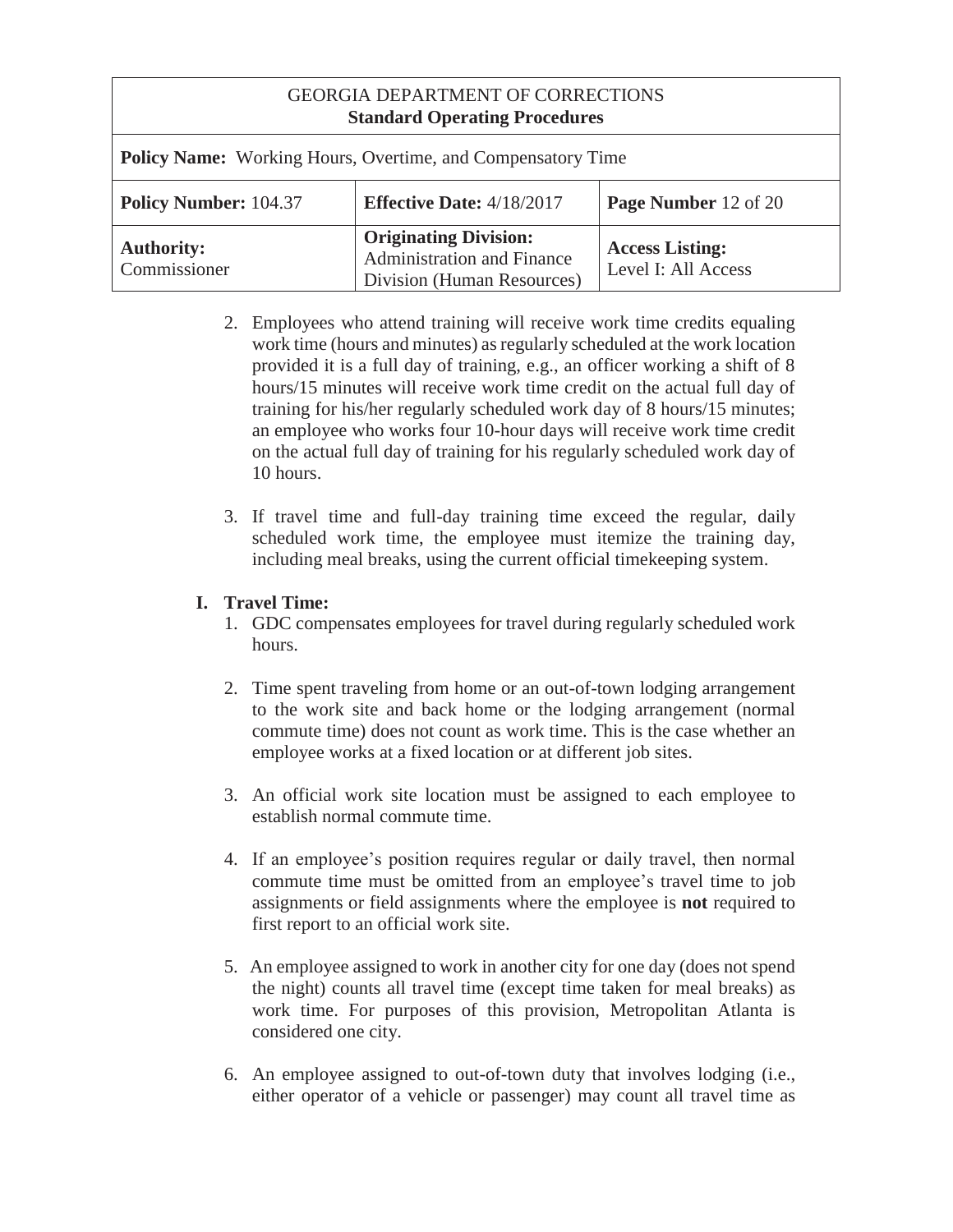| <b>GEORGIA DEPARTMENT OF CORRECTIONS</b><br><b>Standard Operating Procedures</b> |                                                                                                 |                                               |  |
|----------------------------------------------------------------------------------|-------------------------------------------------------------------------------------------------|-----------------------------------------------|--|
| <b>Policy Name:</b> Working Hours, Overtime, and Compensatory Time               |                                                                                                 |                                               |  |
| <b>Policy Number: 104.37</b>                                                     | <b>Effective Date: 4/18/2017</b>                                                                | <b>Page Number</b> 13 of 20                   |  |
| <b>Authority:</b><br>Commissioner                                                | <b>Originating Division:</b><br><b>Administration and Finance</b><br>Division (Human Resources) | <b>Access Listing:</b><br>Level I: All Access |  |

work time (except time taken for meal breaks). GDC excludes from work time traveled between the employee's home and location where a change in mode of transportation is made. Likewise, travel time **must not** be awarded for reasonable travel time from lodging to the assigned work site and from the assigned work site back to lodging.

## **J. Compliance with Regulations and Policies:**

1. The FLSA requires that a notice to employees concerning the reporting of all time worked must be posted. Appointing Authorities must ensure that this employee notice Attachment 3, GDC Notice to Employees is posted, at a minimum, on each Official Bulletin Board.

## **NOTE**: **Information on availability of this federally required notice may be found by navigating to: Captiva < Administration & Finance Division < Administration < Human Resources < Official Bulletin Board< Fair Labor Standards Act Poster**

- 2. Each prospective employee is required to initial the acknowledgement form contained in the New Hire Packet that FLSA compensatory time or monetary payment may be used. The Director, Human Resources must be notified immediately if a prospective employee refuses to initial the form. Such individual shall not commence work until permission is received from the Director, Human Resources.
- 3. All individuals who were employed by the State on, or prior to April 15, 1986, and have been continuously employed since that date, are considered to have agreed to the use of FLSA compensatory time as a condition of employment**.**

### **K. Record-keeping Mandates and Requirements:**

- 1. Employers covered by FLSA must maintain wage and time records on Non-Exempt employees.
- 2. Each work day, employees must record time worked (hours and minutes) worked, including start and stop times, using GDC's timekeeping system. Customized time sheets or record keeping systems that are operationally necessary must be submitted to the Director, Human Resources for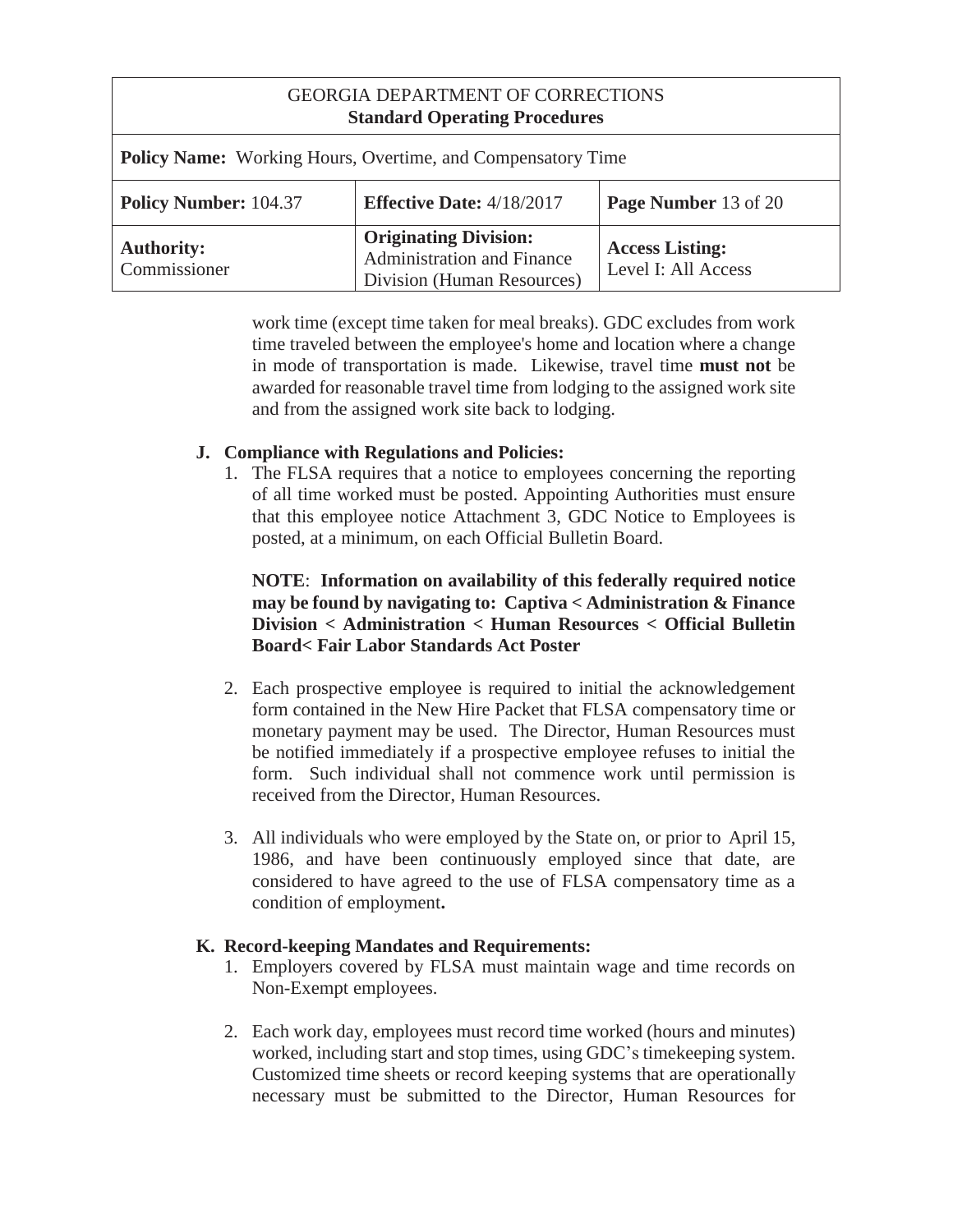| GEORGIA DEPARTMENT OF CORRECTIONS<br><b>Standard Operating Procedures</b> |                                                                                                 |                                               |  |
|---------------------------------------------------------------------------|-------------------------------------------------------------------------------------------------|-----------------------------------------------|--|
| <b>Policy Name:</b> Working Hours, Overtime, and Compensatory Time        |                                                                                                 |                                               |  |
| <b>Policy Number: 104.37</b>                                              | <b>Effective Date: 4/18/2017</b>                                                                | <b>Page Number</b> 14 of 20                   |  |
| <b>Authority:</b><br>Commissioner                                         | <b>Originating Division:</b><br><b>Administration and Finance</b><br>Division (Human Resources) | <b>Access Listing:</b><br>Level I: All Access |  |

approval. Time records must include total hours worked each work period.

- 3. The time records are to be based solely on the employee's work period. They cannot be based on a calendar month, a payroll pay period, etc. Work units that require non-standard time sheets must submit examples and justification to the Director, Human Resources for approval prior to the use of such forms.
- 4. Each Appointing Authority is responsible for ensuring that non-security, full-time employee work the required 40 hours per week or equivalent, and that variances are accounted for by use of leave, leave without pay, or compensatory time.
- 5. Each Appointing Authority is responsible for ensuring that security/law enforcement, full-time employee actually work the required number of hours established for the assigned work period. All work periods have required work hours (e.g., 7-day period  $= 40$  hours; 24-day period with shift briefing  $= 141$  hours; 27-day period with 15-minute briefing each shift  $= 148$  hours/30 minutes; and 28-day period with no shift briefing  $=$ 160 hours). Any actual time worked variance which falls below required hours must be documented and paid leave, compensatory time, or leave without pay charged to the employee whose work time falls short of the required work period hours.
- 6. DO NOT reconstruct time records in the event of lost or misplaced records.
	- a. If an employee claims time worked over the maximum hours and time records are unavailable, other forms of proof, such as training records, absentee reports, duty rosters, use of force reports, or any document with a date and time stamp, may verify time worked; and
	- b. If hours over the maximum cannot be verified, the Director of Human Resource will be notified.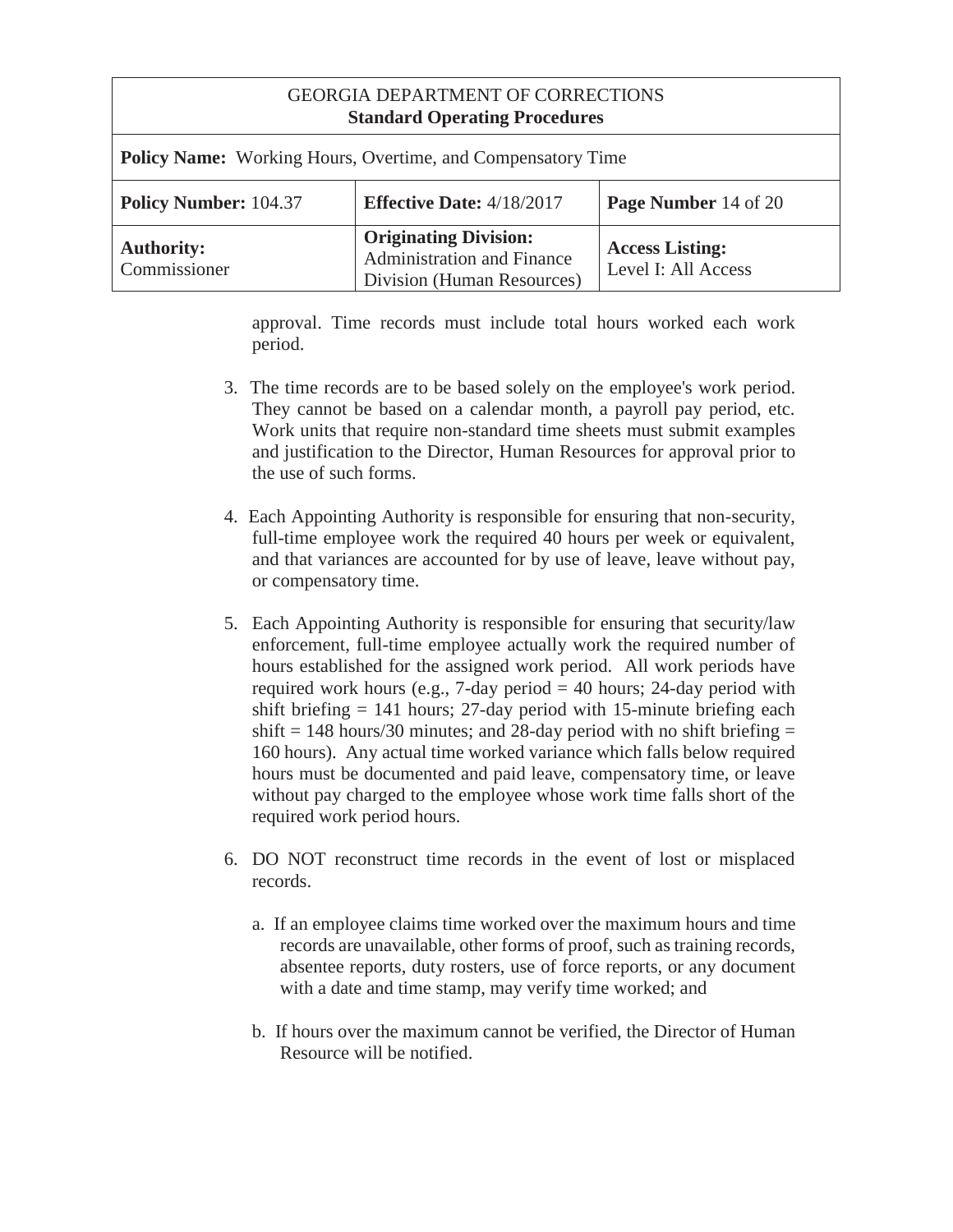| <b>Policy Name:</b> Working Hours, Overtime, and Compensatory Time                       |                                                                                          |                                               |  |
|------------------------------------------------------------------------------------------|------------------------------------------------------------------------------------------|-----------------------------------------------|--|
| <b>Policy Number: 104.37</b><br>Page Number 15 of 20<br><b>Effective Date: 4/18/2017</b> |                                                                                          |                                               |  |
| <b>Authority:</b><br>Commissioner                                                        | <b>Originating Division:</b><br>Administration and Finance<br>Division (Human Resources) | <b>Access Listing:</b><br>Level I: All Access |  |

7. Upon transfer within GDC, an accurate Leave Verification form must be sent to the employee's new assigned facility.

## **L. Holidays and Paid Leave Time Credits:**

- 1. Time spent using paid Leave (Annual, Sick, or Personal only) or State Holidays designated by the Governor counts toward the total hours to be compensated for the work period.
- 2. An employee, who is approved for Military Leave or Administrative Leave, remains in pay status, but does not receive time credits for purposes of awarding compensatory time.

## **M. Methods of Compensation:**

- 1. The FLSA does not limit the number of hours that an employee may work. It simply requires that overtime compensation for Non-Exempt employees must be granted at a rate of not less than one and one-half times the regular rate for each hour physically worked in the work period in excess of the maximum hours applicable to the type of employment.
- 2. FLSA does not require that an employee be granted one and one-half times compensation for hours worked in excess of eight hours per day, or for work on holidays, or on scheduled off days, provided the maximum number of hours prescribed in the FLSA are not exceeded.
- 3. Exempt employees may earn State Compensatory Time when the total hours for a work period exceed the normally scheduled hours. (See limitations in paragraph 4.c. below)
- 4. Non-Exempt employees are not entitled to FLSA compensation for any hours worked less than the maximum hours allowable under FLSA (e.g., non-security = 40 hours, maximum; security/law enforcement under assigned schedule such as  $27 \text{ days} = 165 \text{ maximum}$ ,  $28 \text{ days} = 171$ maximum, etc.) Non-Exempt employees who exceed the maximum number of hours allowed during their work period should be compensated by one of the following methods: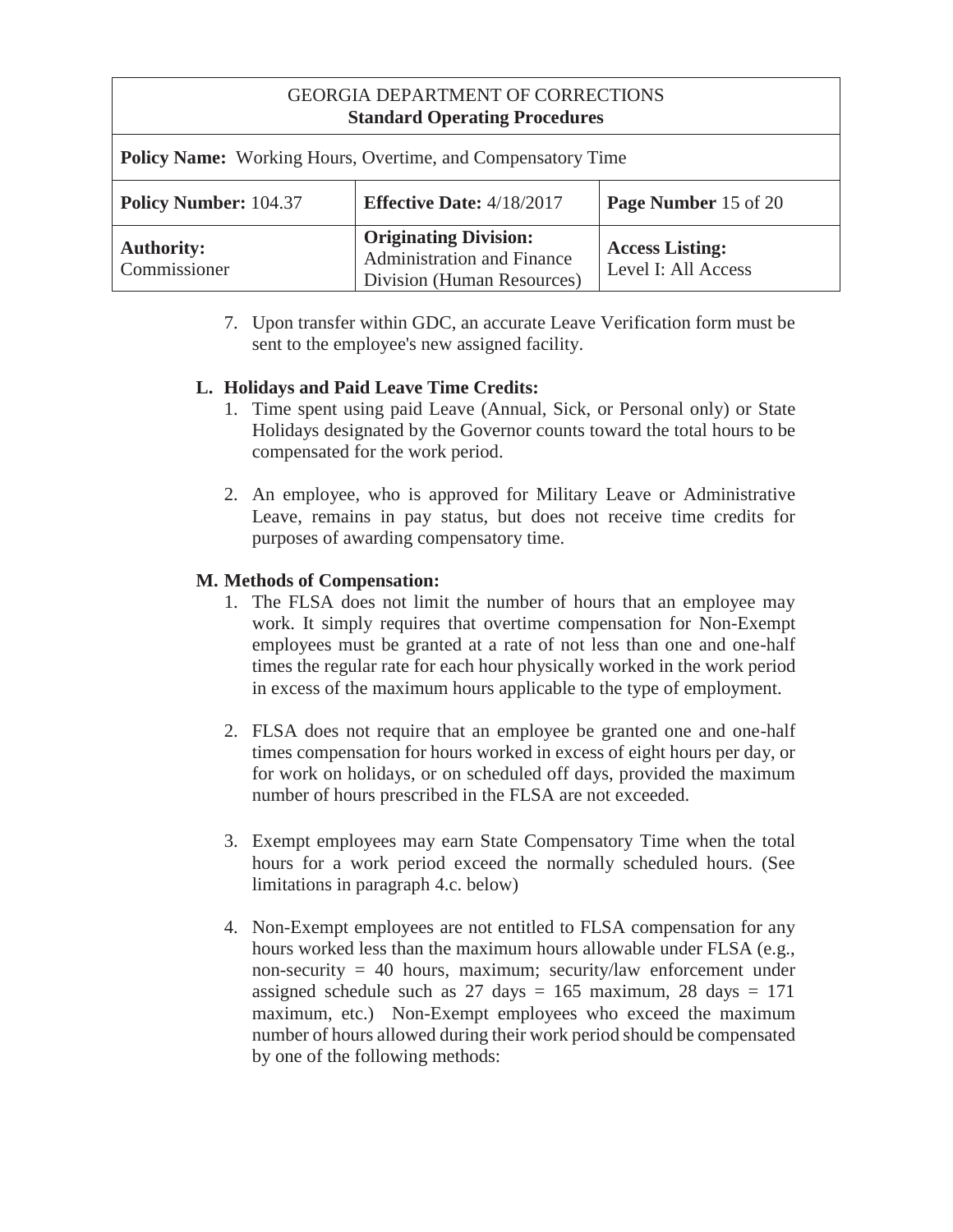| GEORGIA DEPARTMENT OF CORRECTIONS<br><b>Standard Operating Procedures</b> |                                                                                          |                                               |  |
|---------------------------------------------------------------------------|------------------------------------------------------------------------------------------|-----------------------------------------------|--|
| <b>Policy Name:</b> Working Hours, Overtime, and Compensatory Time        |                                                                                          |                                               |  |
| <b>Policy Number: 104.37</b>                                              | <b>Effective Date: 4/18/2017</b>                                                         | Page Number 16 of 20                          |  |
| <b>Authority:</b><br>Commissioner                                         | <b>Originating Division:</b><br>Administration and Finance<br>Division (Human Resources) | <b>Access Listing:</b><br>Level I: All Access |  |

- a. Schedule Adjustment: An Appointing Authority must give an employee one hour for each extra hour worked **before** the end of the employee's work period. **This is not granting an employee compensatory time or overtime; it is a schedule adjustment**.
- b. FLSA Compensatory Time: Non-Exempt employees only earn FLSA Compensatory Time when they physically work more than the maximum hours allowed for the work period and their work schedule cannot be adjusted prior to the end of the work period. The employee earns FLSA compensatory time at one and one-half times the regular rate of pay.
	- i. Non-security employees may earn a maximum of 240 hours of FLSA compensatory time. Any overtime earned over that maximum is to be paid by monetary compensation.
	- ii. Security/Law Enforcement employees may earn a maximum of 480 hours of FLSA compensatory time. Any overtime earned over the maximum is to be paid by monetary compensation.
- c. State Compensatory Time: State Compensatory Time compensates an employee for non-FLSA overtime on a one-to-one ratio.

### **NOTE: Appointing Authorities may restore leave already used in the work period to reduce or eliminate the accumulation of State Compensatory Time.**

- i. The maximum state compensatory time accrual allowed is 240 hours. Any state compensatory time earned in excess of 240 hours is lost. An employee will not be compensated for such time in any manner, and it will not transfer with the employee to another State Agency.
- ii. All State Compensatory Time must be utilized within one year of the date that it is earned.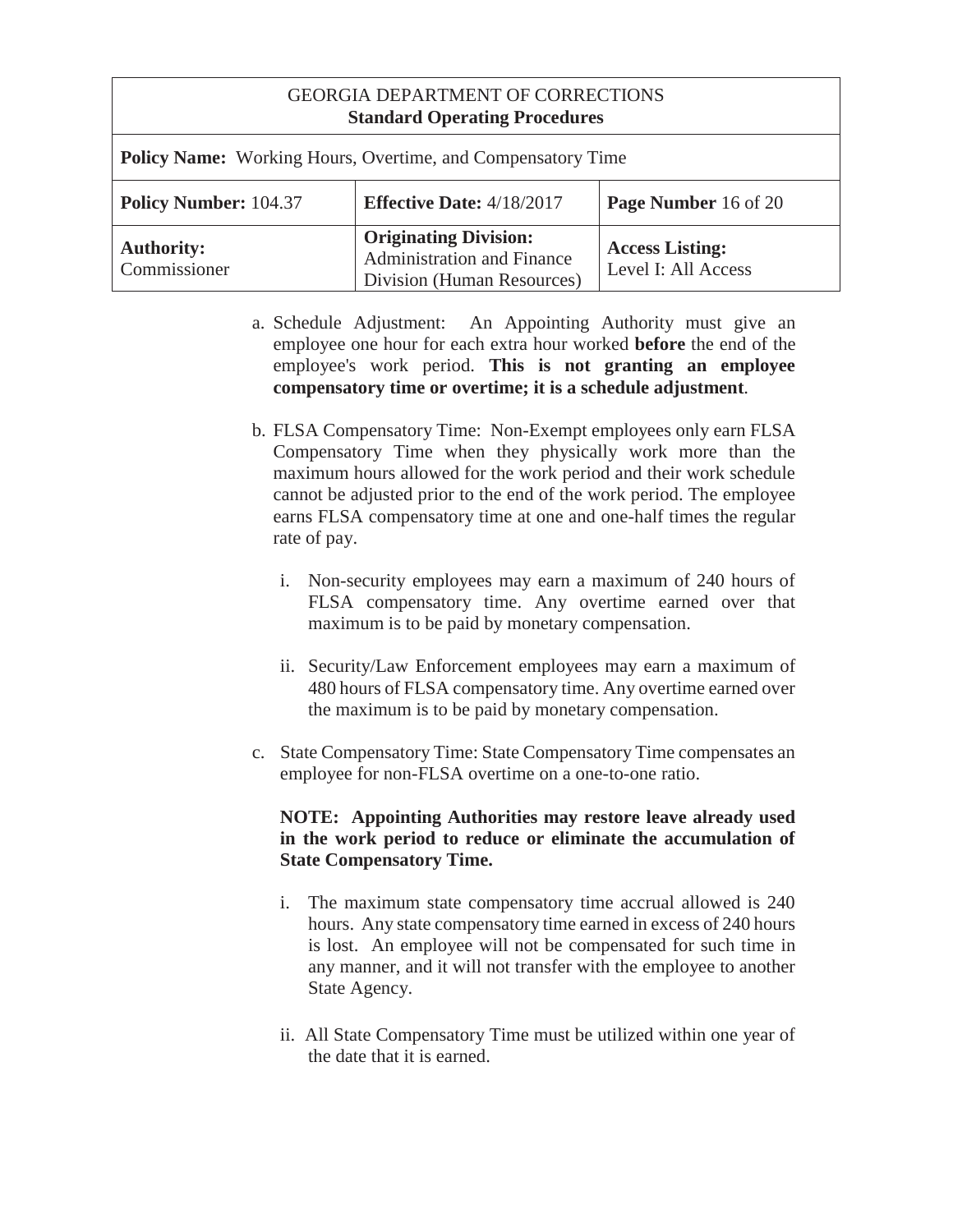| <b>GEORGIA DEPARTMENT OF CORRECTIONS</b><br><b>Standard Operating Procedures</b> |                                    |                             |
|----------------------------------------------------------------------------------|------------------------------------|-----------------------------|
| <b>Policy Name:</b> Working Hours, Overtime, and Compensatory Time               |                                    |                             |
| Policy Number: 104.37                                                            | <b>Effective Date:</b> $4/18/2017$ | <b>Page Number</b> 17 of 20 |

| <b>Authority:</b><br>Commissioner | <b>Originating Division:</b><br><b>Administration and Finance</b><br>Division (Human Resources) | <b>Access Listing:</b><br>Level I: All Access |
|-----------------------------------|-------------------------------------------------------------------------------------------------|-----------------------------------------------|

- iii. The use of State Compensatory Time will not be approved until all available Deferred Holiday time and FLSA compensatory time has been used.
- d. Leave keepers shall charge absences to accumulated compensatory time balances in lieu of other requested paid leave such as annual, sick, or personal leave. An exception may be made late in the calendar year when an employee should be allowed to use personal leave for an approved absence rather than lose it.

## **NOTE: Appointing Authorities may direct employees to schedule and take time off from work to use and reduce FLSA compensatory balances.**

## **N. Authorizing FLSA Overtime:**

- 1. Each Appointing Authority foreseeing the need for overtime work must consider all reasonable alternatives. In emergencies, Appointing Authorities must take prudent action and when those actions include overtime, follow up as soon as possible using the procedures below:
	- a. Approval for FLSA overtime:
		- i. Attachment 1, Overtime Claim and Payment Request and Attachment 2, Overtime Payment Request must be submitted to the appropriate Region Director/Designee, if applicable.
		- ii. When forms are received, the Region Director/Designee will submit to Facility Operations Administrative Support Office for approval then to CHRM for processing.
		- iii. All requests for overtime for Exempt employees **must** be approved, in advance, by the Director, Human Resources.
	- b. Claims for Overtime Payment:
		- i. Claims for payment of cash overtime may be submitted by completing Attachment 1, Overtime Claim and Payment Request, or in a manner approved by Director of Human Resource. The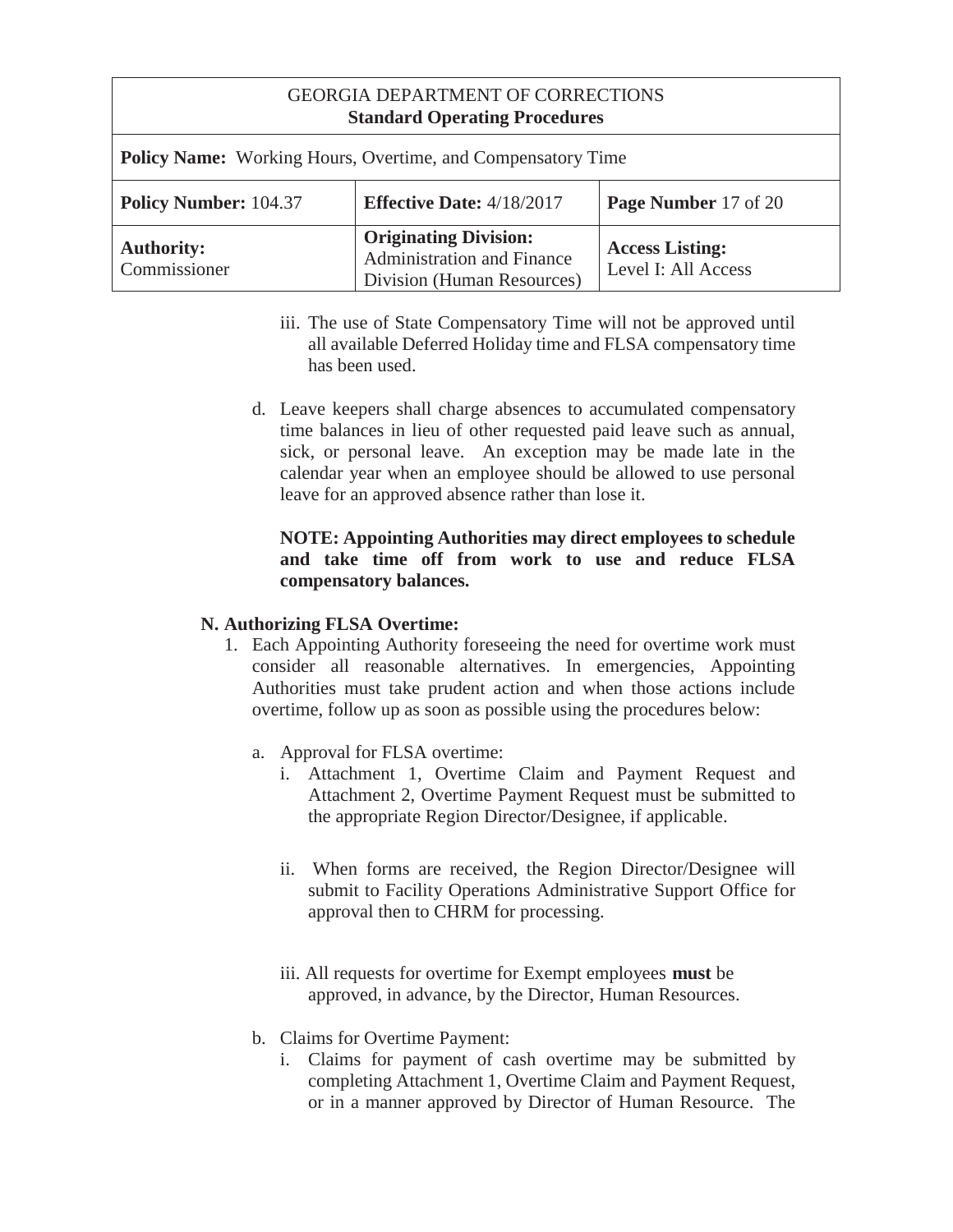| <b>Policy Name:</b> Working Hours, Overtime, and Compensatory Time                              |                                                                                          |                                               |
|-------------------------------------------------------------------------------------------------|------------------------------------------------------------------------------------------|-----------------------------------------------|
| <b>Effective Date: 4/18/2017</b><br><b>Policy Number: 104.37</b><br><b>Page Number</b> 18 of 20 |                                                                                          |                                               |
| <b>Authority:</b><br>Commissioner                                                               | <b>Originating Division:</b><br>Administration and Finance<br>Division (Human Resources) | <b>Access Listing:</b><br>Level I: All Access |

date of the work period should be the date that the period began, regardless of whether the employee worked on that date. Additionally, the claim sheet should reflect the entire work period, including scheduled off days, holidays, leave, etc. for that employee, unless prior approval has been obtained to make a special exception.

- ii. The hourly rate for payment of FLSA Compensatory Time will be calculated based on the employee's monthly salary, plus any additional pay supplements at the time the pay supplements are paid.
- 2. GDC Options GDC has discretion at any time to:
	- a. Monetarily compensate employees for any accumulated balance of compensatory time; or
	- b. Direct the use of accumulated compensatory time to reduce the retained balances of individual employees.

## **O. Use of Compensatory Time for Employee Transfers within GDC:**

- 1. When a Non-Exempt employee leaves the jurisdiction of an Appointing Authority by promotion, transfer, or demotion, that Appointing Authority must diminish FLSA compensatory time, and the Appointing Authority should make every reasonable effort to assist the employee in diminishing other types of accumulated compensatory time.
	- a. FLSA compensatory time must be reduced to a zero (0) balance before the effective date of a transfer to another GDC Departments. Use of FLSA compensatory time will be at the pay grade in which the employee accumulated the FLSA compensatory time, except for demotion (which would be effective on the date set by the Appointing Authority).
	- b. When FLSA compensatory time cannot be brought to a zero balance, payment must be made to the employee prior to the transfer.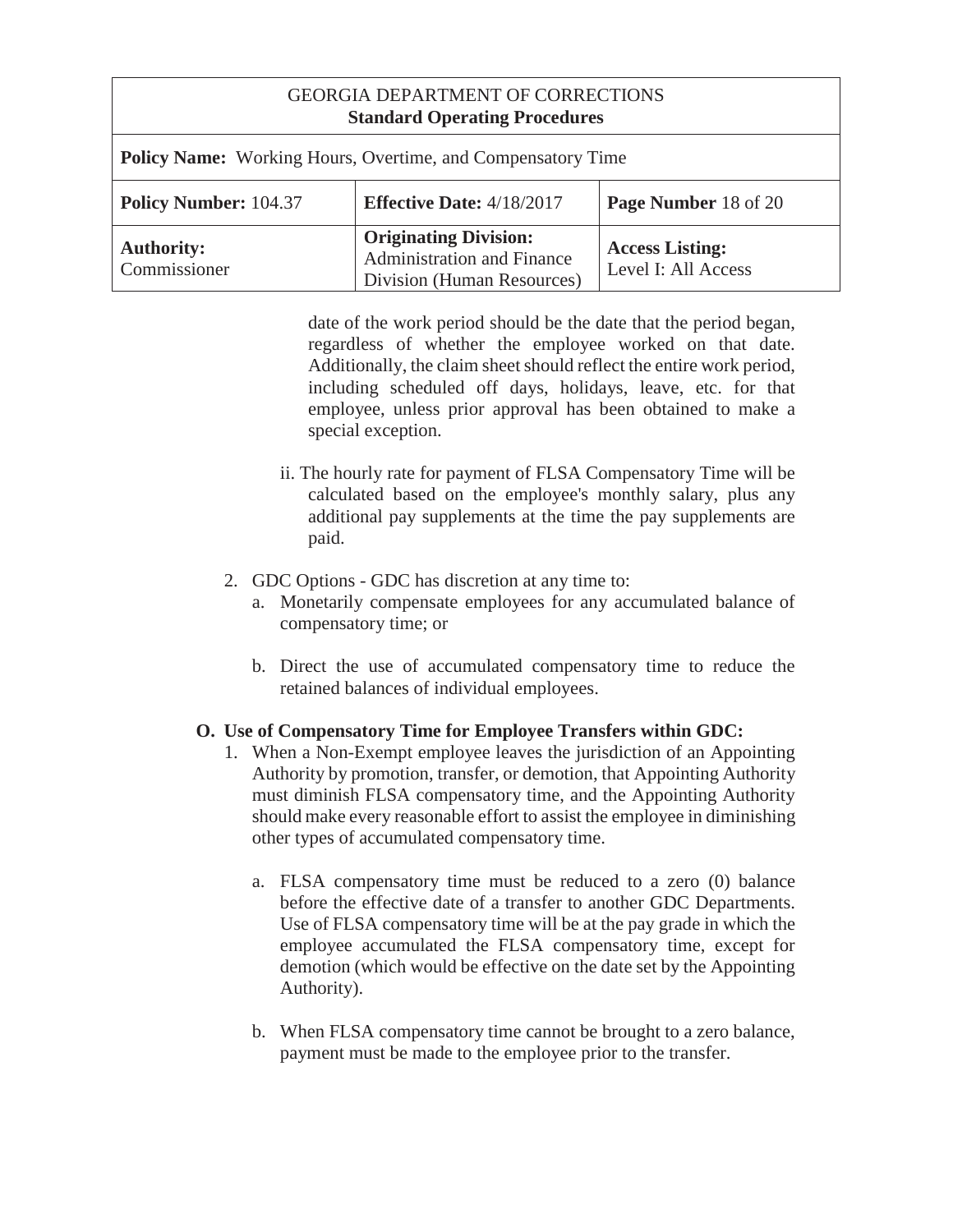| <b>GEORGIA DEPARTMENT OF CORRECTIONS</b><br><b>Standard Operating Procedures</b> |                                                                                                 |                                               |
|----------------------------------------------------------------------------------|-------------------------------------------------------------------------------------------------|-----------------------------------------------|
| <b>Policy Name:</b> Working Hours, Overtime, and Compensatory Time               |                                                                                                 |                                               |
| <b>Policy Number: 104.37</b>                                                     | <b>Effective Date: 4/18/2017</b>                                                                | Page Number 19 of 20                          |
| <b>Authority:</b><br>Commissioner                                                | <b>Originating Division:</b><br><b>Administration and Finance</b><br>Division (Human Resources) | <b>Access Listing:</b><br>Level I: All Access |

**Note: If payment is not made prior to the transfer, the local HR Representative at the facility, center, or office where the FLSA compensatory time was earned must immediately submit a written request (describing the reason(s) it was not paid in a timely manner) for a hand drawn check to their assigned CHRM HR Technician. Payment will be calculated as stated above.** 

- c. State Compensatory Time must be used within twelve (12) months of accrual. Every effort should be made to require employees with accumulated State Compensatory Time to use the compensatory time and maintain minimal balances.
- d. Holiday Deferral (Holiday Compensatory Time) must be used within 120 days of being earned and should not be transferred from one Appointing Authority's unit to another Appointing Authority's unit. Employees should use accumulated Holiday Deferral in lieu of other paid leave to avoid any situations requiring monetary pay-outs.

### **P. Use of Compensatory Time when Transferring to Other State Agencies:**

- 1. Accumulated FLSA compensatory time must be paid upon separation of an employee from GDC. This may be accomplished, if agreeable to the other Agency, by delaying the effective date of transfer until the FLSA balance is zero.
- 2. When FLSA compensatory time cannot be brought to a zero balance, payment must be made to the employee prior to the transfer.
- 3. Accumulated State Compensatory Time is lost and will not be paid to any employee upon transfer to another State Agency.
- 4. Accumulated Holiday deferral will be paid to any employee upon transfer to another State Agency.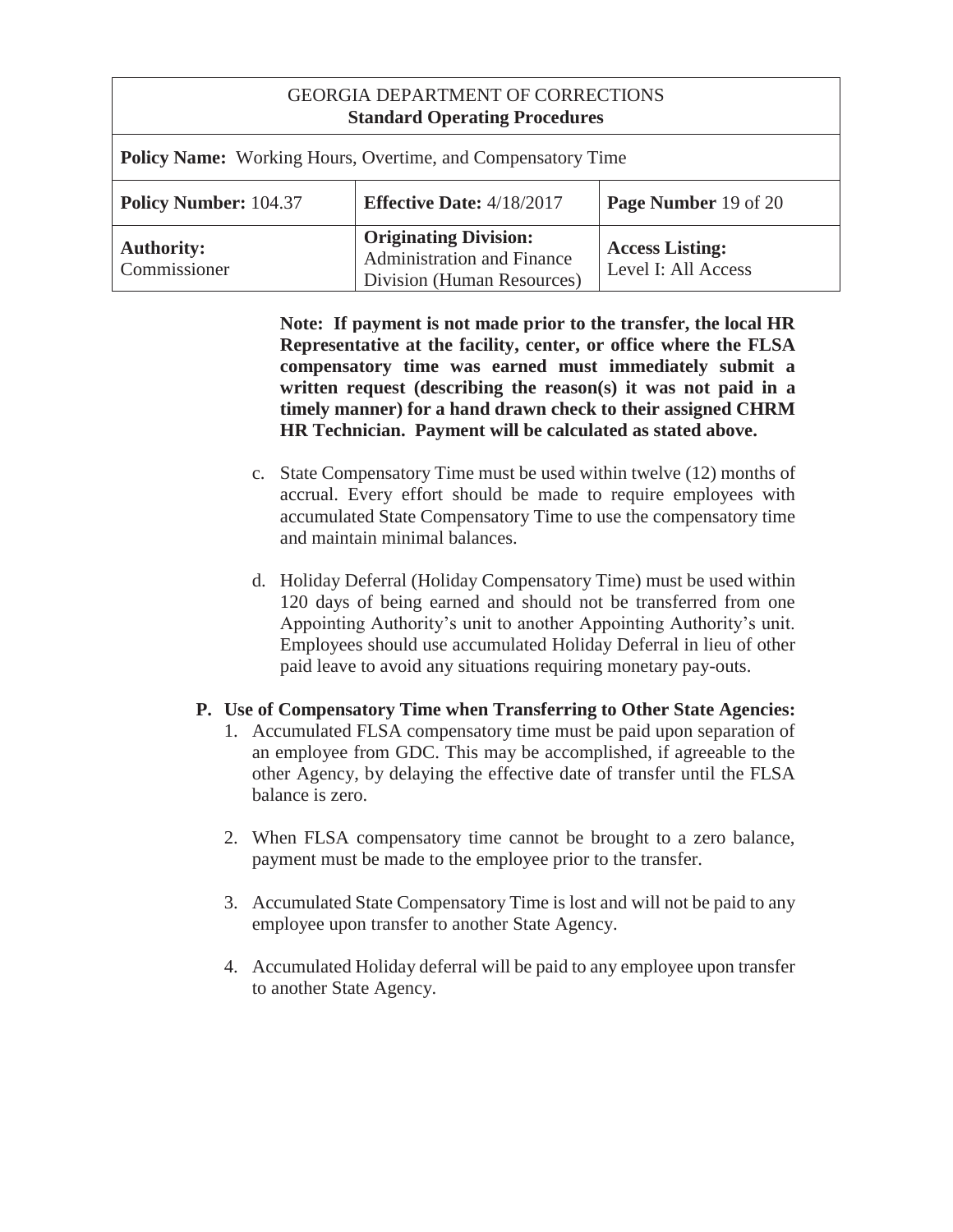| Policy Name: Working Hours, Overtime, and Compensatory Time |                                                                                          |                                               |
|-------------------------------------------------------------|------------------------------------------------------------------------------------------|-----------------------------------------------|
| <b>Policy Number: 104.37</b>                                | <b>Effective Date: 4/18/2017</b>                                                         | Page Number 20 of 20                          |
| <b>Authority:</b><br>Commissioner                           | <b>Originating Division:</b><br>Administration and Finance<br>Division (Human Resources) | <b>Access Listing:</b><br>Level I: All Access |

## **V. Attachments:**

 Attachment 1, Overtime Claim and Payment Request; Attachment 2, Overtime Payment Request; and Attachment 3, GDC Notice to Employees

**VI. Record Retention of Forms Relevant of this Policy:** Attachments 1 and 2 shall be retained in CHRM and the local personnel office for a period of three (3) full years. Attachment 3 shall be posted permanently on the "Official" Bulletin Board.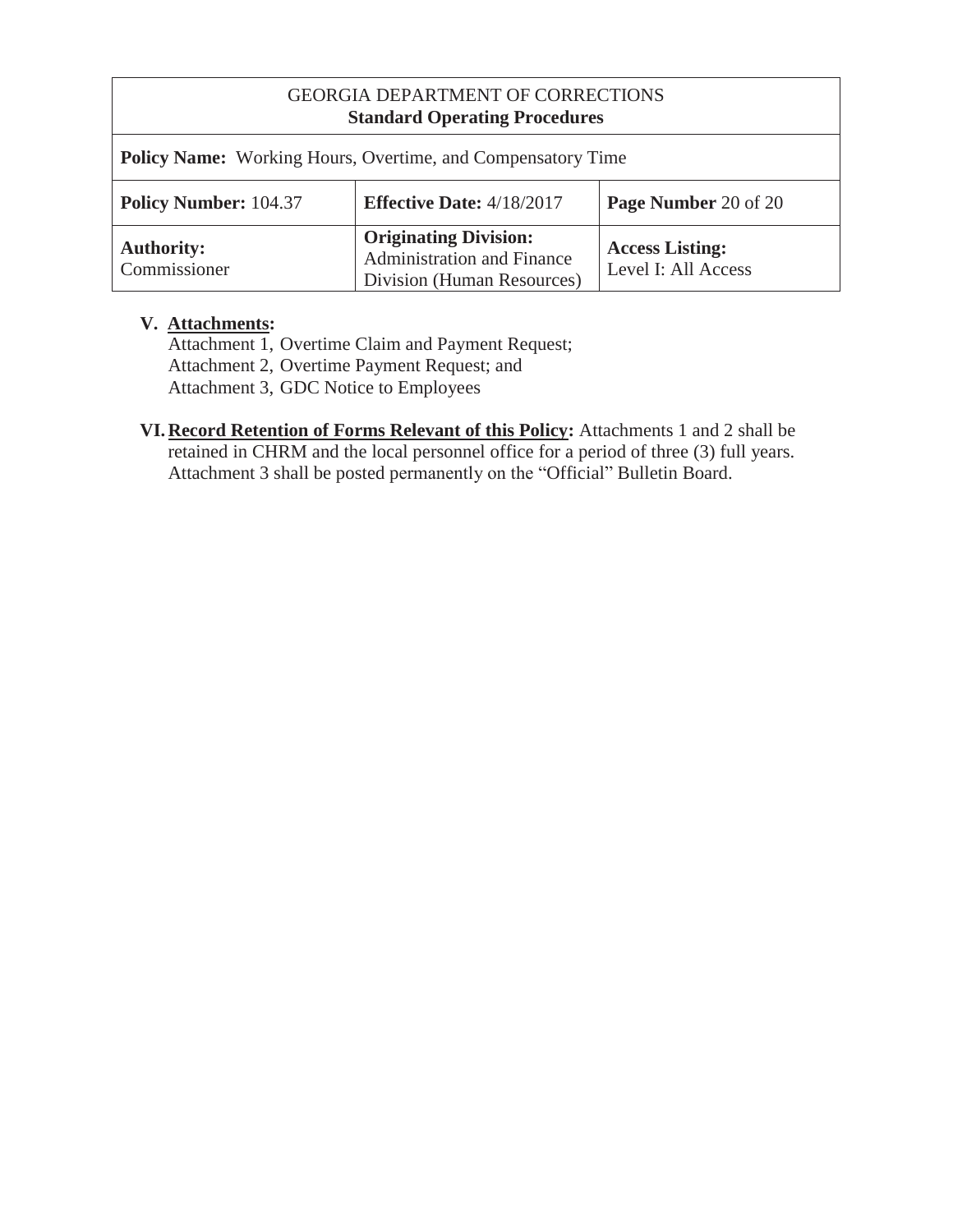| GEORGIA DEPARTMENT OF CORRECTIONS<br>Standard Operating Procedures       |                                |                                        |  |
|--------------------------------------------------------------------------|--------------------------------|----------------------------------------|--|
| Functional Area:<br>Human Resources/Health<br>Services - Physical Health | Reference Number:<br>VH54-0008 | Revises<br>Previous<br>Effective Date: |  |
| Subject:                                                                 |                                | 9/1/01                                 |  |
| Tuberculosis Screening of<br>Correctional Personnel                      |                                |                                        |  |
| Authority:                                                               | <b>Effective Date:</b>         | Page 1 of                              |  |
| Donald/Ryan                                                              | 1/01/04                        | 14                                     |  |

#### **I. POLICY:**

- A. All Georgia Department of Corrections (GDC) employees, Contract employees, and students/interns working at GDC sites who have a risk of exposure to tuberculosis, will be screened for tuberculosis (TB) at the time of hire, and then periodically, as deemed necessary (i.e., annually thereafter and/or following exposure to a suspected or confirmed case of TB).
- B. Appointing Authorities will ensure all current and new employees read this standard operating procedure and sign the acknowledgement form (Attachment 1). A copy of the completed acknowledgement form will be placed in each employee's local personnel file. The original acknowledgement form will be forwarded to Central Personnel Administration (CPA) for placement into the official personnel file.

#### **II. APPLICABILITY:**

This procedure is applicable to all GDC employees, regardless of work location (prison, boot camp, center, probation office, or central office location) or job title, who have a risk of exposure to tuberculosis.

#### **III. RELATED DIRECTIVES:**

- A. NCCHC 1997 Adult Standards: P-14, P-15.
- B. NCCHC 1995 Juvenile Standards: Y-16, Y-17.
- C. Centers for Disease Control and Prevention (CDC): Prevention and Control of Tuberculosis in Correctional Facilities. Vol. 45, No. RR-8, June 7, 1996.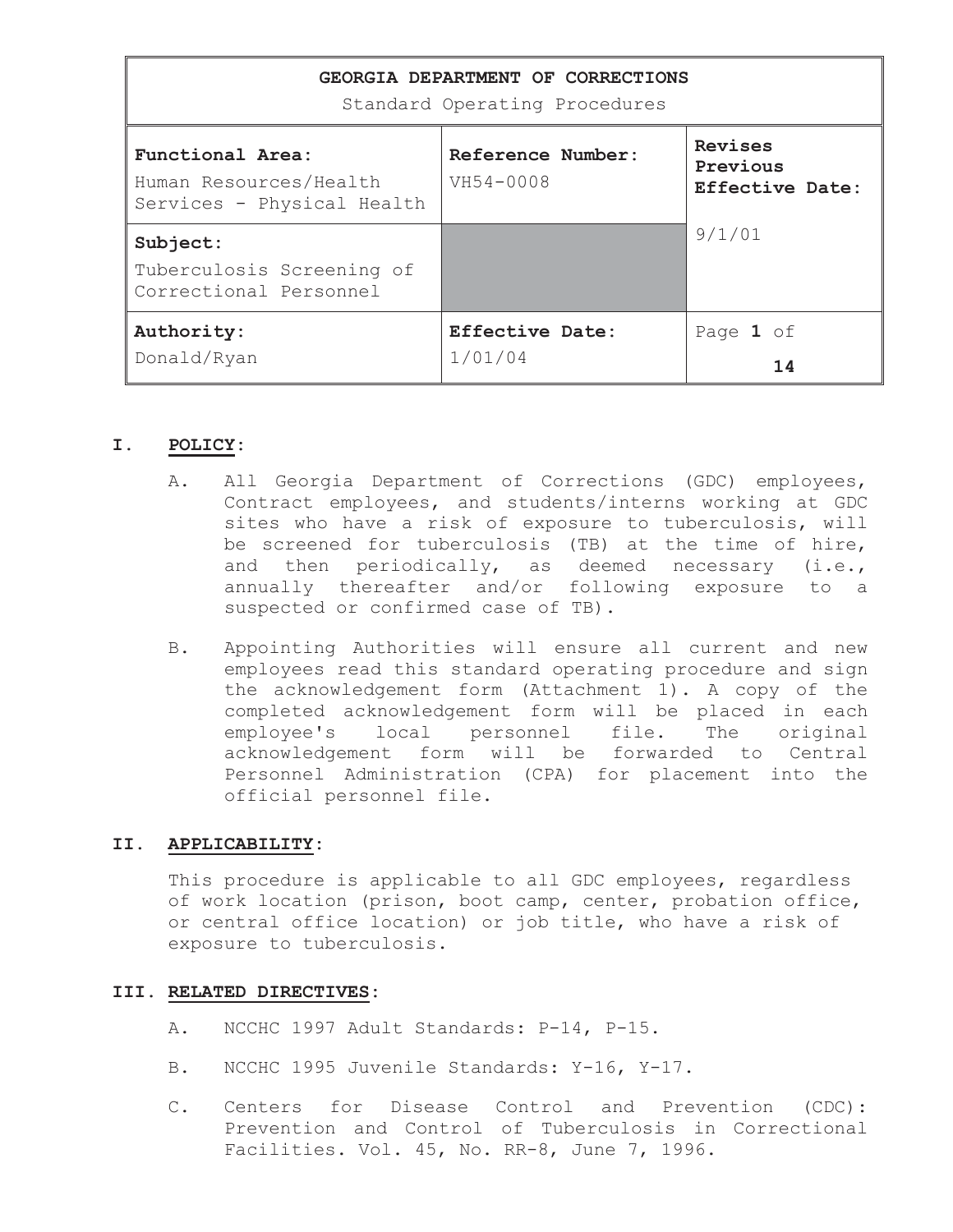| Functional Area:                                     | Prev. Eff. Date: | Page 2 of         |
|------------------------------------------------------|------------------|-------------------|
| Human Resources/Health Services -<br>Physical Health | 9/1/01           |                   |
|                                                      | Effective Date:  | Reference Number: |
|                                                      | 1/01/04          | VH54-0008         |

- D. Centers for Disease Control and Prevention (CDC): Controlling TB in Correctional Facilities. 1995.
- E. Federal Register: Rule 29 CFR Part 1910, "Occupational Exposure to Tuberculosis; Proposed Rule," October 17, 1997.
- F. Georgia Department of Corrections, Office of Health Services Infection Control Manual, May 1999 Edition.
- G. GDC SOP:
	- 1. IVO10-0005 [Sick Leave]
	- 2. VH04-0007 [Treatment of Employees by Health Care Personnel]
	- 3. VH05-0003 [Health Related Training for Correctional Officers]
	- 4. VH36-0004 [Contact Investigation Following the Identification of a TB Suspect or Confirmed Case]
	- 5. VH54-0001 [Infection Control Plan]
	- 6. VH54-0006 [Training of Health and Correctional Personnel Regarding Communicable Diseases]

#### **IV. DEFINITIONS:**

A. Student/Intern - a person enrolled in a school, college or university participating in learning activities at any GDC work location.

#### **V. ATTACHMENTS:**

Attachment 1 – Employee's Acknowledgement Statement

#### **VI. PROCEDURE:**

- A. New Employees with Previously Negative or Unknown TB Skin Test Results or Previous BCG Vaccination
	- 1. At the time of employment, two-step Mantoux tuberculin skin-test screening will be mandatory for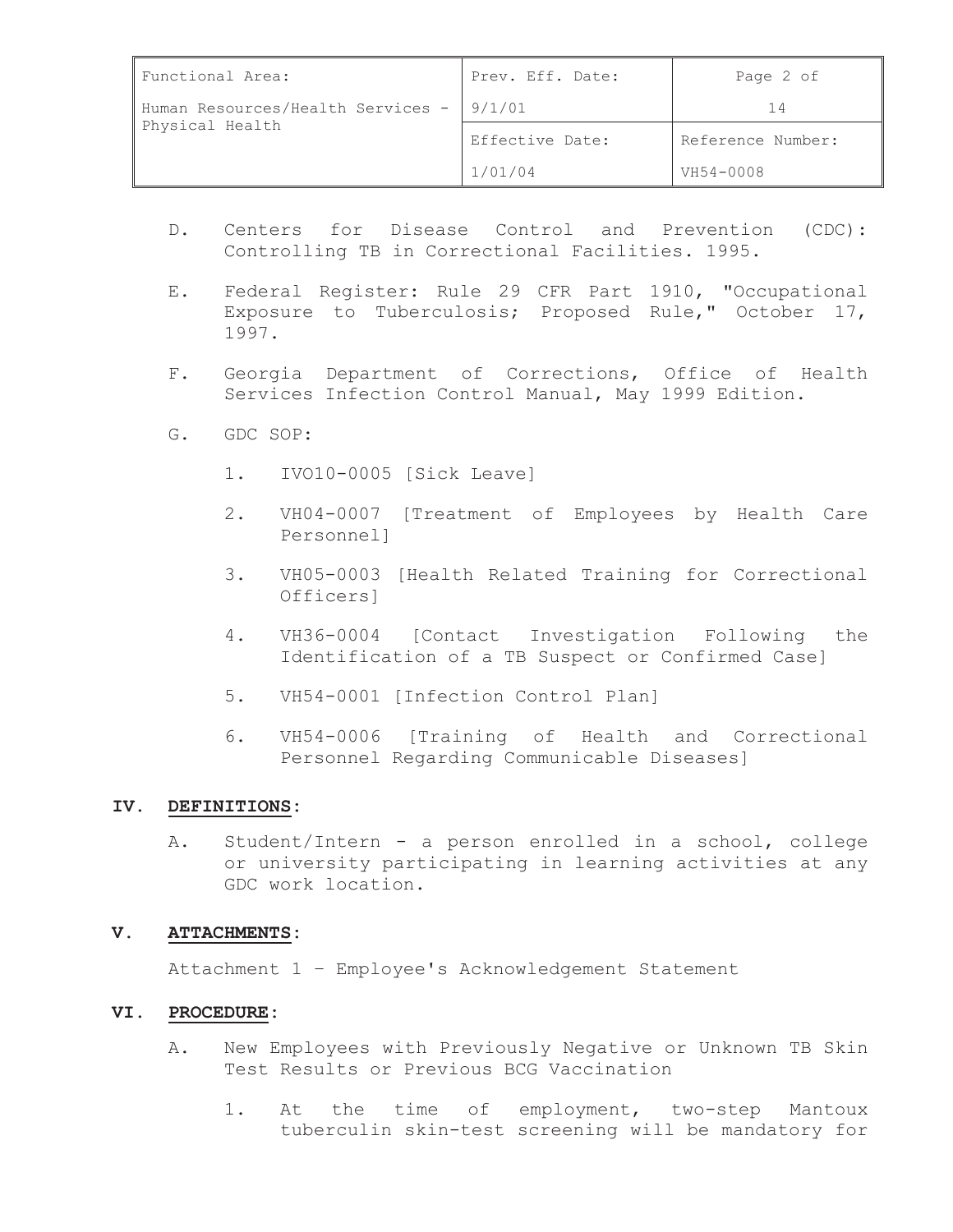| Functional Area:                                     | Prev. Eff. Date: | Page 3 of         |
|------------------------------------------------------|------------------|-------------------|
| Human Resources/Health Services -<br>Physical Health | 9/1/01           | 14                |
|                                                      | Effective Date:  | Reference Number: |
|                                                      | 1/01/04          | VH54-0008         |

all employees who do not have a documented history of a positive skin test.

- 2. For non-security employees, the initial tuberculin skin-test screening (1<sup>st</sup> skin test), which includes training regarding communicable diseases, will be made available after pre-service orientation and within 10 working days of the initial assignment. The interview and skin test will be made available at no cost to the employee. The second of the Two-Step Mantoux skin tests should be received within 3 weeks of employment.
- 3. The facility health care staff, local health department or personal physician or health care provider may perform tuberculin skin testing.
- 4. Employees who had skin testing performed within the twelve months prior to employment may count such testing as the first of their two required skin tests. The employee must submit suitable documentation that verifies negative results to the local personnel office. NOTE: Any Security employee (Correctional Officer, Probation Officer, Surveillance Officer, etc.) whose TB test result was negative on their pre-employment physical can use a copy of the TB test results as documentation for a negative skin test. The local personnel office will be responsible for providing the local medical unit with a copy of the TB test results on all security employees. Probation Region Offices and Diversion Centers will be responsible for sending copies of TB test results to the assigned site outlined in VI.E.2. The second of the Two-Step Mantoux skin tests should be received within 3 weeks of employment. The second test may be received in conjunction with the training on communicable diseases, which is required within 10 working days of initial assignment.
- 5. Tuberculin skin testing is not contraindicated for persons who have received the Bacillus of Calmette and Guerin (BCG) vaccine or pregnant/lactating women, and skin testing should be performed.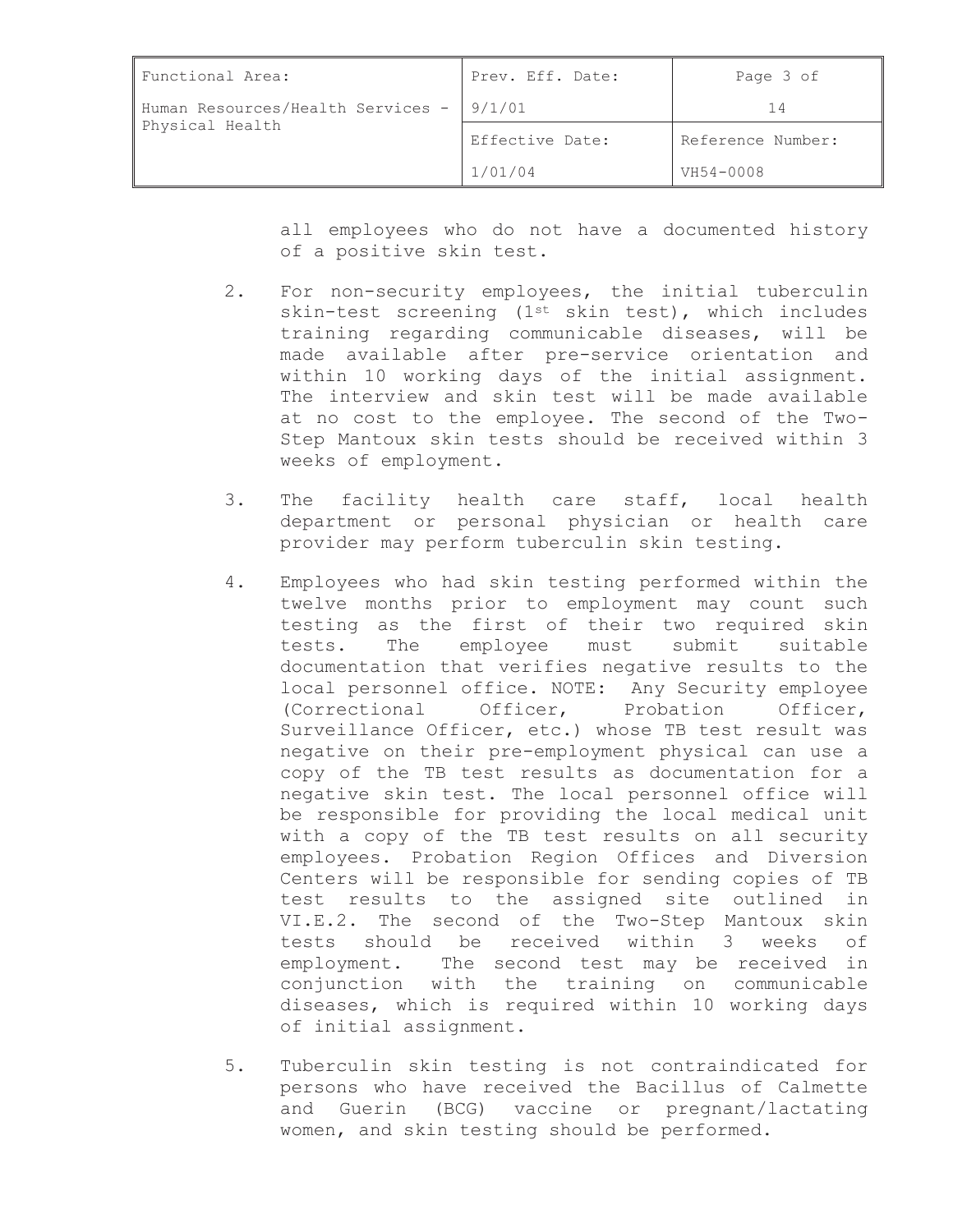| Functional Area:                                              | Prev. Eff. Date: | Page 4 of         |
|---------------------------------------------------------------|------------------|-------------------|
| Human Resources/Health Services -   9/1/01<br>Physical Health |                  | 14                |
|                                                               | Effective Date:  | Reference Number: |
|                                                               | 1/01/04          | VH54-0008         |

- 6. TB skin test results will be provided to the Health Authority at the facility. The information will be recorded onto the Employee Mantoux Test Record (P54- 0008-01), which will be maintained in a confidential manner by the health care staff coordinating infection control activities at the facility. The Employee Mantoux Test Record form is located in the TB section of the Infection Control Manual, issued by the Office of Health Services.
	- a. A copy of the Employee Mantoux Test Record, containing the most recent skin test results, should be placed into the OSHA Health Record. This will ensure that the most recent skin test results are available should the employee transfer to another facility.
	- b. Once the Employee Mantoux Test Record is completely filled out, this **original** should be filed in the OSHA Health Record. The **copy** of previous skin test results should then be removed and discarded in a confidential manner (i.e., shred).
	- c. Refer to the procedure for maintaining and handling the OSHA Health Record, as described in the Employee Health section of the Infection Control Manual, page 4.
	- d. When an employee transfers to another facility, the health care staff coordinating infection control activities will forward the employee's OSHA Health Record to the new facility.
	- e. When an employee terminates from the facility, the health care staff coordinating infection control activities will forward the employee's OSHA Health Record to Central Personnel Administration, where the information will be placed into the official medical file.
- 7. At the time of hire, employees assigned to field probation offices will receive tuberculin skin test screening, unless they submit a documented history of a positive skin test or provide proof of a prior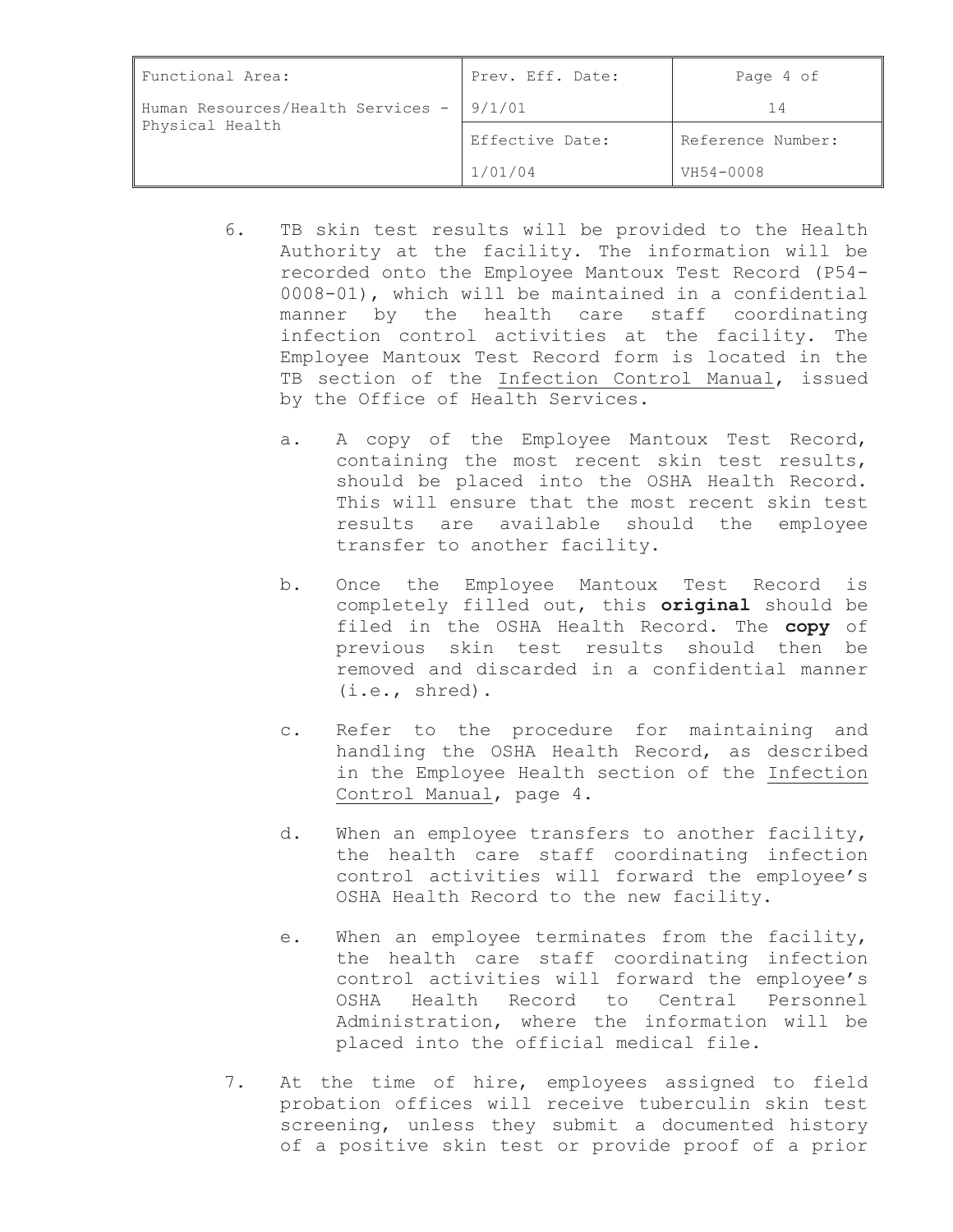| Functional Area:                                            | Prev. Eff. Date: | Page 5 of         |
|-------------------------------------------------------------|------------------|-------------------|
| Human Resources/Health Services - 9/1/01<br>Physical Health |                  |                   |
|                                                             | Effective Date:  | Reference Number: |
|                                                             | 1/01/04          | VH54-0008         |

negative skin test. Employees will receive skin test screening, which includes training regarding communicable diseases, within 10 working days of their initial assignment. However, since probation employees do not necessarily go to training within their first 10 days of employment, they must be sent to one of the designated facilities listed in the SOP to receive required training and skin testing. All employees, those who submitted proof of a negative result and those who received their first tuberculin test at the time of hire, are required to receive training on communicable diseases within 10 working days of their initial assignment and should have the second tuberculin test completed within 3 weeks of hire. In each circuit, the Chief Probation Officer or designee will coordinate this process. NOTE: This includes all employees – law enforcement and support staff.

- B. New Employees with a Prior History of a Positive TB Skin Test, Previous Tuberculosis or Severe Reaction to a TB Skin Test
	- 1. The local personnel office will forward a copy of the pre-employment TB results to the local medical unit.
	- 2. New employees with a documented history of a positive skin-test result (TB infection), a documented history of TB disease, or a reported history of a severe necrotic reaction to tuberculin will be exempt from routine tuberculin skin-test screening.
	- 3. These employees should be screened for symptoms of TB by facility health care staff and the information documented on the Employee Mantoux Test Record (P54- 0008-01). Documentation of previous TB skin-test results and a recent (less than 1 year from the employee's date of hire) chest x-ray report, which indicates the employee is free of active disease should be provided to the Health Authority.
	- 4. If symptoms compatible with TB are present (cough, fever, weight loss, night sweats, etc.), the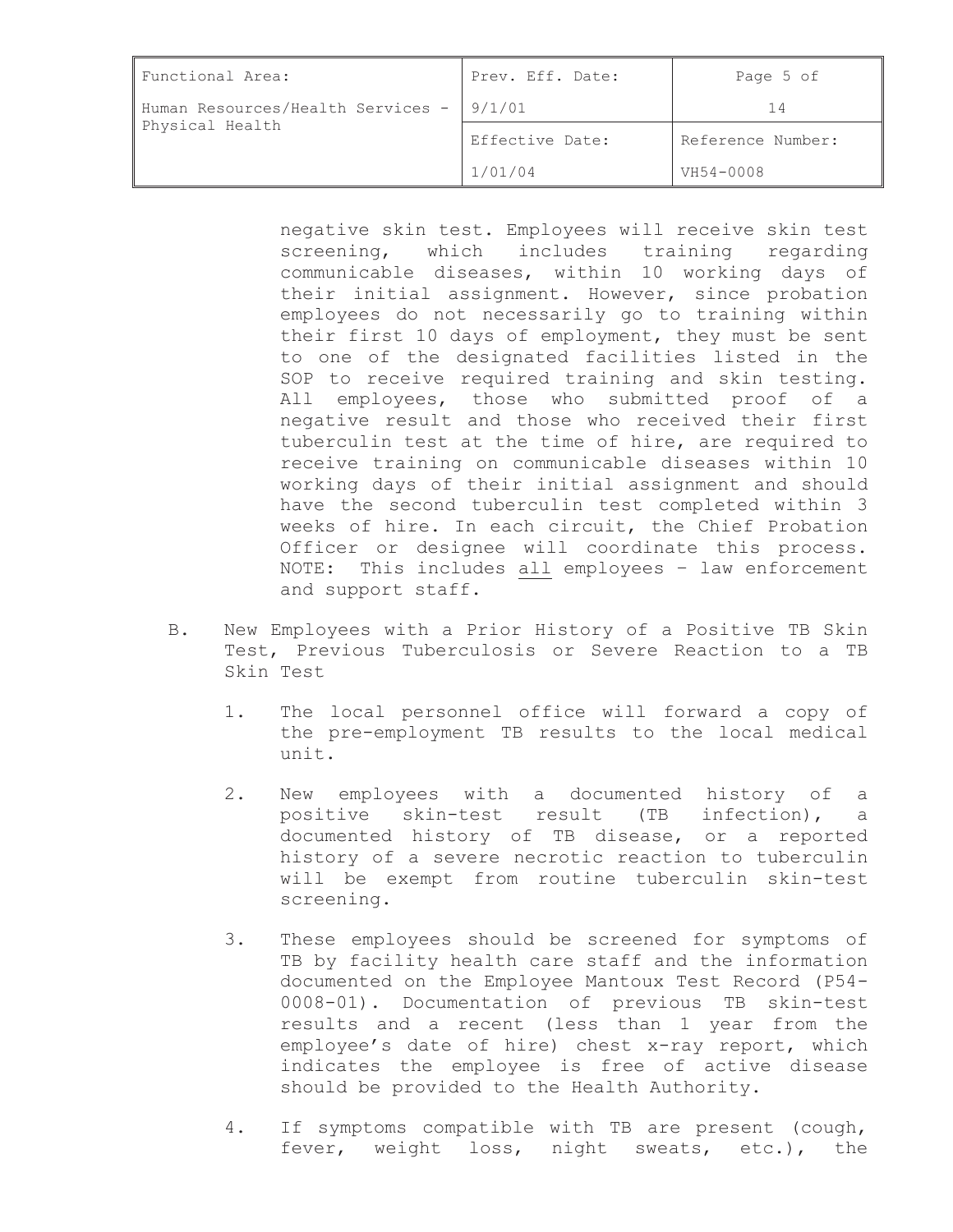| Functional Area:                                            | Prev. Eff. Date: | Page 6 of         |
|-------------------------------------------------------------|------------------|-------------------|
| Human Resources/Health Services - 9/1/01<br>Physical Health |                  |                   |
|                                                             | Effective Date:  | Reference Number: |
|                                                             | 1/01/04          | VH54-0008         |

employee should be allowed to use accumulated leave or be placed on authorized leave without pay until a diagnosis of active TB is ruled out (negative) or confirmed (positive). If a diagnosis of active TB is established (positive), the employee will not be permitted to return to work until clinical treatment has been initiated and medical certification is presented which confirms the individual is no longer infectious. Acceptable documentation must include, at a minimum, three consecutive reports of "negative" sputum smears for acid-fast bacilli.

- C. Students/Interns
	- 1. Students/interns engaged in an on-site learning experience will be required to provide evidence of current TB skin test status. Only one negative TB test result is required for students/interns.
	- 2. The local personnel office must immediately notify the medical unit of any students/interns that begin work at their site.
	- 3. The Health Services Administrator, Nurse Manager or designee serving as the student's preceptor will be responsible for verifying the student's/intern's TB skin test status. Verification may be in the form of a copy of the original TB skin test result, or recent (within one year of the student's/intern's learning experience at the site) negative CXR report for someone previously TB skin test positive.
	- 4. In a probation office, the Chief Probation officer or designee will verify and maintain confidential records of the student's/intern's skin test status.
	- 5. The student/intern will be expected to participate in contact investigation procedures if exposed to someone suspected or confirmed to have active TB.
	- 6. Any student/intern who refuses to comply with the above requirements will not be permitted to perform their learning experience with the Department.
- D. Scheduling TB Skin Test for Correctional and Probation Employees.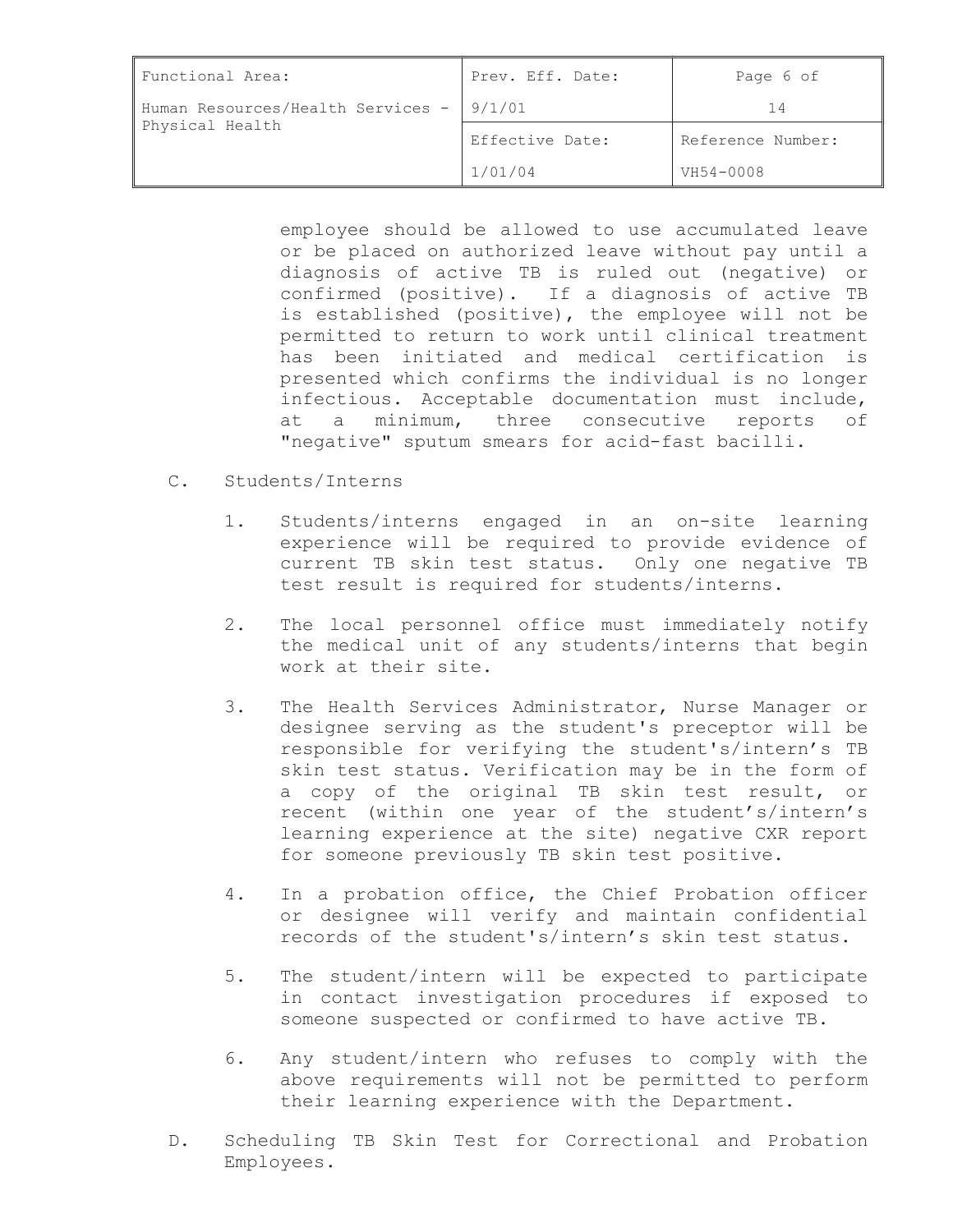| Functional Area:                                             | Prev. Eff. Date: | Page 7 of         |
|--------------------------------------------------------------|------------------|-------------------|
| Human Resources/Health Services - 19/1/01<br>Physical Health |                  | 14                |
|                                                              | Effective Date:  | Reference Number: |
|                                                              | 1/01/04          | VH54-0008         |

- 1. Employees working in State Prisons, Private Prisons, Boot Camps and Transitional Centers where inmate/probationer health care is provided will receive TB skin testing at their respective facilities.
- 2. Probation Division employees, which includes Diversion Center employees, will receive TB skin testing at designated Probation Detention Centers or State Facilities listed below:
	- a. Southeast Probation Detention Center
		- 1) Eastern Circuit
		- 2) Brunswick Circuit
		- 3) Atlantic Circuit
	- b. Women's Probation Detention Center
		- 1) Ogeechee Circuit
		- 2) Savannah Diversion Center
	- c. Central Probation Detention Center
		- 1) Dublin Circuit
		- 2) Oconee Circuit
		- 3) Cordele Circuit
	- d. Treutlen Boot Camp
		- 1) Middle Circuit
	- e. Augusta State Medical Prison (ASMP)
		- 1) Augusta Circuit
		- 2) Augusta Diversion Center
	- f. Lee State Prison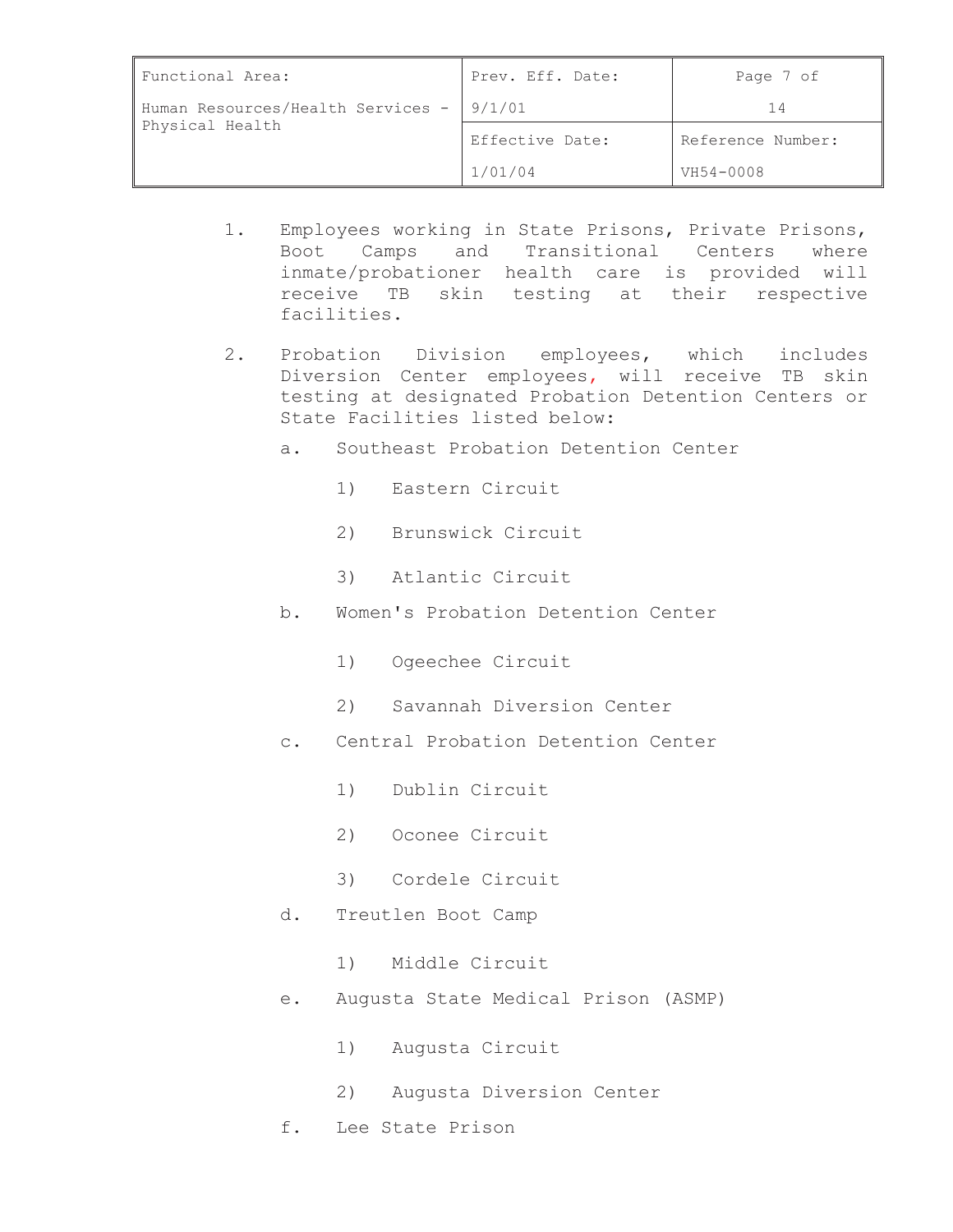| Functional Area:                                              | Prev. Eff. Date: | Page 8 of         |
|---------------------------------------------------------------|------------------|-------------------|
| Human Resources/Health Services -   9/1/01<br>Physical Health |                  |                   |
|                                                               | Effective Date:  | Reference Number: |
|                                                               | 1/01/04          | VH54-0008         |

- 1) Dougherty Circuit
- 2) Southwestern Circuit
- 3) Albany Diversion Center
- g. Southwest Probation Detention Center
	- 1) Tifton Circuit
	- 2) Southern Circuit
	- 3) Alapaha Circuit
	- 4) Thomasville Diversion Center
- h. Ware State Prison
	- 1) Waycross Circuit
	- 2) Waycross Diversion Center
- i. Western Probation Detention Center
	- 1) Chatahoochee Circuit
	- 2) Macon Circuit
	- 3) Houston Circuit
	- 4) Macon Diversion Center
	- 5) Columbus Diversion Center
- j. Calhoun State Prison
	- 1) Pataula Circuit
	- 2) South Georgia Circuit
- k. Putnam State Prison
	- 1) Ocmulgee Circuit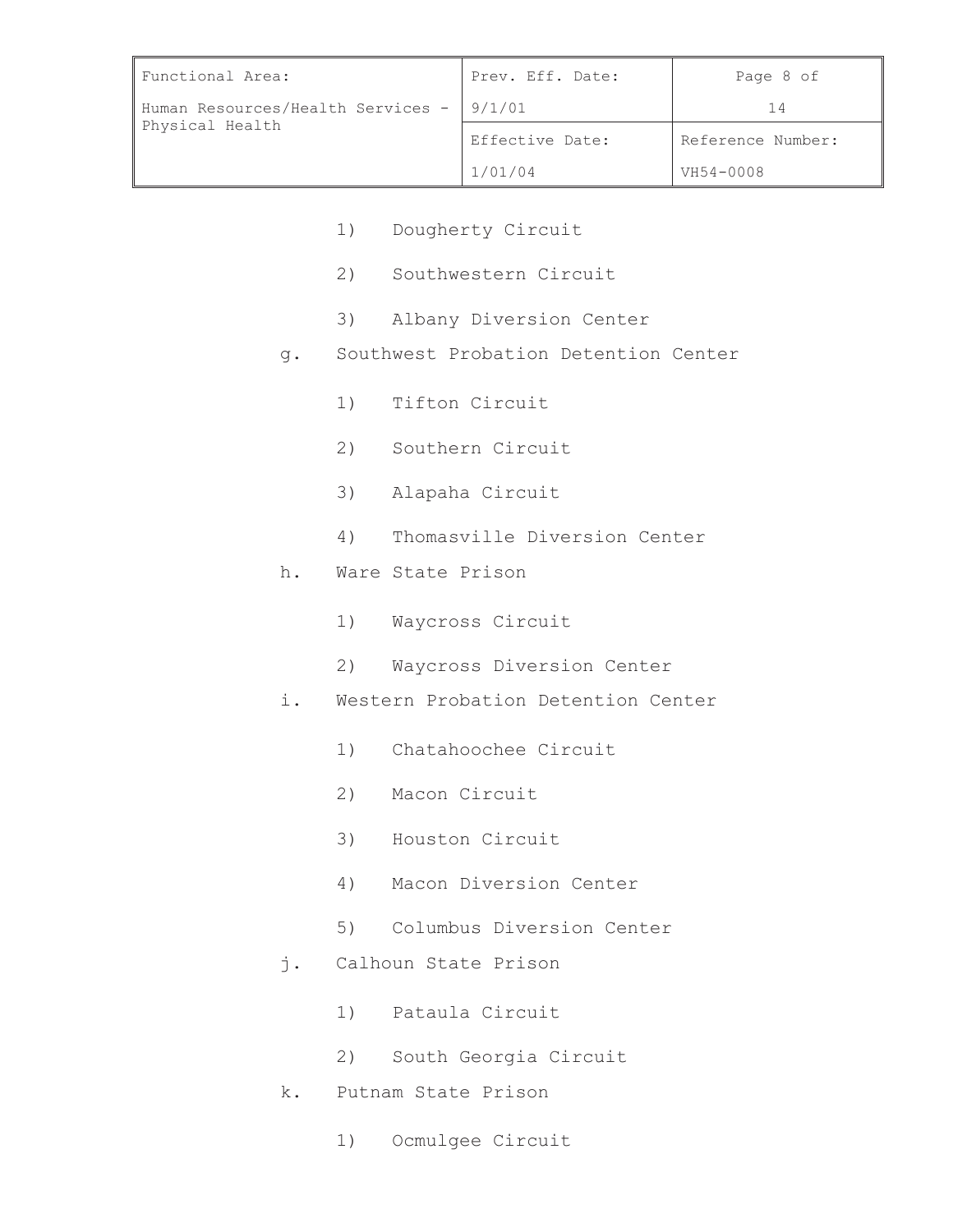| Functional Area:                                              | Prev. Eff. Date: | Page 9 of         |
|---------------------------------------------------------------|------------------|-------------------|
| Human Resources/Health Services -   9/1/01<br>Physical Health |                  | 14                |
|                                                               | Effective Date:  | Reference Number: |
|                                                               | 1/01/04          | VH54-0008         |

- l. Rockdale-DeKalb Probation Detention Center
	- 1) Alcovy Circuit
	- 2) Gwinnett Circuit
	- 3) Rockdale Circuit
	- 4) Jimmy Helms Diversion Center
	- 5) Stone Mountain Circuit
- m. J. C. Larmore Probation Detention Center
	- 1) Atlanta Circuit
- n. West Central State Prison
	- 1) Towaliga Circuit
	- 2) Griffin Circuit
	- 3) Flint Circuit
	- 4) Coweta Circuit
	- 5) Clayton Circuit
	- 6) Griffin Diversion Center
	- 7) Clayton Diversion Center
- o. Northwest Probation Detention Center
	- 1) Douglas Circuit
	- 2) Cobb Circuit
	- 3) Cobb Diversion Center
	- 4) Tallapossa Circuit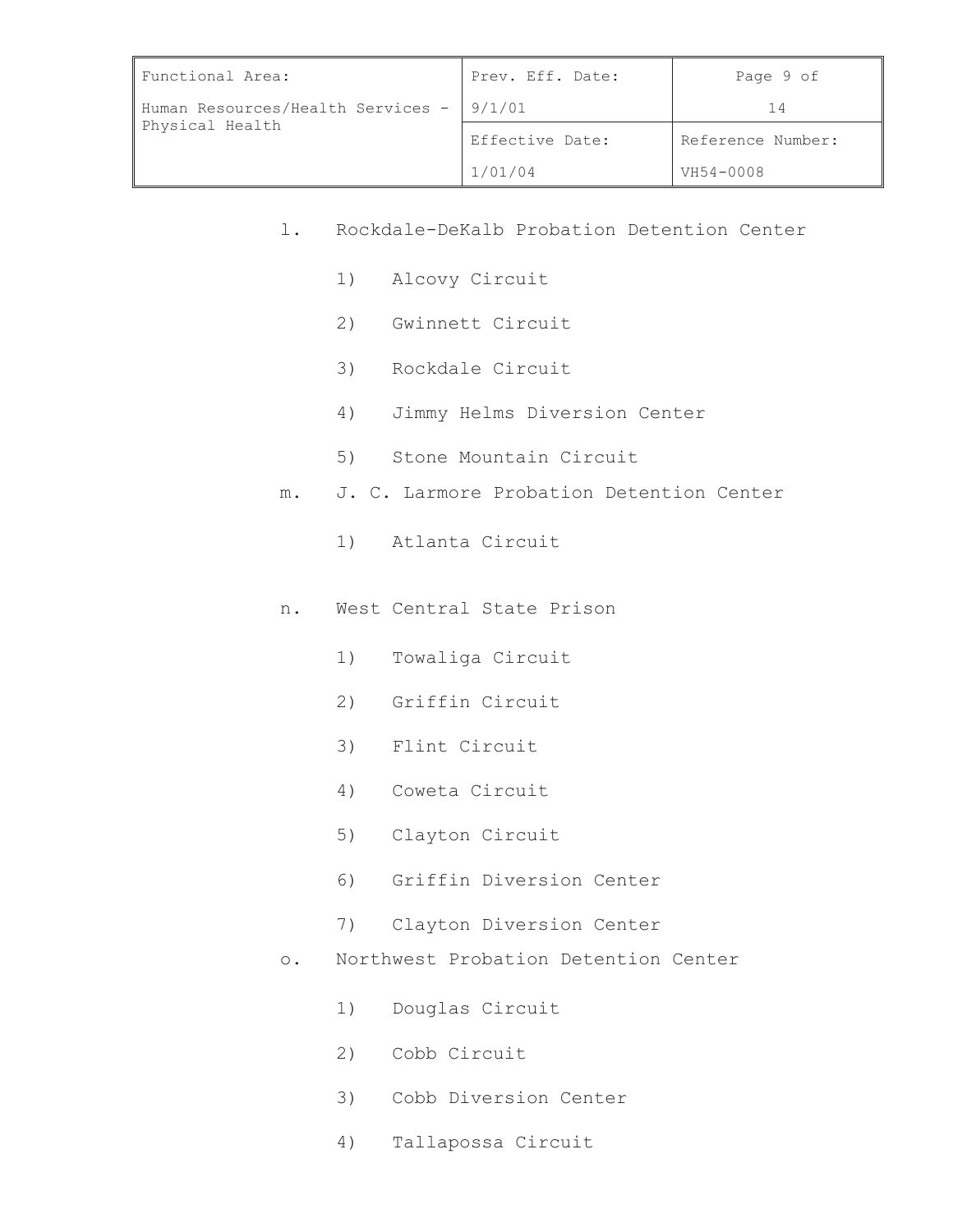| Functional Area:                                            | Prev. Eff. Date: | Page 10 of        |
|-------------------------------------------------------------|------------------|-------------------|
| Human Resources/Health Services - 9/1/01<br>Physical Health |                  | 14                |
|                                                             | Effective Date:  | Reference Number: |
|                                                             | 1/01/04          | VH54-0008         |

- p. Hays State Prison
	- 1) Rome Diversion Center
	- 2) Rome Circuit
	- 3) Lookout Mountain Circuit
	- 4) Conasauga Circuit
	- 5) Cherokee Circuit
- q. I. W. Davis Probation Detention Center
	- 1) Athens Diversion Center
	- 2) Piedmont Circuit
	- 3) Western Circuit
	- 4) Alcovy Diversion Center
- r. Whitworth Probation Detention Center
	- 1) Northern Circuit
	- 2) Toombs Circuit
- s. Colwell Probation Detention Center
	- 1) Appalachian Circuit
	- 2) Northeastern Circuit
	- 3) Mountain Circuit
	- 4) Blue Ridge Circuit
	- 5) Gainesville Diversion Center
	- 6) Enotah Circuit
	- 7) Bell Forsyth Circuit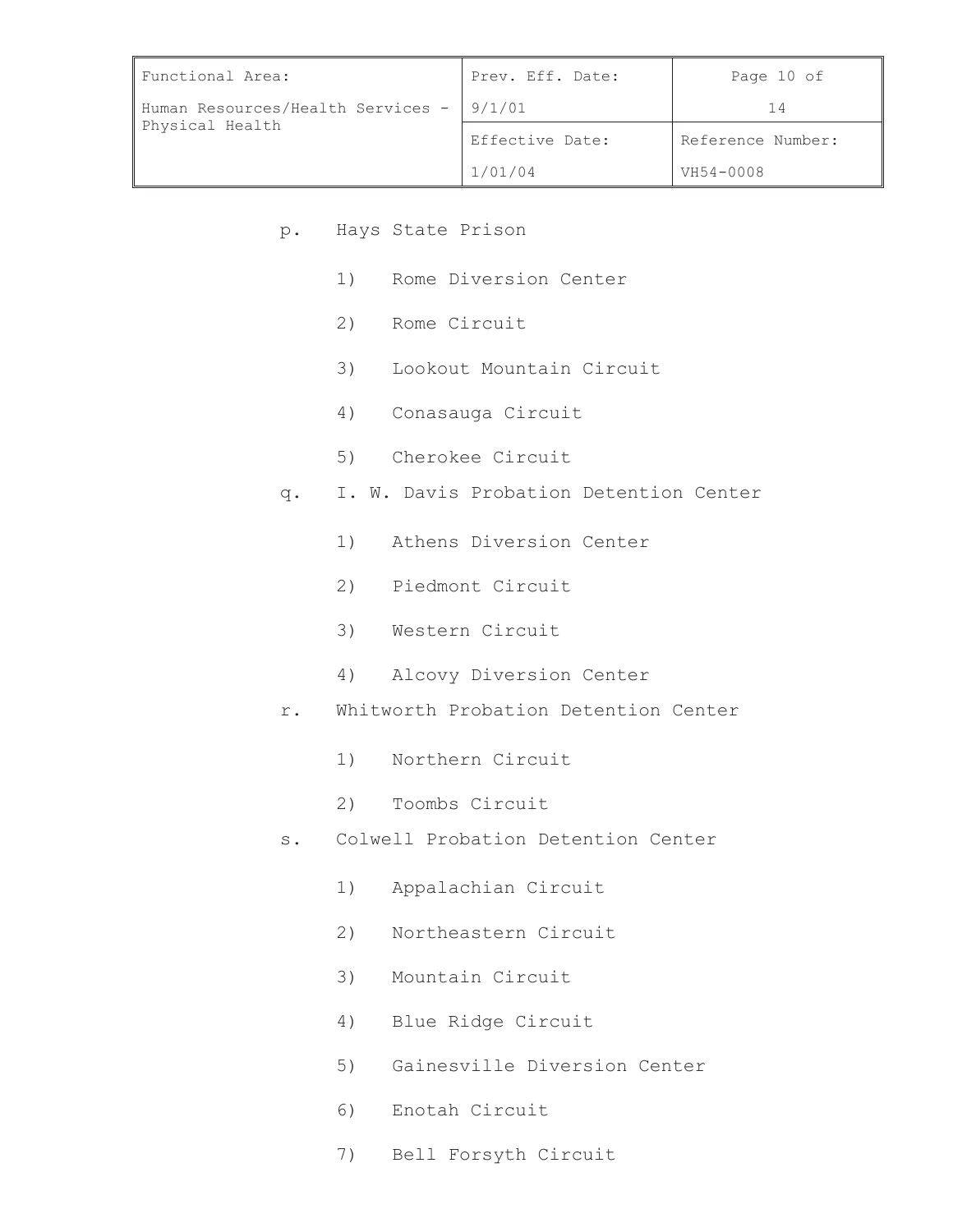| Functional Area:                                             | Prev. Eff. Date: | Page 11 of        |
|--------------------------------------------------------------|------------------|-------------------|
| Human Resources/Health Services - 19/1/01<br>Physical Health |                  | 14                |
|                                                              | Effective Date:  | Reference Number: |
|                                                              | 1/01/04          | VH54-0008         |

t. Gateway Diversion Center

1) Atlanta Diversion Center

- 3. The Responsible Health Authority at each facility or probation office will establish a TB skin-testing schedule that will be made available to supervisors of eligible correctional or probation employees (Wardens, Superintendents, Regional Directors, Chief Probation Officers, etc.).
- 4. Probation Division administrative staff will be responsible for coordinating TB skin test screening of their respective employees and will maintain records verifying that staff are compliant with the TB skin test screening procedures outlined in this SOP.
- 5. It is suggested that certain days be routinely set aside each week for TB skin testing (e.g., every Monday or Friday between 1-4 p.m.) in order to minimize disruption of other clinic activities. The facility providing TB skin testing should be notified of the number of tests to be performed on a weekly basis.
- E. Central Office Employees
	- 1. Central Office employees routinely working at GDC sites who have a risk of exposure to tuberculosis should be periodically screened (e.g., at time of hire, annually and in conjunction with a contact investigation) for possible exposure to tuberculosis.
	- 2. The employee's supervisor/manager will be responsible for monitoring the TB skin testing process. During the month prior to the Performance Management Form (PMF) review, the employee is responsible for obtaining a TB skin test from their health care provider, personal physician, local health department or correctional facility where currently working. A written hardcopy of test results will be given to the supervisor/manager. The supervisor/manager will forward, in a confidential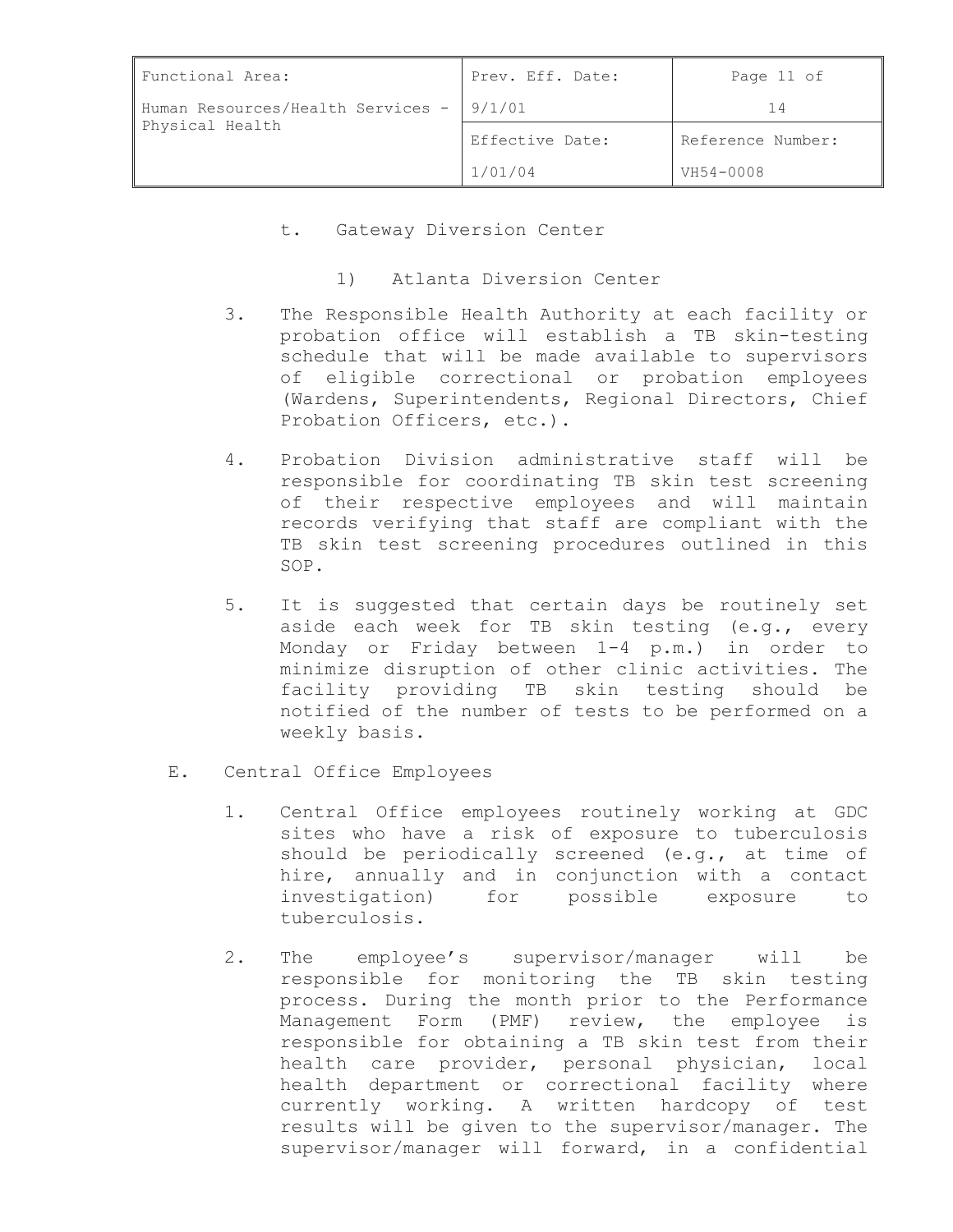| Functional Area:                                     | Prev. Eff. Date: | Page 12 of        |
|------------------------------------------------------|------------------|-------------------|
| Human Resources/Health Services -<br>Physical Health | 9/1/01           |                   |
|                                                      | Effective Date:  | Reference Number: |
|                                                      | 1/01/04          | VH54-0008         |

manner, the TB skin test results to CPA where they will be placed into the employee's official medical file.

- 3. Skin test results should be filed in the employee's medical file, which is maintained by CPA.
- F. Interpreting TB Skin-Test Results
	- 1. Employees with a negative initial test (via the twostep Mantoux method) will be retested with another skin test within  $1 - 3$  weeks following the initial skin test. If the results of the second test are negative, the employee will be considered noninfected and will then be retested annually or more often if necessary based upon the system risk assessment; in response to a contact investigation; or as clinically indicated.
	- 2. **New** employees who have a positive TB skin-test result upon initial testing should be promptly evaluated for active TB.
		- a. If no symptoms of TB are present, the supervisor or Appointing Authority will immediately refer the employee to the local health department or personal physician for evaluation (which includes a chest x-ray). The employee must provide documentation of a chest x-ray report, which excludes active TB, in order to return to work. The employee will be allowed to use any accumulated leave or be placed on authorized leave without pay.
		- b. If tuberculosis disease is excluded (negative), the employee would not be considered infectious, but should be considered for preventive therapy and referred to the local health department or personal physician for ongoing evaluation and monitoring.
		- c. The supervisor or Appointing Authority should immediately refer the employee with symptoms of TB to the local health department or personal physician to confirm the diagnosis of active TB (positive) or to rule out active TB (negative).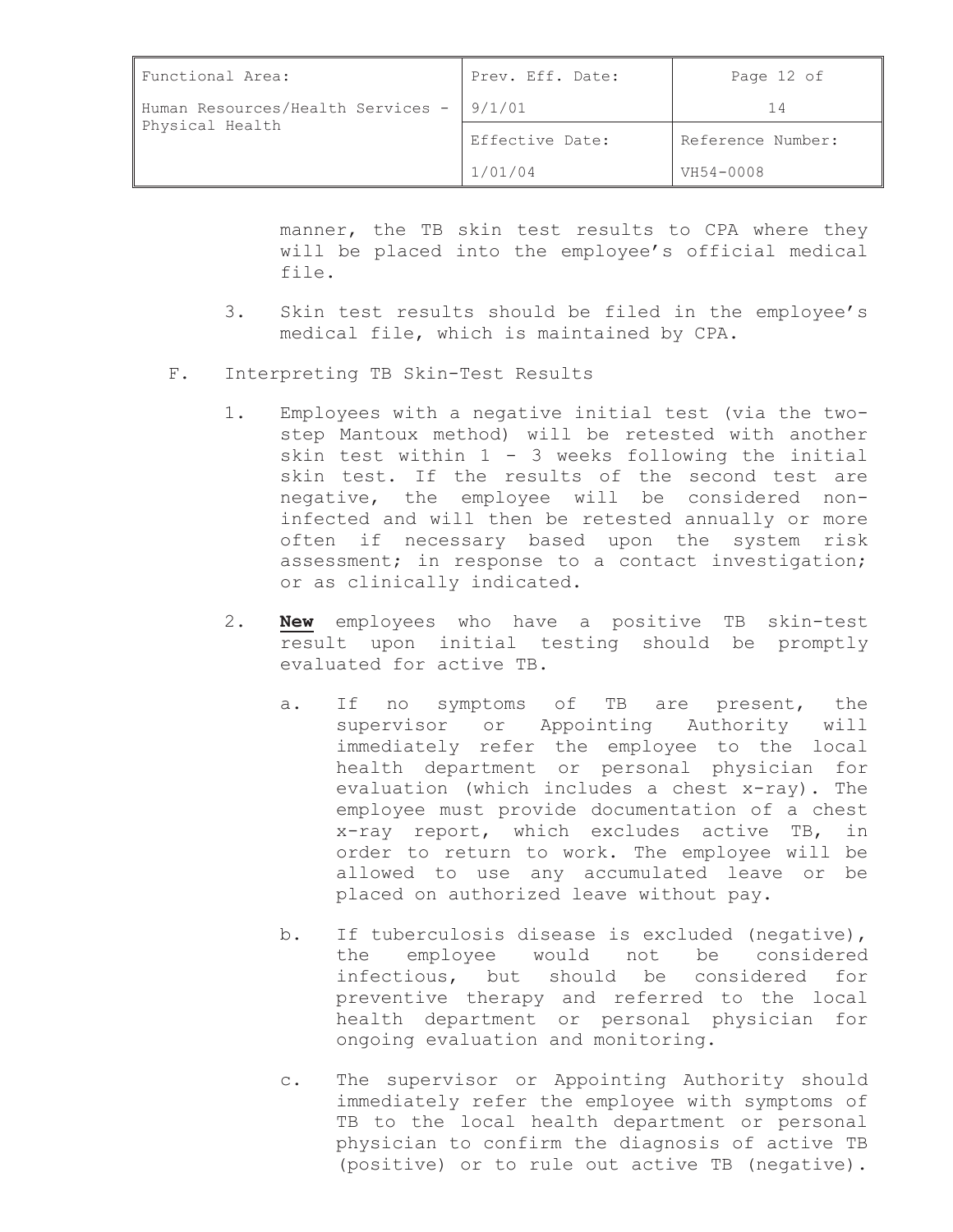| Functional Area:                                             | Prev. Eff. Date: | Page 13 of        |
|--------------------------------------------------------------|------------------|-------------------|
| Human Resources/Health Services - 19/1/01<br>Physical Health |                  |                   |
|                                                              | Effective Date:  | Reference Number: |
|                                                              | 1/01/04          | VH54-0008         |

The employee will be allowed to use any accumulated leave or be placed on authorized leave without pay. If a diagnosis of active TB is established, the employee may not return to work until treatment is initiated, and it has been clinically determined that the employee is no longer infectious. Acceptable documentation should include, at a minimum, reports of three consecutive negative sputum smears for acidfast bacilli.

- 3. **New** employees whose TB skin-test results are positive are presumed to be infected prior to employment and will **not** be eligible for Worker's Compensation benefits related to the development of tuberculosis.
- G. TB Skin-test Logs and Data Collection
	- 1. The health care staff or Chief Probation Officer or designee who is responsible for coordinating infection control activities at the facility or probation office will maintain an Employee Mantoux Test Record (P54-0008-01), which will contain skin testing information for their employees. This document will also serve as the Employee PPD Tracking log.
	- 2. The health care staff or Chief Probation Officer or designee who is responsible for coordinating infection control activities at the facility or probation office will develop and maintain a database for recalling employees due for TB skintesting. The database may be arranged by employee birth month, anniversary date of hire or another mechanism, so long as the method chosen contains accurate and reliable TB skin-testing information for employees.
- H. Periodic Tuberculin Skin-Testing of Employees
	- 1. Correctional and probation employees must be skintested annually or more frequently if required by CDC guidelines regarding Prevention and Control of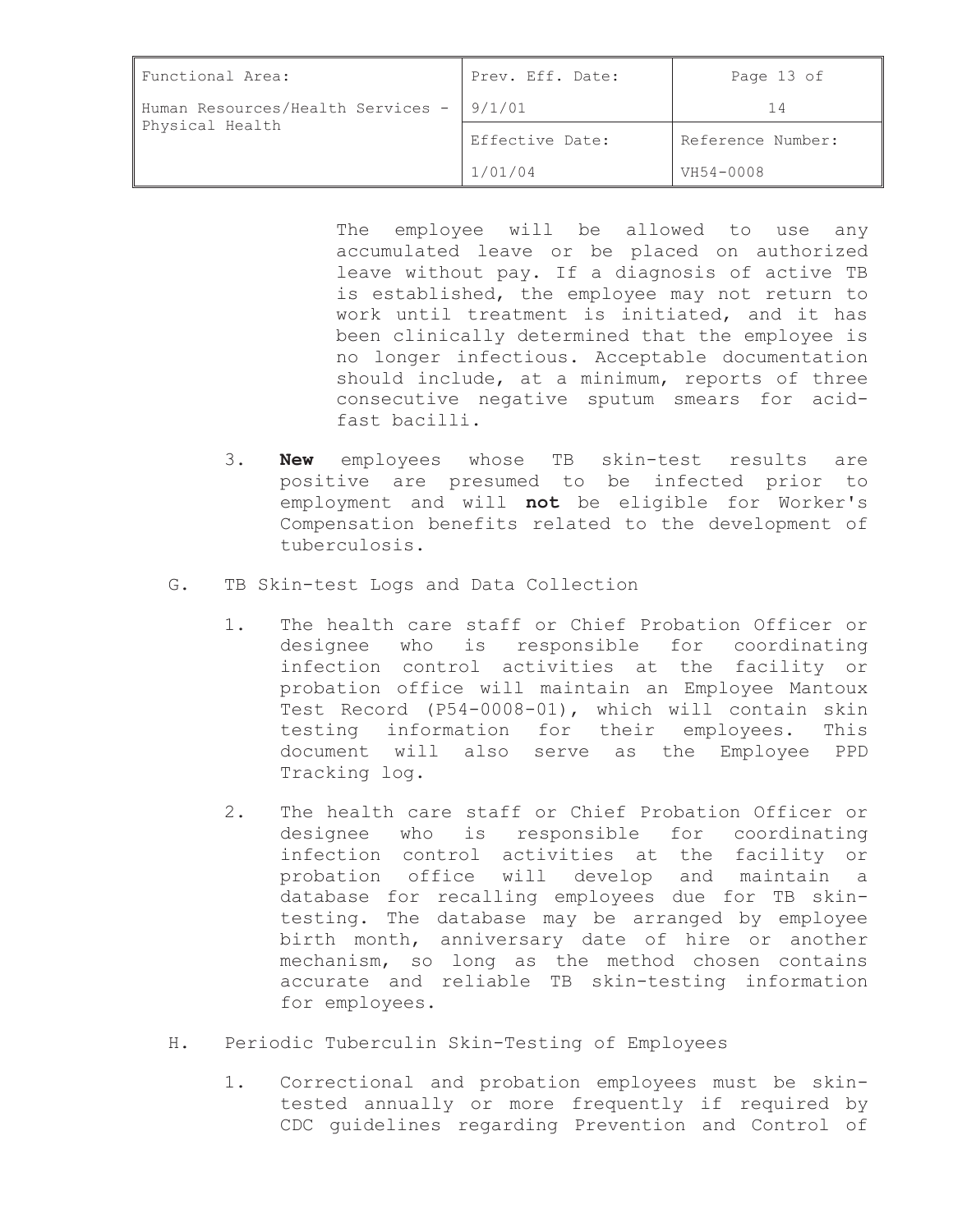| Functional Area:                                     | Prev. Eff. Date: | Page 14 of        |
|------------------------------------------------------|------------------|-------------------|
| Human Resources/Health Services -<br>Physical Health | 9/1/01           |                   |
|                                                      | Effective Date:  | Reference Number: |
|                                                      | 1/01/04          | VH54-0008         |

Tuberculosis in Correctional Facilities and OSHA Rule - 29 CFR 1910.135.

- 2. Employees who are skin-tested will be provided education regarding the meaning of the test and test results.
- 3. Employees who have a positive TB skin-test result (new conversion) following negative skin-test results will be screened for symptoms of TB.
	- a. If no symptoms of TB are present, the employee will be directed to complete an examination to rule out active TB by a health provider on the Workers' Compensation Panel of Physicians. The supervisor or Appointing Authority must insure that this examination/treatment information is reported immediately (within 24 hours of the employer's knowledge) to the Workers' Compensation Risk Management, via the TELECLAIM service phone number 877-656-7475.
	- b. Any employee with symptoms of active TB (i.e., cough, fever, weight loss, night sweats, etc.) or suspected of having active TB will be directed by the supervisor or Appointing Authority to complete an examination by a health provider on the Workers' Compensation Panel of Physicians to rule out or confirm active TB. The supervisor or Appointing Authority must insure that this examination/treatment information is reported immediately (within 24 hours of the employer's knowledge) to the Workers' Compensation Risk Management, via the TELECLAIM service phone number 877-656-7475. The employee may not return to work until a medical certification is received, indicating that the individual does not have infectious, pulmonary TB (at a minimum, reports of three consecutive negative sputum smears for acid-fast bacilli). The employee will be permitted use of all available sick and annual leave time, as deemed necessary under the circumstances. If active TB is confirmed, the employee may request Workers'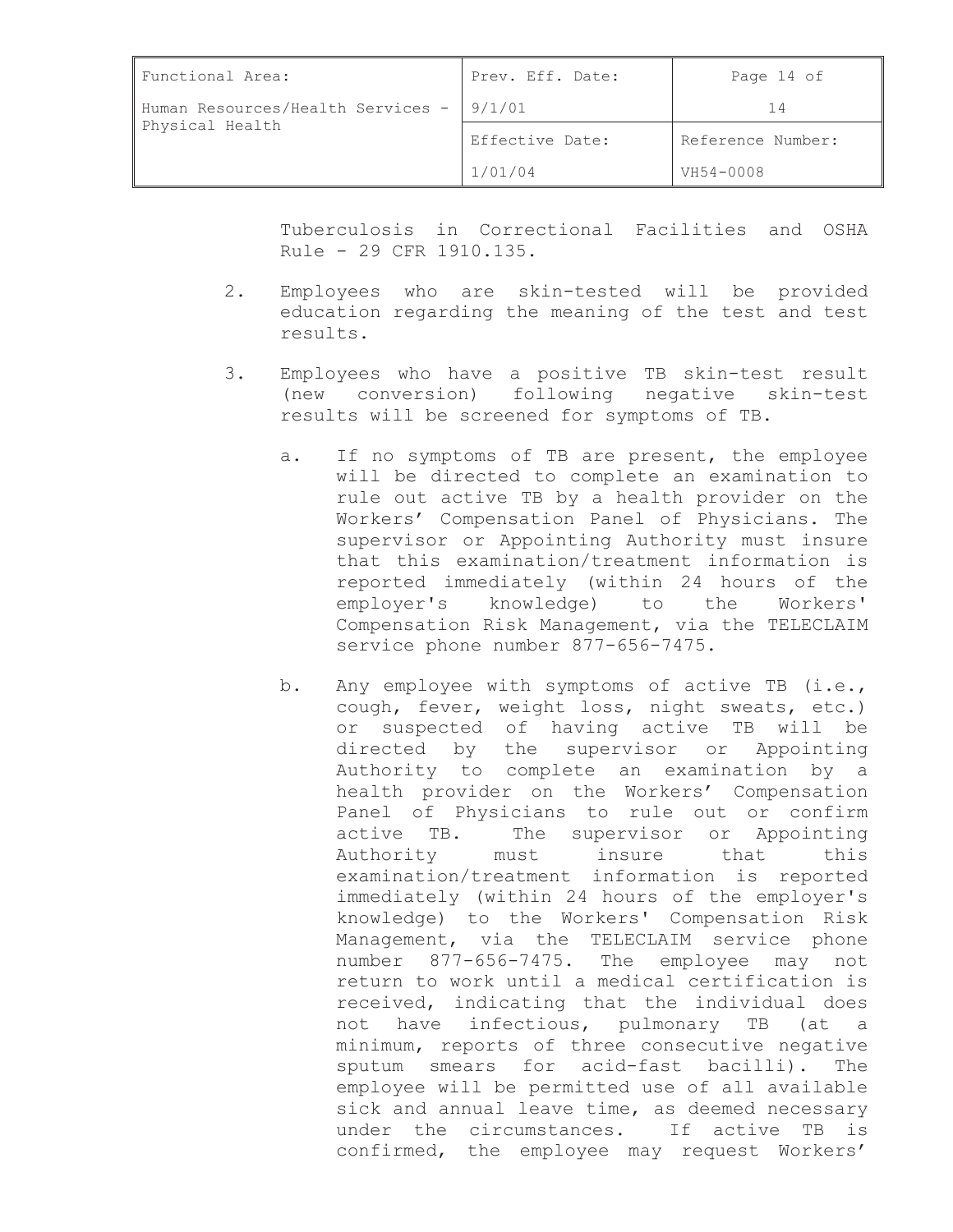| Functional Area:                                            | Prev. Eff. Date: | Page 15 of        |
|-------------------------------------------------------------|------------------|-------------------|
| Human Resources/Health Services - 9/1/01<br>Physical Health |                  |                   |
|                                                             | Effective Date:  | Reference Number: |
|                                                             | 1/01/04          | VH54-0008         |

Compensation benefits in lieu of using accumulated leave.

- 4. All correctional and probation employees with suspected or confirmed TB disease will be reported to the health department by Medical.
- I. Employees Refusing TB Skin Testing
	- 1. TB prevention and control in correctional facilities and probation offices is critical to the health of employees, inmate/probationers and the general public. The CDC and Occupational Health and Safety Administration (OSHA) have established that TB skintesting should be mandatory for employees. Therefore, employees must be tested in accordance with CDC recommendations.
	- 2. Employees refusing skin-testing following education and counseling will undergo progressive discipline up to and including termination if necessary. Employees will be sent home without pay and will not be permitted to return to the facility until skin testing has been performed and results obtained.
- J. TB Skin-Testing of Correctional and Probation Personnel, and Students/Interns, Following Identification of a Suspected or Confirmed TB case

Follow the procedures documented in SOP VH36-0004 (Contact Investigation Following the Identification of a TB Suspect or Confirmed Case) for further instructions.

- K. Exposure Control Regarding Tuberculosis
	- 1. The Office of Health Services published an Infection Control Manual in May, 1999 which was distributed to the medical sections of state and private prisons, boot camps, detention and transitional centers. Section II of the manual contains information regarding exposure control for tuberculosis.
	- 2. Field probation staff should be referred to their chief probation officer for access to the exposure control plan for tuberculosis. Section II of the Infection Control Manual has been made available.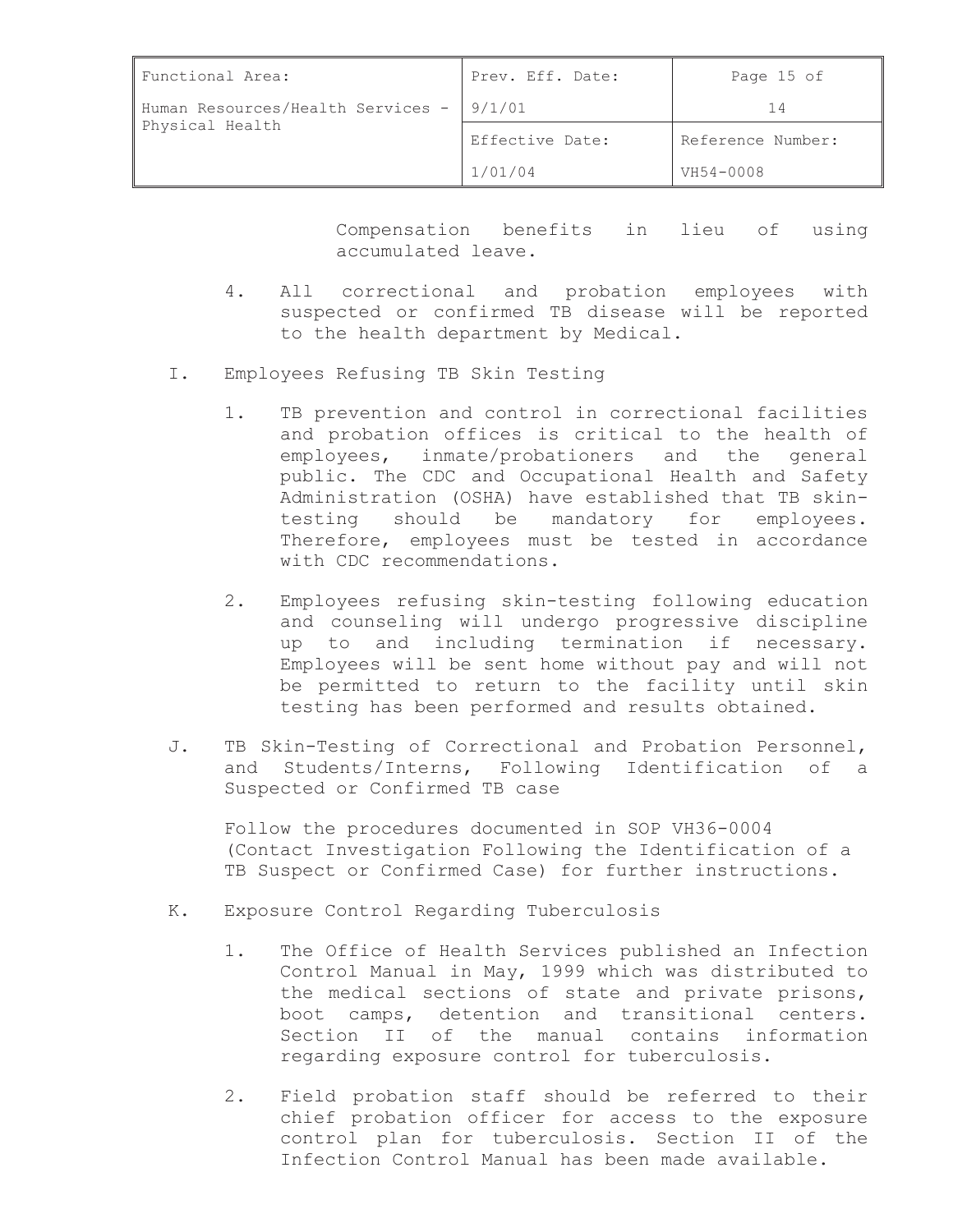| Functional Area:                                              | Prev. Eff. Date: | Page 16 of        |
|---------------------------------------------------------------|------------------|-------------------|
| Human Resources/Health Services -   9/1/01<br>Physical Health |                  | 14                |
|                                                               | Effective Date:  | Reference Number: |
|                                                               | 1/01/04          | VH54-0008         |

3. Each site must determine which class of employees and what job duties pose a risk of exposure to TB. If they are not already listed in the exposure control plan, add them.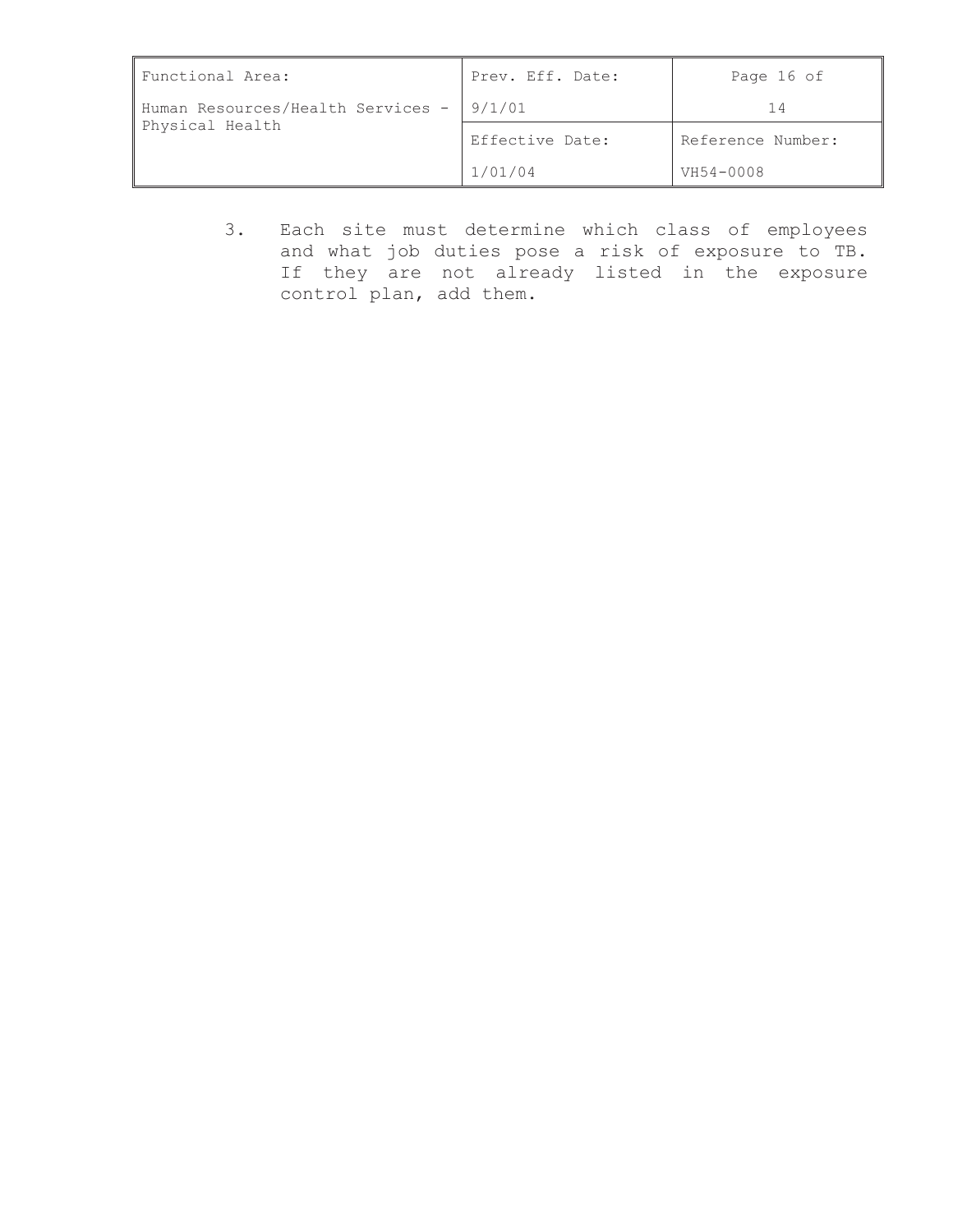| GEORGIA DEPARTMENT OF CORRECTIONS<br>Standard Operating Procedures |                        |                  |
|--------------------------------------------------------------------|------------------------|------------------|
| Functional Area:                                                   | Reference Number:      | Revises Previous |
| Support Services/Personnel                                         | IVO01-0008             | Effective Date:  |
| Subject:<br>Workplace Violence                                     |                        | NEW              |
| Authority:                                                         | <b>Effective Date:</b> | Page 1 of        |
| Donald/Owens                                                       | 5/01/05                | 3                |

# **I. POLICY:**

The Georgia Department of Corrections (GDC) is committed to providing a safe, secure work environment for all employees. Any abusive behavior, violent act or threat of violence will result in appropriate disciplinary action, up to and including dismissal, removal from the workplace and/or criminal charges.

# **II. APPLICABILITY:**

All employees and persons doing business with the Georgia Department of Corrections.

# **III. RELATED DIRECTIVES:**

- A. O.C.G.A. 16-11-127, Public Gatherings
- B. GDC Standard Operating Procedures (SOP's)
	- 1. IVO01-0006, Employee Assistance Program
	- 2. IVO01-0007, Critical Incident Debriefing
	- 3. IVO04-0002, Workers' Compensation

# **IV. DEFINITIONS:**

- A. Workplace Violence: Any act which would be interpreted by a reasonable person as abusive, threatening, intimidating, disruptive, or violent behavior committed by State employees, visitors, relatives, acquaintances, or strangers directed against any State employee, visitor, contractors or vendors in the work location or threatened to be carried out at the work location or in connection with GDC employment.
- B. Intimidation: Engaging in actions that include but are not limited to stalking or behavior intended to frighten, coerce or induce duress.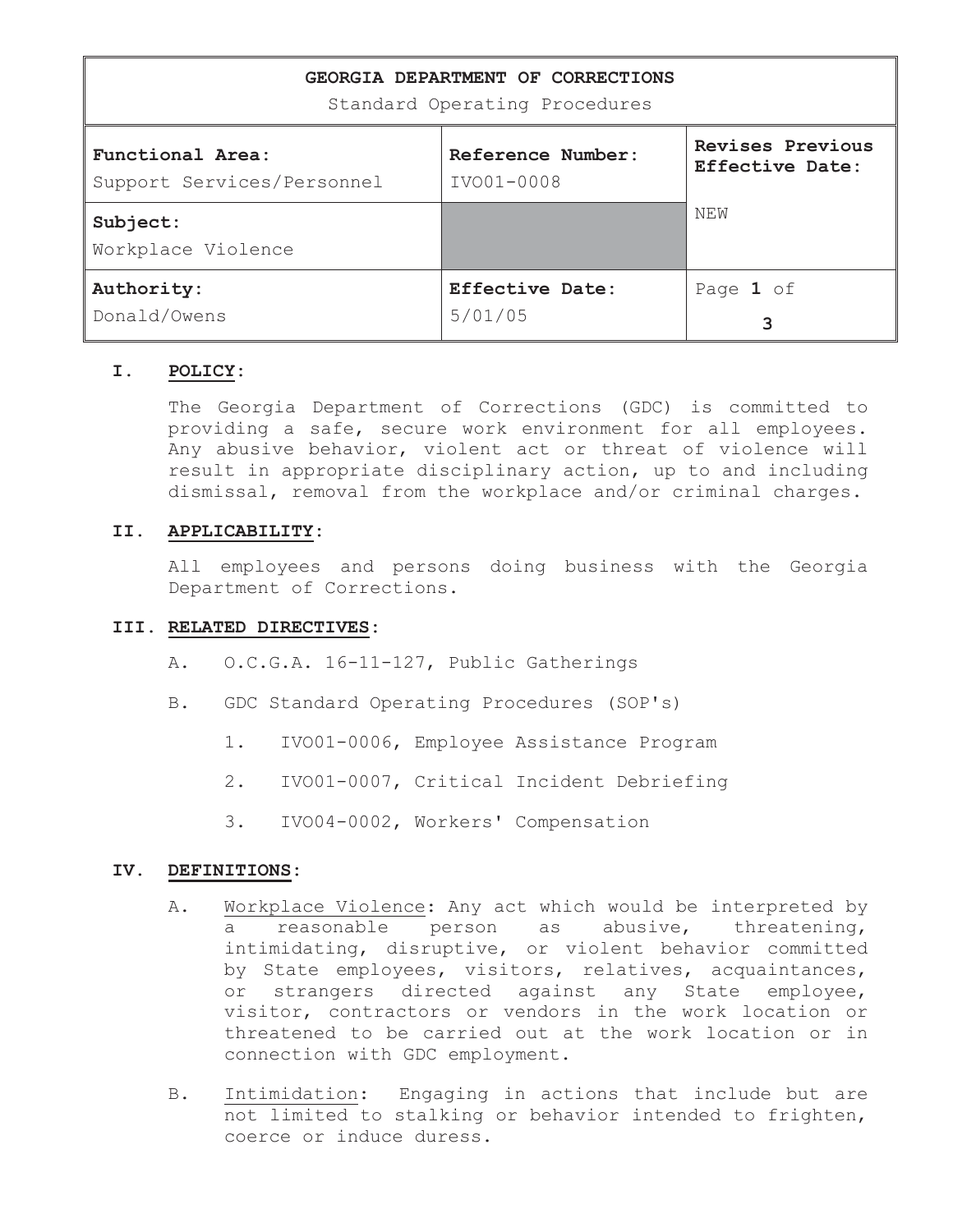| Functional Area:           | Prev. Eff. Date: | Page 2 of         |
|----------------------------|------------------|-------------------|
| Support Services/Personnel | NEW              |                   |
|                            | Effective Date:  | Reference Number: |
|                            | 5/01/05          | IVO01-0008        |

- C. Physical Attack: Unwanted or hostile physical contact such as hitting, fighting, pushing, shoving or throwing objects.
- D. Domestic Violence: The use of force, attempted use of force, or threatened use of a deadly weapon in the commission of a crime by a current or former spouse, parent, or guardian of the victim, by a person with whom the victim shares a child in common, by a person who is cohabiting with or has cohabited with the victim as a spouse, parent, or guardian, or by a person similarly situated to a spouse, parent or guardian of the victim.
- E. Property Damage: Intentional damage of property owned by the State, GDC, employees, visitors, contractors or vendors.
- **V. ATTACHMENTS:**

None

# **VI. PROCEDURE:**

- A. Every employee is responsible for safety in the workplace and for notifying their supervisor or Appointing Authority of any threats that they have witnessed, received, or have been told that another person has witnessed or received, when that behavior will be or might be carried out on GDC property or in connection with GDC employment. Reports or incidents warranting confidentiality will be handled appropriately and information will be disclosed to others only on a needto-know basis.
	- **NOTE: Failure of an employee to report such acts or threats of violence will be considered a basis for disciplinary action, up to and including dismissal.**
- B. Managers and supervisors should be constantly aware of the environment and attempt to address the signs of potential workplace violence as soon as it is detected.
- C. Any reported instances of workplace violence will be handled promptly and allegations of workplace violence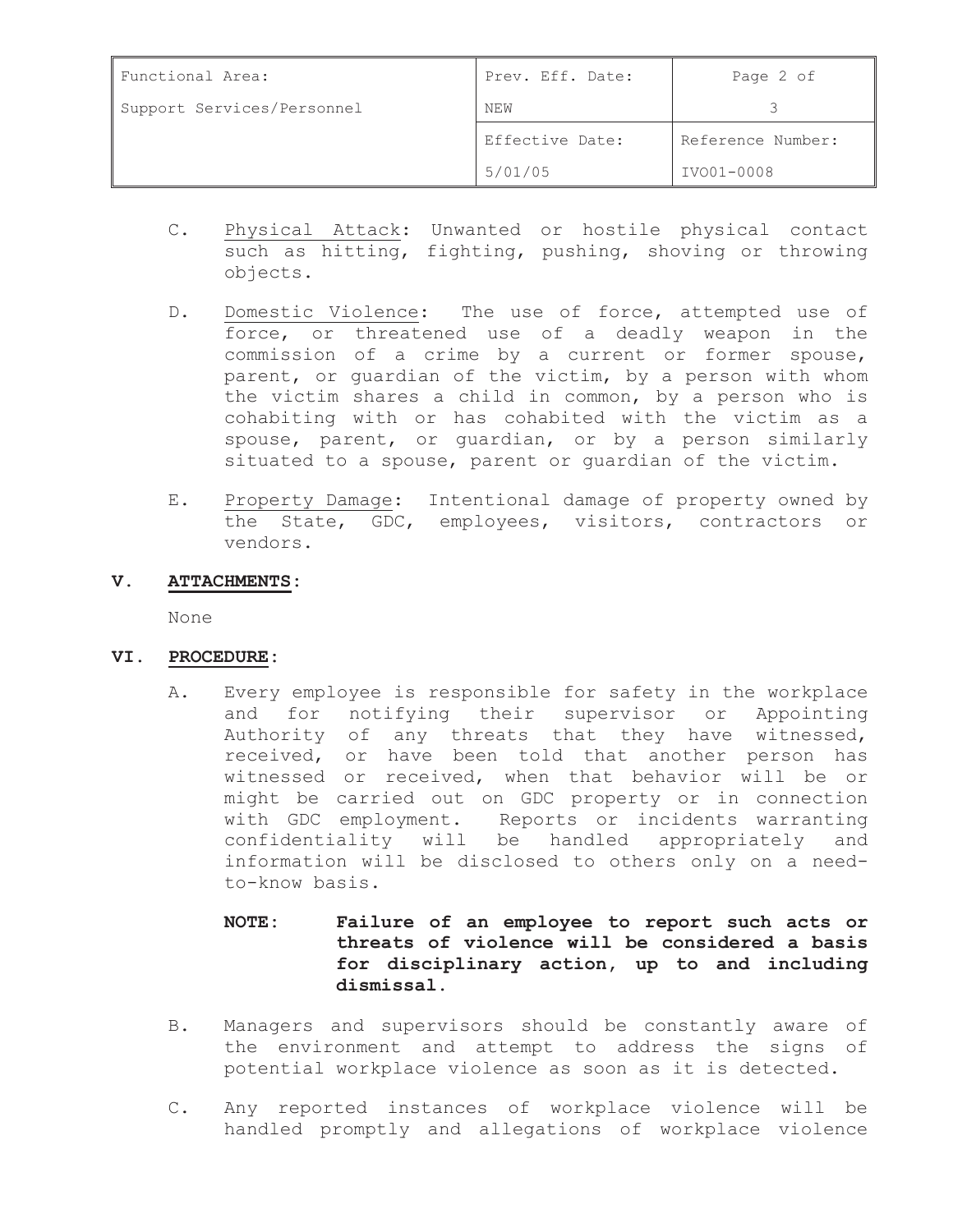| Functional Area:           | Prev. Eff. Date: | Page 3 of         |
|----------------------------|------------------|-------------------|
| Support Services/Personnel | NEW              |                   |
|                            | Effective Date:  | Reference Number: |
|                            | 5/01/05          | IVO01-0008        |

will investigated thoroughly by immediate supervisors and reported to the Appointing Authority.

- **NOTE: Safety precautions should be put in place, if determined appropriate, as soon as threats are reported. Staff and others should be warned of potential danger if directly involved or likely to be involved.**
- D. Appointing Authorities/Designees are to notify and consult with their Division Director, the Employment Support Services Unit of Central Personnel Administration (CPA), and Legal Services to determine appropriate resolution of instances of workplace violence.
- E. Any injury to an employee must be handled in accordance with GDC SOP IVO04-0002, Workers' Compensation.
- F. Critical Incident Debriefing (CID) should be offered to the victim of workplace violence and to any staff impacted by or witnessing the incident, by the CID coordinator for the unit or by CPA's Employment Support Services, if needed. CPA's Employment Support Services may be utilized in obtaining assistance to address workplace violence issues.
- G. Individuals who apply for or obtain a protective or restraining order which lists GDC location(s) as being protected areas, must provide to the Appointing Authority a copy of the petition and declarations used to seek the order, a copy of any temporary protective or restraining order which is granted, and a copy of any protective or restraining order which is made permanent. These orders will be enforced and all affected locations will be notified of the orders.
- H. Employees who in good faith report what they believe to be workplace violence or who cooperate in any investigation will not be subjected to retaliation. Any employee who believes he/she has been the victim of retaliation for reporting workplace violence and/or cooperating with an investigation should immediately contact their Appointing Authority or the Department Personnel Director.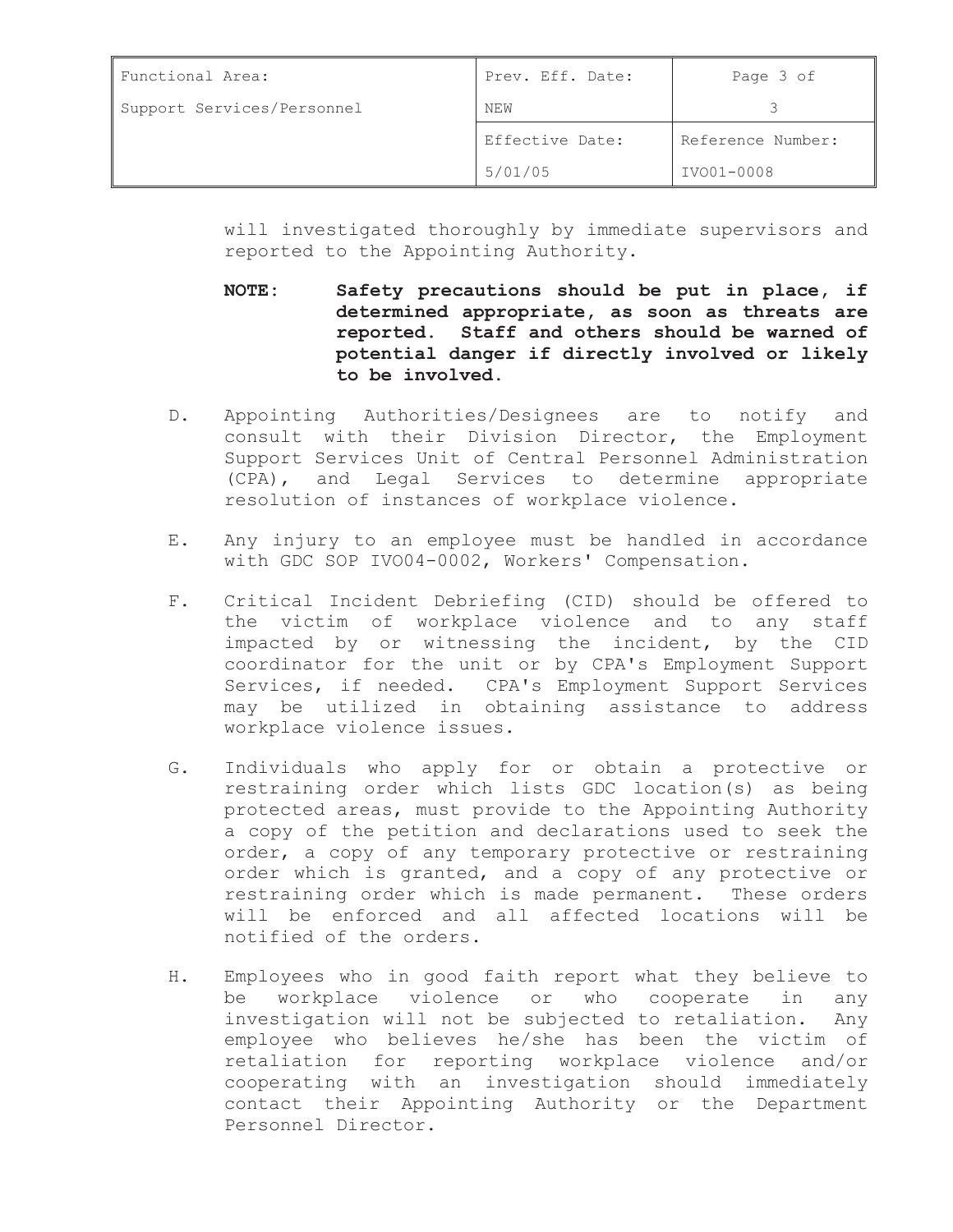| Functional Area:           | Prev. Eff. Date: | Page 4 of         |
|----------------------------|------------------|-------------------|
| Support Services/Personnel | NEW              |                   |
|                            | Effective Date:  | Reference Number: |
|                            | 5/01/05          | IVO01-0008        |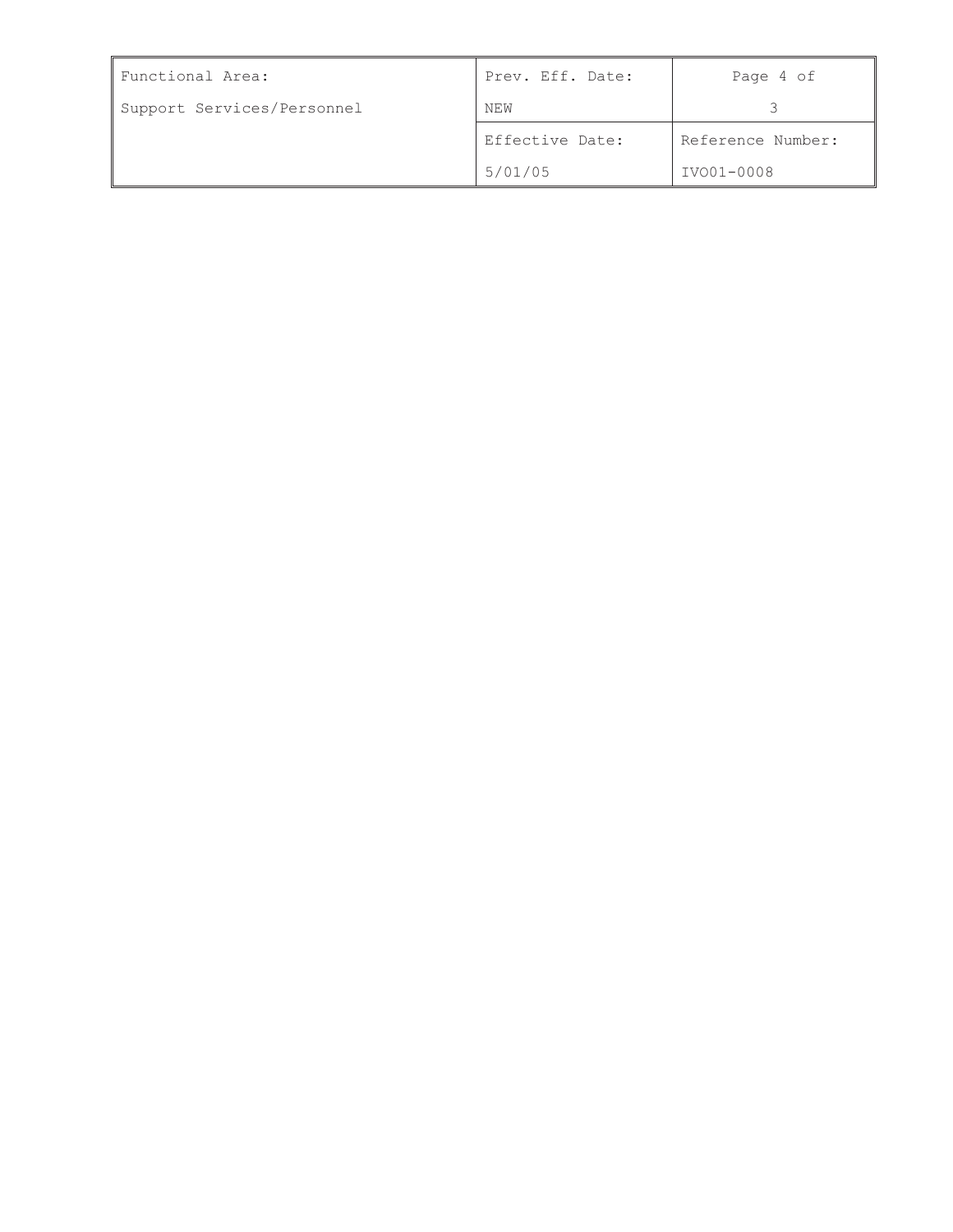| GEORGIA DEPARTMENT OF CORRECTIONS<br>Standard Operating Procedures |                                 |                                        |  |
|--------------------------------------------------------------------|---------------------------------|----------------------------------------|--|
| Functional Area:<br>Office of Information<br>Technology            | Reference Number:<br>IVJ01-0001 | Revises<br>Previous<br>Effective Date: |  |
| Subject:<br>Technology Policies &<br>Procedures                    |                                 | 5/01/00                                |  |
| Authority:<br>Wetherington/Ferrero                                 | Effective Date:<br>12/31/01     | Page 1 of<br>10                        |  |

### **I. POLICY**

It is the policy of the Georgia Department of Corrections (GDC) that the Office of Information Technology (OIT) will provide and assume the responsibility for the procurement, delivery, maintenance and support for the information technology environment of the agency solely or via State approved processes.

### **II. APPLICABILITY**

All state correctional institutions, transitional centers, probation detention centers, probation diversion centers, boot camps, other facilities and offices operated by the Georgia Department of Corrections. All employees within the Department of Corrections, its contractors or sub divisions, and other part-time employees of the Department.

### **III. RELATED DIRECTIVES**

- A. O.C.G.A: 16-9-90
- B. GDC-Rules: 125-1-1.09, 125-1-2-.02, 125-1-2.04
- C. Standard Operating Procedures: IIA0503, IVJ0201
- D. ACA Standards:

#### **IV. DEFINITIONS:**

**Computing environment**  Refers to all computers and processors of all types used for data manipulation, transmission, or storage. It includes all hardware, software, connectivity devices, storage devices, printers, modems, cabling, servers, monitors, and keyboards, mouse-pointing devices, speakers and multimedia peripherals that were bought, provided or maintained by OIT. Generally it applies to those computer related devices and software that assist the user in the performance of their business activity. It does not include embedded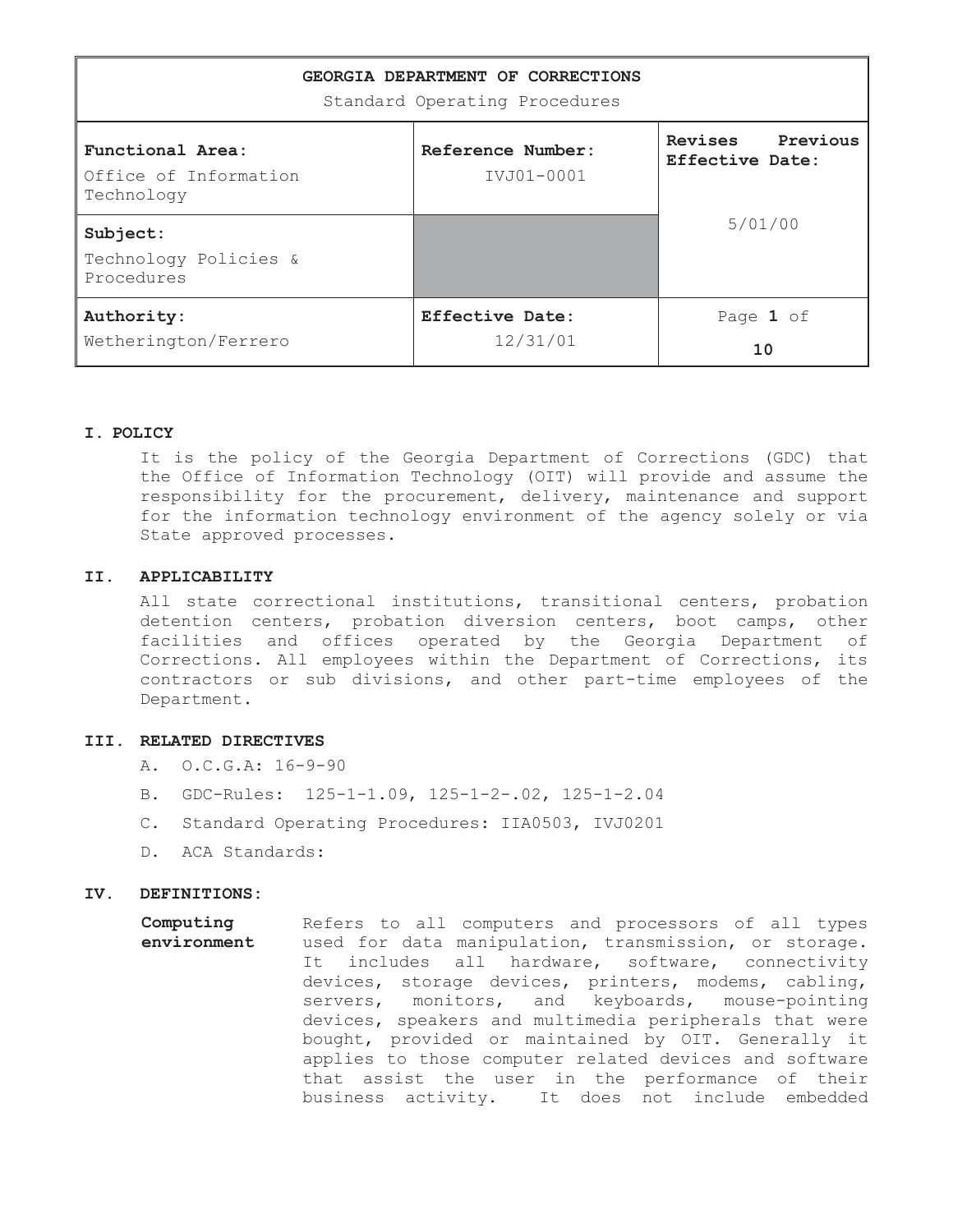| Functional Area:                 | Prev. Eff. Date:<br>5/01/00 | Page 2 of                       |
|----------------------------------|-----------------------------|---------------------------------|
| Office of Information Technology | Effective Date:<br>12/31/01 | Reference Number:<br>IVJ01-0001 |

computing devices such as perimeter detection monitoring computers, control room fire/safety monitoring units, inmate telephone systems, access point devices, and so forth.

- **Software** Any computer application, purchased off the shelf or developed from code or developed from a purchased shell program. Any application loaded on any computer or server within the Georgia Department of Corrections.
- Hardware The physical part of a computer system, the machinery and equipment. Hardware consists of the computer system's CPU (central processing unit), disks, CDs, keyboard, modem, monitor, cables, printer, and so forth.

### **V. ATTACHMENTS:**

N/A

#### **VI. CONTENTS**

- (1) Total Cost of Ownership
- (2) Purchasing Equipment and/or Software
- (3) Computing Hardware
- (4) Inventory
- (5) Software
- (6) Computing Environment
- (7) Internet Access
- (8) Security

#### **VII. PROCEDURES:**

This document contains the standard operating procedures pertaining to the computing environment in the Georgia Department of Corrections.

# **VIII. Total Cost of Ownership**

The Total Cost of Ownership (TCO) is a financial figure derived from the actual cost of placing a computer into use in the Department of Corrections work environment for authorized users. This figure is an all inclusive one that begins with the purchase of the user workstation but also extends to the software installed on it, its license, service, network access prorating; WAN costs for installation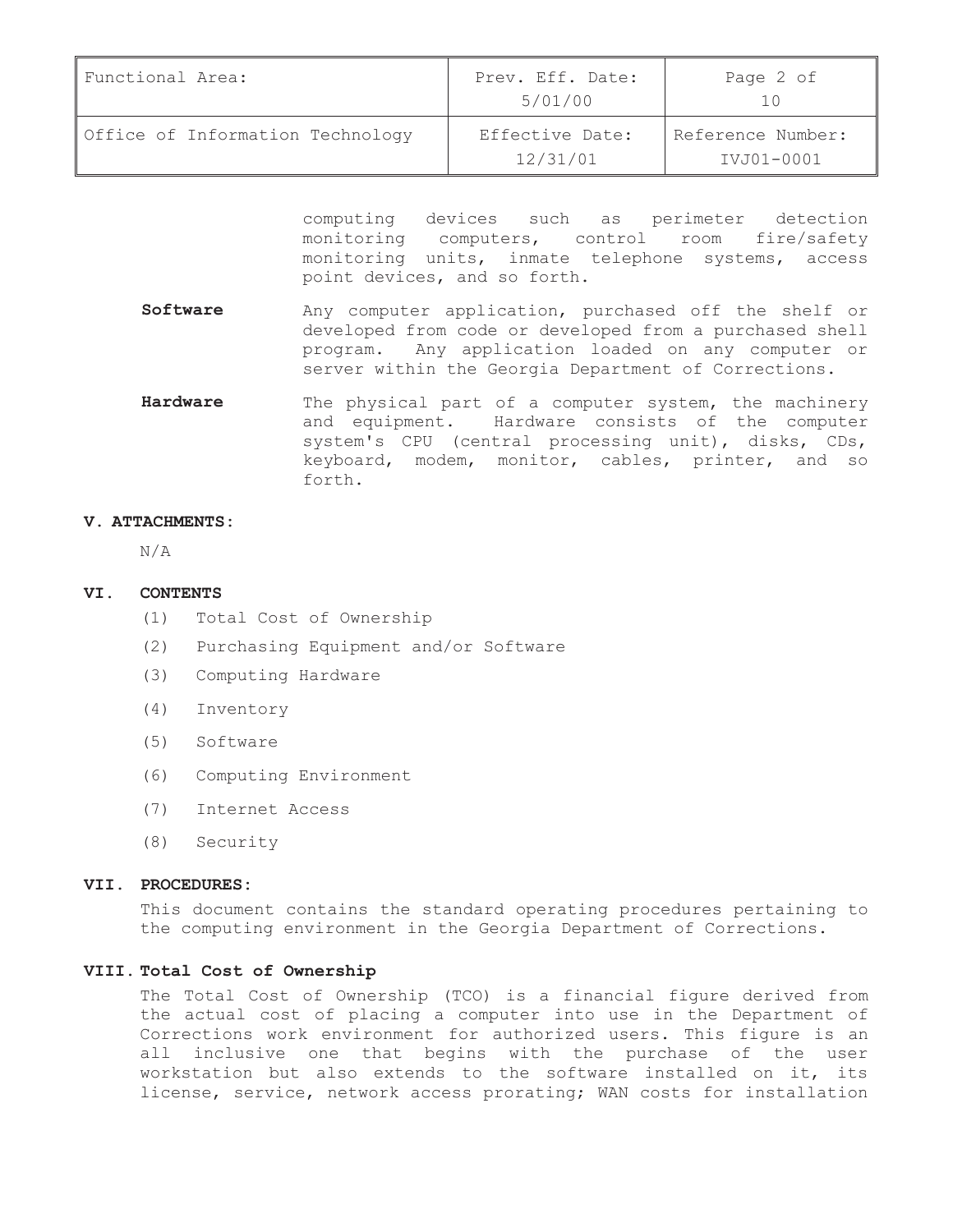| Functional Area:                 | Prev. Eff. Date:<br>5/01/00 | Page 3 of                       |
|----------------------------------|-----------------------------|---------------------------------|
| Office of Information Technology | Effective Date:<br>12/31/01 | Reference Number:<br>IVJ01-0001 |

and monthly recurring fees; use of central office servers, their purchase, applications; central office developers and maintenance engineers, just to mention some of the behind the scenes costs. This is not an all-inclusive list. The TCO can, very generally, be derived by dividing the number of computers in the agency into the overall OIT budget. For example, the TCO for 1999 was \$2727 per computer workstation.  $(Return to Contents)$ 

## **IX. Purchasing:**

The Georgia Technology Authority (GTA) is the only authorizing body in the State of Georgia with the authority to grant permission and approval to purchase computing equipment, regardless of the source of money (GDC budget, grants, etc.). All purchases must be approved via OIT through GTA. Procedures for what must have prior approval versus routine purchases are outlined in GTA procedures and purchasing work flow diagrams. Purchasing in the Georgia Department of Corrections for computing related items (software, hardware, peripherals, etc.) will be handled through the OIT Business Office. Payment for such items may originate from a variety of sources but will comply with this policy in all aspects. This will help ensure that standard items are introduced into our environment and help minimize the maintenance and trouble calls.  $(Return to Contents)$ 

#### **X. Computing Hardware**

A. Assignment:

The placement of computers within the agency will be determined by a combination of the requesting user, proper approval from Division Information Systems Coordinators (DISC) or Directors with sufficient business justification, security, and the technological feasibility of the location (considering connectivity and functionality limitations).

B. Relocation:

Computer equipment is not to be moved from one location to another without the knowledge and approval of OIT. If the computing needs change for any reason, OIT should be contacted to express those needs and request assistance. Requests will be considered and addressed as resources and policy allow.

1. Most workstations are configured with the software and hardware interface devices to comply with the user's needs. Movement of a workstation, or any of the equipment making up that workstation, may cause conflicts, logon failures, incompatibilities, and unnecessary support calls and/or return of the workstation to the original location. Generally, moves can be accomplished with little or no trouble within the same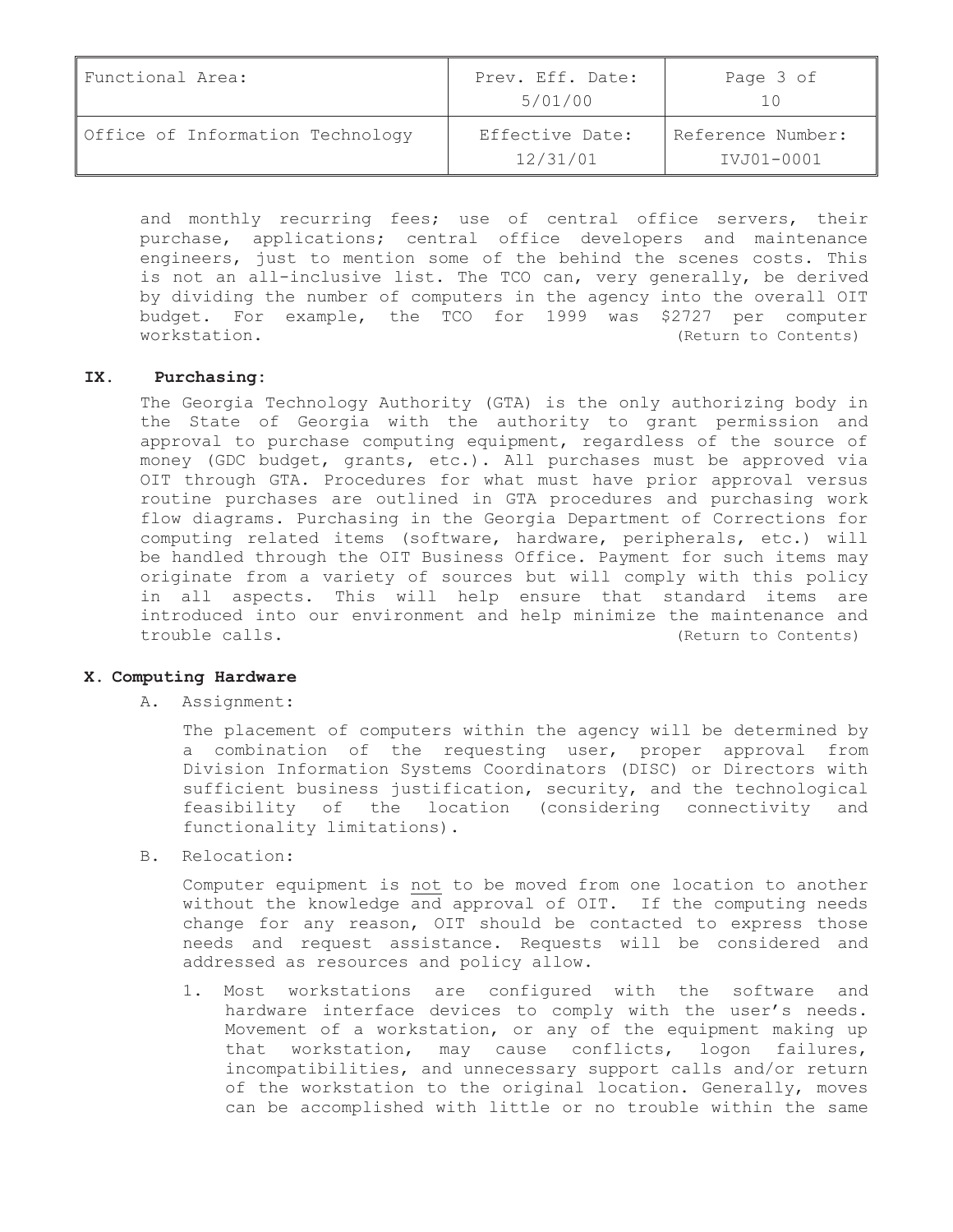| Functional Area:                 | Prev. Eff. Date:<br>5/01/00 | Page 4 of                       |
|----------------------------------|-----------------------------|---------------------------------|
| Office of Information Technology | Effective Date:<br>12/31/01 | Reference Number:<br>IVJ01-0001 |

segment or LAN location; however, it should not be attempted without OIT approval.

- 2. All GDC staff and sites are accountable for the computing equipment inventory at the location to which it is assigned. Once the equipment is placed at a site, it can be moved from that site only by OIT staff or its authorized maintenance vendor/contractor or via common carrier or courier services authorized by OIT.
- C. Equipment Replacement and Upgrade:

OIT has, as part of the Technology Strategic Plan, the vision of maintaining a refreshed level of computing capability. This is to be accomplished by identifying approximately the oldest 25% of existing hardware and replacing it annually with new equipment. This can only be accomplished if the appropriate budget funding is available but should keep the equipment at most only three to four years old. The goal is to reduce the maintenance cost of repairing older equipment and to provide users with a reasonably modern computing tool set.

D. Maintenance:

The responsibility for maintaining computing equipment within the agency will be that of OIT. OIT will have each item of authorized equipment inventoried and will use this authorized equipment inventory list to determine maintenance. If the item is not part of the official OIT inventory, maintenance will not be authorized. Maintenance will be accomplished through factory warranty service, field technician on site visits, or OIT central office repair staff. Maintenance may, in some cases, result in replacement of the item.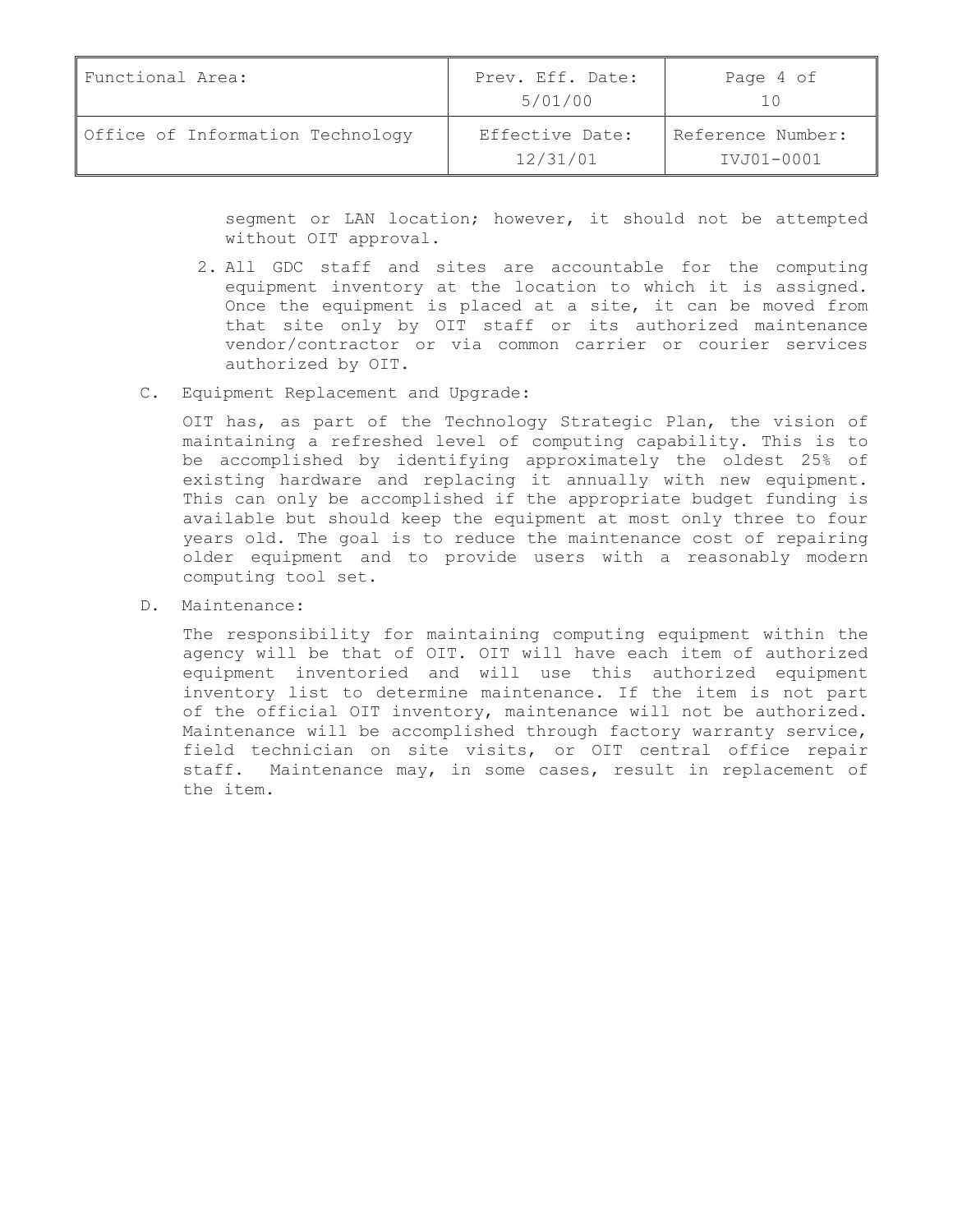| Functional Area:                 | Prev. Eff. Date:<br>5/01/00 | Page 5 of                       |
|----------------------------------|-----------------------------|---------------------------------|
| Office of Information Technology | Effective Date:<br>12/31/01 | Reference Number:<br>IVJ01-0001 |

E. Equipment not purchased via the authorized method will not be maintained or replaced by OIT and will be in violation of this policy. (Return to Contents)

## **XI. Inventory**

- A. Inventory Transfers
	- OIT equipment shall be transferred from a site only by OIT staff or its authorized contractors.
	- 2. All equipment transfers will be documented and tracked in the OIT SCRIBE Computer Inventory application.
- B. OIT Staff, Authorized Contractors
	- 1. The OIT authorized staff and/or contractors may swap broken equipment during a service call to a site.
	- 2. OIT staff and/or authorized contractors are required to document the change out of equipment. The OIT staff/contractor will document a transfer out of the piece of equipment being replaced on the transfer inventory page in the OIT SCRIBE Computer Inventory application.
	- 3. The OIT staff/contractor will receive the replacement piece of equipment for the receiving site on the Receive Inventory page in the OIT SCRIBE Computer Inventory application.
	- 4. OIT field staff and/or authorized contractors shall not remove the GDC sticker from any OIT equipment.
	- 5. OIT equipment shipped to the local site via common carrier or courier service authorized by OIT will be deemed to have arrived at the site when the transfer form packed with the equipment is signed by the local site. OIT inventory staff will document the transfer out of equipment in the OIT SCRIBE Computer Inventory application. The receiving site should notify the field tech that transferred equipment has arrived. The field tech will accept the transferred equipment on the Receive Inventory page in the OIT SCRIBE Computer Inventory application for the receiving site.
- C. GDC Sticker
	- 1. Only OIT may issue a GDC sticker for OIT equipment.
	- 2. OIT will issue a GDC sticker for the equipment swapped out by the vendor at a site. The sticker will be mailed to the site with the instructions for the LISC (Local Information Services Coordinator) or OA (Operations Analyst) to sticker the specific piece of equipment.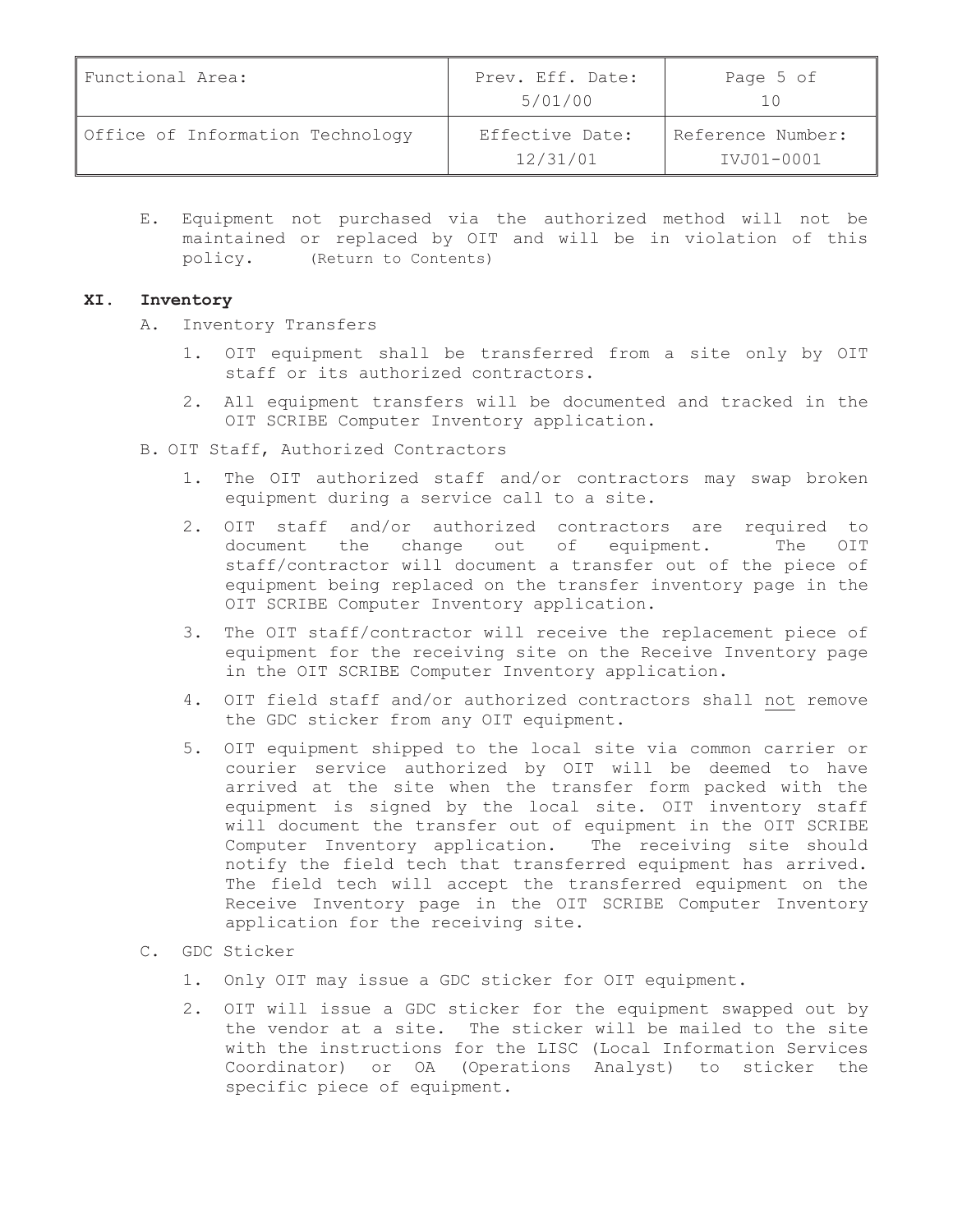| Functional Area:                 | Prev. Eff. Date:<br>5/01/00 | Page 6 of                       |
|----------------------------------|-----------------------------|---------------------------------|
| Office of Information Technology | Effective Date:<br>12/31/01 | Reference Number:<br>IVJ01-0001 |

- D. OIT Inventory
	- 1. OIT inventory will maintain and update a local inventory tracking program identifying equipment, transfer or receipt, GDC sticker number and serial number.
	- 2. OIT inventory will issue all GDC sticker numbers for new OIT equipment or for vendor exchanged equipment.
- E. Surplus
	- 1. The determination that equipment will be surplused will be made by OIT. OIT staff will physically surplus equipment and complete the appropriate surplus and inventory documentation. (Return to Contents)

## **XII. Software**

Software will be provided for the users in the agency. It may be in the form of applications loaded locally on a computer, on a server on a Local Area Network (LAN), or in centralized servers accessed via a Wide Area Network (WAN).

- A. OIT will maintain a master list of software and will publish it on the GDC Intranet (Captiva) under Information Technology. Only that software needed for business and deemed appropriately licensed will be allowed. Licensing records will be maintained via OIT purchases and records.
- B. Any use or installation of any software from any source other than that authorized by OIT will be in violation of this policy. Companies that police software usage are hired by major vendors to identify abuses. Federal authority regulates their access to our computers, and they can obtain access upon request.
- C. In addition to placing the agency in jeopardy, any person violating this policy may be subject to personal liability for fines.
- D. Any person needing software for a legitimate business purpose should request it through their Division Information Systems Coordinator (DISC). (Return to Contents)

## **XIII. Computing Environment**

A. Appropriate Use:

GDC computing equipment is purchased for authorized individuals for the intended business purposes for which the equipment was purchased. The limited or occasional personal use of equipment and software may be accomplished with the supervisor's permission but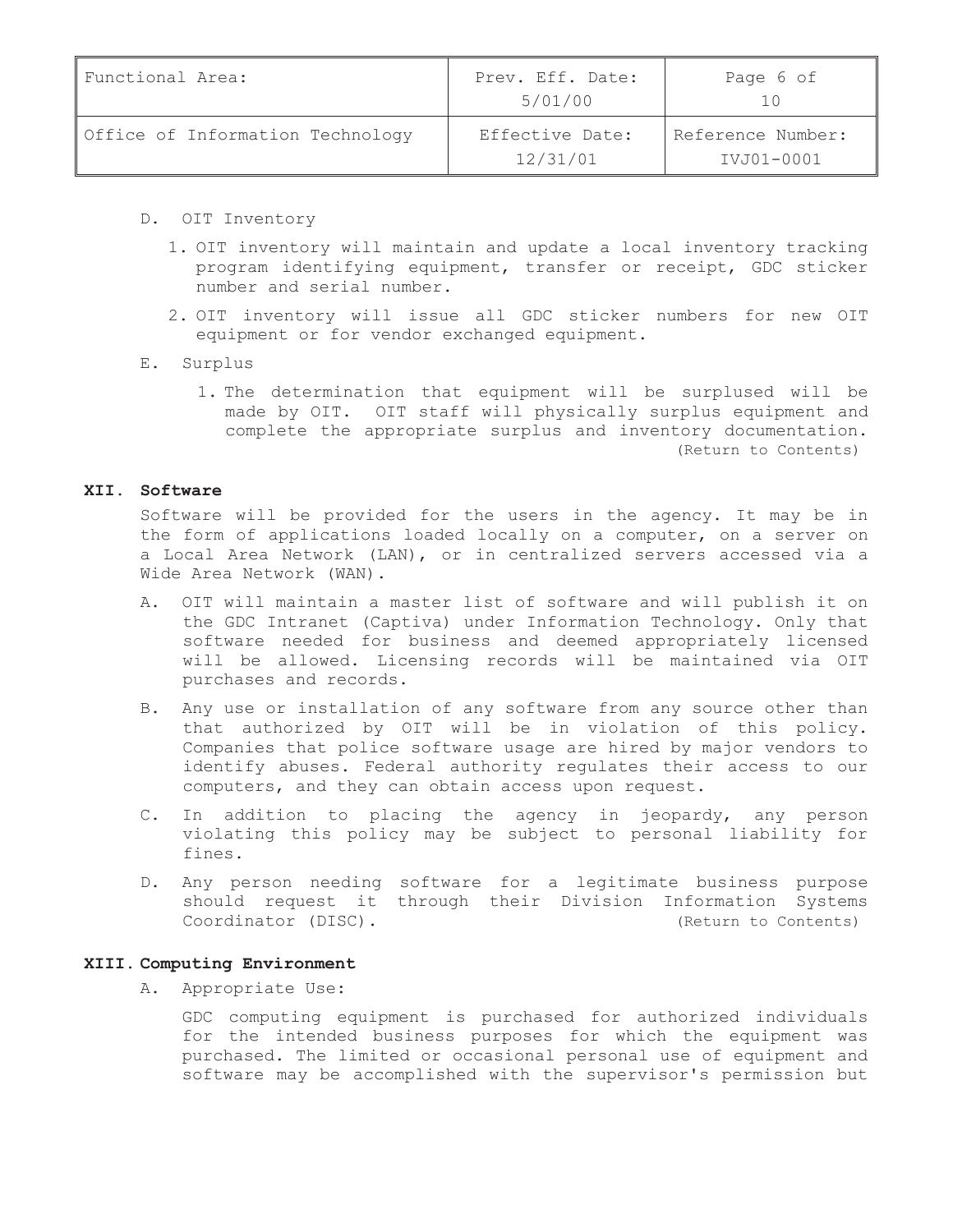| Functional Area:                 | Prev. Eff. Date:<br>5/01/00 | Page 7 of                       |
|----------------------------------|-----------------------------|---------------------------------|
| Office of Information Technology | Effective Date:<br>12/31/01 | Reference Number:<br>IVJ01-0001 |

will adhere strictly to the policies outlined in this document governing the use of computers.

B. Inappropriate Use:

The inappropriate use of a computer can be a physical abuse, neglect, or purposeful misuse. It can also be an inappropriate utilization of the equipment or software that would violate usage, security, or access policies and procedures. It can also include negligence in maintaining the data kept within the storage devices or drives. Care should be taken to protect the computing equipment from extremes in temperature, moisture, damage, or any other damaging environmental hazard or exposure. Care should be taken to insure the safety of diskettes, CDs, tapes or any other means of storage of data. (Return to Contents)

#### **XIV. Internet Access**

The use of GDC provided Internet access imposes certain responsibilities and obligations on users and is subject to state government policies and local, state, and federal laws. As a condition of being granted Internet access by GDC, each employee must comply with this policy and refrain from inappropriate and/or prohibited use at all times.

Information and files composed, transmitted, or received on GDC equipment may be considered part of the GDC records. Employees should ensure that all information accessed with or stored on GDC equipment is appropriate, ethical, and lawful.

Unnecessary Internet usage causes network and server congestion, slows other users, takes away from work time, and could over burden other shared resources. Because of this, accessing/downloading large audio or video files is strictly limited to business purposes only.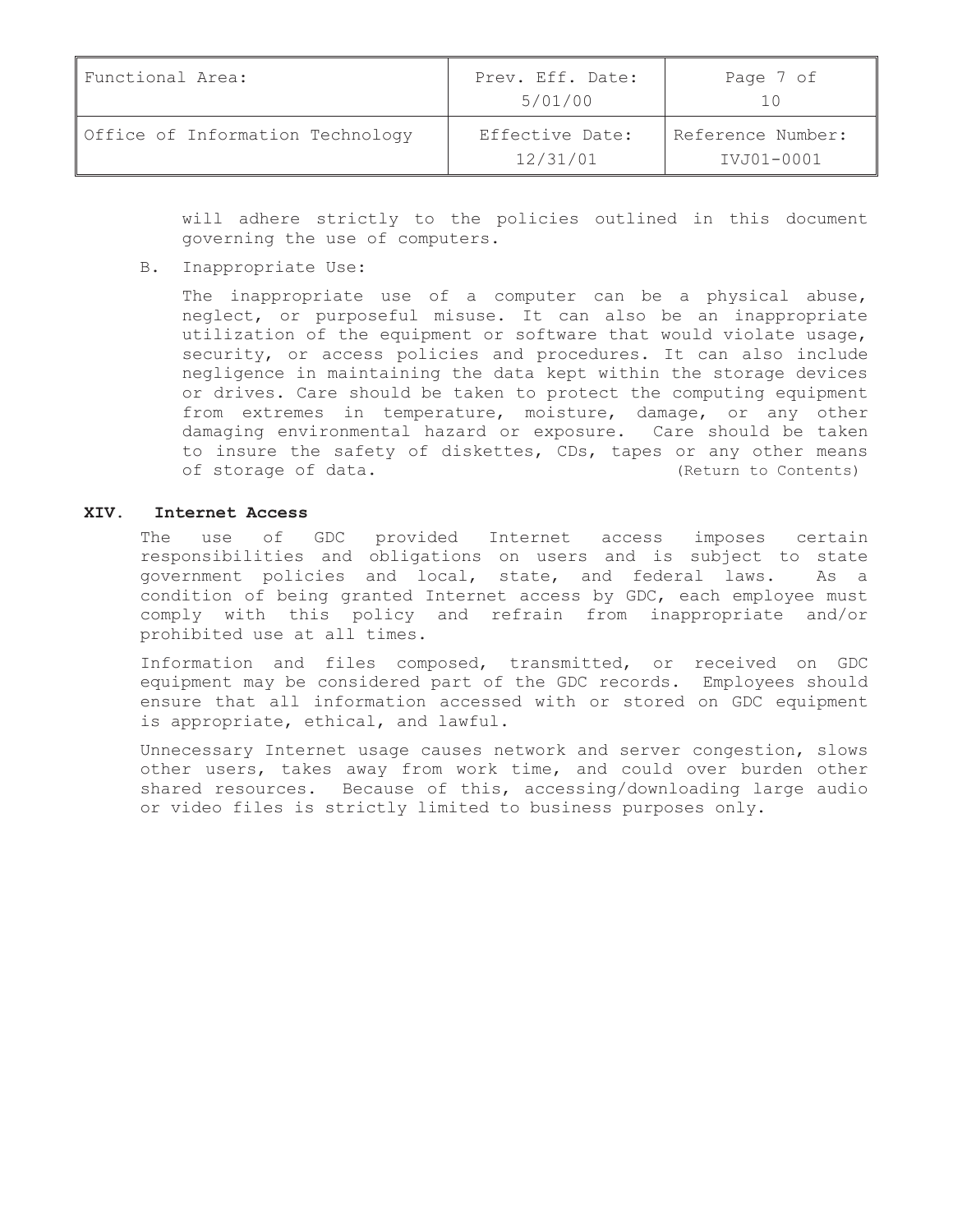| Functional Area:                 | Prev. Eff. Date:<br>5/01/00 | Page 8 of                       |
|----------------------------------|-----------------------------|---------------------------------|
| Office of Information Technology | Effective Date:<br>12/31/01 | Reference Number:<br>IVJ01-0001 |

- A. Appropriate Use
	- 1. Federal, state, or local government Internet sites.
	- 2. Access to sites related to professional organizations or other professional development information.
	- 3. Downloading of technical bug fixes, patches or drivers used by OIT for providing the latest updates to software and applications.
	- 4. Job-related research.
	- *5.* Other supervisor approved usage.
- B. Inappropriate Use
	- 1. Any use of the Internet (WWW) that is not in the best interest of the Department of Corrections will be considered inappropriate. Inappropriate Internet use includes, but is not limited to:
		- a) Private or personal for-profit activities. This includes business or solicitations related to commercial ventures, religious or political causes, or any matter related to outside organizations.
		- b) Knowingly downloading or distributing pirated software, information, or malicious program code (viruses).
		- c) Downloading any software or electronic files without ensuring that GDC-provided virus protection is active.
		- d) Uploading or downloading commercial or agency software in violation of copyrights or trademarks.
		- e) Playing games and "chatting".
		- f) Performing any activity that could cause the loss or corruption of data or the degradation of system/network performance.
		- g) Any other activity that would reflect discredit on GDC.
- C. Prohibited Use
	- 1. Any use of the Internet (WWW) for the following purposes is strictly prohibited:
		- a) Accessing or downloading pornographic or sexually explicit material.
		- b) Accessing or downloading material that could be considered discriminatory, offensive, threatening, harassing, or intimidating.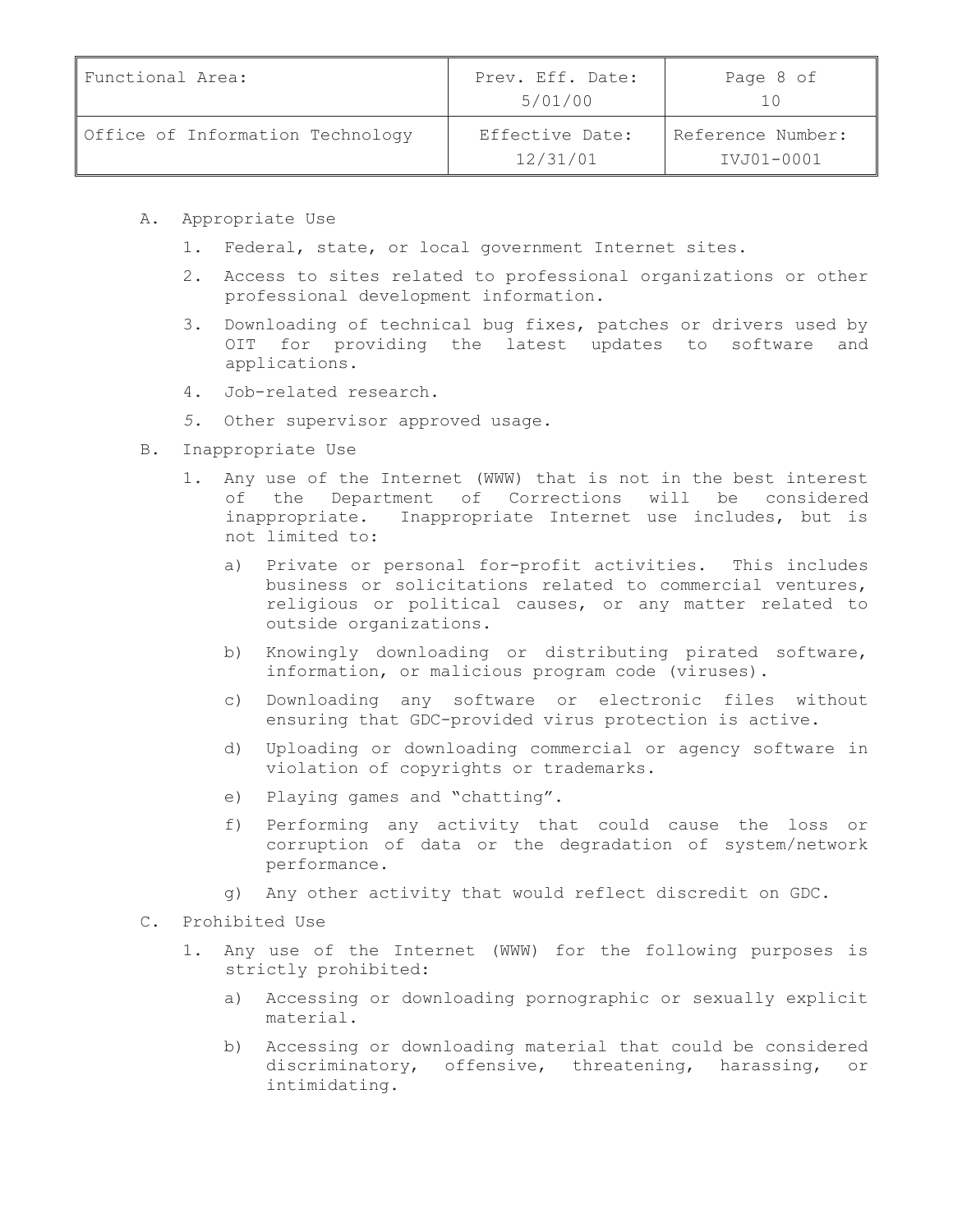| Functional Area:                 | Prev. Eff. Date:<br>5/01/00 | Page 9 of                       |
|----------------------------------|-----------------------------|---------------------------------|
| Office of Information Technology | Effective Date:<br>12/31/01 | Reference Number:<br>IVJ01-0001 |

- c) Conducting any illegal activities as defined by federal, state, or local laws or regulations.
- d) Gambling.
- D. Internet Usage Monitoring
	- 1. Employees with access to the Internet should be aware that any information accessed, downloaded, or transmitted may be reviewed by system's staff and agency management. While GDC respects the privacy of its employees, the importance of ensuring appropriate use of state resources may result in the occasional monitoring of Internet sites visited by GDC employees. Inappropriate Internet usage can expose the GDC to significant legal liability and reflect discredit on the department.
	- 2. When using GDC computers and resources to access Internet sites, employees are consenting to the monitoring of their use and have no reasonable expectation of privacy in the use of these resources.
	- 3. OIT staff is required to notify agency management when inappropriate material is discovered on GDC computers or when a review of Internet sites visited indicates misuse.
- E. Penalties for Misuse of Internet Access
	- 1. Employees using GDC provided Internet access agree to adhere to the policies and guidelines established by the department. Alleged violations of this policy will be reviewed on a caseby-case basis.
		- a) Internet access can be revoked at any time.
		- b) Clear and willful violations or abuse of what is considered to be acceptable use will be subject to appropriate disciplinary action, up to and including termination from employment.
		- c) In appropriate circumstances, criminal or civil action may be initiated.
- F. Purchasing ISP Accounts
	- 1. The purchase of Internet access accounts must be approved by Division Information System Coordinators (DISC) or Directors, and will be reviewed for conformity to standards by the Office of Information Technology. The responsibility of the payments for ISP accounts, modems, modem lines, and any services associated with the access to the Internet will be the responsibility of the section under which the facility or